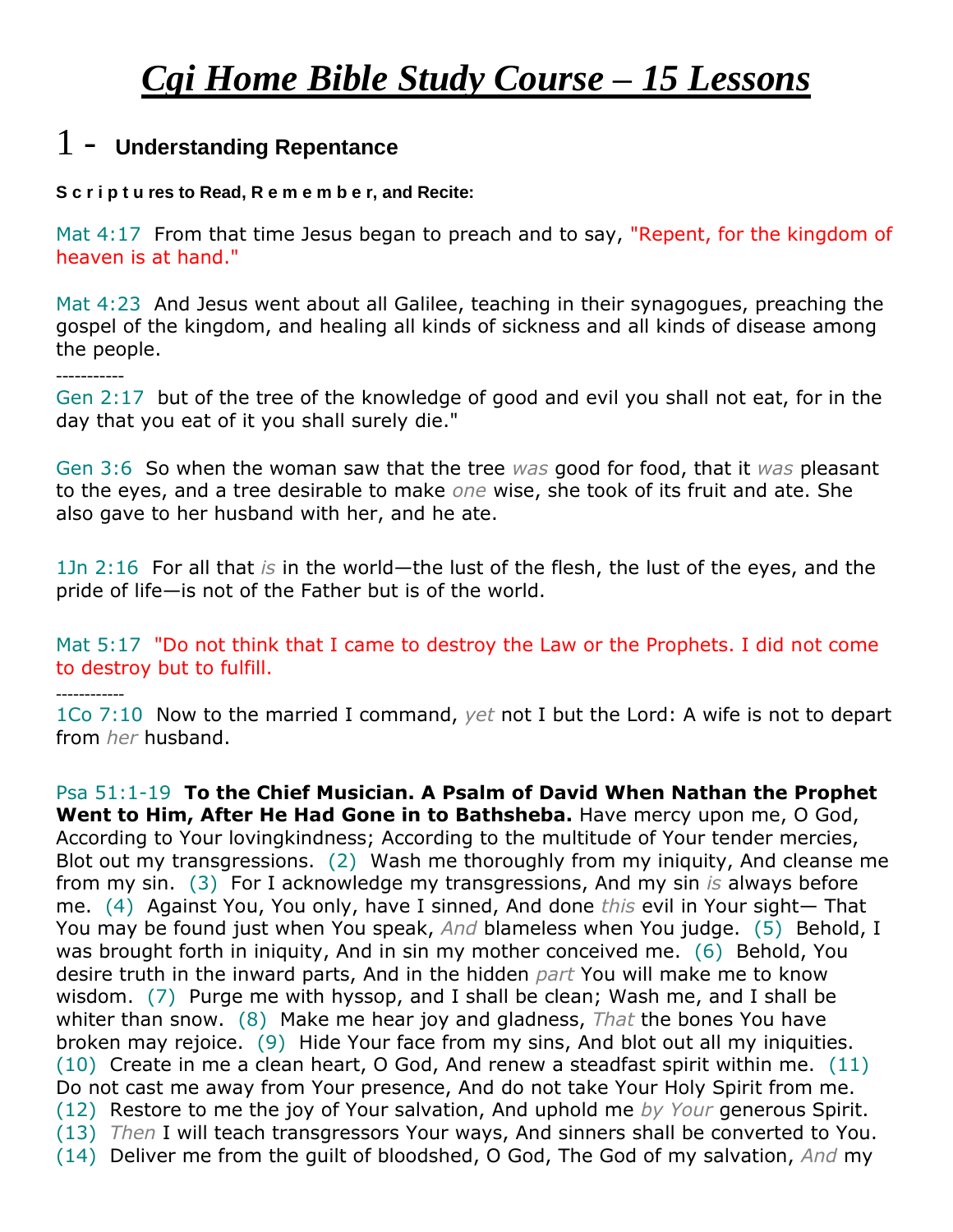tongue shall sing aloud of Your righteousness. (15) O Lord, open my lips, And my mouth shall show forth Your praise. (16) For You do not desire sacrifice, or else I would give *it;* You do not delight in burnt offering. (17) The sacrifices of God *are* a broken spirit, A broken and a contrite heart— These, O God, You will not despise. (18) Do good in Your good pleasure to Zion; Build the walls of Jerusalem. (19) Then You shall be pleased with the sacrifices of righteousness, With burnt offering and whole burnt offering; Then they shall offer bulls on Your altar.

1Sa 15:22-30 So Samuel said: "Has the LORD *as great* delight in burnt offerings and sacrifices, As in obeying the voice of the LORD? Behold, to obey is better than sacrifice, *And* to heed than the fat of rams. (23) For rebellion *is as* the sin of witchcraft, And stubbornness *is as* iniquity and idolatry. Because you have rejected the word of the LORD, He also has rejected you from *being* king." (24) Then Saul said to Samuel, "I have sinned, for I have transgressed the commandment of the LORD and your words, because I feared the people and obeyed their voice. (25) Now therefore, please pardon my sin, and return with me, that I may worship the LORD." (26) But Samuel said to Saul, "I will not return with you, for you have rejected the word of the LORD, and the LORD has rejected you from being king over Israel." (27) And as Samuel turned around to go away, *Saul* seized the edge of his robe, and it tore. (28) So Samuel said to him, "The LORD has torn the kingdom of Israel from you today, and has given it to a neighbor of yours, *who is* better than you. (29) And also the Strength of Israel will not lie nor relent. For He *is* not a man, that He should relent." (30) Then he said, "I have sinned; *yet* honor me now, please, before the elders of my people and before Israel, and return with me, that I may worship the LORD your God."

1Sa 4:1 And the word of Samuel came to all Israel. Now Israel went out to battle against the Philistines, and encamped beside Ebenezer; and the Philistines encamped in Aphek.

*----------------------*

Mat 7:21 "Not everyone who says to Me, 'Lord, Lord,' shall enter the kingdom of heaven, but he who does the will of My Father in heaven.

Mat 15:8-9 'THESE PEOPLE DRAW NEAR TO ME WITH THEIR MOUTH, AND HONOR ME WITH THEIR LIPS, BUT THEIR HEART IS FAR FROM ME. (9) AND IN VAIN THEY WORSHIP ME, TEACHING AS DOCTRINES THE COMMANDMENTS OF MEN.' "

Mar 7:7-9 AND IN VAIN THEY WORSHIP ME, TEACHING AS DOCTRINES THE COMMANDMENTS OF MEN.' (8) For laying aside the commandment of God, you hold the tradition of men— the washing of pitchers and cups, and many other such things you do." (9) He said to them, "*All too* well you reject the commandment of God, that you may keep your tradition.

Joh 15:14 You are My friends if you do whatever I command you.

Rom 8:7 Because the carnal mind *is* enmity against God; for it is not subject to the law of God, nor indeed can be.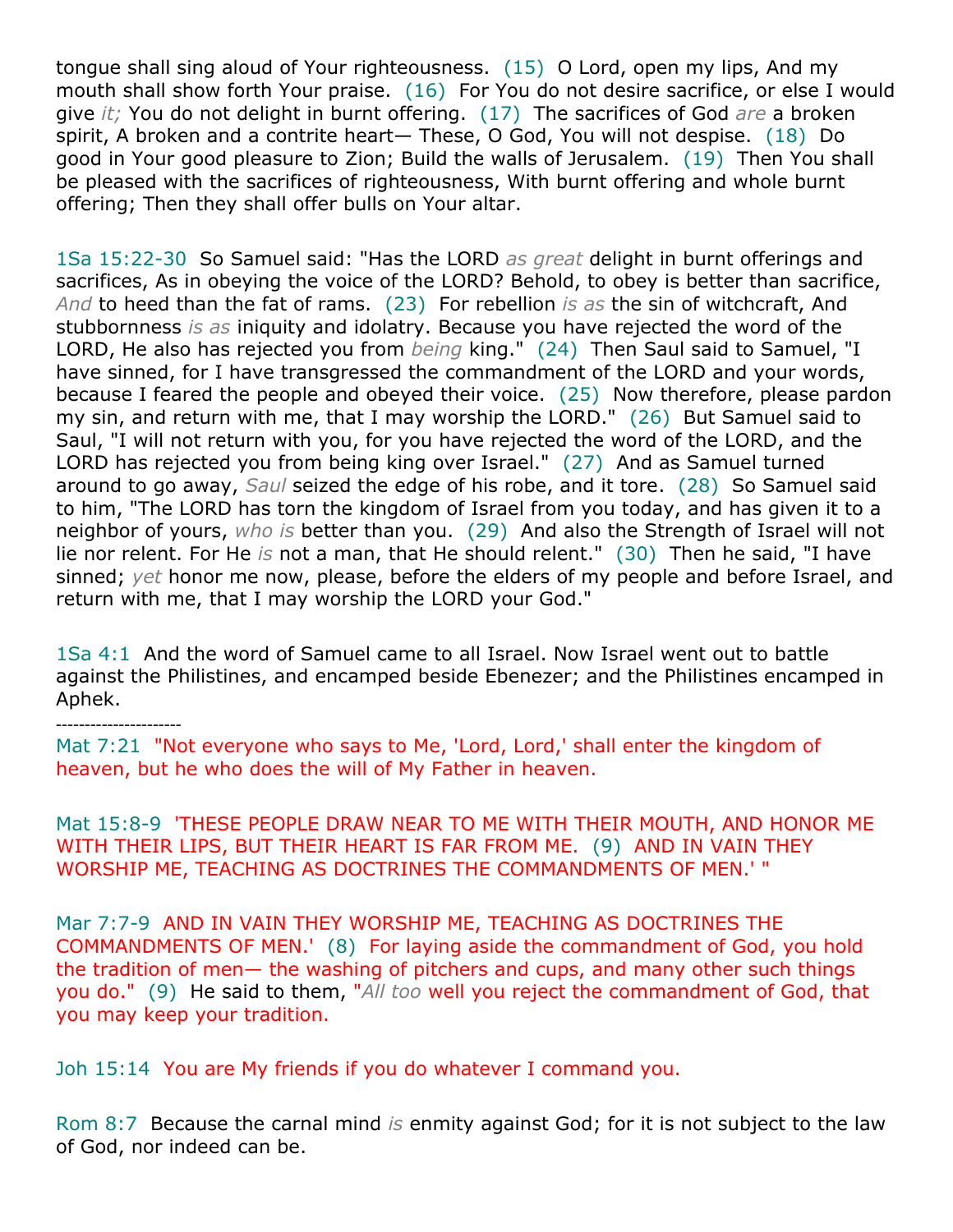1Co 2:16 For "WHO HAS KNOWN THE MIND OF THE LORD THAT HE MAY INSTRUCT HIM?" But we have the mind of Christ.

Luk 24:47 and that repentance and remission of sins should be preached in His name to all nations, beginning at Jerusalem.

1Jn 3:4 Whoever commits sin also commits lawlessness, and sin is lawlessness.

Rom 3:10, 23 As it is written: "THERE IS NONE RIGHTEOUS, NO, NOT ONE; (23) for all have sinned and fall short of the glory of God,

1Jn 2:4 He who says, "I know Him," and does not keep His commandments, is a liar, and the truth is not in him.

-----------------------

Isa 64:6 But we are all like an unclean *thing,* And all our righteousnesses *are* like filthy rags; We all fade as a leaf, And our iniquities, like the wind, Have taken us away.

Luk 18:9-14 Also He spoke this parable to some who trusted in themselves that they were righteous, and despised others: (10) "Two men went up to the temple to pray, one a Pharisee and the other a tax collector. (11) The Pharisee stood and prayed thus with himself, 'God, I thank You that I am not like other men-extortioners, unjust, adulterers, or even as this tax collector. (12) I fast twice a week; I give tithes of all that I possess.' (13) And the tax collector, standing afar off, would not so much as raise *his* eyes to heaven, but beat his breast, saying, 'God, be merciful to me a sinner!' (14) I tell you, this man went down to his house justified *rather* than the other; for everyone who exalts himself will be humbled, and he who humbles himself will be exalted."

Pro 14:12 There is a way *that seems* right to a man, But its end *is* the way of death. *------------------------*

Eph 2:4-10 But God, who is rich in mercy, because of His great love with which He loved us, (5) even when we were dead in trespasses, made us alive together with Christ (by grace you have been saved), (6) and raised *us* up together, and made *us* sit together in the heavenly *places* in Christ Jesus, (7) that in the ages to come He might show the exceeding riches of His grace in His kindness toward us in Christ Jesus. (8) For by grace you have been saved through faith, and that not of yourselves; *it is* the gift of God, (9) not of works, lest anyone should boast. (10) For we are His workmanship, created in Christ Jesus for good works, which God prepared beforehand that we should walk in them.

2Co 5:17 Therefore, if anyone *is* in Christ, *he is* a new creation; old things have passed away; behold, all things have become new.

Rom 12:1-2 I beseech you therefore, brethren, by the mercies of God, that you present your bodies a living sacrifice, holy, acceptable to God, *which is* your reasonable service.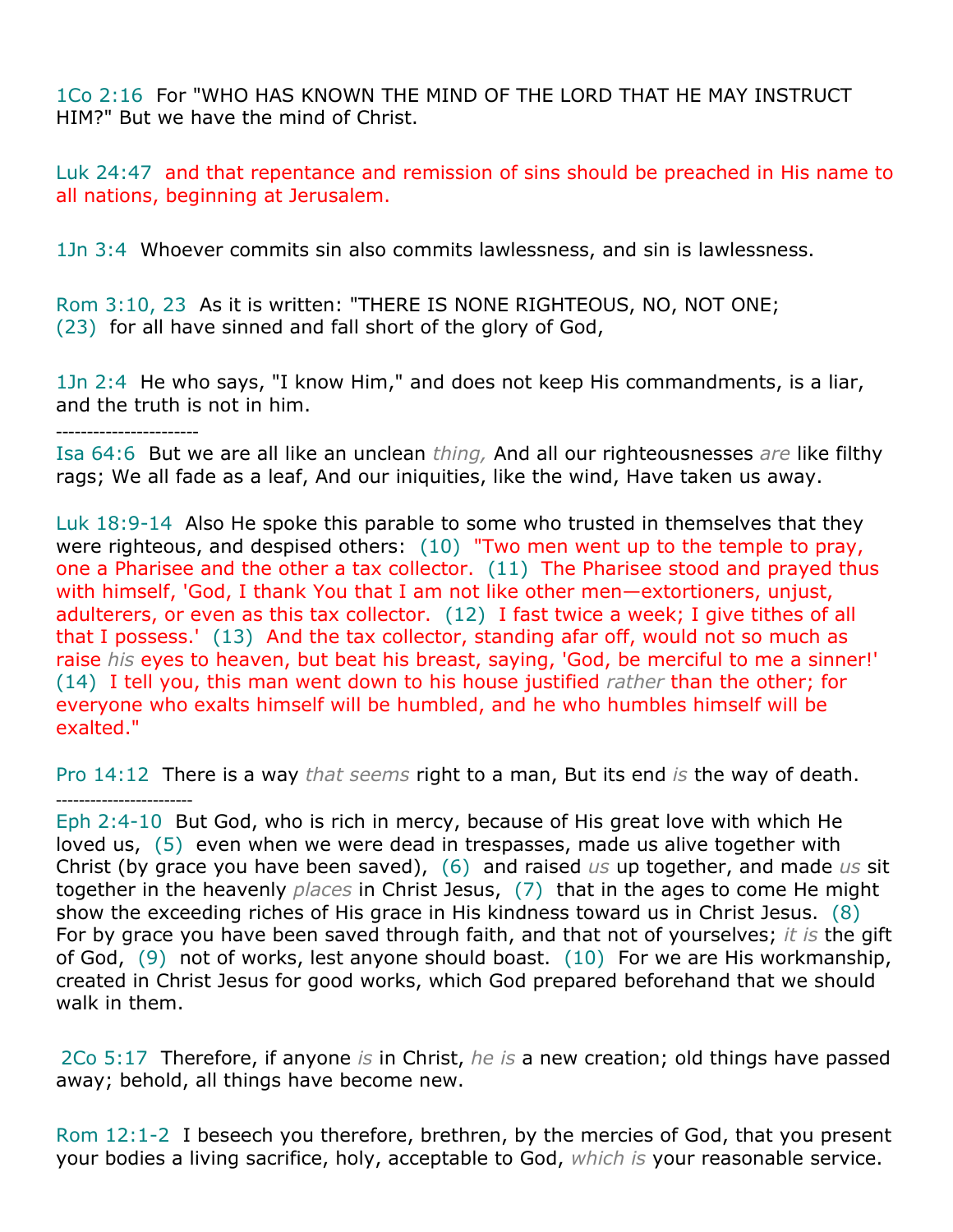(2) And do not be conformed to this world, but be transformed by the renewing of your mind, that you may prove what *is* that good and acceptable and perfect will of God.

2Ti 1:7 For God has not given us a spirit of fear, but of power and of love and of a sound mind.

Php 2:5 Let this mind be in you which was also in Christ Jesus,

Col 3:10 and have put on the new *man* who is renewed in knowledge according to the image of Him who created him,

Rev 2:26 And he who overcomes, and keeps My works until the end, to him I will give power over the nations—

2Pe 3:18 but grow in the grace and knowledge of our Lord and Savior Jesus Christ. To Him *be* the glory both now and forever. Amen.

Rev 17:13-14 These are of one mind, and they will give their power and authority to the beast. (14) These will make war with the Lamb, and the Lamb will overcome them, for He is Lord of lords and King of kings; and those *who are* with Him *are* called, chosen, and faithful."

Rev 19:11-16 Now I saw heaven opened, and behold, a white horse. And He who sat on him *was* called Faithful and True, and in righteousness He judges and makes war. (12) His eyes *were* like a flame of fire, and on His head *were* many crowns. He had a name written that no one knew except Himself. (13) He *was* clothed with a robe dipped in blood, and His name is called The Word of God. (14) And the armies in heaven, clothed in fine linen, white and clean, followed Him on white horses. (15) Now out of His mouth goes a sharp sword, that with it He should strike the nations. And He Himself will rule them with a rod of iron. He Himself treads the winepress of the fierceness and wrath of Almighty God. (16) And He has on *His* robe and on His thigh a name written: KING OF KINGS AND LORD OF LORDS.

Mat 24:22 And unless those days were shortened, no flesh would be saved; but for the elect's sake those days will be shortened.

Mat 7:22 Many will say to Me in that day, 'Lord, Lord, have we not prophesied in Your name, cast out demons in Your name, and done many wonders in Your name?'

2Pe 3:9 The Lord is not slack concerning *His* promise, as some count slackness, but is longsuffering toward us, not willing that any should perish but that all should come to repentance.

*----------------------------*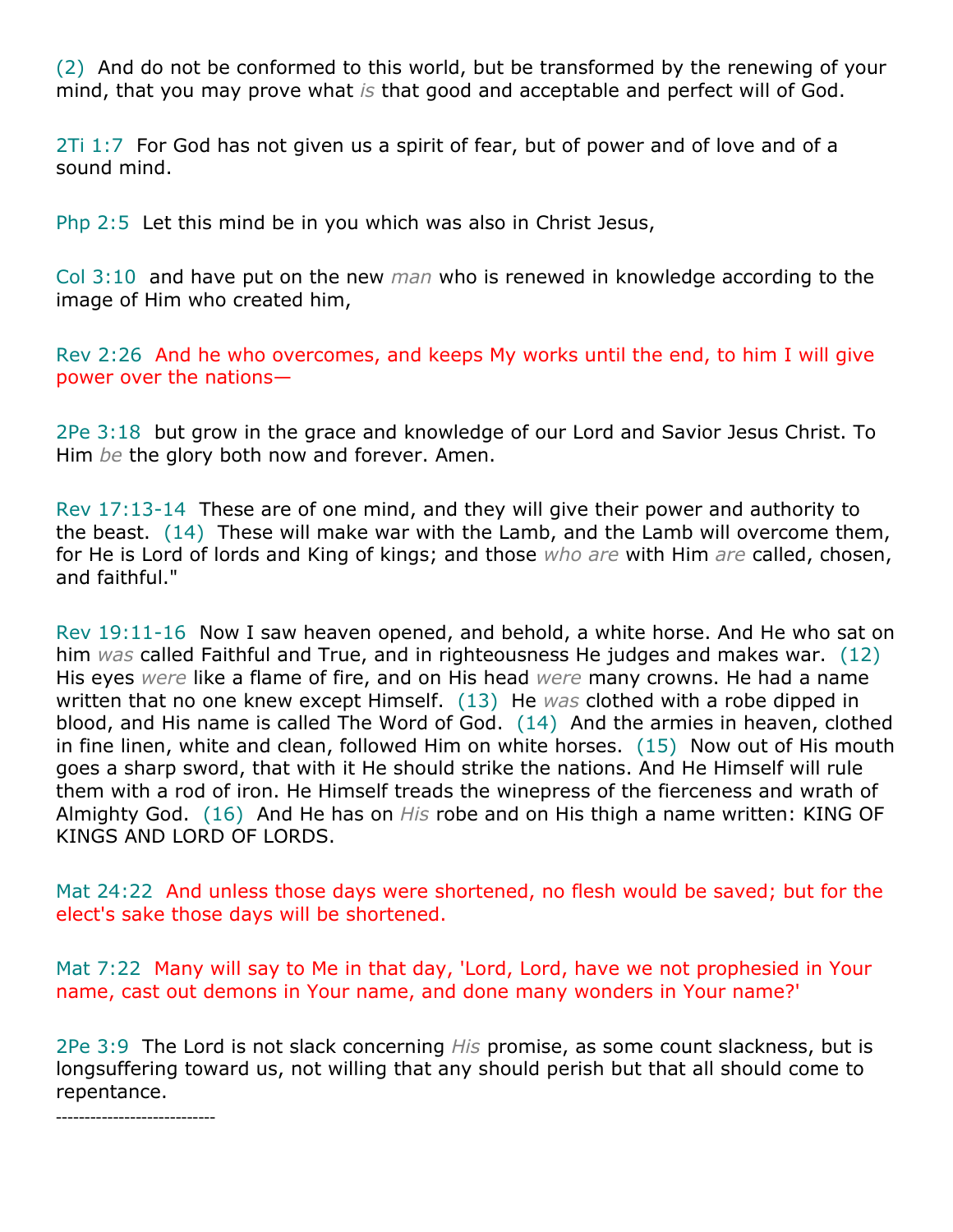## 2 **Understanding Faith**

**Scriptures to Read, Remember, and Recite:**

Heb 6:1 Therefore, leaving the discussion of the elementary *principles* of Christ, let us go on to perfection, not laying again the foundation of repentance from dead works and of faith toward God,

Joh 3:16-17 For God so loved the world that He gave His only begotten Son, that whoever believes in Him should not perish but have everlasting life. (17) For God did not send His Son into the world to condemn the world, but that the world through Him might be saved.

Heb 11:6 But without faith *it is* impossible to please *Him,* for he who comes to God must believe that He is, and *that* He is a rewarder of those who diligently seek Him.

Hab 2:4 "Behold the proud, His soul is not upright in him; But the just shall live by his faith.

Rom 1:17 For in it the righteousness of God is revealed from faith to faith; as it is written, "THE JUST SHALL LIVE BY FAITH."

Jas 2:19-20 You believe that there is one God. You do well. Even the demons believe and tremble! (20) But do you want to know, O foolish man, that faith without works is dead?

2Co 5:7 For we walk by faith, not by sight.

-----------------

Col 3:1-4 If then you were raised with Christ, seek those things which are above, where Christ is, sitting at the right hand of God. (2) Set your mind on things above, not on things on the earth. (3) For you died, and your life is hidden with Christ in God. (4) When Christ *who is* our life appears, then you also will appear with Him in glory.

Heb 6:18 that by two immutable things, in which it *is* impossible for God to lie, we might have strong consolation, who have fled for refuge to lay hold of the hope set before *us.*

Gen 12:1 Now the LORD had said to Abram: "Get out of your country, From your family And from your father's house, To a land that I will show you.

Heb 11:8 By faith Abraham obeyed when he was called to go out to the place which he would receive as an inheritance. And he went out, not knowing where he was going.

Gen 12:4-5 So Abram departed as the LORD had spoken to him, and Lot went with him.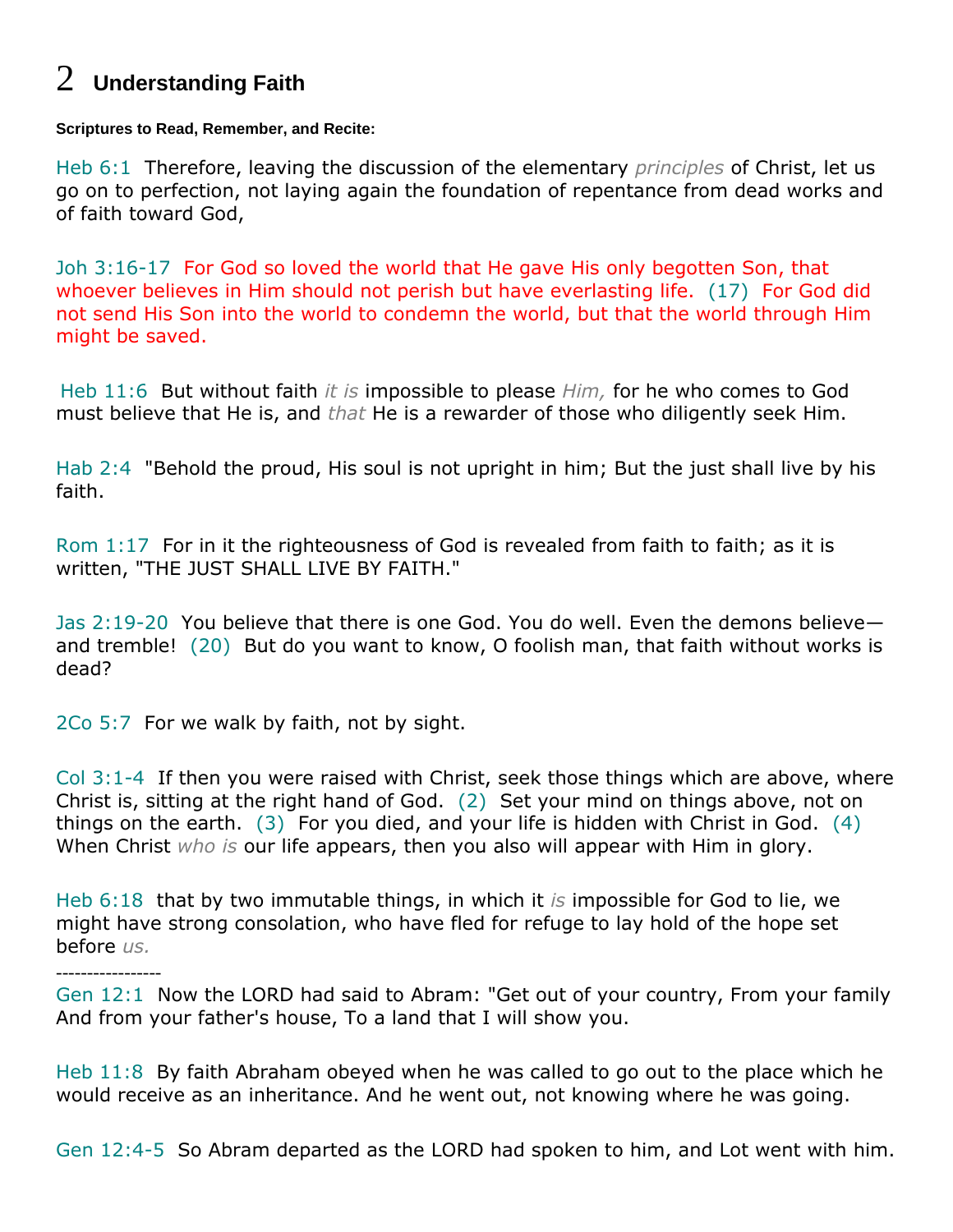And Abram *was* seventy-five years old when he departed from Haran. (5) Then Abram took Sarai his wife and Lot his brother's son, and all their possessions that they had gathered, and the people whom they had acquired in Haran, and they departed to go to the land of Canaan. So they came to the land of Canaan.

Rom 4:17-18 (as it is written, "I HAVE MADE YOU A FATHER OF MANY NATIONS") in the presence of Him whom he believed—God, who gives life to the dead and calls those things which do not exist as though they did;  $(18)$  who, contrary to hope, in hope believed, so that he became the father of many nations, according to what was spoken, "SO SHALL YOUR DESCENDANTS BE."

Gen 15:5-6 Then He brought him outside and said, "Look now toward heaven, and count the stars if you are able to number them." And He said to him, "So shall your descendants be." (6) And he believed in the LORD, and He accounted it to him for righteousness.

Gal 3:6 just as Abraham "BELIEVED GOD, AND IT WAS ACCOUNTED TO HIM FOR RIGHTEOUSNESS."

Gen 12:7 Then the LORD appeared to Abram and said, "To your descendants I will give this land." And there he built an altar to the LORD, who had appeared to him.

Gen 17:1-2 When Abram was ninety-nine years old, the LORD appeared to Abram and said to him, "I *am* Almighty God; walk before Me and be blameless. (2) And I will make My covenant between Me and you, and will multiply you exceedingly."

Gen 22:17 blessing I will bless you, and multiplying I will multiply your descendants as the stars of the heaven and as the sand which *is* on the seashore; and your descendants shall possess the gate of their enemies.

Rom 4:13 For the promise that he would be the heir of the world *was* not to Abraham or to his seed through the law, but through the righteousness of faith.

Gen 17:15-17,19 Then God said to Abraham, "As for Sarai your wife, you shall not call her name Sarai, but Sarah *shall be* her name. (16) And I will bless her and also give you a son by her; then I will bless her, and she shall be *a mother of* nations; kings of peoples shall be from her." (17) Then Abraham fell on his face and laughed, and said in his heart, "Shall *a child* be born to a man who is one hundred years old? And shall Sarah, who is ninety years old, bear *a child?*"

(19) Then God said: "No, Sarah your wife shall bear you a son, and you shall call his name Isaac; I will establish My covenant with him for an everlasting covenant, *and* with his descendants after him.

Rom 4:18-21 who, contrary to hope, in hope believed, so that he became the father of many nations, according to what was spoken, "SO SHALL YOUR DESCENDANTS BE."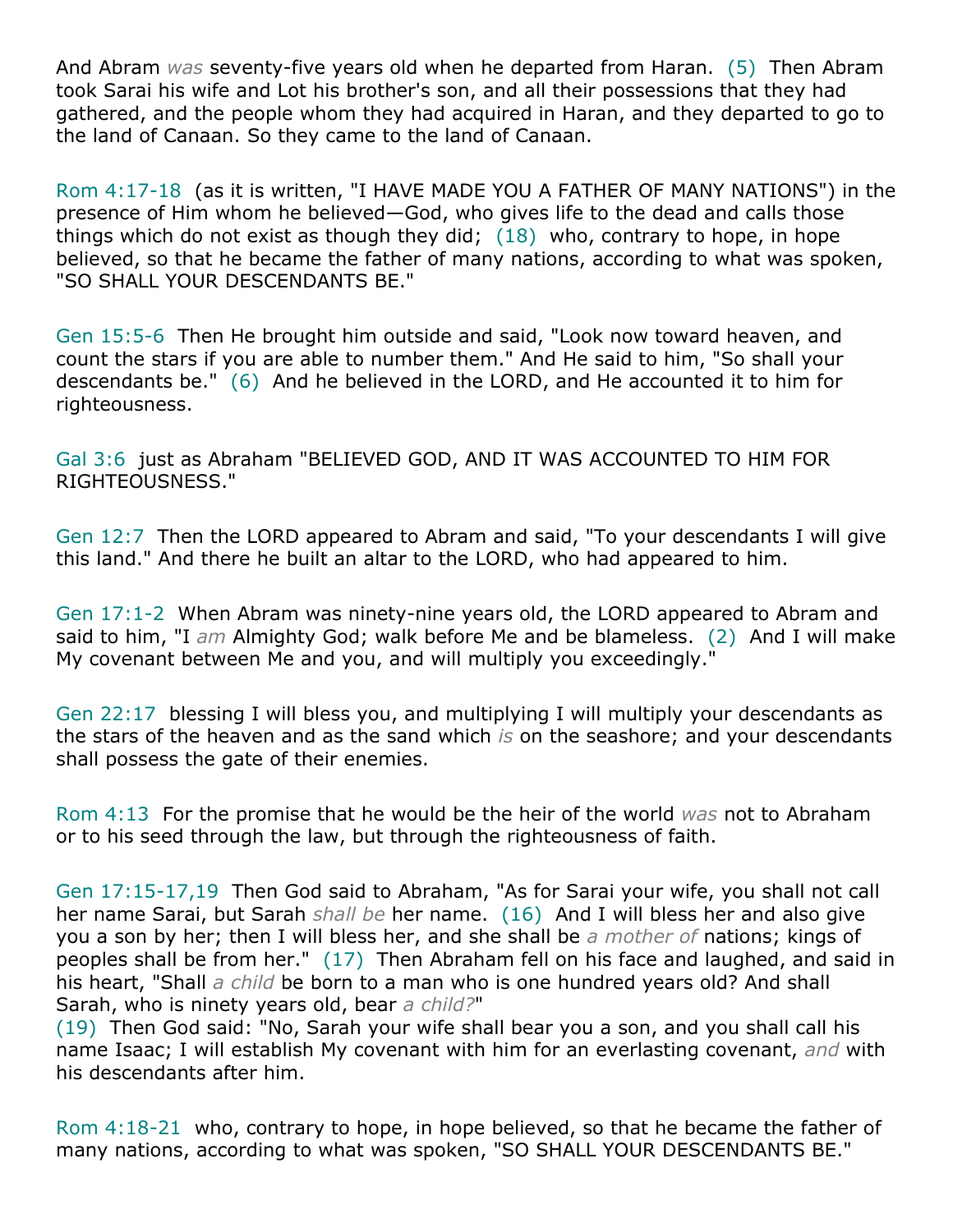(19) And not being weak in faith, he did not consider his own body, already dead (since he was about a hundred years old), and the deadness of Sarah's womb. (20) He did not waver at the promise of God through unbelief, but was strengthened in faith, giving glory to God, (21) and being fully convinced that what He had promised He was also able to perform.

Heb 11:11-12 By faith Sarah herself also received strength to conceive seed, and she bore a child when she was past the age, because she judged Him faithful who had promised. (12) Therefore from one man, and him as good as dead, were born *as many* as the stars of the sky in multitude—innumerable as the sand which is by the seashore.

Gen 21:5 Now Abraham was one hundred years old when his son Isaac was born to him.

Gen 22:1-3 Now it came to pass after these things that God tested Abraham, and said to him, "Abraham!" And he said, "Here I am." (2) Then He said, "Take now your son, your only *son* Isaac, whom you love, and go to the land of Moriah, and offer him there as a burnt offering on one of the mountains of which I shall tell you." (3) So Abraham rose early in the morning and saddled his donkey, and took two of his young men with him, and Isaac his son; and he split the wood for the burnt offering, and arose and went to the place of which God had told him.

Jas 2:23 And the Scripture was fulfilled which says, "ABRAHAM BELIEVED GOD, AND IT WAS ACCOUNTED TO HIM FOR RIGHTEOUSNESS." And he was called the friend of God.

Rom 4:21 and being fully convinced that what He had promised He was also able to perform.

Heb 11:17-19 By faith Abraham, when he was tested, offered up Isaac, and he who had received the promises offered up his only begotten *son,* (18) of whom it was said, "IN ISAAC YOUR SEED SHALL BE CALLED," (19) concluding that God *was* able to raise *him* up, even from the dead, from which he also received him in a figurative sense.

Gen 22:12 And He said, "Do not lay your hand on the lad, or do anything to him; for now I know that you fear God, since you have not withheld your son, your only *son,* from Me."

Gen 22:10 And Abraham stretched out his hand and took the knife to slay his son.

Heb 11:19 concluding that God *was* able to raise *him* up, even from the dead, from which he also received him in a figurative sense.

Gen 22:11-22 But the Angel of the LORD called to him from heaven and said, "Abraham, Abraham!" So he said, "Here I am." (12) And He said, "Do not lay your hand on the lad, or do anything to him; for now I know that you fear God, since you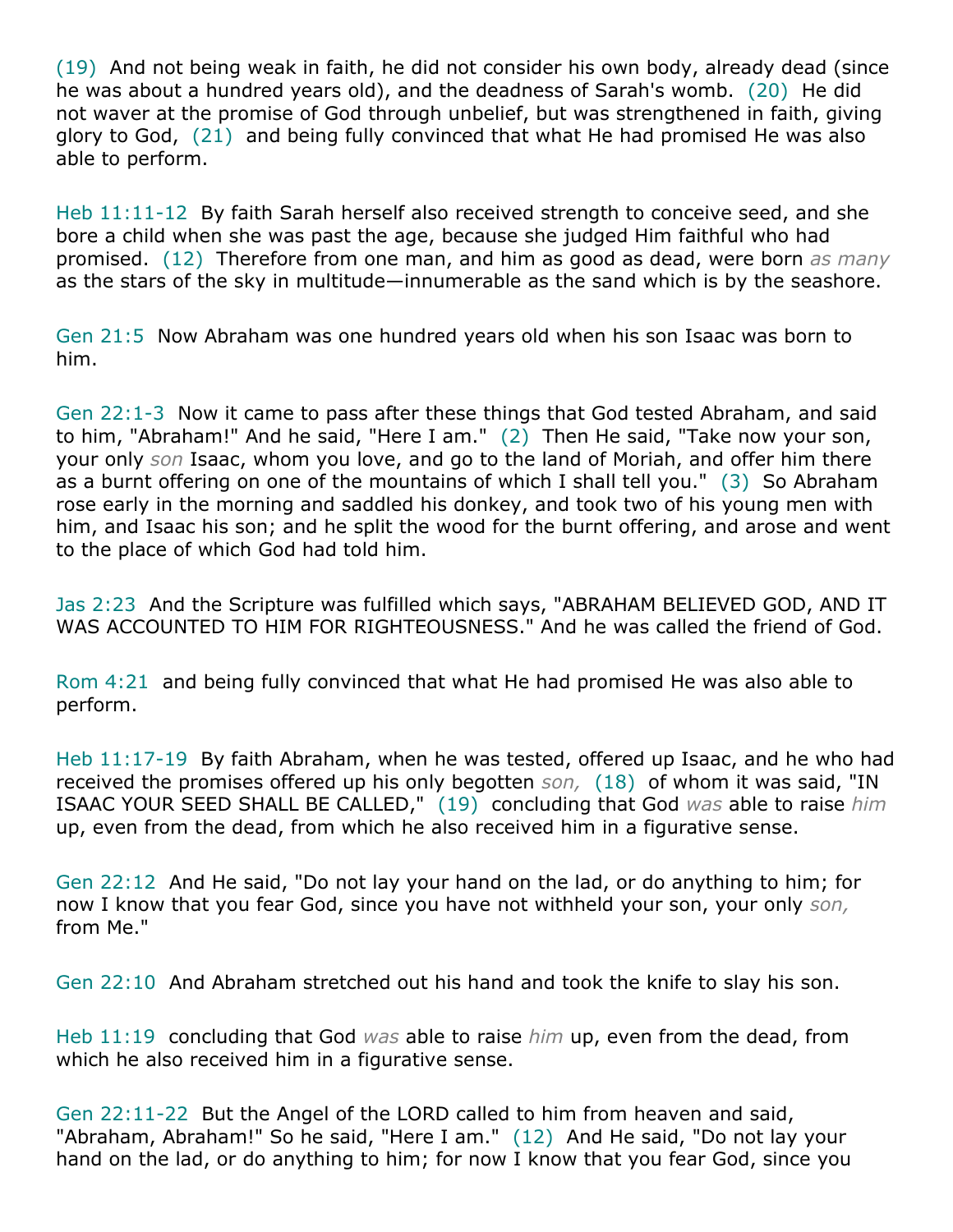have not withheld your son, your only *son,* from Me." (13) Then Abraham lifted his eyes and looked, and there behind *him was* a ram caught in a thicket by its horns. So Abraham went and took the ram, and offered it up for a burnt offering instead of his son. (14) And Abraham called the name of the place, The-LORD-Will-Provide; as it is said *to* this day, "In the Mount of the LORD it shall be provided." (15) Then the Angel of the LORD called to Abraham a second time out of heaven, (16) and said: "By Myself I have sworn, says the LORD, because you have done this thing, and have not withheld your son, your only *son—* (17) blessing I will bless you, and multiplying I will multiply your descendants as the stars of the heaven and as the sand which *is* on the seashore; and your descendants shall possess the gate of their enemies. (18) In your seed all the nations of the earth shall be blessed, because you have obeyed My voice." (19) So Abraham returned to his young men, and they rose and went together to Beersheba; and Abraham dwelt at Beersheba. (20) Now it came to pass after these things that it was told Abraham, saying, "Indeed Milcah also has borne children to your brother Nahor: (21) Huz his firstborn, Buz his brother, Kemuel the father of Aram, (22) Chesed, Hazo, Pildash, Jidlaph, and Bethuel."

Neh 9:7-8 "You *are* the LORD God, Who chose Abram, And brought him out of Ur of the Chaldeans, And gave him the name Abraham; (8) You found his heart faithful before You, And made a covenant with him To give the land of the Canaanites, The Hittites, the Amorites, The Perizzites, the Jebusites, And the Girgashites— To give *it* to his descendants. You have performed Your words, For You *are* righteous.

Rom 4:16 Therefore *it is* of faith that *it might be* according to grace, so that the promise might be sure to all the seed, not only to those who are of the law, but also to those who are of the faith of Abraham, who is the father of us all

Gen 26:5 because Abraham obeyed My voice and kept My charge, My commandments, My statutes, and My laws."

Heb 10:38 NOW THE JUST SHALL LIVE BY FAITH; BUT IF ANYONE DRAWS BACK, MY SOUL HAS NO PLEASURE IN HIM."

1Pe 1:5-9 who are kept by the power of God through faith for salvation ready to be revealed in the last time. (6) In this you greatly rejoice, though now for a little while, if need be, you have been grieved by various trials, (7) that the genuineness of your faith, *being* much more precious than gold that perishes, though it is tested by fire, may be found to praise, honor, and glory at the revelation of Jesus Christ, (8) whom having not seen you love. Though now you do not see *Him,* yet believing, you rejoice with joy inexpressible and full of glory, (9) receiving the end of your faith—the salvation of *your* souls.

Mat 23:23 "Woe to you, scribes and Pharisees, hypocrites! For you pay tithe of mint and anise and cummin, and have neglected the weightier *matters* of the law: justice and mercy and faith. These you ought to have done, without leaving the others undone.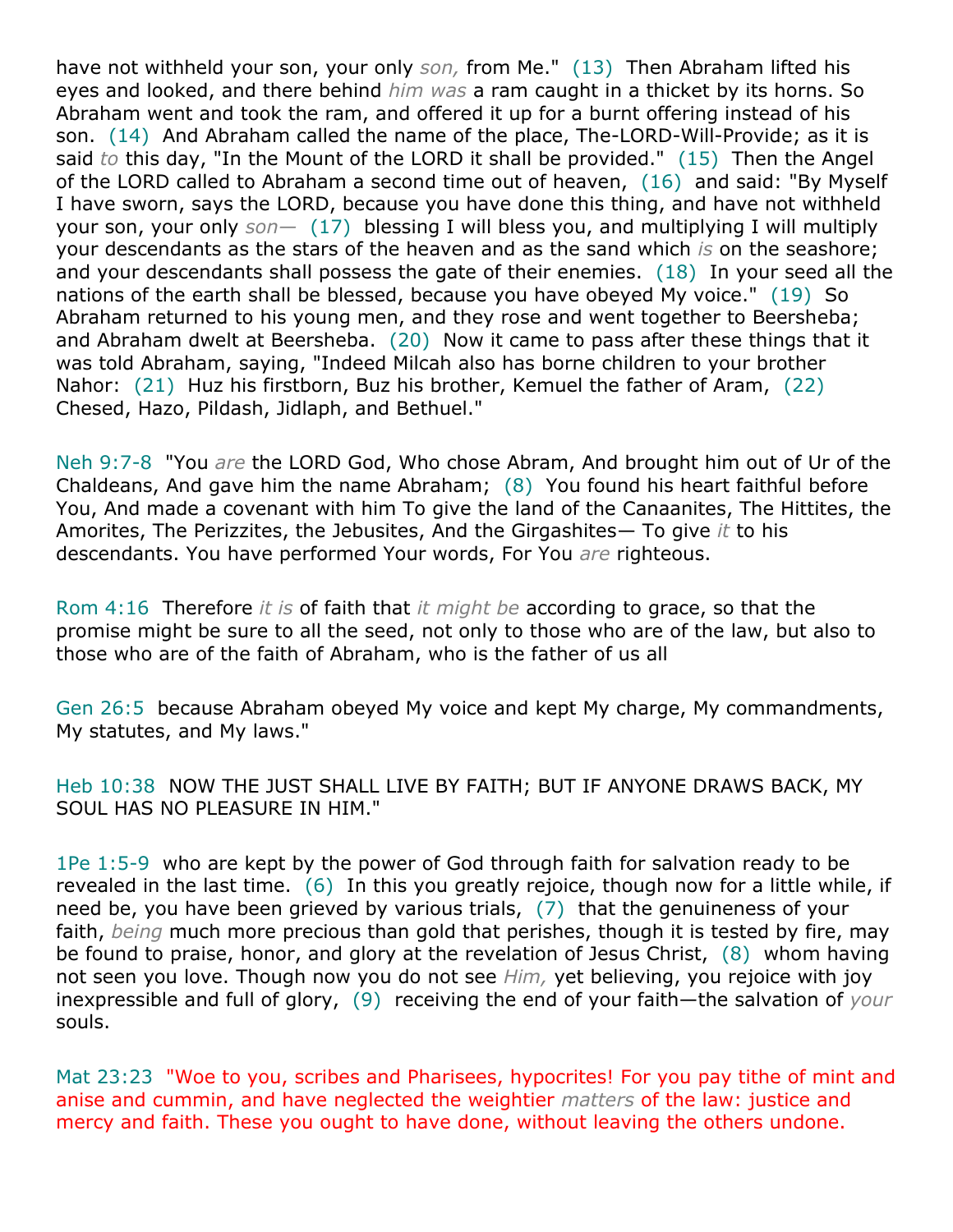1Co 13:13 And now abide faith, hope, love, these three; but the greatest of these *is* love.

-----------------

Eph 2:10 For we are His workmanship, created in Christ Jesus for good works, which God prepared beforehand that we should walk in them.

Jas 2:20 But do you want to know, O foolish man, that faith without works is dead?

Rom 3:31 Do we then make void the law through faith? Certainly not! On the contrary, we establish the law.

Gen 22:16-18 and said: "By Myself I have sworn, says the LORD, because you have done this thing, and have not withheld your son, your only *son—* (17) blessing I will bless you, and multiplying I will multiply your descendants as the stars of the heaven and as the sand which *is* on the seashore; and your descendants shall possess the gate of their enemies. (18) In your seed all the nations of the earth shall be blessed, because you have obeyed My voice."

Jas 2:21-24 Was not Abraham our father justified by works when he offered Isaac his son on the altar? (22) Do you see that faith was working together with his works, and by works faith was made perfect? (23) And the Scripture was fulfilled which says, "ABRAHAM BELIEVED GOD, AND IT WAS ACCOUNTED TO HIM FOR RIGHTEOUSNESS." And he was called the friend of God. (24) You see then that a man is justified by works, and not by faith only.

Jos 2:4,6,15 Then the woman took the two men and hid them. So she said, "Yes, the men came to me, but I did not know where they *were* from.

(6) (But she had brought them up to the roof and hidden them with the stalks of flax, which she had laid in order on the roof.)

(15) Then she let them down by a rope through the window, for her house *was* on the city wall; she dwelt on the wall.

Jas 2:25 Likewise, was not Rahab the harlot also justified by works when she received the messengers and sent *them* out another way?

Rom 3:24-26,28 being justified freely by His grace through the redemption that is in Christ Jesus, (25) whom God set forth *as* a propitiation by His blood, through faith, to demonstrate His righteousness, because in His forbearance God had passed over the sins that were previously committed,  $(26)$  to demonstrate at the present time His righteousness, that He might be just and the justifier of the one who has faith in Jesus. (28) Therefore we conclude that a man is justified by faith apart from the deeds of the law.

Rom 2:13 (for not the hearers of the law *are* just in the sight of God, but the doers of the law will be justified;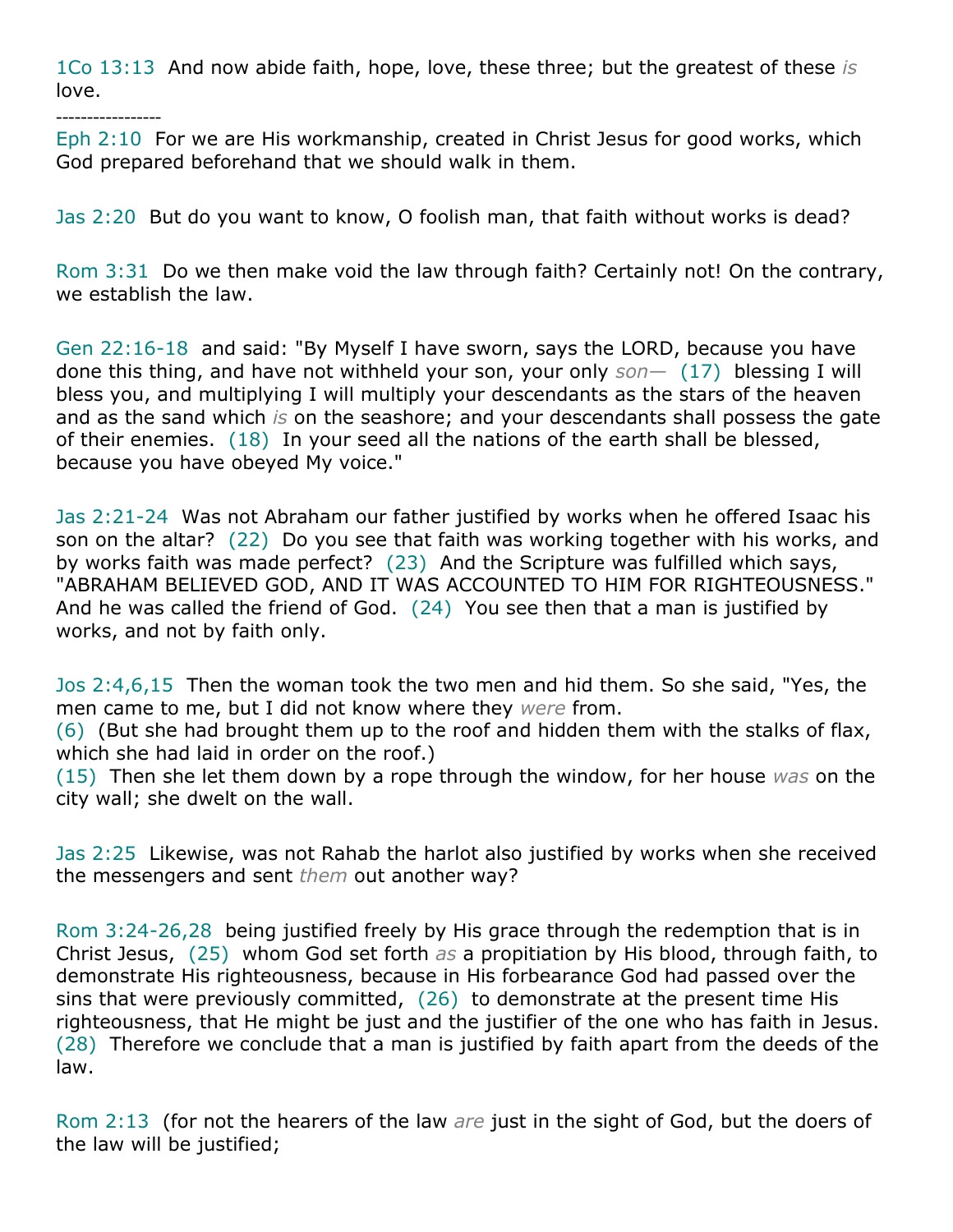Rom 3:20 Therefore by the deeds of the law no flesh will be justified in His sight, for by the law *is* the knowledge of sin.

Rom 1:17 For in it the righteousness of God is revealed from faith to faith; as it is written, "THE JUST SHALL LIVE BY FAITH."

Php 3:9 and be found in Him, not having my own righteousness, which *is* from the law, but that which *is* through faith in Christ, the righteousness which is from God by faith;

Rom 3:22 even the righteousness of God, through faith in Jesus Christ, to all and on all who believe. For there is no difference;

Gal 2:20 I have been crucified with Christ; it is no longer I who live, but Christ lives in me; and the *life* which I now live in the flesh I live by faith in the Son of God, who loved me and gave Himself for me.

Php 2:5 Let this mind be in you which was also in Christ Jesus,

Rom 8:9-10 But you are not in the flesh but in the Spirit, if indeed the Spirit of God dwells in you. Now if anyone does not have the Spirit of Christ, he is not His. (10) And if Christ *is* in you, the body *is* dead because of sin, but the Spirit *is* life because of righteousness.

Rom 13:10 Love does no harm to a neighbor; therefore love *is* the fulfillment of the law.

Rom 5:5 Now hope does not disappoint, because the love of God has been poured out in our hearts by the Holy Spirit who was given to us.

1Jn 4:16 And we have known and believed the love that God has for us. God is love, and he who abides in love abides in God, and God in him.

Rom 7:14 For we know that the law is spiritual, but I am carnal, sold under sin.

Rom 8:7 Because the carnal mind *is* enmity against God; for it is not subject to the law of God, nor indeed can be.

*------------------*

Joh 8:38,42 I speak what I have seen with My Father, and you do what you have seen with your father."

(42) Jesus said to them, "If God were your Father, you would love Me, for I proceeded forth and came from God; nor have I come of Myself, but He sent Me.

Mat 19:16-21 Now behold, one came and said to Him, "Good Teacher, what good thing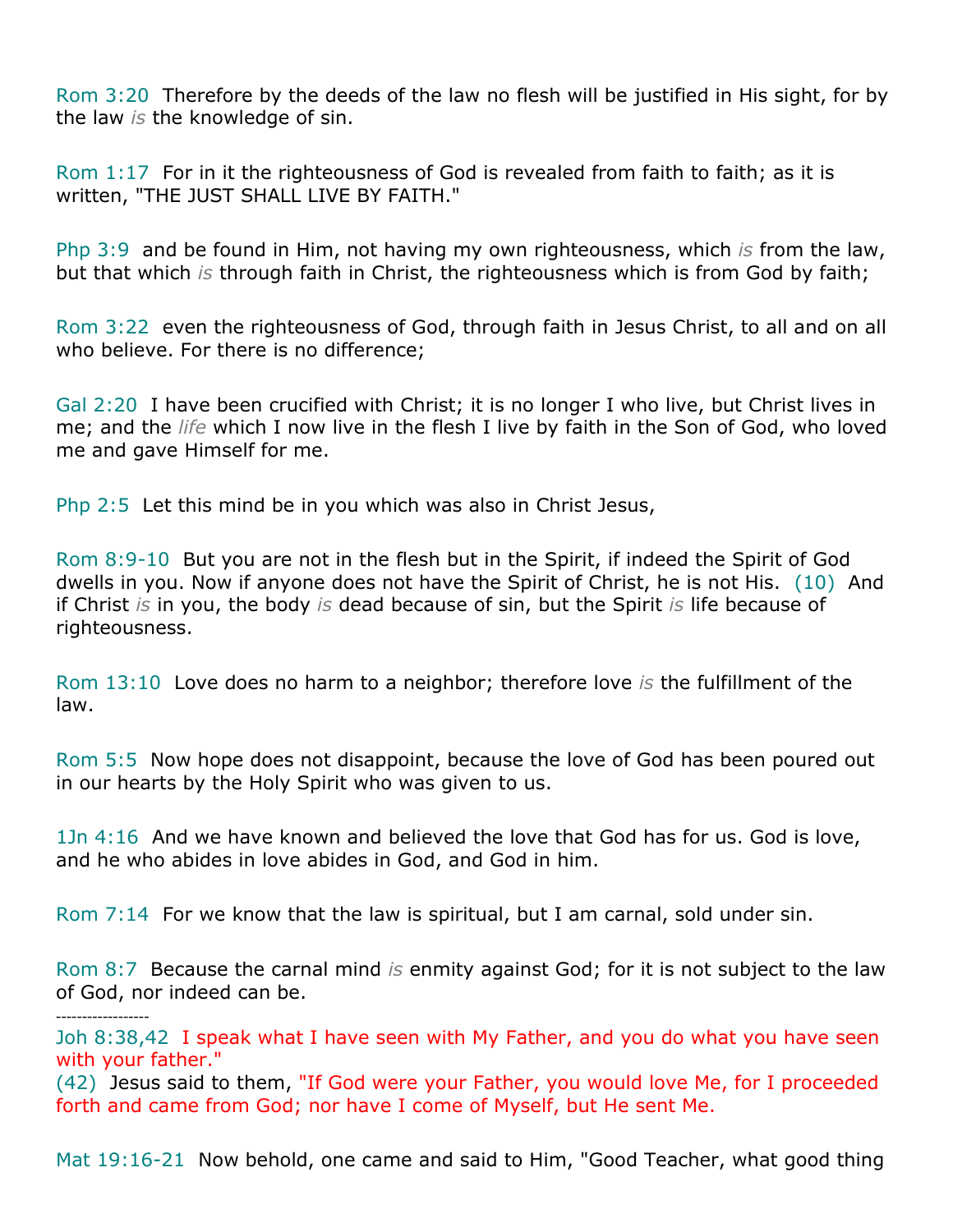shall I do that I may have eternal life?" (17) So He said to him, "Why do you call Me good? No one *is* good but One, *that is,* God. But if you want to enter into life, keep the commandments." (18) He said to Him, "Which ones?" Jesus said, " 'YOU SHALL NOT MURDER,' 'YOU SHALL NOT COMMIT ADULTERY,' 'YOU SHALL NOT STEAL,' 'YOU SHALL NOT BEAR FALSE WITNESS,' (19) 'HONOR YOUR FATHER AND YOUR MOTHER,' and, 'YOU SHALL LOVE YOUR NEIGHBOR AS YOURSELF.' " (20) The young man said to Him, "All these things I have kept from my youth. What do I still lack?" (21) Jesus said to him, "If you want to be perfect, go, sell what you have and give to the poor, and you will have treasure in heaven; and come, follow Me."

Col 3:5 Therefore put to death your members which are on the earth: fornication, uncleanness, passion, evil desire, and covetousness, which is idolatry.

Mat 22:36-38 "Teacher, which *is* the great commandment in the law?" (37) Jesus said to him, 'YOU SHALL LOVE THE LORD YOUR GOD WITH ALL YOUR HEART, WITH ALL YOUR SOUL, AND WITH ALL YOUR MIND.' (38) This is *the* first and great commandment.

Joh 5:30 I can of Myself do nothing. As I hear, I judge; and My judgment is righteous, because I do not seek My own will but the will of the Father who sent Me.

Joh 14:10 Do you not believe that I am in the Father, and the Father in Me? The words that I speak to you I do not speak on My own *authority;* but the Father who dwells in Me does the works.

----------------

Eph 2:8-9 For by grace you have been saved through faith, and that not of yourselves; *it is* the gift of God, (9) not of works, lest anyone should boast.

Gal 5:22 But the fruit of the Spirit is love, joy, peace, longsuffering, kindness, goodness, faithfulness,

Act 2:38 Then Peter said to them, "Repent, and let every one of you be baptized in the name of Jesus Christ for the remission of sins; and you shall receive the gift of the Holy Spirit.

Joh 6:44 No one can come to Me unless the Father who sent Me draws him; and I will raise him up at the last day.

Php 4:13 I can do all things through Christ who strengthens me.

-----------------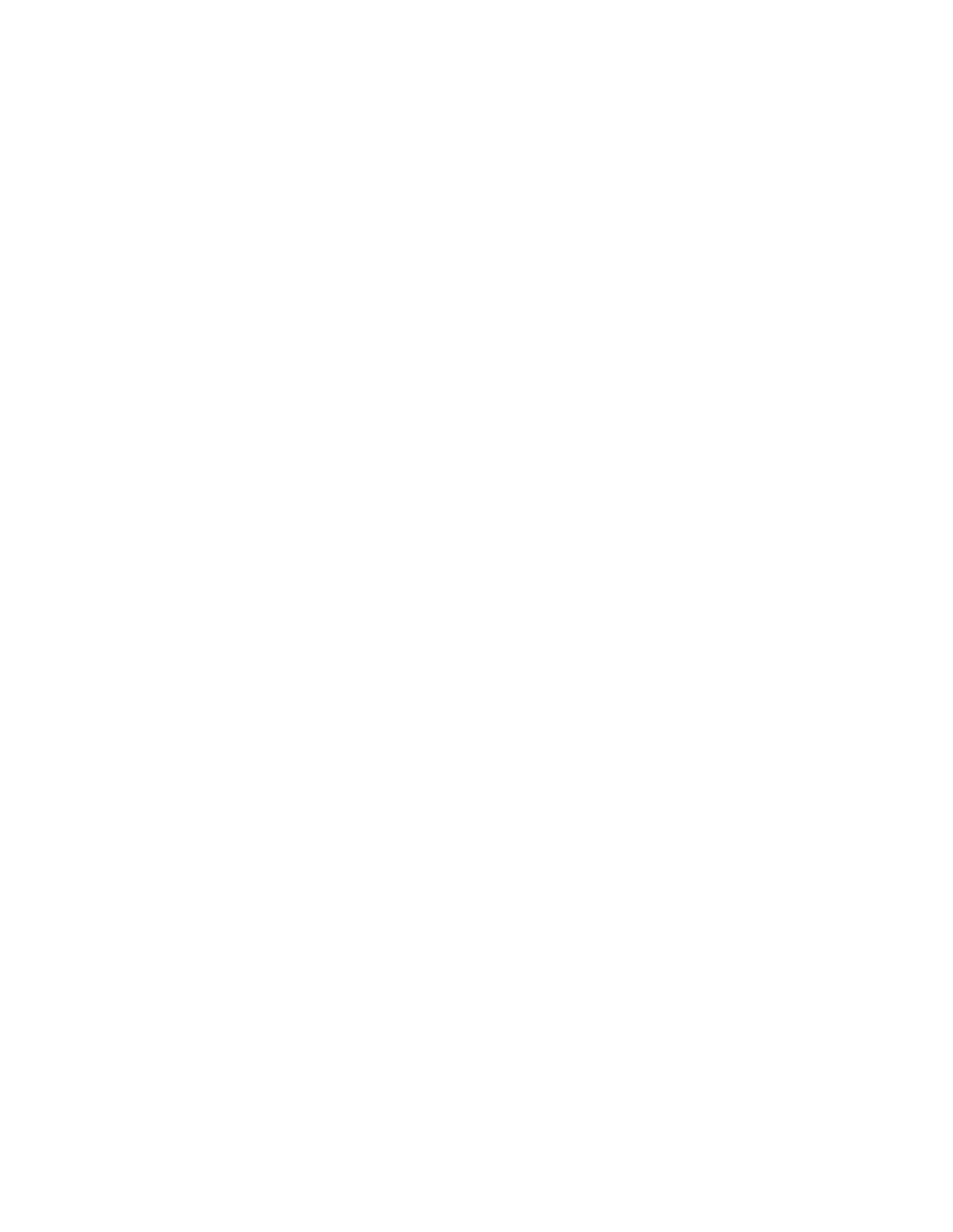### 3 **Understanding Baptism**

**S c r i p t u res to Read, R e m e m b e r, and Recite.**

1Pe 2:21 For to this you were called, because Christ also suffered for us, leaving us an example, that you should follow His steps:

Mar 16:15-16 And He said to them, "Go into all the world and preach the gospel to every creature. (16) He who believes and is baptized will be saved; but he who does not believe will be condemned.

Mat 28:19-20 Go therefore and make disciples of all the nations, baptizing them in the name of the Father and of the Son and of the Holy Spirit, (20) teaching them to observe all things that I have commanded you; and lo, I am with you always, *even* to the end of the age." Amen.

Act 2:36-41 "Therefore let all the house of Israel know assuredly that God has made this Jesus, whom you crucified, both Lord and Christ." (37) Now when they heard *this,* they were cut to the heart, and said to Peter and the rest of the apostles, "Men *and* brethren, what shall we do?" (38) Then Peter said to them, "Repent, and let every one of you be baptized in the name of Jesus Christ for the remission of sins; and you shall receive the gift of the Holy Spirit. (39) For the promise is to you and to your children, and to all who are afar off, as many as the Lord our God will call." (40) And with many other words he testified and exhorted them, saying, "Be saved from this perverse generation." (41) Then those who gladly received his word were baptized; and that day about three thousand souls were added *to them.*

Joh 17:17 Sanctify them by Your truth. Your word is truth.

Mat 4:4 But He answered and said, "It is written, 'MAN SHALL NOT LIVE BY BREAD ALONE, BUT BY EVERY WORD THAT PROCEEDS FROM THE MOUTH OF GOD.' " -----------------

Joh 3:23 Now John also was baptizing in Aenon near Salim, because there was much water there. And they came and were baptized.

Mat 3:13-15 Then Jesus came from Galilee to John at the Jordan to be baptized by him. (14) And John *tried to* prevent Him, saying, "I need to be baptized by You, and are You coming to me?" (15) But Jesus answered and said to him, "Permit *it to be so* now, for thus it is fitting for us to fulfill all righteousness." Then he allowed Him.

Act 8:38 So he commanded the chariot to stand still. And both Philip and the eunuch went down into the water, and he baptized him.

Mat 28:19-20 Go therefore and make disciples of all the nations, baptizing them in the name of the Father and of the Son and of the Holy Spirit, (20) teaching them to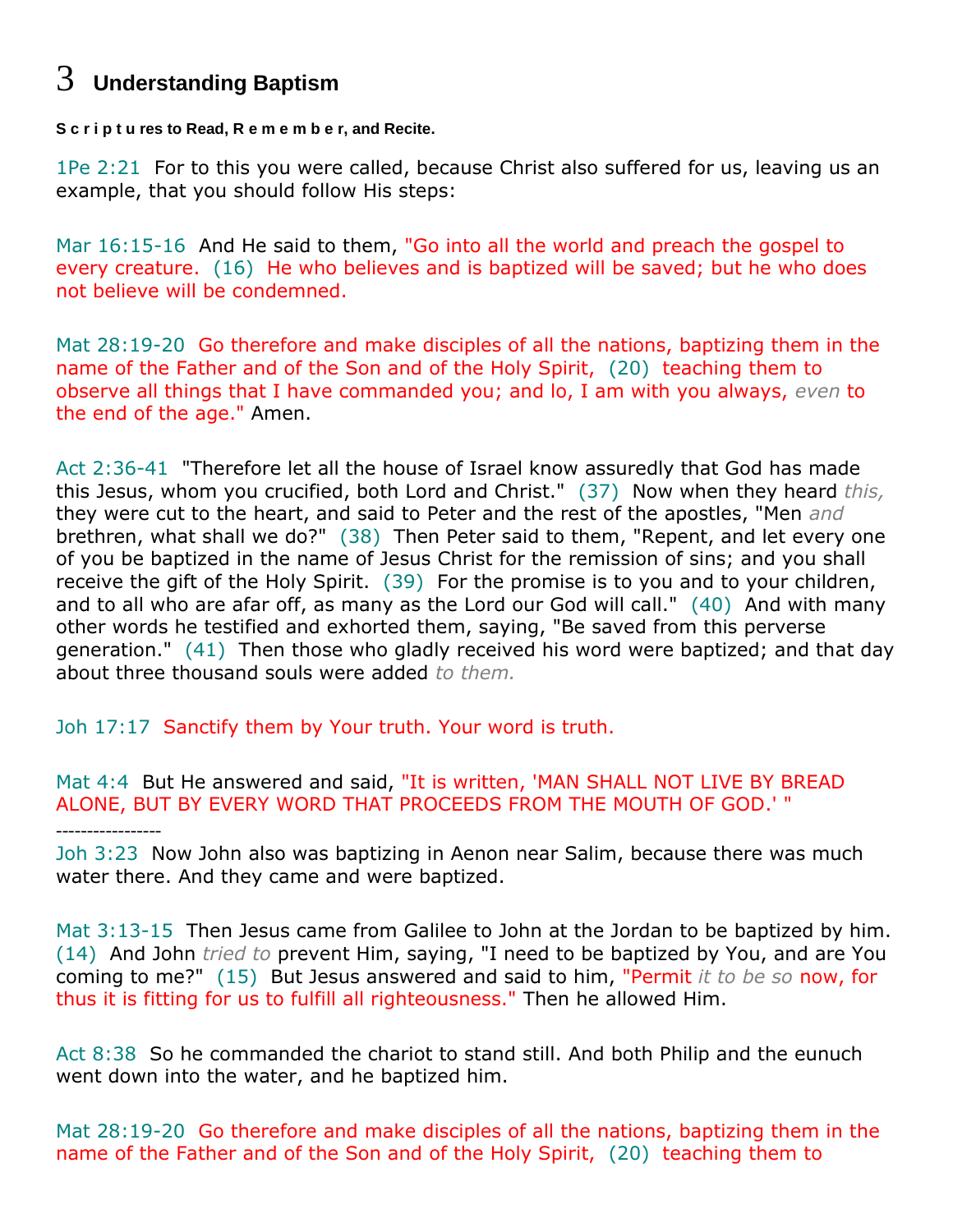observe all things that I have commanded you; and lo, I am with you always, *even* to the end of the age." Amen.

*------------------*

1Co 15:3-4 For I delivered to you first of all that which I also received: that Christ died for our sins according to the Scriptures, (4) and that He was buried, and that He rose again the third day according to the Scriptures,

Rom 8:11 But if the Spirit of Him who raised Jesus from the dead dwells in you, He who raised Christ from the dead will also give life to your mortal bodies through His Spirit who dwells in you.

Mat 12:38-40 Then some of the scribes and Pharisees answered, saying, "Teacher, we want to see a sign from You." (39) But He answered and said to them, "An evil and adulterous generation seeks after a sign, and no sign will be given to it except the sign of the prophet Jonah. (40) For as Jonah was three days and three nights in the belly of the great fish, so will the Son of Man be three days and three nights in the heart of the earth.

Col 2:12-13 buried with Him in baptism, in which you also were raised with *Him* through faith in the working of God, who raised Him from the dead. (13) And you, being dead in your trespasses and the uncircumcision of your flesh, He has made alive together with Him, having forgiven you all trespasses,

Rom 6:3-13 Or do you not know that as many of us as were baptized into Christ Jesus were baptized into His death? (4) Therefore we were buried with Him through baptism into death, that just as Christ was raised from the dead by the glory of the Father, even so we also should walk in newness of life. (5) For if we have been united together in the likeness of His death, certainly we also shall be *in the likeness* of *His* resurrection, (6) knowing this, that our old man was crucified with *Him,* that the body of sin might be done away with, that we should no longer be slaves of sin. (7) For he who has died has been freed from sin. (8) Now if we died with Christ, we believe that we shall also live with Him, (9) knowing that Christ, having been raised from the dead, dies no more. Death no longer has dominion over Him. (10) For *the death* that He died, He died to sin once for all; but *the life* that He lives, He lives to God. (11) Likewise you also, reckon yourselves to be dead indeed to sin, but alive to God in Christ Jesus our Lord. (12) Therefore do not let sin reign in your mortal body, that you should obey it in its lusts. (13) And do not present your members *as* instruments of unrighteousness to sin, but present yourselves to God as being alive from the dead, and your members *as* instruments of righteousness to God.

Act 2:38 Then Peter said to them, "Repent, and let every one of you be baptized in the name of Jesus Christ for the remission of sins; and you shall receive the gift of the Holy Spirit.

Rom 8:9-10 But you are not in the flesh but in the Spirit, if indeed the Spirit of God dwells in you. Now if anyone does not have the Spirit of Christ, he is not His. (10) And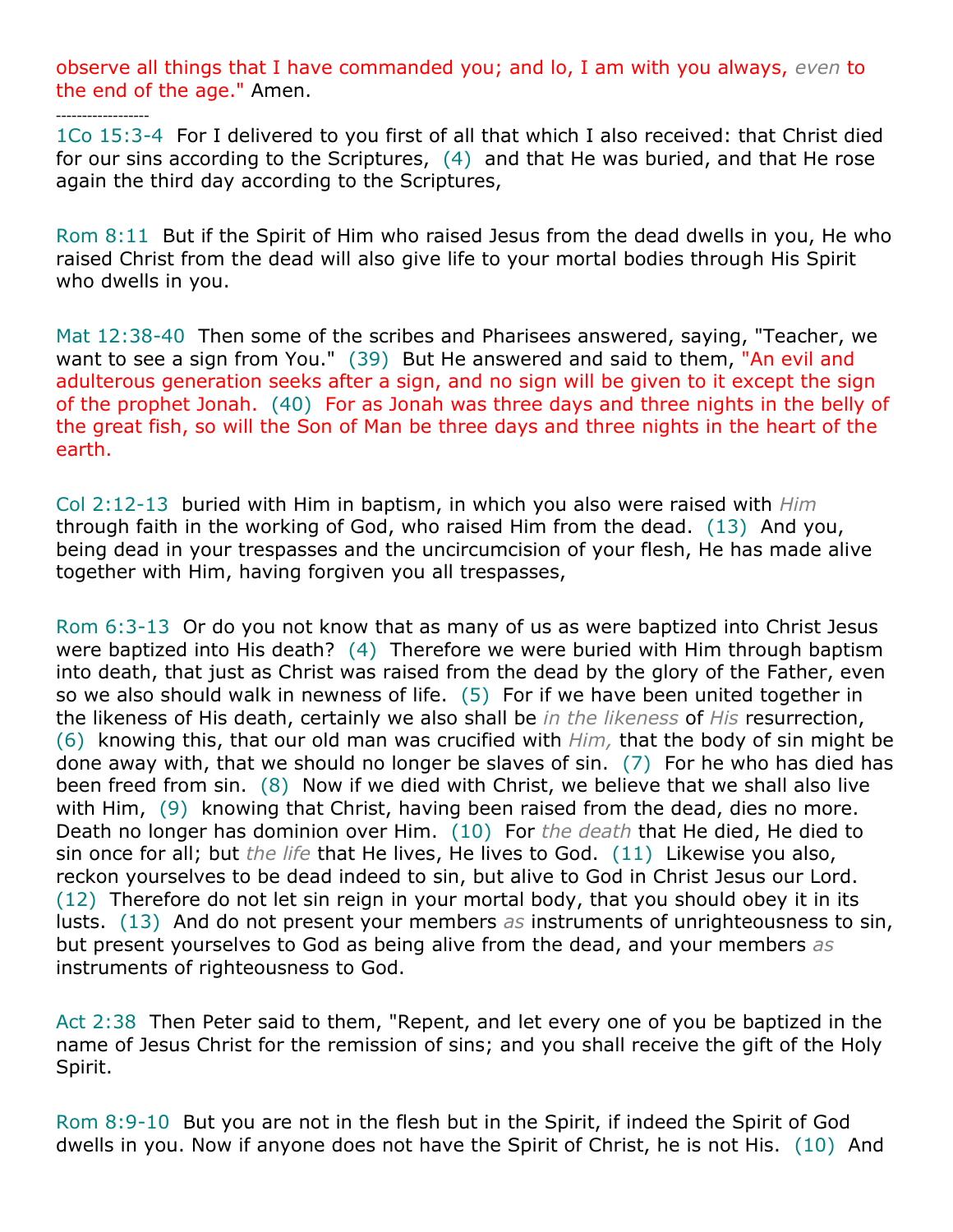if Christ *is* in you, the body *is* dead because of sin, but the Spirit *is* life because of righteousness.

Col 1:27-29 To them God willed to make known what are the riches of the glory of this mystery among the Gentiles: which is Christ in you, the hope of glory. (28) Him we preach, warning every man and teaching every man in all wisdom, that we may present every man perfect in Christ Jesus. (29) To this *end* I also labor, striving according to His working which works in me mightily.

Rom 5:5 Now hope does not disappoint, because the love of God has been poured out in our hearts by the Holy Spirit who was given to us.

Rom 13:10 Love does no harm to a neighbor; therefore love *is* the fulfillment of the law.

Gal 2:20 I have been crucified with Christ; it is no longer I who live, but Christ lives in me; and the *life* which I now live in the flesh I live by faith in the Son of God, who loved me and gave Himself for me.

*------------------*

Act 4:12 Nor is there salvation in any other, for there is no other name under heaven given among men by which we must be saved."

Joh 3:22 After these things Jesus and His disciples came into the land of Judea, and there He remained with them and baptized.

Joh 4:1-2 Therefore, when the Lord knew that the Pharisees had heard that Jesus made and baptized more disciples than John (2) (though Jesus Himself did not baptize, but His disciples),

Act 10:48 And he commanded them to be baptized in the name of the Lord. Then they asked him to stay a few days.

Col 3:17 And *whatever* you do in word or deed, *do* all in the name of the Lord Jesus, giving thanks to God the Father through Him.

*----------------*

Mat 28:19 Go therefore and make disciples of all the nations, baptizing them in the name of the Father and of the Son and of the Holy Spirit,

*---------------*

1Jn 3:2 Beloved, now we are children of God; and it has not yet been revealed what we shall be, but we know that when He is revealed, we shall be like Him, for we shall see Him as He is.

1Co 15:49-52 And as we have borne the image of the *man* of dust, we shall also bear the image of the heavenly *Man.* (50) Now this I say, brethren, that flesh and blood cannot inherit the kingdom of God; nor does corruption inherit incorruption. (51)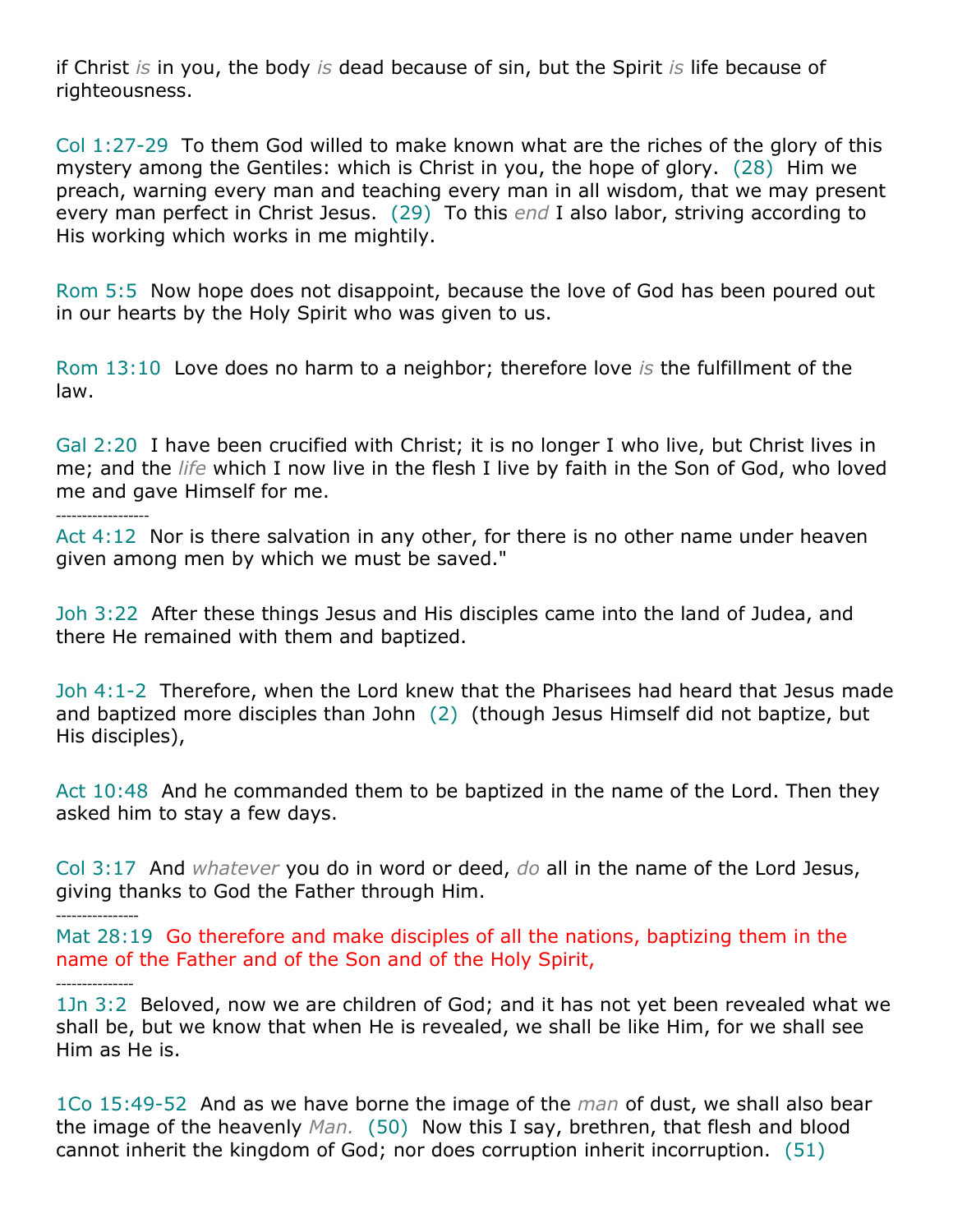Behold, I tell you a mystery: We shall not all sleep, but we shall all be changed— (52) in a moment, in the twinkling of an eye, at the last trumpet. For the trumpet will sound, and the dead will be raised incorruptible, and we shall be changed.

2Co 6:18 "I WILL BE A FATHER TO YOU, AND YOU SHALL BE MY SONS AND DAUGHTERS, SAYS THE LORD ALMIGHTY."

Act 1:5 for John truly baptized with water, but you shall be baptized with the Holy Spirit not many days from now."

Act 2:1-4,41 When the Day of Pentecost had fully come, they were all with one accord in one place. (2) And suddenly there came a sound from heaven, as of a rushing mighty wind, and it filled the whole house where they were sitting. (3) Then there appeared to them divided tongues, as of fire, and *one* sat upon each of them. (4) And they were all filled with the Holy Spirit and began to speak with other tongues, as the Spirit gave them utterance.

(41) Then those who gladly received his word were baptized; and that day about three thousand souls were added *to them.*

1Co 12:12-27 For as the body is one and has many members, but all the members of that one body, being many, are one body, so also *is* Christ. (27) Now you are the body of Christ, and members individually.

Col 1:18 And He is the head of the body, the church, who is the beginning, the firstborn from the dead, that in all things He may have the preeminence.

1Co 12:13 For by one Spirit we were all baptized into one body—whether Jews or Greeks, whether slaves or free—and have all been made to drink into one Spirit.

Rom 8:9 But you are not in the flesh but in the Spirit, if indeed the Spirit of God dwells in you. Now if anyone does not have the Spirit of Christ, he is not His.

---------------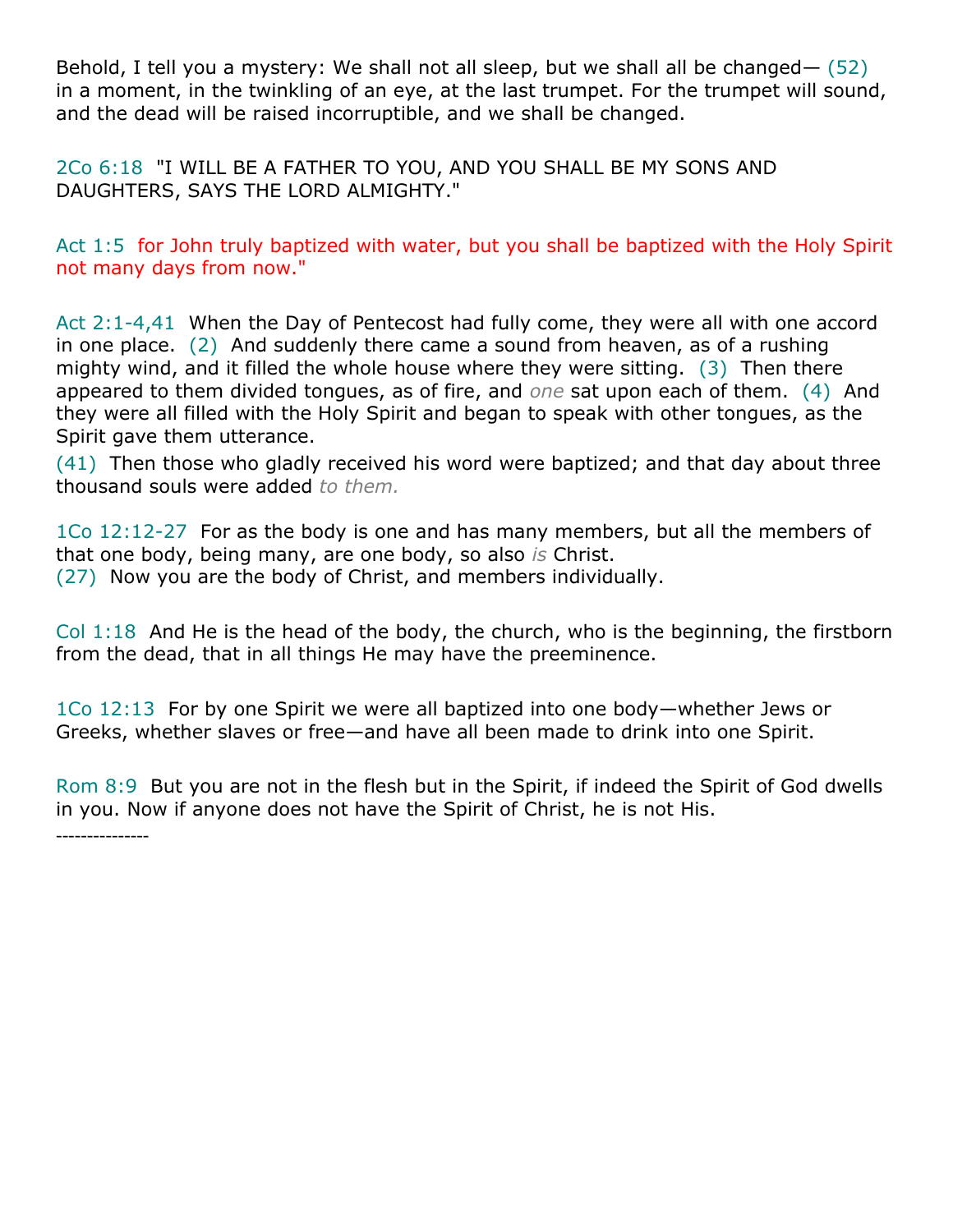### 4 **Understanding the Laying-On-of-Hands**

**S c r i p t u res to Read, R e m e m b e r, and Recite.**

Heb 6:1-2 Therefore, leaving the discussion of the elementary *principles* of Christ, let us go on to perfection, not laying again the foundation of repentance from dead works and of faith toward God, (2) of the doctrine of baptisms, of laying on of hands, of resurrection of the dead, and of eternal judgment.

Lev 8:14-23 And he brought the bull for the sin offering. Then Aaron and his sons laid their hands on the head of the bull for the sin offering, (15) and Moses killed *it.* Then he took the blood, and put *some* on the horns of the altar all around with his finger, and purified the altar. And he poured the blood at the base of the altar, and consecrated it, to make atonement for it. (16) Then he took all the fat that *was* on the entrails, the fatty lobe *attached to* the liver, and the two kidneys with their fat, and Moses burned *them* on the altar. (17) But the bull, its hide, its flesh, and its offal, he burned with fire outside the camp, as the LORD had commanded Moses. (18) Then he brought the ram as the burnt offering. And Aaron and his sons laid their hands on the head of the ram, (19) and Moses killed *it.* Then he sprinkled the blood all around on the altar. (20) And he cut the ram into pieces; and Moses burned the head, the pieces, and the fat. (21) Then he washed the entrails and the legs in water. And Moses burned the whole ram on the altar. It *was* a burnt sacrifice for a sweet aroma, an offering made by fire to the LORD, as the LORD had commanded Moses. (22) And he brought the second ram, the ram of consecration. Then Aaron and his sons laid their hands on the head of the ram, (23) and Moses killed *it.* Also he took *some* of its blood and put it on the tip of Aaron's right ear, on the thumb of his right hand, and on the big toe of his right foot.

Num 8:10-14 So you shall bring the Levites before the LORD, and the children of Israel shall lay their hands on the Levites; (11) and Aaron shall offer the Levites before the LORD *like* a wave offering from the children of Israel, that they may perform the work of the LORD. (12) Then the Levites shall lay their hands on the heads of the young bulls, and you shall offer one as a sin offering and the other as a burnt offering to the LORD, to make atonement for the Levites. (13) "And you shall stand the Levites before Aaron and his sons, and then offer them *like* a wave offering to the LORD. (14) Thus you shall separate the Levites from among the children of Israel, and the Levites shall be Mine.

Lev 16:21 Aaron shall lay both his hands on the head of the live goat, confess over it all the iniquities of the children of Israel, and all their transgressions, concerning all their sins, putting them on the head of the goat, and shall send *it* away into the wilderness by the hand of a suitable man.

Rom 5:11 And not only *that,* but we also rejoice in God through our Lord Jesus Christ, through whom we have now received the reconciliation.

*------------------*

Gen 48:14,19 Then Israel stretched out his right hand and laid *it* on Ephraim's head, who *was* the younger, and his left hand on Manasseh's head, guiding his hands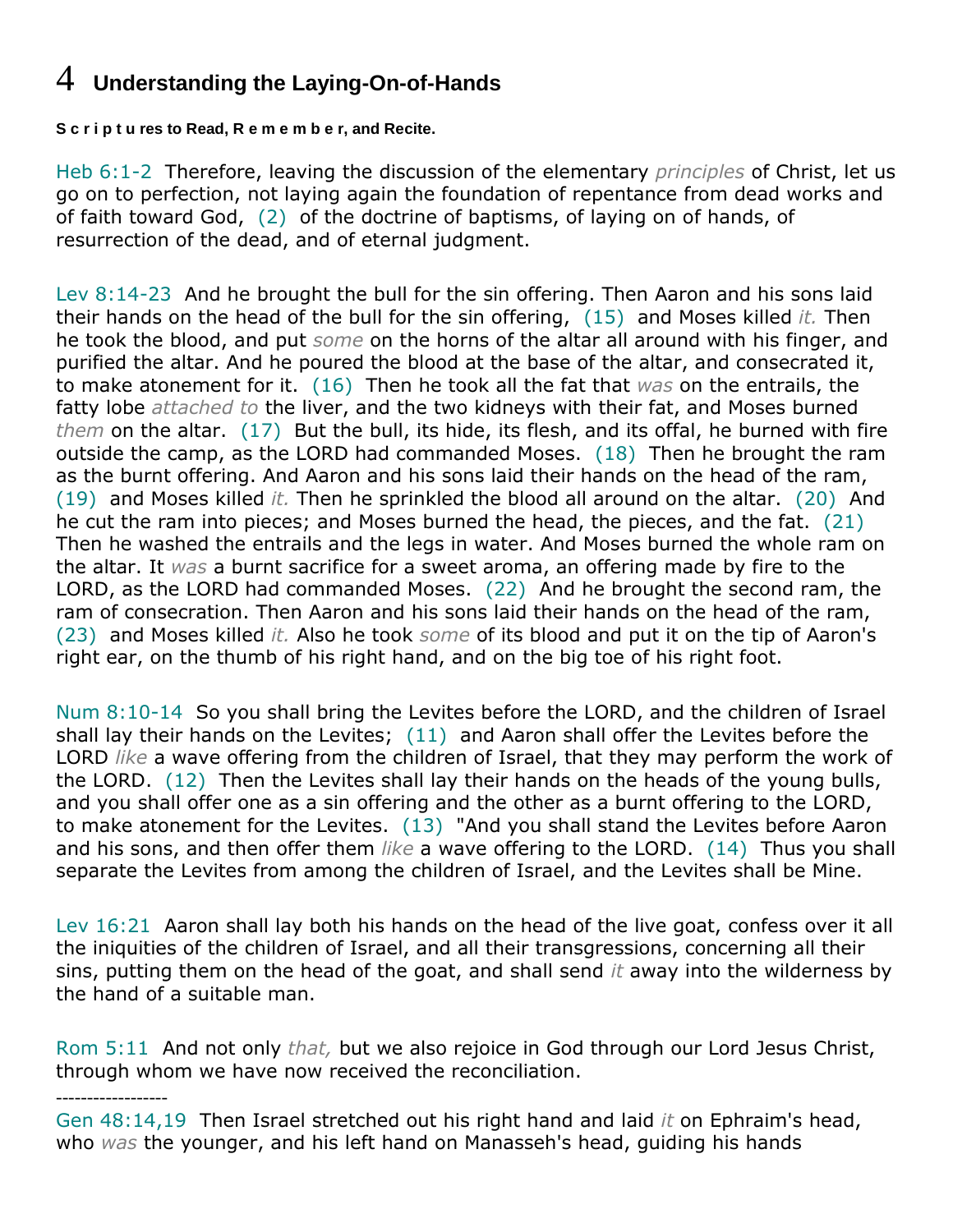knowingly, for Manasseh *was* the firstborn.

(19) But his father refused and said, "I know, my son, I know. He also shall become a people, and he also shall be great; but truly his younger brother shall be greater than he, and his descendants shall become a multitude of nations."

*-----------------*

Mat 19:13,15 Then little children were brought to Him that He might put *His* hands on them and pray, but the disciples rebuked them.

(15) And He laid *His* hands on them and departed from there.

*----------------*

Act 6:5-6 And the saying pleased the whole multitude. And they chose Stephen, a man full of faith and the Holy Spirit, and Philip, Prochorus, Nicanor, Timon, Parmenas, and Nicolas, a proselyte from Antioch, (6) whom they set before the apostles; and when they had prayed, they laid hands on them.

Act 13:1-3 Now in the church that was at Antioch there were certain prophets and teachers: Barnabas, Simeon who was called Niger, Lucius of Cyrene, Manaen who had been brought up with Herod the tetrarch, and Saul. (2) As they ministered to the Lord and fasted, the Holy Spirit said, "Now separate to Me Barnabas and Saul for the work to which I have called them." (3) Then, having fasted and prayed, and laid hands on them, they sent *them* away.

#### *---------------*

*---------------*

2Ti 1:6 Therefore I remind you to stir up the gift of God which is in you through the laying on of my hands.

Luk 4:40 When the sun was setting, all those who had any that were sick with various diseases brought them to Him; and He laid His hands on every one of them and healed them.

Act 28:8 And it happened that the father of Publius lay sick of a fever and dysentery. Paul went in to him and prayed, and he laid his hands on him and healed him.

Jas 5:14 Is anyone among you sick? Let him call for the elders of the church, and let them pray over him, anointing him with oil in the name of the Lord.

*--------------*

Act 9:17 And Ananias went his way and entered the house; and laying his hands on him he said, "Brother Saul, the Lord Jesus, who appeared to you on the road as you came, has sent me that you may receive your sight and be filled with the Holy Spirit."

Act 19:1-6 And it happened, while Apollos was at Corinth, that Paul, having passed through the upper regions, came to Ephesus. And finding some disciples (2) he said to them, "Did you receive the Holy Spirit when you believed?" So they said to him, "We have not so much as heard whether there is a Holy Spirit." (3) And he said to them, "Into what then were you baptized?" So they said, "Into John's baptism." (4) Then Paul said, "John indeed baptized with a baptism of repentance, saying to the people that they should believe on Him who would come after him, that is, on Christ Jesus." (5) When they heard *this,* they were baptized in the name of the Lord Jesus. (6) And when Paul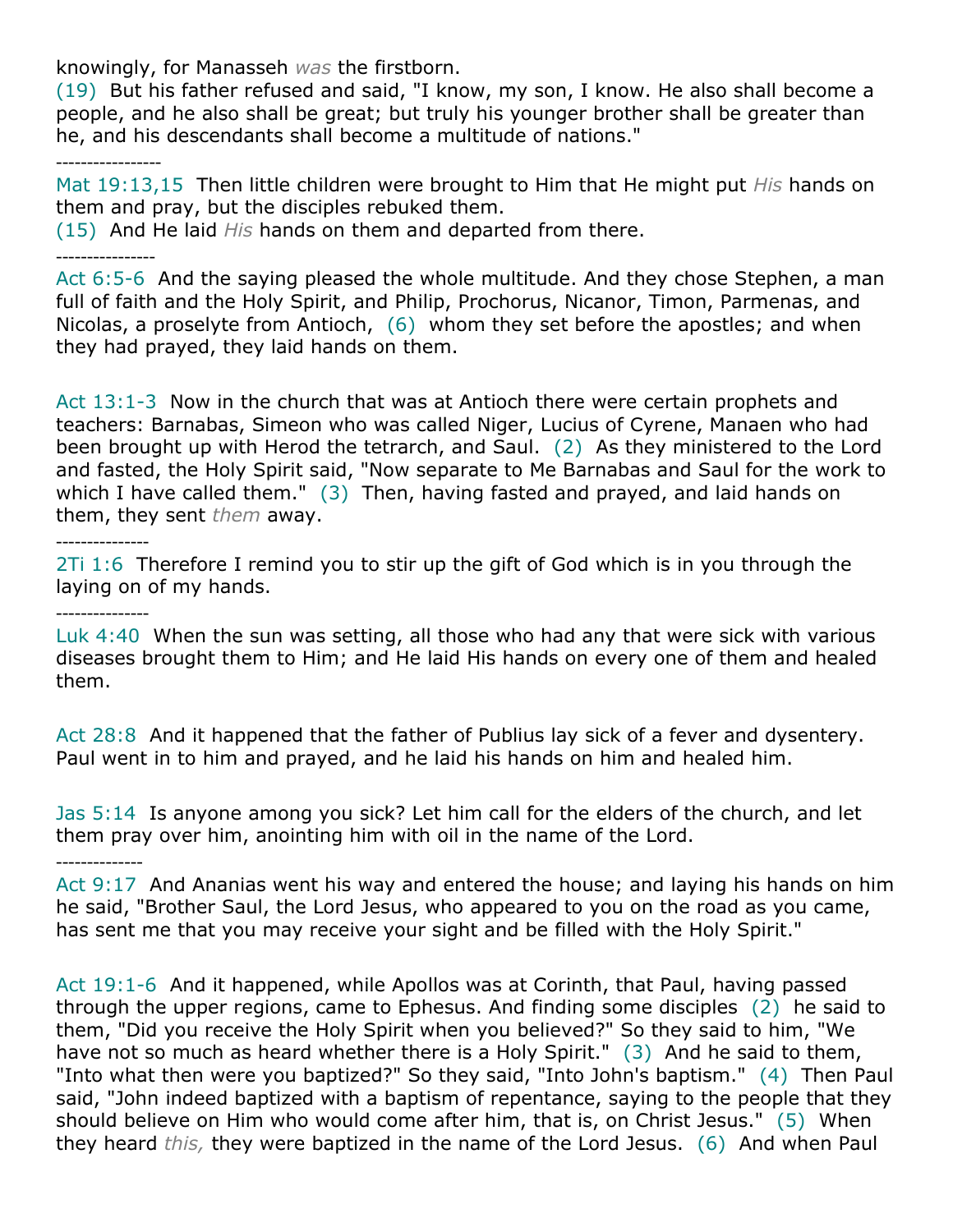had laid hands on them, the Holy Spirit came upon them, and they spoke with tongues and prophesied.

Act 8:14-25 Now when the apostles who were at Jerusalem heard that Samaria had received the word of God, they sent Peter and John to them, (15) who, when they had come down, prayed for them that they might receive the Holy Spirit. (16) For as yet He had fallen upon none of them. They had only been baptized in the name of the Lord Jesus. (17) Then they laid hands on them, and they received the Holy Spirit. (18) And when Simon saw that through the laying on of the apostles' hands the Holy Spirit was given, he offered them money, (19) saying, "Give me this power also, that anyone on whom I lay hands may receive the Holy Spirit." (20) But Peter said to him, "Your money perish with you, because you thought that the gift of God could be purchased with money! (21) You have neither part nor portion in this matter, for your heart is not right in the sight of God. (22) Repent therefore of this your wickedness, and pray God if perhaps the thought of your heart may be forgiven you.  $(23)$  For I see that you are poisoned by bitterness and bound by iniquity." (24) Then Simon answered and said, "Pray to the Lord for me, that none of the things which you have spoken may come upon me." (25) So when they had testified and preached the word of the Lord, they returned to Jerusalem, preaching the gospel in many villages of the Samaritans.

--------------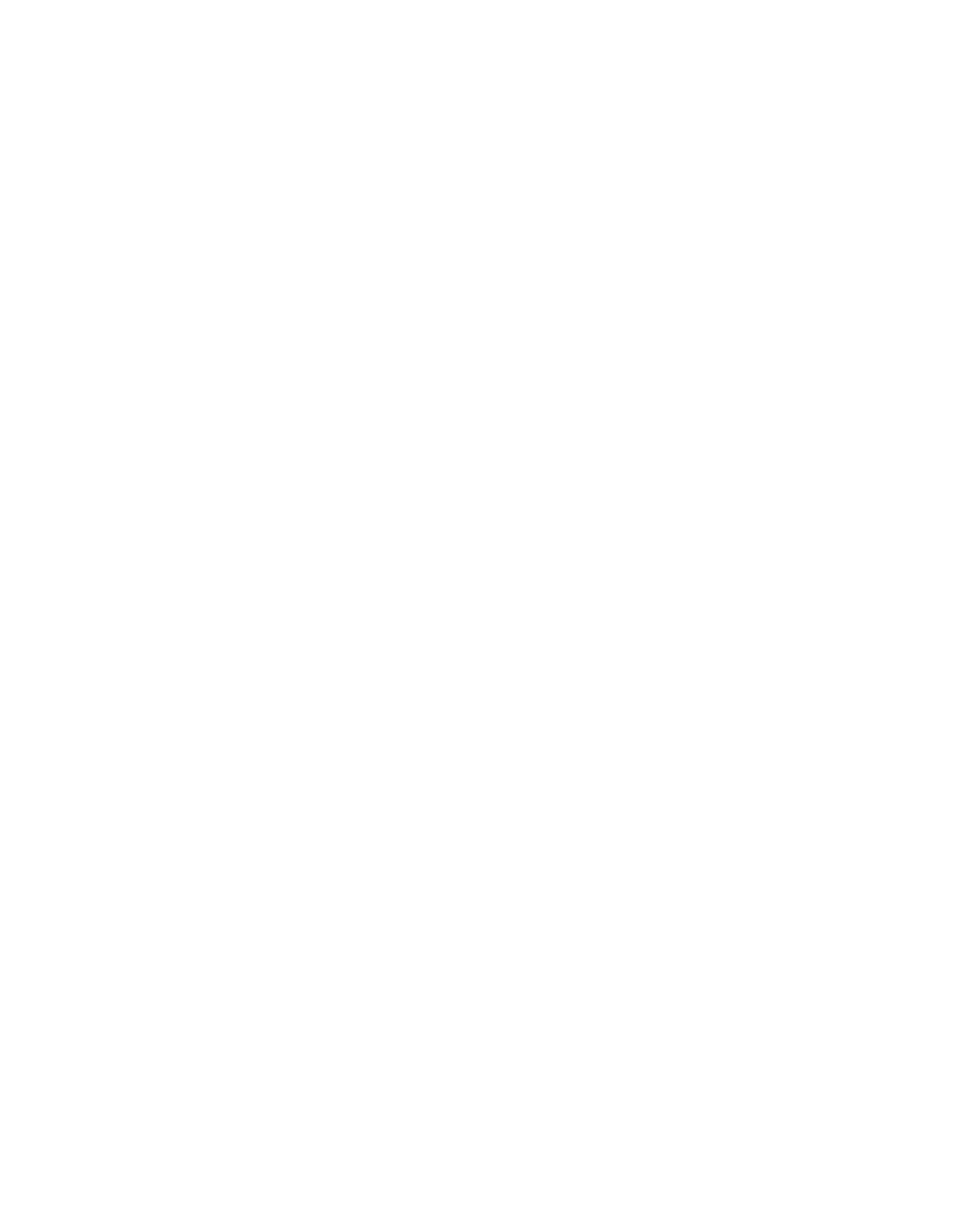## 5 **Understanding Resurrection**

**S c r i p t u res to Read, R e m e m b e r, and Recite:**

Act 18:2 And he found a certain Jew named Aquila, born in Pontus, who had recently come from Italy with his wife Priscilla (because Claudius had commanded all the Jews to depart from Rome); and he came to them.

-------------- Mat 28:1-10 Now after the Sabbath, as the first *day* of the week began to dawn, Mary Magdalene and the other Mary came to see the tomb. (2) And behold, there was a great earthquake; for an angel of the Lord descended from heaven, and came and rolled back the stone from the door, and sat on it.  $(3)$  His countenance was like lightning, and his clothing as white as snow. (4) And the guards shook for fear of him, and became like dead *men.* (5) But the angel answered and said to the women, "Do not be afraid, for I know that you seek Jesus who was crucified.  $(6)$  He is not here; for He is risen, as He said. Come, see the place where the Lord lay. (7) And go quickly and tell His disciples that He is risen from the dead, and indeed He is going before you into Galilee; there you will see Him. Behold, I have told you." (8) So they went out quickly from the tomb with fear and great joy, and ran to bring His disciples word. (9) And as they went to tell His disciples, behold, Jesus met them, saying, "Rejoice!" So they came and held Him by the feet and worshiped Him. (10) Then Jesus said to them, "Do not be afraid. Go *and* tell My brethren to go to Galilee, and there they will see Me."

Mar 16:3-8 And they said among themselves, "Who will roll away the stone from the door of the tomb for us?" (4) But when they looked up, they saw that the stone had been rolled away—for it was very large. (5) And entering the tomb, they saw a young man clothed in a long white robe sitting on the right side; and they were alarmed. (6) But he said to them, "Do not be alarmed. You seek Jesus of Nazareth, who was crucified. He is risen! He is not here. See the place where they laid Him. (7) But go, tell His disciples—and Peter—that He is going before you into Galilee; there you will see Him, as He said to you."  $(8)$  So they went out quickly and fled from the tomb, for they trembled and were amazed. And they said nothing to anyone, for they were afraid.

Luk 24:2-12,34 But they found the stone rolled away from the tomb. (3) Then they went in and did not find the body of the Lord Jesus.  $(4)$  And it happened, as they were greatly perplexed about this, that behold, two men stood by them in shining garments. (5) Then, as they were afraid and bowed *their* faces to the earth, they said to them, "Why do you seek the living among the dead? (6) He is not here, but is risen! Remember how He spoke to you when He was still in Galilee, (7) saying, 'The Son of Man must be delivered into the hands of sinful men, and be crucified, and the third day rise again.' " (8) And they remembered His words. (9) Then they returned from the tomb and told all these things to the eleven and to all the rest. (10) It was Mary Magdalene, Joanna, Mary *the mother* of James, and the other *women* with them, who told these things to the apostles. (11) And their words seemed to them like idle tales, and they did not believe them.  $(12)$  But Peter arose and ran to the tomb; and stooping down, he saw the linen cloths lying by themselves; and he departed, marveling to himself at what had happened.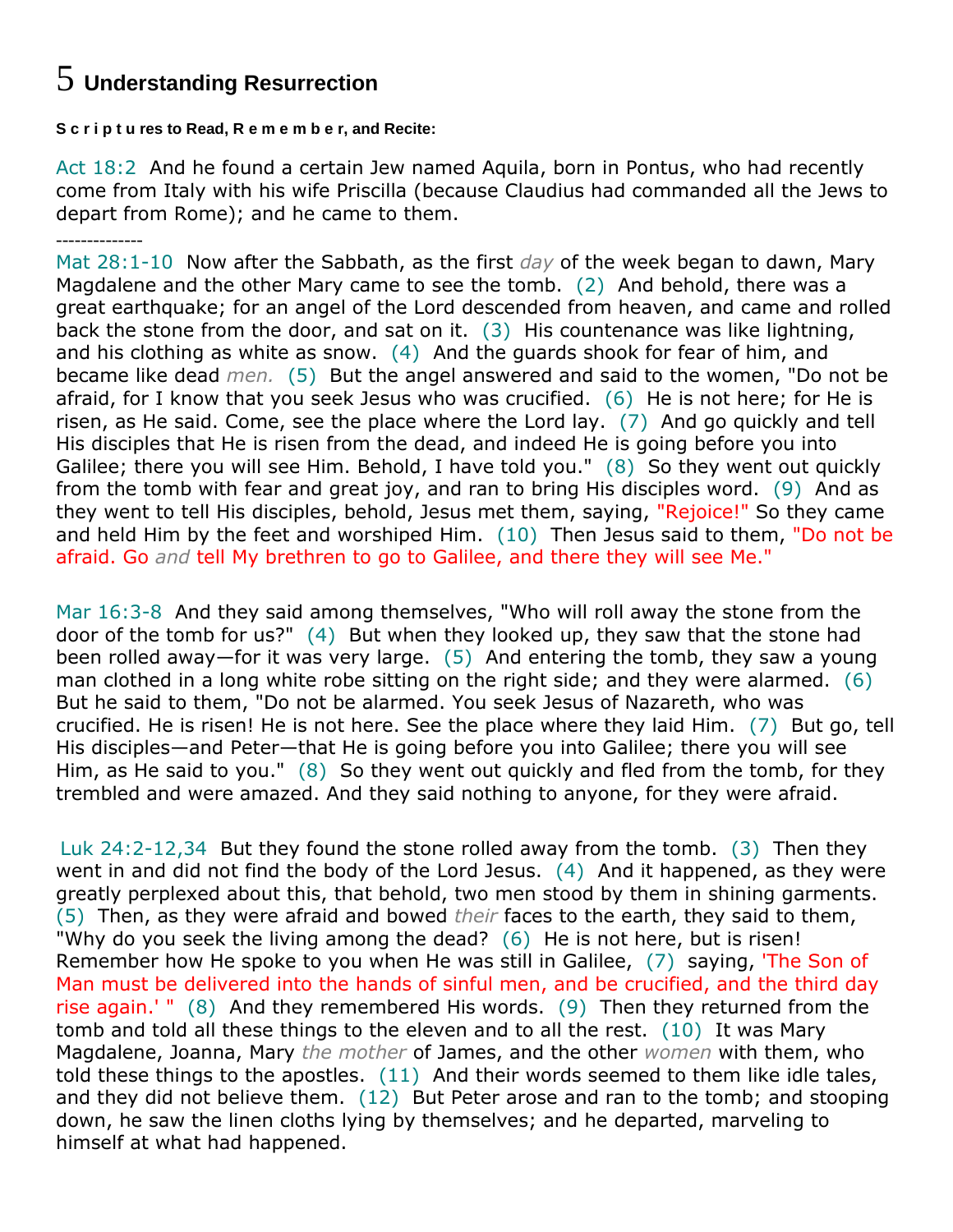(34) saying, "The Lord is risen indeed, and has appeared to Simon!"

Joh 20:1-10 Now the first *day* of the week Mary Magdalene went to the tomb early, while it was still dark, and saw *that* the stone had been taken away from the tomb. (2) Then she ran and came to Simon Peter, and to the other disciple, whom Jesus loved, and said to them, "They have taken away the Lord out of the tomb, and we do not know where they have laid Him." (3) Peter therefore went out, and the other disciple, and were going to the tomb. (4) So they both ran together, and the other disciple outran Peter and came to the tomb first. (5) And he, stooping down and looking in, saw the linen cloths lying *there;* yet he did not go in. (6) Then Simon Peter came, following him, and went into the tomb; and he saw the linen cloths lying *there,* (7) and the handkerchief that had been around His head, not lying with the linen cloths, but folded together in a place by itself. (8) Then the other disciple, who came to the tomb first, went in also; and he saw and believed. (9) For as yet they did not know the Scripture, that He must rise again from the dead.  $(10)$  Then the disciples went away again to their own homes.

1Co 15:3-8 For I delivered to you first of all that which I also received: that Christ died for our sins according to the Scriptures,  $(4)$  and that He was buried, and that He rose again the third day according to the Scriptures, (5) and that He was seen by Cephas, then by the twelve. (6) After that He was seen by over five hundred brethren at once, of whom the greater part remain to the present, but some have fallen asleep. (7) After that He was seen by James, then by all the apostles.  $(8)$  Then last of all He was seen by me also, as by one born out of due time.

1Co 15:23,26 But each one in his own order: Christ the firstfruits, afterward those *who are* Christ's at His coming.

(26) The last enemy *that* will be destroyed *is* death.

-------------

Tit 1:2 in hope of eternal life which God, who cannot lie, promised before time began,

Act 24:14-15 But this I confess to you, that according to the Way which they call a sect, so I worship the God of my fathers, believing all things which are written in the Law and in the Prophets. (15) I have hope in God, which they themselves also accept, that there will be a resurrection of *the* dead, both of *the* just and *the* unjust.

Joh 5:28-29 Do not marvel at this; for the hour is coming in which all who are in the graves will hear His voice (29) and come forth— those who have done good, to the resurrection of life, and those who have done evil, to the resurrection of condemnation.

Rom 8:9,11,14,19,23 But you are not in the flesh but in the Spirit, if indeed the Spirit of God dwells in you. Now if anyone does not have the Spirit of Christ, he is not His. (11) But if the Spirit of Him who raised Jesus from the dead dwells in you, He who raised Christ from the dead will also give life to your mortal bodies through His Spirit who dwells in you.

(14) For as many as are led by the Spirit of God, these are sons of God.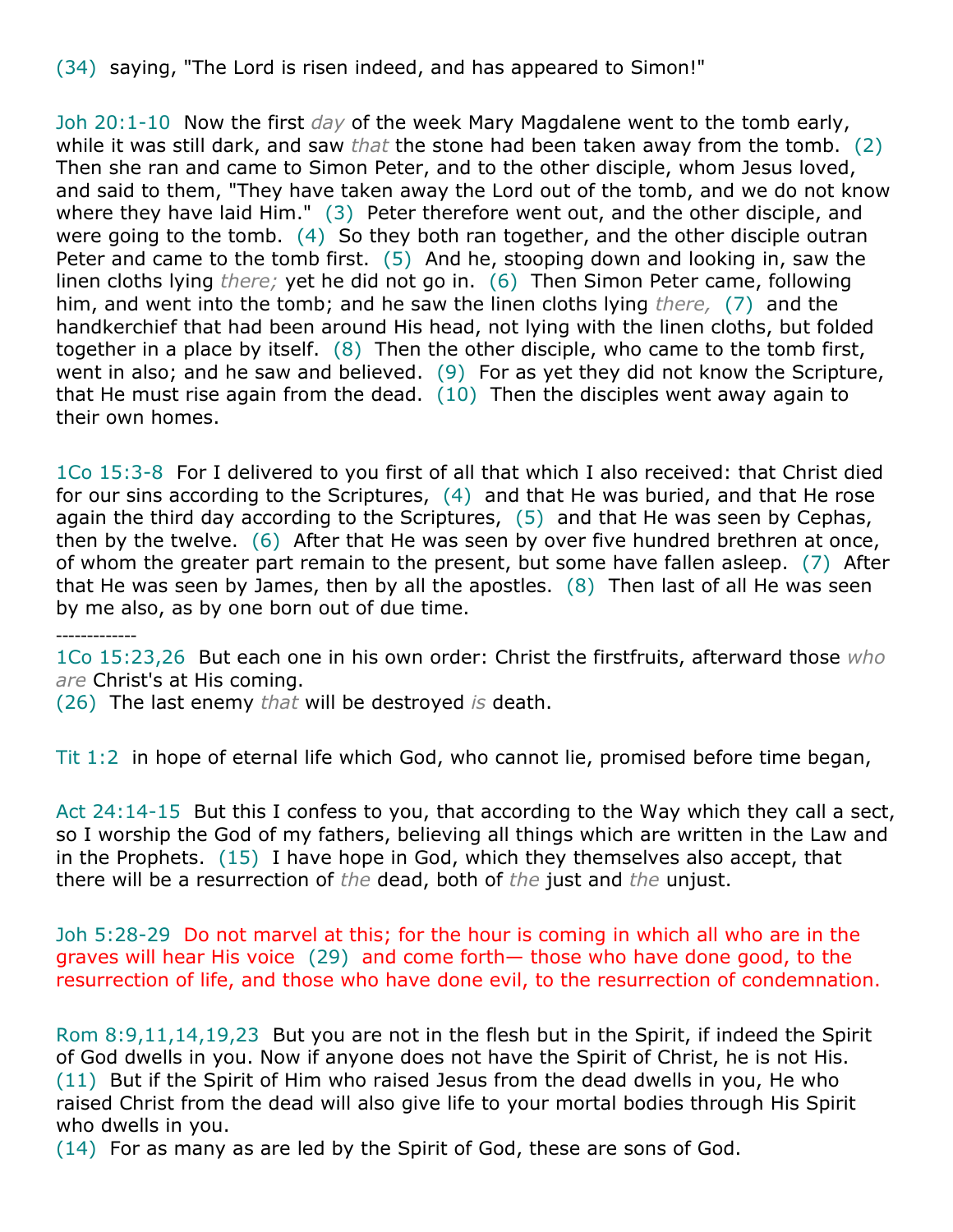(19) For the earnest expectation of the creation eagerly waits for the revealing of the sons of God.

(23) Not only *that,* but we also who have the firstfruits of the Spirit, even we ourselves groan within ourselves, eagerly waiting for the adoption, the redemption of our body.

1Co 15:51-52 Behold, I tell you a mystery: We shall not all sleep, but we shall all be changed— (52) in a moment, in the twinkling of an eye, at the last trumpet. For the trumpet will sound, and the dead will be raised incorruptible, and we shall be changed.

Joh 3:7 Do not marvel that I said to you, 'You must be born again.'

Php 3:7,8,10,11,20,21 But what things were gain to me, these I have counted loss for Christ. (8) Yet indeed I also count all things loss for the excellence of the knowledge of Christ Jesus my Lord, for whom I have suffered the loss of all things, and count them as rubbish, that I may gain Christ

(10) that I may know Him and the power of His resurrection, and the fellowship of His sufferings, being conformed to His death, (11) if, by any means, I may attain to the resurrection from the dead.

(20) For our citizenship is in heaven, from which we also eagerly wait for the Savior, the Lord Jesus Christ, (21) who will transform our lowly body that it may be conformed to His glorious body, according to the working by which He is able even to subdue all things to Himself.

1Th 4:13-18 But I do not want you to be ignorant, brethren, concerning those who have fallen asleep, lest you sorrow as others who have no hope. (14) For if we believe that Jesus died and rose again, even so God will bring with Him those who sleep in Jesus. (15) For this we say to you by the word of the Lord, that we who are alive *and* remain until the coming of the Lord will by no means precede those who are asleep. (16) For the Lord Himself will descend from heaven with a shout, with the voice of an archangel, and with the trumpet of God. And the dead in Christ will rise first. (17) Then we who are alive *and* remain shall be caught up together with them in the clouds to meet the Lord in the air. And thus we shall always be with the Lord. (18) Therefore comfort one another with these words.

1Co 15:23,49-52 But each one in his own order: Christ the firstfruits, afterward those *who are* Christ's at His coming.

-------------

(49) And as we have borne the image of the *man* of dust, we shall also bear the image of the heavenly *Man.* (50) Now this I say, brethren, that flesh and blood cannot inherit the kingdom of God; nor does corruption inherit incorruption. (51) Behold, I tell you a mystery: We shall not all sleep, but we shall all be changed  $-$  (52) in a moment, in the twinkling of an eye, at the last trumpet. For the trumpet will sound, and the dead will be raised incorruptible, and we shall be changed.

1Th 4:14-17 For if we believe that Jesus died and rose again, even so God will bring with Him those who sleep in Jesus. (15) For this we say to you by the word of the Lord, that we who are alive *and* remain until the coming of the Lord will by no means precede those who are asleep. (16) For the Lord Himself will descend from heaven with a shout,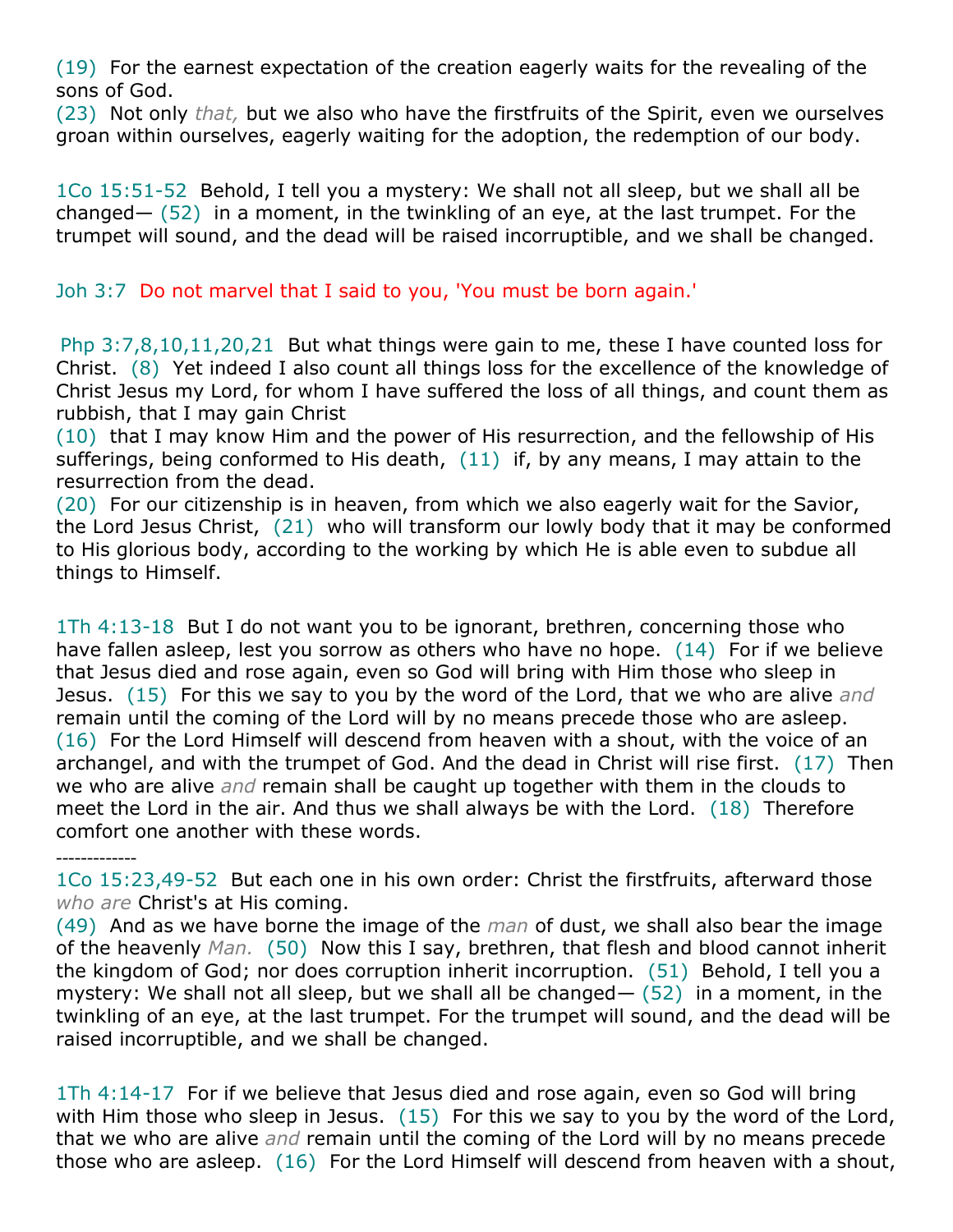with the voice of an archangel, and with the trumpet of God. And the dead in Christ will rise first. (17) Then we who are alive *and* remain shall be caught up together with them in the clouds to meet the Lord in the air. And thus we shall always be with the Lord.

Rev 20:5 But the rest of the dead did not live again until the thousand years were finished. This *is* the first resurrection.

Rev 5:10 And have made us kings and priests to our God; And we shall reign on the earth."

Act 4:12 Nor is there salvation in any other, for there is no other name under heaven given among men by which we must be saved."

2Pe 3:9 The Lord is not slack concerning *His* promise, as some count slackness, but is longsuffering toward us, not willing that any should perish but that all should come to repentance.

1Ti 2:4 who desires all men to be saved and to come to the knowledge of the truth. -------------

Joh 5:29 and come forth— those who have done good, to the resurrection of life, and those who have done evil, to the resurrection of condemnation.

1Pe 4:17 For the time *has come* for judgment to begin at the house of God; and if *it begins* with us first, what will *be* the end of those who do not obey the gospel of God?

Heb 2:3 how shall we escape if we neglect so great a salvation, which at the first began to be spoken by the Lord, and was confirmed to us by those who heard *Him,*

Heb 6:4-6 For *it is* impossible for those who were once enlightened, and have tasted the heavenly gift, and have become partakers of the Holy Spirit, (5) and have tasted the good word of God and the powers of the age to come,  $(6)$  if they fall away, to renew them again to repentance, since they crucify again for themselves the Son of God, and put *Him* to an open shame.

Heb 10:26-29 For if we sin willfully after we have received the knowledge of the truth, there no longer remains a sacrifice for sins, (27) but a certain fearful expectation of judgment, and fiery indignation which will devour the adversaries. (28) Anyone who has rejected Moses' law dies without mercy on the testimony of two or three witnesses. (29) Of how much worse punishment, do you suppose, will he be thought worthy who has trampled the Son of God underfoot, counted the blood of the covenant by which he was sanctified a common thing, and insulted the Spirit of grace?

---------------

Mat 10:15 Assuredly, I say to you, it will be more tolerable for the land of Sodom and Gomorrah in the day of judgment than for that city!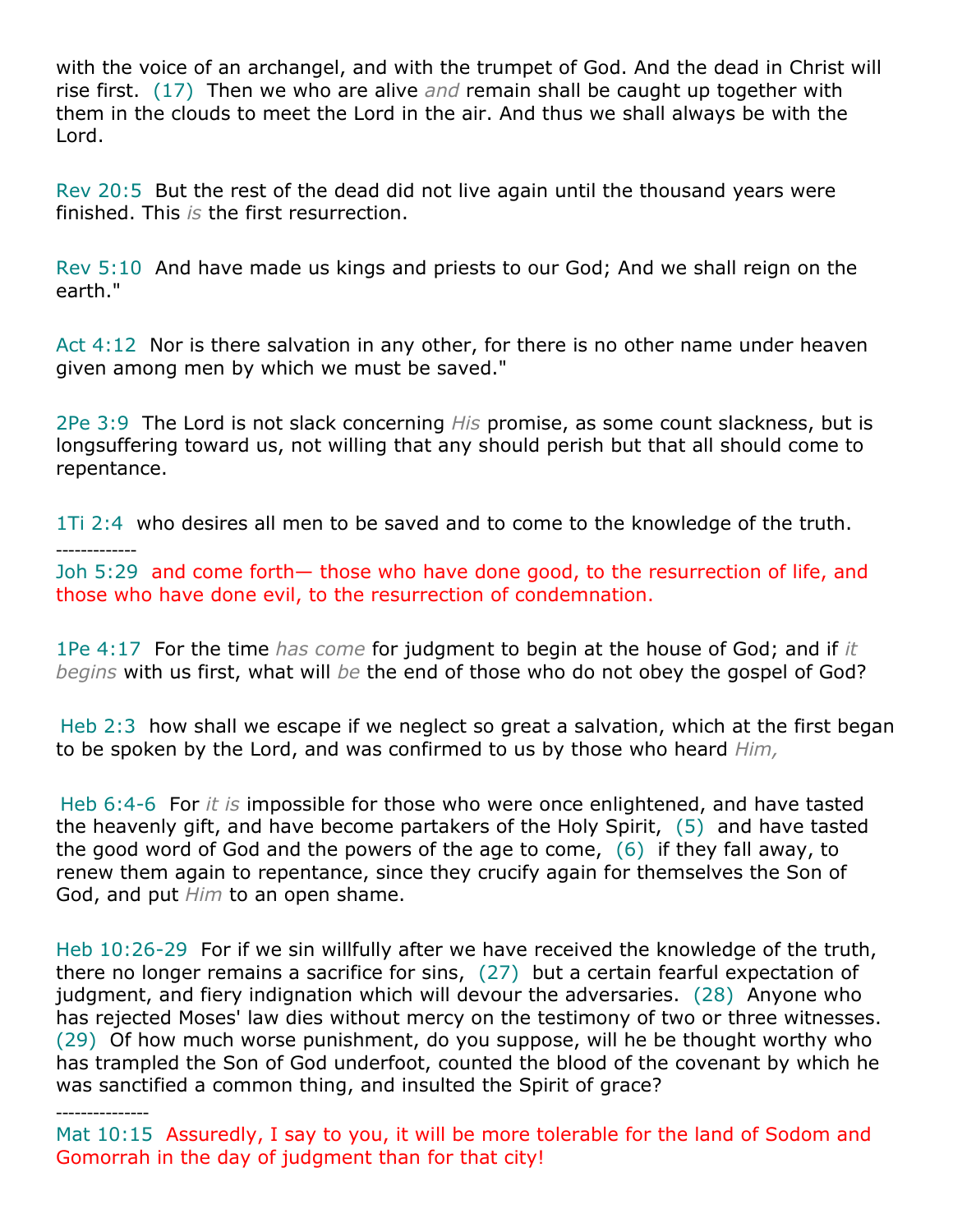Mat 11:21-22,24 "Woe to you, Chorazin! Woe to you, Bethsaida! For if the mighty works which were done in you had been done in Tyre and Sidon, they would have repented long ago in sackcloth and ashes. (22) But I say to you, it will be more tolerable for Tyre and Sidon in the day of judgment than for you. (24) But I say to you that it shall be more tolerable for the land of Sodom in the day of judgment than for you."

Mat 12:41-42 The men of Nineveh will rise up in the judgment with this generation and condemn it, because they repented at the preaching of Jonah; and indeed a greater than Jonah *is* here. (42) The queen of the South will rise up in the judgment with this generation and condemn it, for she came from the ends of the earth to hear the wisdom of Solomon; and indeed a greater than Solomon *is* here.

Eze 16:2,46,53 "Son of man, cause Jerusalem to know her abominations, (46) "Your elder sister *is* Samaria, who dwells with her daughters to the north of you; and your younger sister, who dwells to the south of you, *is* Sodom and her daughters. (53) "When I bring back their captives, the captives of Sodom and her daughters, and the captives of Samaria and her daughters, then *I will also bring back* the captives of your captivity among them,

Eph 4:8 Therefore He says: "WHEN HE ASCENDED ON HIGH, HE LED CAPTIVITY CAPTIVE, AND GAVE GIFTS TO MEN."

--------------

Eze 37:1-14 The hand of the LORD came upon me and brought me out in the Spirit of the LORD, and set me down in the midst of the valley; and it *was* full of bones. (2) Then He caused me to pass by them all around, and behold, *there were* very many in the open valley; and indeed *they were* very dry. (3) And He said to me, "Son of man, can these bones live?" So I answered, "O Lord GOD, You know." (4) Again He said to me, "Prophesy to these bones, and say to them, 'O dry bones, hear the word of the LORD! (5) Thus says the Lord GOD to these bones: "Surely I will cause breath to enter into you, and you shall live. (6) I will put sinews on you and bring flesh upon you, cover you with skin and put breath in you; and you shall live. Then you shall know that I *am* the LORD." ' " (7) So I prophesied as I was commanded; and as I prophesied, there was a noise, and suddenly a rattling; and the bones came together, bone to bone. (8) Indeed, as I looked, the sinews and the flesh came upon them, and the skin covered them over; but *there was* no breath in them. (9) Also He said to me, "Prophesy to the breath, prophesy, son of man, and say to the breath, 'Thus says the Lord GOD: "Come from the four winds, O breath, and breathe on these slain, that they may live." ' " (10) So I prophesied as He commanded me, and breath came into them, and they lived, and stood upon their feet, an exceedingly great army. (11) Then He said to me, "Son of man, these bones are the whole house of Israel. They indeed say, 'Our bones are dry, our hope is lost, and we ourselves are cut off!' (12) Therefore prophesy and say to them, 'Thus says the Lord GOD: "Behold, O My people, I will open your graves and cause you to come up from your graves, and bring you into the land of Israel. (13) Then you shall know that I *am* the LORD, when I have opened your graves, O My people, and brought you up from your graves. (14) I will put My Spirit in you,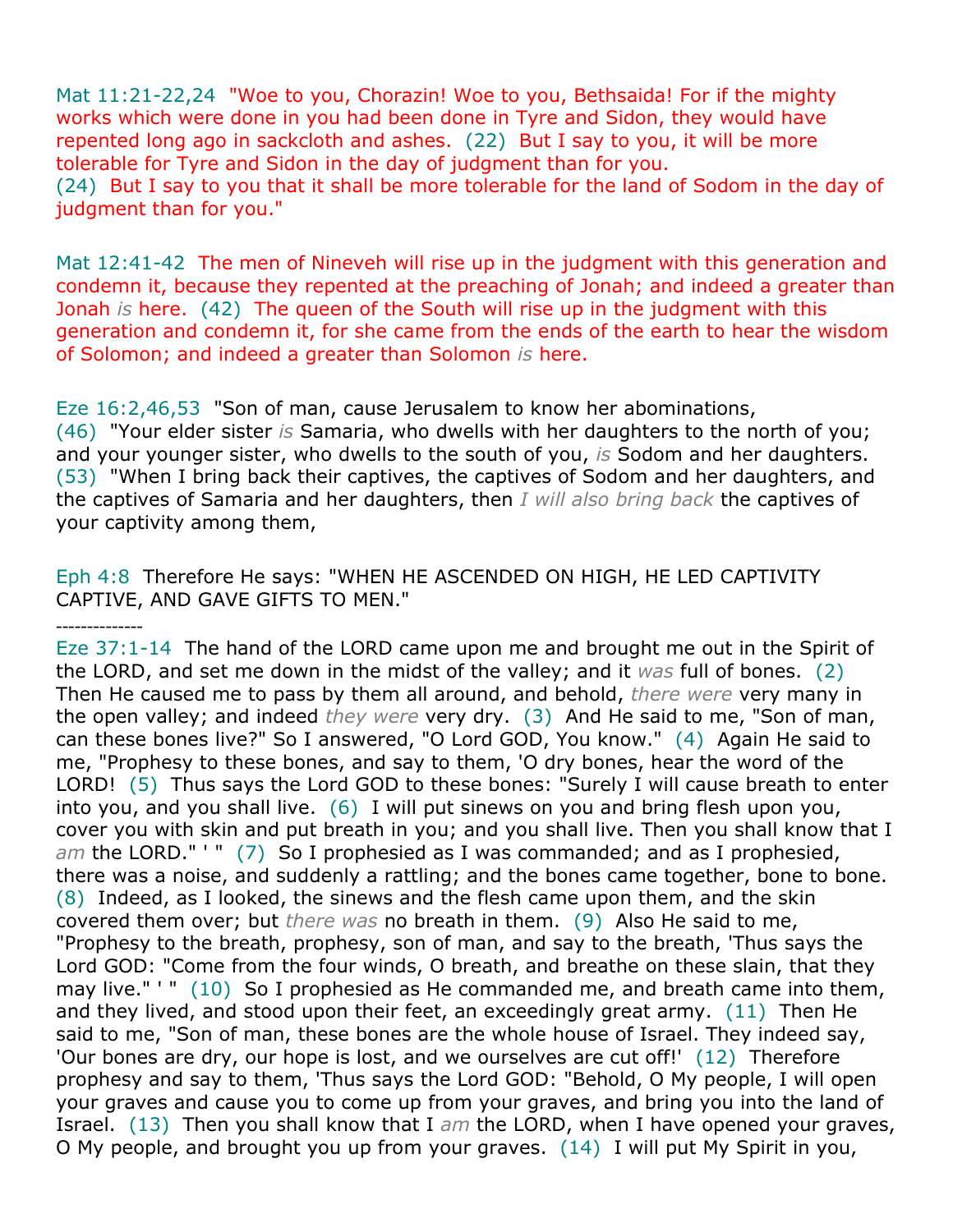and you shall live, and I will place you in your own land. Then you shall know that I, the LORD, have spoken *it* and performed *it,*" says the LORD.' "

Rom 11:2,7,8,15,25,26,30-33 God has not cast away His people whom He foreknew. Or do you not know what the Scripture says of Elijah, how he pleads with God against Israel, saying,

(7) What then? Israel has not obtained what it seeks; but the elect have obtained it, and the rest were blinded. (8) Just as it is written: "GOD HAS GIVEN THEM A SPIRIT OF STUPOR, EYES THAT THEY SHOULD NOT SEE AND EARS THAT THEY SHOULD NOT HEAR, TO THIS VERY DAY."

(15) For if their being cast away *is* the reconciling of the world, what *will* their acceptance *be* but life from the dead?

(25) For I do not desire, brethren, that you should be ignorant of this mystery, lest you should be wise in your own opinion, that blindness in part has happened to Israel until the fullness of the Gentiles has come in. (26) And so all Israel will be saved, as it is written: "THE DELIVERER WILL COME OUT OF ZION, AND HE WILL TURN AWAY UNGODLINESS FROM JACOB;

(30) For as you were once disobedient to God, yet have now obtained mercy through their disobedience, (31) even so these also have now been disobedient, that through the mercy shown you they also may obtain mercy. (32) For God has committed them all to disobedience, that He might have mercy on all. (33) Oh, the depth of the riches both of the wisdom and knowledge of God! How unsearchable are His judgments and His ways past finding out!

Rev 12:9 So the great dragon was cast out, that serpent of old, called the Devil and Satan, who deceives the whole world; he was cast to the earth, and his angels were cast out with him.

----------------

Rev 20:11-15 Then I saw a great white throne and Him who sat on it, from whose face the earth and the heaven fled away. And there was found no place for them. (12) And I saw the dead, small and great, standing before God, and books were opened. And another book was opened, which is *the Book* of Life. And the dead were judged according to their works, by the things which were written in the books. (13) The sea gave up the dead who were in it, and Death and Hades delivered up the dead who were in them. And they were judged, each one according to his works.  $(14)$  Then Death and Hades were cast into the lake of fire. This is the second death. (15) And anyone not found written in the Book of Life was cast into the lake of fire.

2Pe 3:9 The Lord is not slack concerning *His* promise, as some count slackness, but is longsuffering toward us, not willing that any should perish but that all should come to repentance.

Dan 7:9 "I watched till thrones were put in place, And the Ancient of Days was seated; His garment *was* white as snow, And the hair of His head *was* like pure wool. His throne *was* a fiery flame, Its wheels a burning fire;

Psa 9:7 But the LORD shall endure forever; He has prepared His throne for judgment.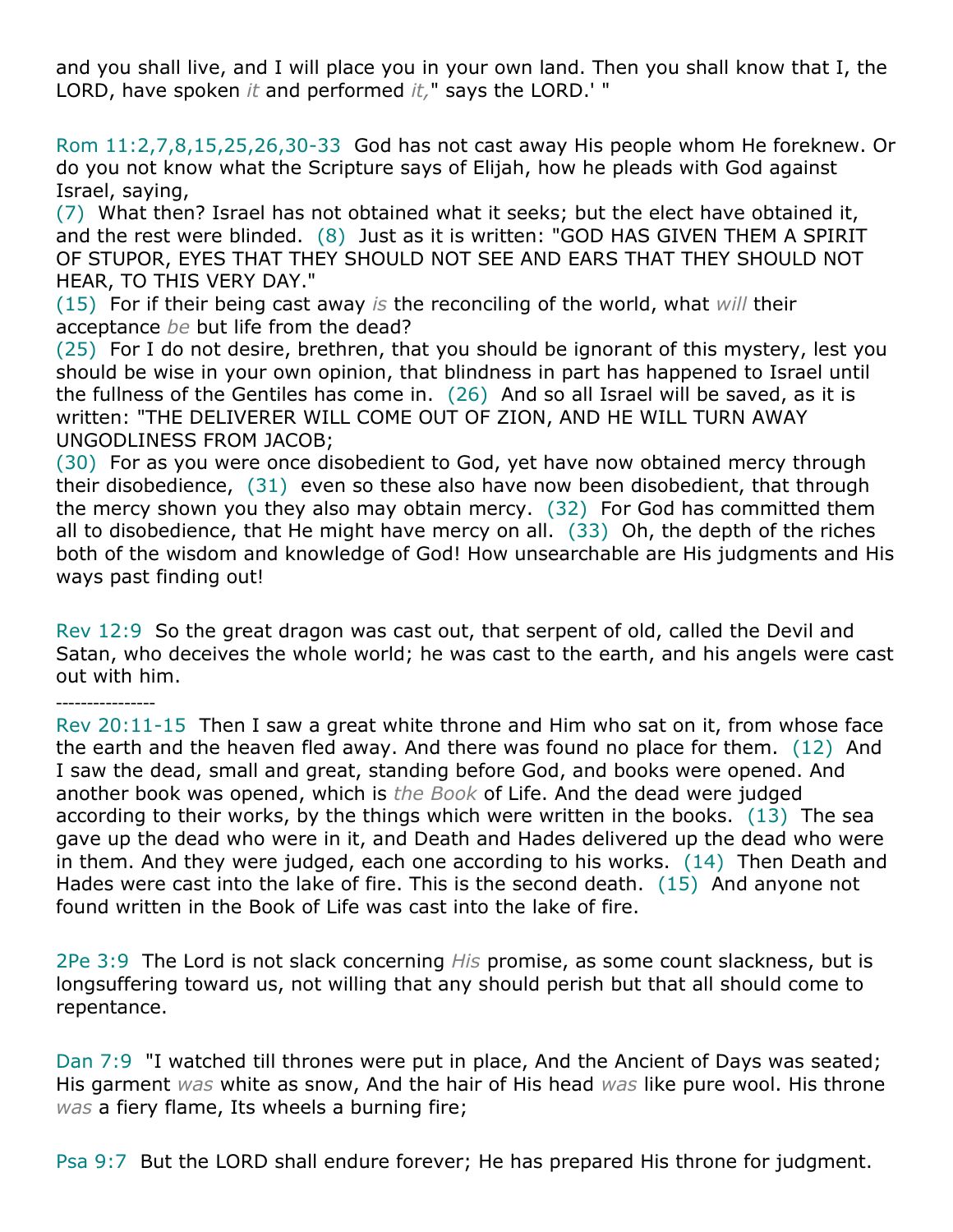Joh 5:21-29 For as the Father raises the dead and gives life to *them,* even so the Son gives life to whom He will. (22) For the Father judges no one, but has committed all judgment to the Son, (23) that all should honor the Son just as they honor the Father. He who does not honor the Son does not honor the Father who sent Him. (24) "Most assuredly, I say to you, he who hears My word and believes in Him who sent Me has everlasting life, and shall not come into judgment, but has passed from death into life. (25) Most assuredly, I say to you, the hour is coming, and now is, when the dead will hear the voice of the Son of God; and those who hear will live. (26) For as the Father has life in Himself, so He has granted the Son to have life in Himself, (27) and has given Him authority to execute judgment also, because He is the Son of Man. (28) Do not marvel at this; for the hour is coming in which all who are in the graves will hear His voice (29) and come forth— those who have done good, to the resurrection of life, and those who have done evil, to the resurrection of condemnation.

1Co 6:2 Do you not know that the saints will judge the world? And if the world will be judged by you, are you unworthy to judge the smallest matters?

1Th 4:13-18 But I do not want you to be ignorant, brethren, concerning those who have fallen asleep, lest you sorrow as others who have no hope. (14) For if we believe that Jesus died and rose again, even so God will bring with Him those who sleep in Jesus. (15) For this we say to you by the word of the Lord, that we who are alive *and* remain until the coming of the Lord will by no means precede those who are asleep. (16) For the Lord Himself will descend from heaven with a shout, with the voice of an archangel, and with the trumpet of God. And the dead in Christ will rise first. (17) Then we who are alive *and* remain shall be caught up together with them in the clouds to meet the Lord in the air. And thus we shall always be with the Lord. (18) Therefore comfort one another with these words.

1Co 15:53 For this corruptible must put on incorruption, and this mortal *must* put on immortality.

Dan 12:2-3 And many of those who sleep in the dust of the earth shall awake, Some to everlasting life, Some to shame *and* everlasting contempt. (3) Those who are wise shall shine Like the brightness of the firmament, And those who turn many to righteousness Like the stars forever and ever.

Rev 20:14-15 Then Death and Hades were cast into the lake of fire. This is the second death. (15) And anyone not found written in the Book of Life was cast into the lake of fire.

*--------------------*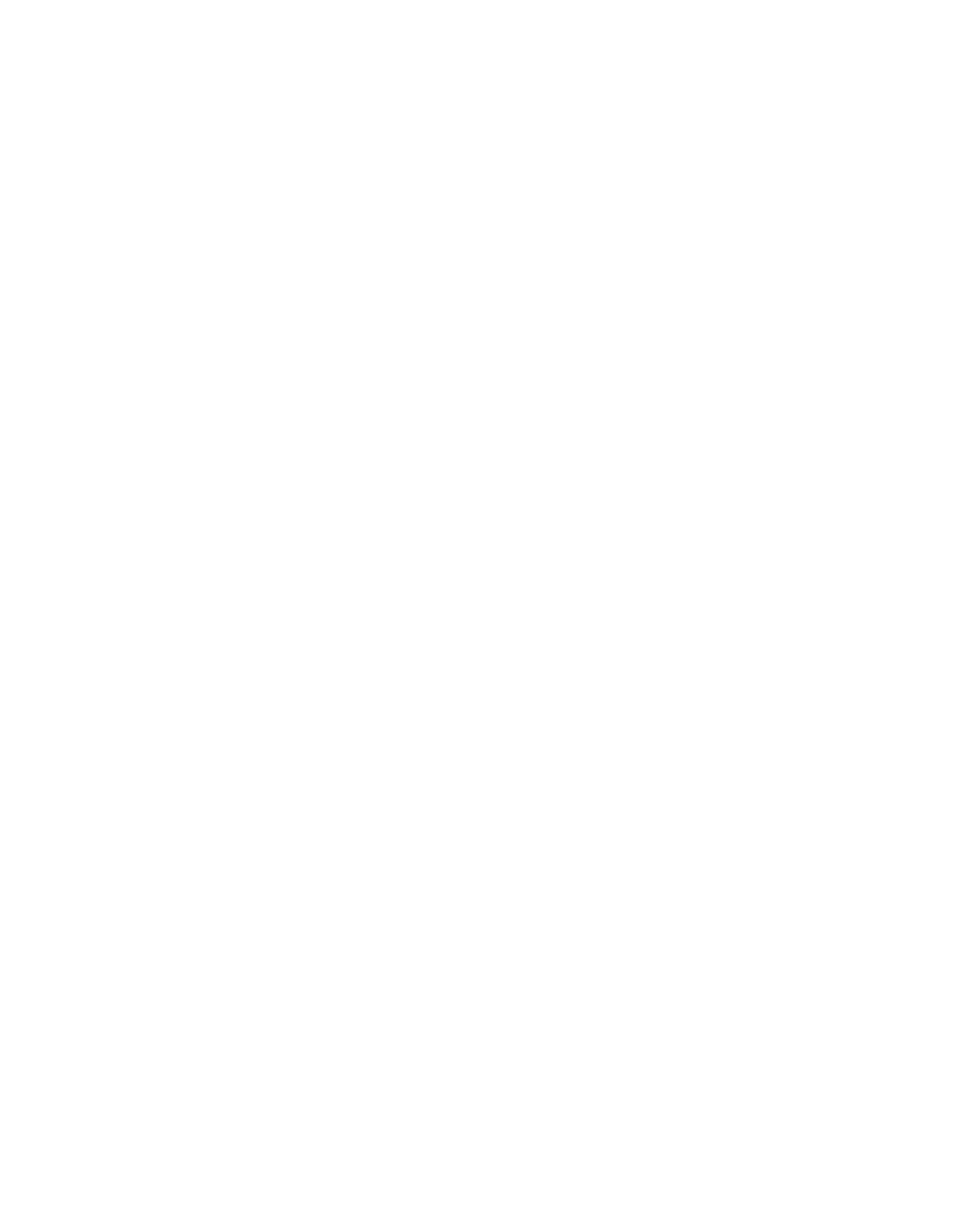### 6 **Understanding Eternal Judgment**

**S c r i p t u res to Read, R e m e m b e r, and Recite:**

Isa 28:10 For precept *must be* upon precept, precept upon precept, Line upon line, line upon line, Here a little, there a little."

1Co 2:9-10 But as it is written: "EYE HAS NOT SEEN, NOR EAR HEARD, NOR HAVE ENTERED INTO THE HEART OF MAN THE THINGS WHICH GOD HAS PREPARED FOR THOSE WHO LOVE HIM." (10) But God has revealed *them* to us through His Spirit. For the Spirit searches all things, yes, the deep things of God.

Rev 21:2-3,5,7 Then I, John, saw the holy city, New Jerusalem, coming down out of heaven from God, prepared as a bride adorned for her husband. (3) And I heard a loud voice from heaven saying, "Behold, the tabernacle of God *is* with men, and He will dwell with them, and they shall be His people. God Himself will be with them *and be* their God. (5) Then He who sat on the throne said, "Behold, I make all things new." And He said to me, "Write, for these words are true and faithful."

(7) He who overcomes shall inherit all things, and I will be his God and he shall be My son.

Heb 2:5-10 For He has not put the world to come, of which we speak, in subjection to angels. (6) But one testified in a certain place, saying: "WHAT IS MAN THAT YOU ARE MINDFUL OF HIM, OR THE SON OF MAN THAT YOU TAKE CARE OF HIM? (7) YOU HAVE MADE HIM A LITTLE LOWER THAN THE ANGELS; YOU HAVE CROWNED HIM WITH GLORY AND HONOR, AND SET HIM OVER THE WORKS OF YOUR HANDS. (8) YOU HAVE PUT ALL THINGS IN SUBJECTION UNDER HIS FEET." For in that He put all in subjection under him, He left nothing *that is* not put under him. But now we do not yet see all things put under him. (9) But we see Jesus, who was made a little lower than the angels, for the suffering of death crowned with glory and honor, that He, by the grace of God, might taste death for everyone. (10) For it was fitting for Him, for whom *are* all things and by whom *are* all things, in bringing many sons to glory, to make the captain of their salvation perfect through sufferings.

1Jn 4:8 He who does not love does not know God, for God is love.

Isa 9:7 Of the increase of *His* government and peace *There will be* no end, Upon the throne of David and over His kingdom, To order it and establish it with judgment and justice From that time forward, even forever. The zeal of the Lord of hosts will perform this.

==============

Joh 14:1-3 "Let not your heart be troubled; you believe in God, believe also in Me. (2) In My Father's house are many mansions; if *it were* not *so,* I would have told you. I go to prepare a place for you. (3) And if I go and prepare a place for you, I will come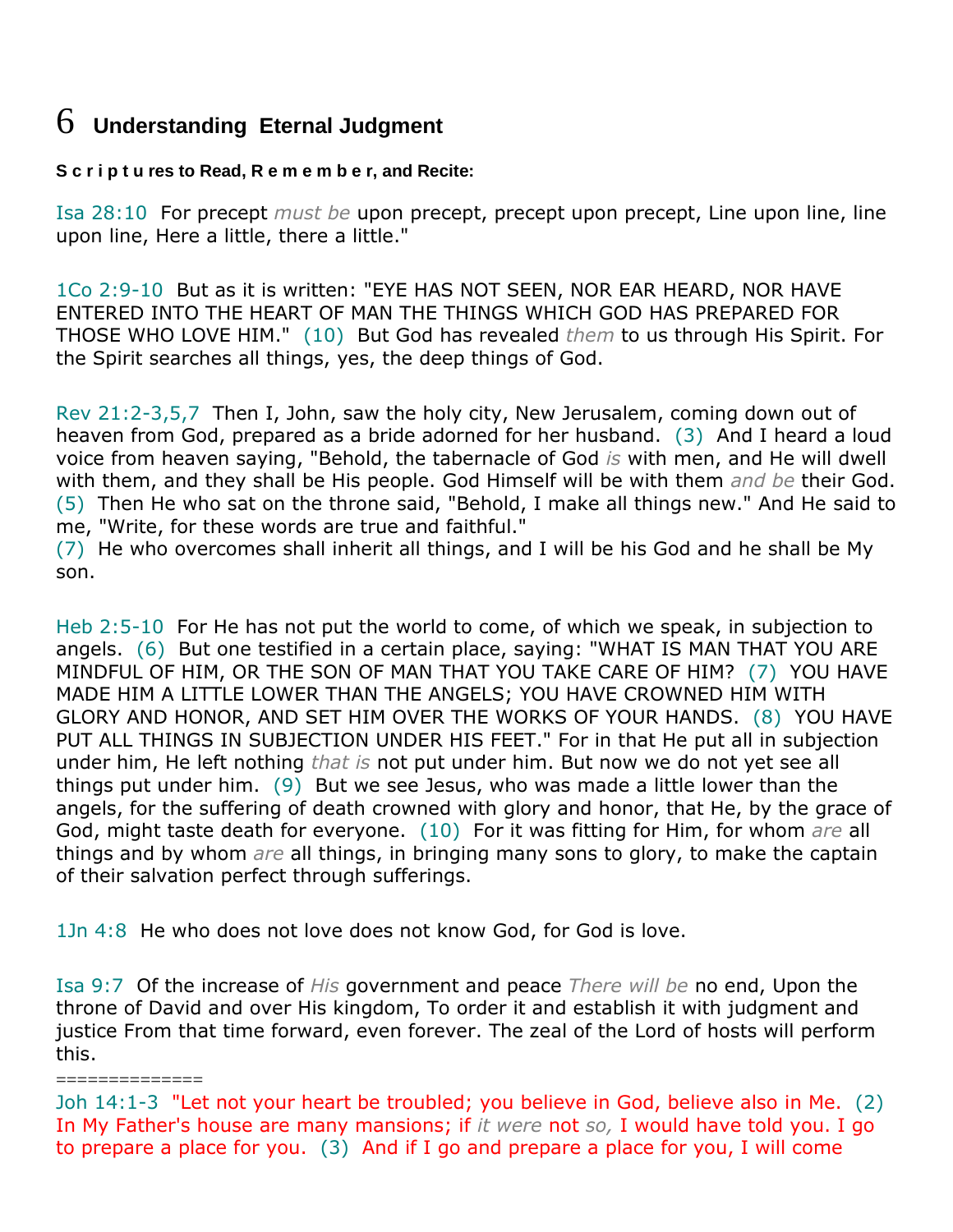again and receive you to Myself; that where I am, *there* you may be also.

Rev 20:4 And I saw thrones, and they sat on them, and judgment was committed to them. Then *I saw* the souls of those who had been beheaded for their witness to Jesus and for the word of God, who had not worshiped the beast or his image, and had not received *his* mark on their foreheads or on their hands. And they lived and reigned with Christ for a thousand years.

1Th 4:15-17 For this we say to you by the word of the Lord, that we who are alive *and* remain until the coming of the Lord will by no means precede those who are asleep. (16) For the Lord Himself will descend from heaven with a shout, with the voice of an archangel, and with the trumpet of God. And the dead in Christ will rise first. (17) Then we who are alive *and* remain shall be caught up together with them in the clouds to meet the Lord in the air. And thus we shall always be with the Lord.

Rev 2:26-27 And he who overcomes, and keeps My works until the end, to him I will give power over the nations— (27) 'HE SHALL RULE THEM WITH A ROD OF IRON; THEY SHALL BE DASHED TO PIECES LIKE THE POTTER'S VESSELS'— as I also have received from My Father;

Rev 1:6 and has made us kings and priests to His God and Father, to Him *be* glory and dominion forever and ever. Amen.

Rev 5:9-10 And they sang a new song, saying: "You are worthy to take the scroll, And to open its seals; For You were slain, And have redeemed us to God by Your blood Out of every tribe and tongue and people and nation, (10) And have made us kings and priests to our God; And we shall reign on the earth."

1Co 6:2 Do you not know that the saints will judge the world? And if the world will be judged by you, are you unworthy to judge the smallest matters?

*=============*

Mat 16:18 And I also say to you that you are Peter, and on this rock I will build My church, and the gates of Hades shall not prevail against it.

2Co 6:17 Therefore "COME OUT FROM AMONG THEM AND BE SEPARATE, SAYS THE LORD. DO NOT TOUCH WHAT IS UNCLEAN, AND I WILL RECEIVE YOU."

Joh 17:9-16 "I pray for them. I do not pray for the world but for those whom You have given Me, for they are Yours. (10) And all Mine are Yours, and Yours are Mine, and I am glorified in them. (11) Now I am no longer in the world, but these are in the world, and I come to You. Holy Father, keep through Your name those whom You have given Me, that they may be one as We *are.* (12) While I was with them in the world, I kept them in Your name. Those whom You gave Me I have kept; and none of them is lost except the son of perdition, that the Scripture might be fulfilled. (13) But now I come to You, and these things I speak in the world, that they may have My joy fulfilled in themselves. (14) I have given them Your word; and the world has hated them because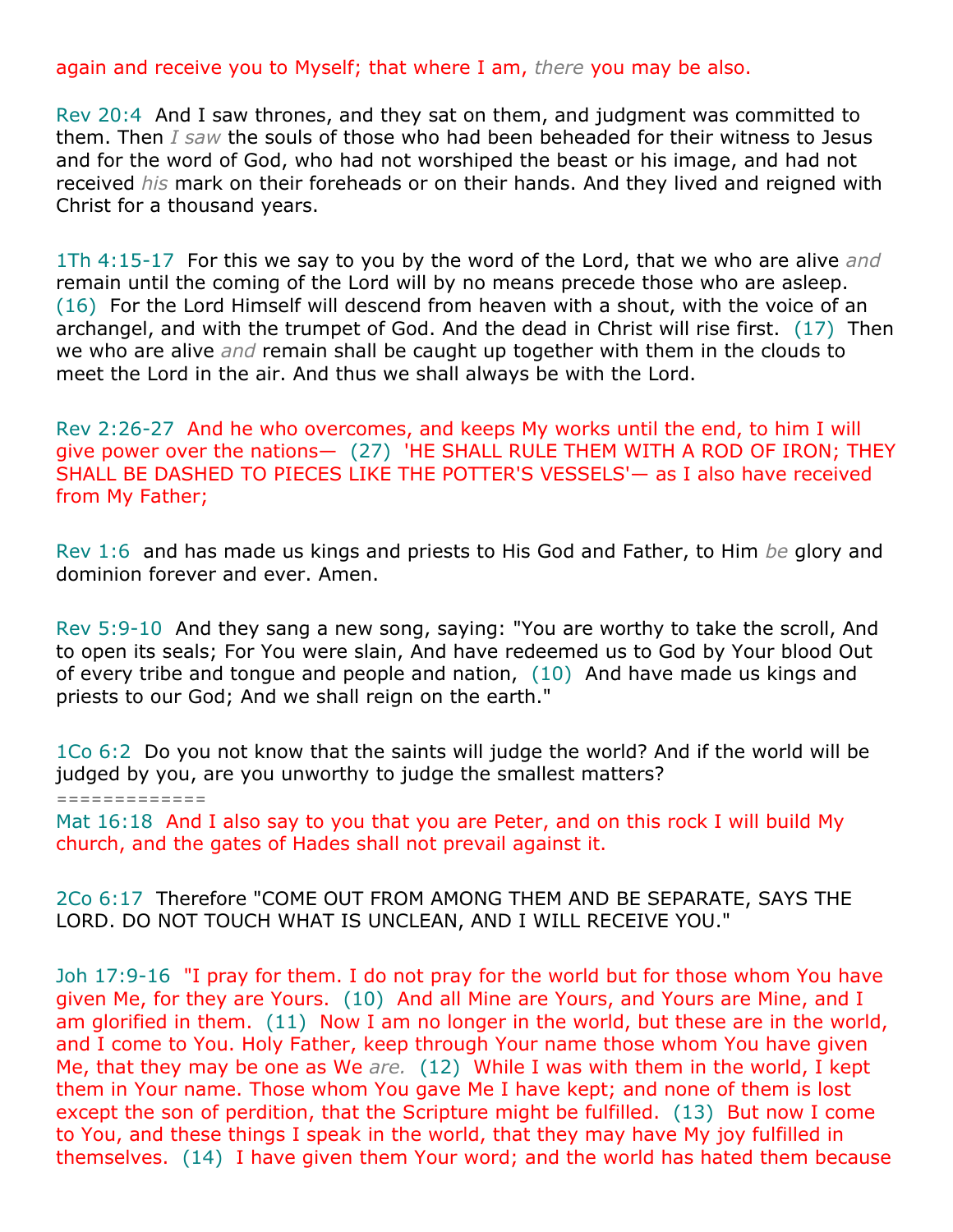they are not of the world, just as I am not of the world. (15) I do not pray that You should take them out of the world, but that You should keep them from the evil one. (16) They are not of the world, just as I am not of the world.

Lev 23:11-16 He shall wave the sheaf before the LORD, to be accepted on your behalf; on the day after the Sabbath the priest shall wave it. (12) And you shall offer on that day, when you wave the sheaf, a male lamb of the first year, without blemish, as a burnt offering to the LORD. (13) Its grain offering *shall be* two-tenths *of an ephah* of fine flour mixed with oil, an offering made by fire to the LORD, for a sweet aroma; and its drink offering *shall be* of wine, one-fourth of a hin. (14) You shall eat neither bread nor parched grain nor fresh grain until the same day that you have brought an offering to your God; *it shall be* a statute forever throughout your generations in all your dwellings. (15) 'And you shall count for yourselves from the day after the Sabbath, from the day that you brought the sheaf of the wave offering: seven Sabbaths shall be completed. (16) Count fifty days to the day after the seventh Sabbath; then you shall offer a new grain offering to the LORD.

Act 2:1-8 When the Day of Pentecost had fully come, they were all with one accord in one place. (2) And suddenly there came a sound from heaven, as of a rushing mighty wind, and it filled the whole house where they were sitting. (3) Then there appeared to them divided tongues, as of fire, and *one* sat upon each of them. (4) And they were all filled with the Holy Spirit and began to speak with other tongues, as the Spirit gave them utterance. (5) And there were dwelling in Jerusalem Jews, devout men, from every nation under heaven. (6) And when this sound occurred, the multitude came together, and were confused, because everyone heard them speak in his own language. (7) Then they were all amazed and marveled, saying to one another, "Look, are not all these who speak Galileans? (8) And how *is it that* we hear, each in our own language in which we were born?

(39) For the promise is to you and to your children, and to all who are afar off, as many as the Lord our God will call."

Joh 21:15-17 So when they had eaten breakfast, Jesus said to Simon Peter, "Simon, *son* of Jonah, do you love Me more than these?" He said to Him, "Yes, Lord; You know that I love You." He said to him, "Feed My lambs." (16) He said to him again a second time, "Simon, *son* of Jonah, do you love Me?" He said to Him, "Yes, Lord; You know that I love You." He said to him, "Tend My sheep." (17) He said to him the third time, "Simon, *son* of Jonah, do you love Me?" Peter was grieved because He said to him the third time, "Do you love Me?" And he said to Him, "Lord, You know all things; You know that I love You." Jesus said to him, "Feed My sheep.

1Co 1:2 To the church of God which is at Corinth, to those who are sanctified in Christ Jesus, called *to be* saints, with all who in every place call on the name of Jesus Christ our Lord, both theirs and ours:

1Co 10:32 Give no offense, either to the Jews or to the Greeks or to the church of God,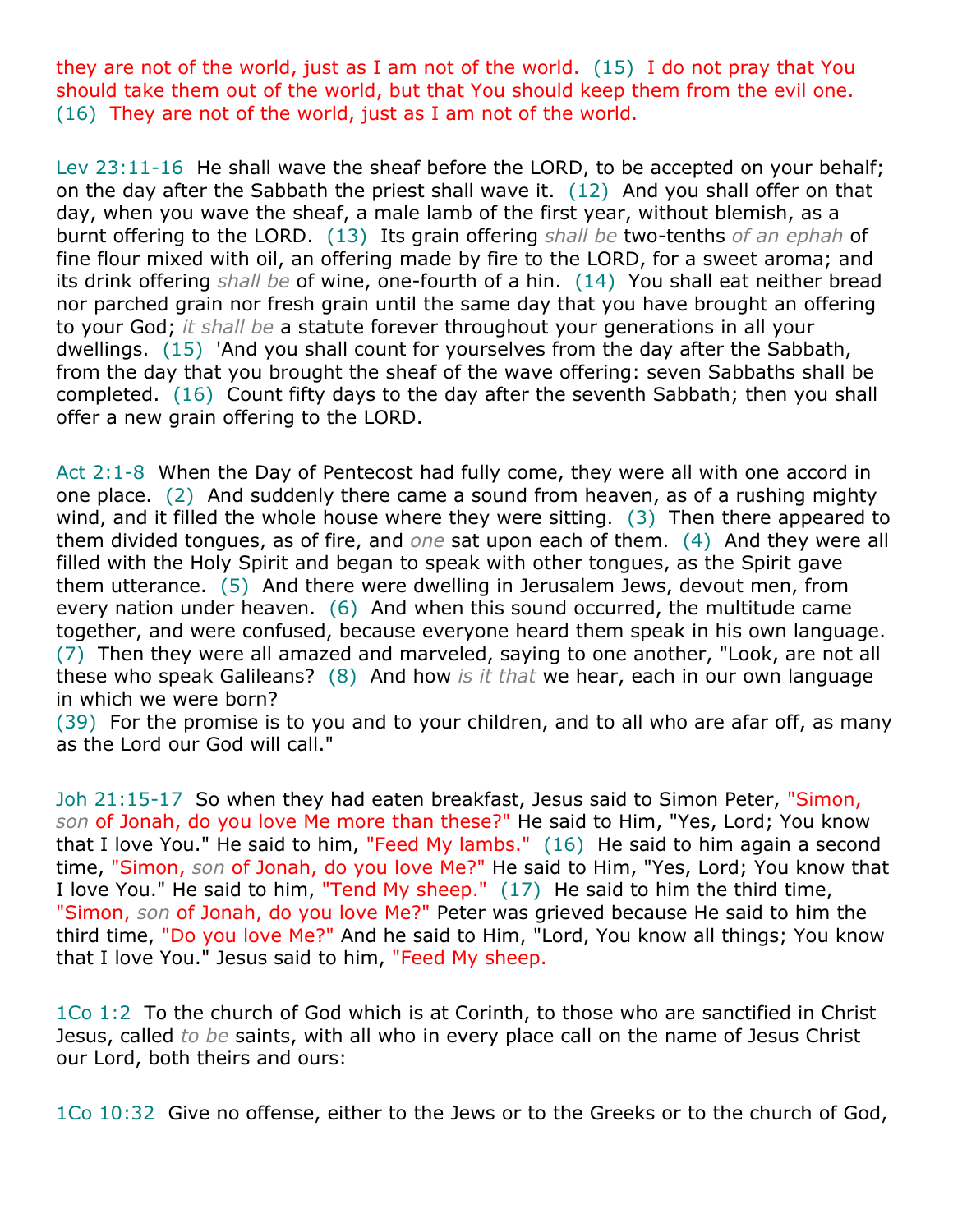1Co 15:9 For I am the least of the apostles, who am not worthy to be called an apostle, because I persecuted the church of God.

2Co 1:1 Paul, an apostle of Jesus Christ by the will of God, and Timothy *our* brother, To the church of God which is at Corinth, with all the saints who are in all Achaia:

1Ti 3:5 (for if a man does not know how to rule his own house, how will he take care of the church of God?);

Eph 2:18-22 For through Him we both have access by one Spirit to the Father. (19) Now, therefore, you are no longer strangers and foreigners, but fellow citizens with the saints and members of the household of God, (20) having been built on the foundation of the apostles and prophets, Jesus Christ Himself being the chief corner*stone,* (21) in whom the whole building, being fitted together, grows into a holy temple in the Lord, (22) in whom you also are being built together for a dwelling place of God in the Spirit. *===============*

Exo 20:8 "Remember the Sabbath day, to keep it holy.

Isa 40:26 Lift up your eyes on high, And see who has created these *things,* Who brings out their host by number; He calls them all by name, By the greatness of His might And the strength of *His* power; Not one is missing.

Heb 11:10-16,39-40 for he waited for the city which has foundations, whose builder and maker *is* God. (11) By faith Sarah herself also received strength to conceive seed, and she bore a child when she was past the age, because she judged Him faithful who had promised. (12) Therefore from one man, and him as good as dead, were born *as many* as the stars of the sky in multitude—innumerable as the sand which is by the seashore. (13) These all died in faith, not having received the promises, but having seen them afar off were assured of them, embraced *them* and confessed that they were strangers and pilgrims on the earth. (14) For those who say such things declare plainly that they seek a homeland. (15) And truly if they had called to mind that *country* from which they had come out, they would have had opportunity to return. (16) But now they desire a better, that is, a heavenly *country.* Therefore God is not ashamed to be called their God, for He has prepared a city for them.

(39) And all these, having obtained a good testimony through faith, did not receive the promise, (40) God having provided something better for us, that they should not be made perfect apart from us.

Heb 12:18-24 For you have not come to the mountain that may be touched and that burned with fire, and to blackness and darkness and tempest, (19) and the sound of a trumpet and the voice of words, so that those who heard *it* begged that the word should not be spoken to them anymore. (20) (For they could not endure what was commanded: "AND IF SO MUCH AS A BEAST TOUCHES THE MOUNTAIN, IT SHALL BE STONED OR SHOT WITH AN ARROW." (21) And so terrifying was the sight *that* Moses said, "I AM EXCEEDINGLY AFRAID AND TREMBLING.") (22) But you have come to Mount Zion and to the city of the living God, the heavenly Jerusalem, to an innumerable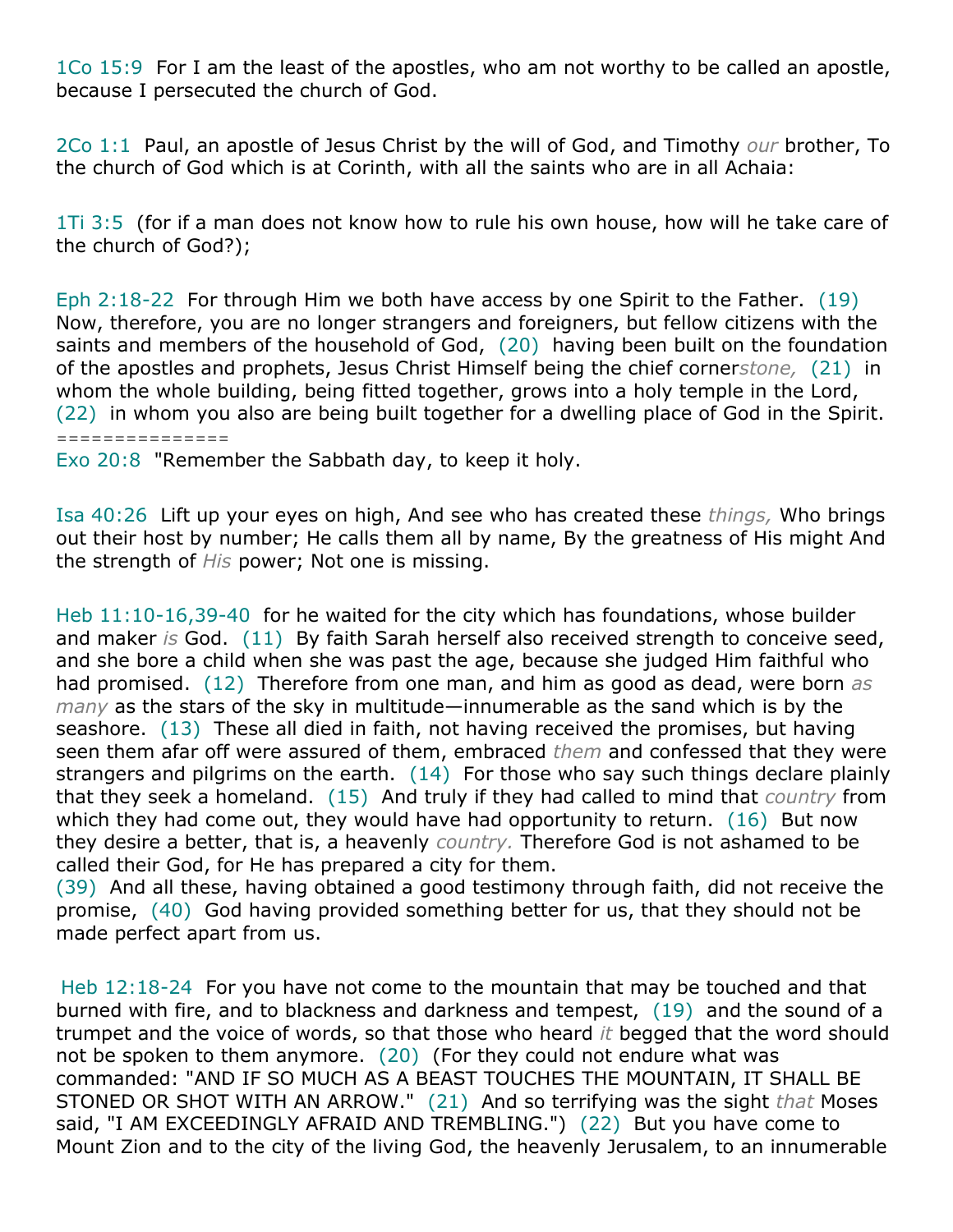company of angels, (23) to the general assembly and church of the firstborn *who are* registered in heaven, to God the Judge of all, to the spirits of just men made perfect, (24) to Jesus the Mediator of the new covenant, and to the blood of sprinkling that speaks better things than *that of* Abel.

Psa 47:8 God reigns over the nations; God sits on His holy throne.

Psa 45:6 Your throne, O God, *is* forever and ever; A scepter of righteousness *is* the scepter of Your kingdom.

Rev 4:1-11 After these things I looked, and behold, a door *standing* open in heaven. And the first voice which I heard *was* like a trumpet speaking with me, saying, "Come up here, and I will show you things which must take place after this." (2) Immediately I was in the Spirit; and behold, a throne set in heaven, and *One* sat on the throne. (3) And He who sat there was like a jasper and a sardius stone in appearance; and *there was* a rainbow around the throne, in appearance like an emerald. (4) Around the throne *were* twenty-four thrones, and on the thrones I saw twenty-four elders sitting, clothed in white robes; and they had crowns of gold on their heads. (5) And from the throne proceeded lightnings, thunderings, and voices. Seven lamps of fire *were* burning before the throne, which are the seven Spirits of God. (6) Before the throne *there was* a sea of glass, like crystal. And in the midst of the throne, and around the throne, *were* four living creatures full of eyes in front and in back. (7) The first living creature *was* like a lion, the second living creature like a calf, the third living creature had a face like a man, and the fourth living creature *was* like a flying eagle. (8) The four living creatures, each having six wings, were full of eyes around and within. And they do not rest day or night, saying: "Holy, holy, holy, Lord God Almighty, Who was and is and is to come!" (9) Whenever the living creatures give glory and honor and thanks to Him who sits on the throne, who lives forever and ever,  $(10)$  the twenty-four elders fall down before Him who sits on the throne and worship Him who lives forever and ever, and cast their crowns before the throne, saying: (11) "You are worthy, O Lord, To receive glory and honor and power; For You created all things, And by Your will they exist and were created."

Psa 99:1-2 The LORD reigns; Let the peoples tremble! He dwells *between* the cherubim; Let the earth be moved! (2) The LORD *is* great in Zion, And He *is* high above all the peoples.

Isa 6:1-4 In the year that King Uzziah died, I saw the Lord sitting on a throne, high and lifted up, and the train of His *robe* filled the temple. (2) Above it stood seraphim; each one had six wings: with two he covered his face, with two he covered his feet, and with two he flew. (3) And one cried to another and said: "Holy, holy, holy *is* the LORD of hosts; The whole earth *is* full of His glory!" (4) And the posts of the door were shaken by the voice of him who cried out, and the house was filled with smoke.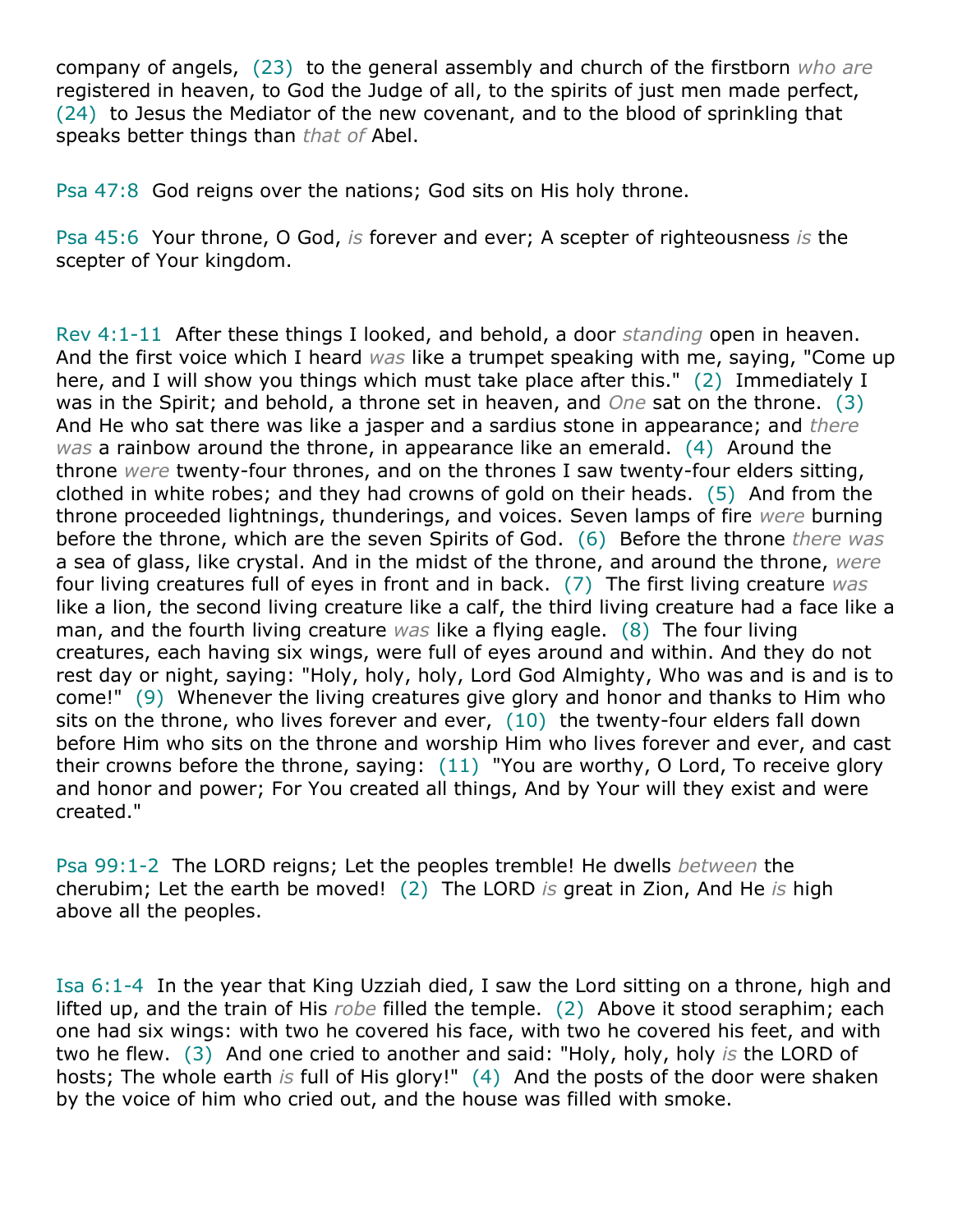Rev 1:13-16 and in the midst of the seven lampstands *One* like the Son of Man, clothed with a garment down to the feet and girded about the chest with a golden band. (14) His head and hair *were* white like wool, as white as snow, and His eyes like a flame of fire; (15) His feet *were* like fine brass, as if refined in a furnace, and His voice as the sound of many waters; (16) He had in His right hand seven stars, out of His mouth went a sharp two-edged sword, and His countenance *was* like the sun shining in its strength.

*===============*

1Jn 4:8 He who does not love does not know God, for God is love.

1Co 13:1 Though I speak with the tongues of men and of angels, but have not love, I have become sounding brass or a clanging cymbal.

Joh 14:23 Jesus answered and said to him, "If anyone loves Me, he will keep My word; and My Father will love him, and We will come to him and make Our home with him.

Joh 3:16 For God so loved the world that He gave His only begotten Son, that whoever believes in Him should not perish but have everlasting life.

1Jn 2:1-2 My little children, these things I write to you, so that you may not sin. And if anyone sins, we have an Advocate with the Father, Jesus Christ the righteous. (2) And He Himself is the propitiation for our sins, and not for ours only but also for the whole world.

===========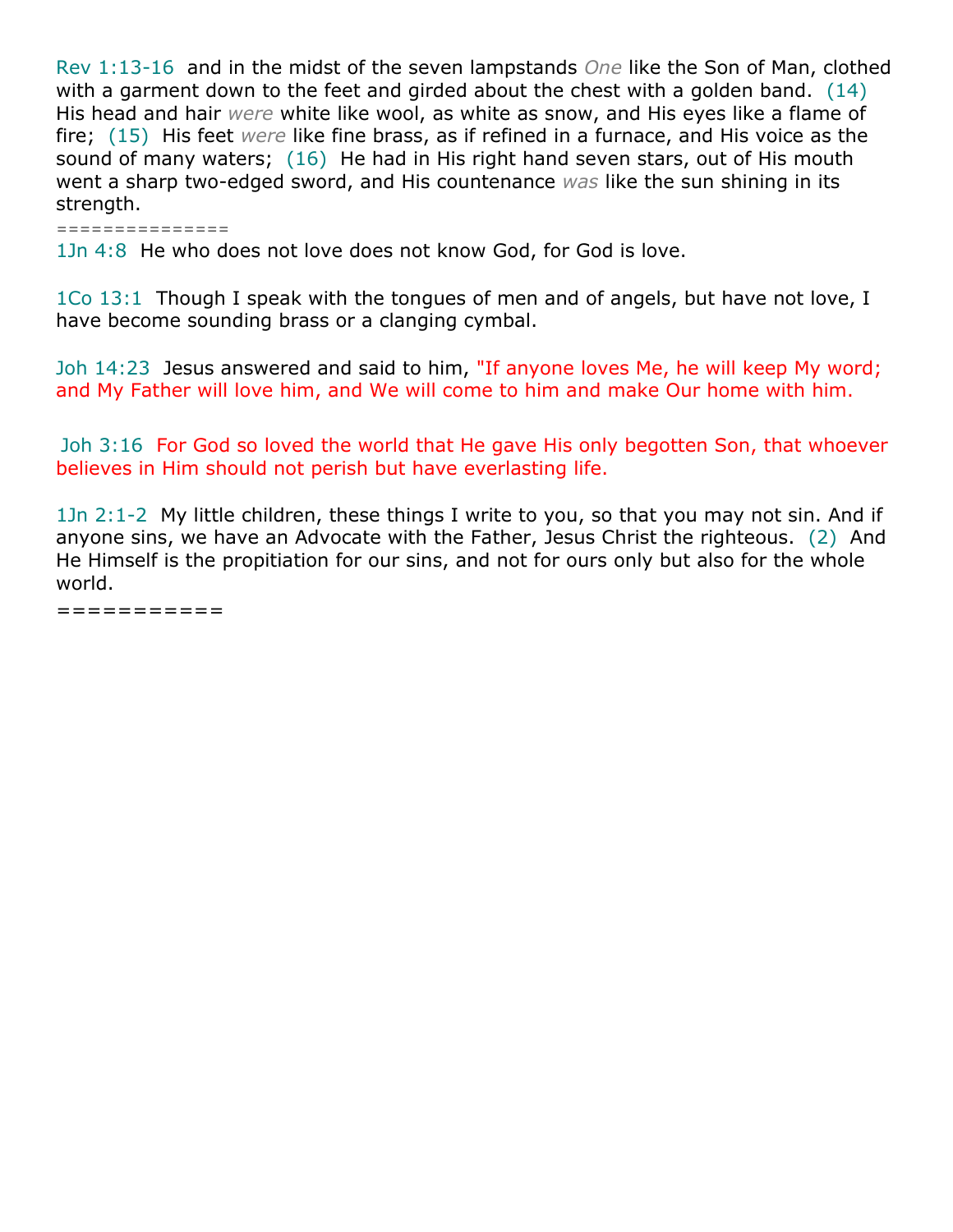## 7 **Understanding Perfection**

**S c r i p t u res to Read, R e m e m b e r, and Recite:**

Mat 5:48 Therefore you shall be perfect, just as your Father in heaven is perfect.

Eph 4:13 till we all come to the unity of the faith and of the knowledge of the Son of God, to a perfect man, to the measure of the stature of the fullness of Christ; ==========

Gen 1:26-28 Then God said, "Let Us make man in Our image, according to Our likeness; let them have dominion over the fish of the sea, over the birds of the air, and over the cattle, over all the earth and over every creeping thing that creeps on the earth." (27) So God created man in His *own* image; in the image of God He created him; male and female He created them. (28) Then God blessed them, and God said to them, "Be fruitful and multiply; fill the earth and subdue it; have dominion over the fish of the sea, over the birds of the air, and over every living thing that moves on the earth."

2Co 5:17 Therefore, if anyone *is* in Christ, *he is* a new creation; old things have passed away; behold, all things have become new.

Gal 6:3-4 For if anyone thinks himself to be something, when he is nothing, he deceives himself. (4) But let each one examine his own work, and then he will have rejoicing in himself alone, and not in another.

Act 10:34 Then Peter opened *his* mouth and said: "In truth I perceive that God shows no partiality.

Mat 22:39 And *the* second *is* like it: 'YOU SHALL LOVE YOUR NEIGHBOR AS YOURSELF.' *==========*

Mat 6:25-34 "Therefore I say to you, do not worry about your life, what you will eat or what you will drink; nor about your body, what you will put on. Is not life more than food and the body more than clothing? (26) Look at the birds of the air, for they neither sow nor reap nor gather into barns; yet your heavenly Father feeds them. Are you not of more value than they? (27) Which of you by worrying can add one cubit to his stature? (28) "So why do you worry about clothing? Consider the lilies of the field, how they grow: they neither toil nor spin; (29) and yet I say to you that even Solomon in all his glory was not arrayed like one of these. (30) Now if God so clothes the grass of the field, which today is, and tomorrow is thrown into the oven, *will He* not much more *clothe* you, O you of little faith? (31) "Therefore do not worry, saying, 'What shall we eat?' or 'What shall we drink?' or 'What shall we wear?' (32) For after all these things the Gentiles seek. For your heavenly Father knows that you need all these things. (33) But seek first the kingdom of God and His righteousness, and all these things shall be added to you. (34) Therefore do not worry about tomorrow, for tomorrow will worry about its own things. Sufficient for the day *is* its own trouble.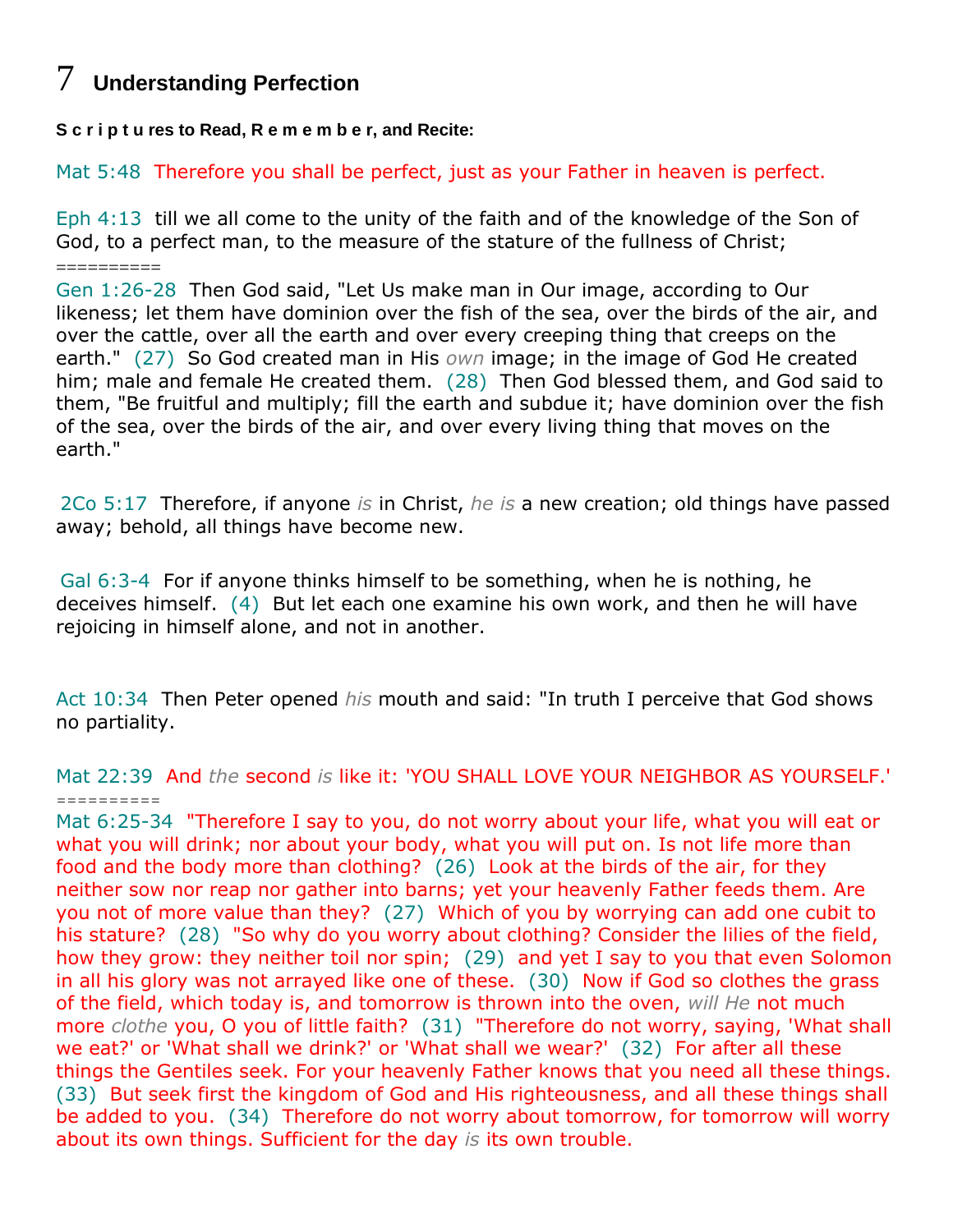1Ti 5:8 But if anyone does not provide for his own, and especially for those of his household, he has denied the faith and is worse than an unbeliever.

Php 3:14-15 I press toward the goal for the prize of the upward call of God in Christ Jesus. (15) Therefore let us, as many as are mature, have this mind; and if in anything you think otherwise, God will reveal even this to you.

#### *=========*

Pro 14:12 There is a way *that seems* right to a man, But its end *is* the way of death.

Isa 55:8-9 "For My thoughts *are* not your thoughts, Nor *are* your ways My ways," says the LORD. (9) "For *as* the heavens are higher than the earth, So are My ways higher than your ways, And My thoughts than your thoughts.

Psa 111:10 The fear of the LORD *is* the beginning of wisdom; A good understanding have all those who do *His commandments.* His praise endures forever.

Gal 5:17,-24 For the flesh lusts against the Spirit, and the Spirit against the flesh; and these are contrary to one another, so that you do not do the things that you wish. (24) And those *who are* Christ's have crucified the flesh with its passions and desires.

Deu 30:19 I call heaven and earth as witnesses today against you, *that* I have set before you life and death, blessing and cursing; therefore choose life, that both you and your descendants may live;

Jos 24:15 And if it seems evil to you to serve the LORD, choose for yourselves this day whom you will serve, whether the gods which your fathers served that *were* on the other side of the River, or the gods of the Amorites, in whose land you dwell. But as for me and my house, we will serve the LORD."

*===========*

2Pe 3:18 but grow in the grace and knowledge of our Lord and Savior Jesus Christ. To Him *be* the glory both now and forever. Amen.

Mat 25:14-30 "For *the kingdom of heaven is* like a man traveling to a far country, *who* called his own servants and delivered his goods to them. (15) And to one he gave five talents, to another two, and to another one, to each according to his own ability; and immediately he went on a journey. (16) Then he who had received the five talents went and traded with them, and made another five talents. (17) And likewise he who *had received* two gained two more also. (18) But he who had received one went and dug in the ground, and hid his lord's money. (19) After a long time the lord of those servants came and settled accounts with them. (20) "So he who had received five talents came and brought five other talents, saying, 'Lord, you delivered to me five talents; look, I have gained five more talents besides them.' (21) His lord said to him,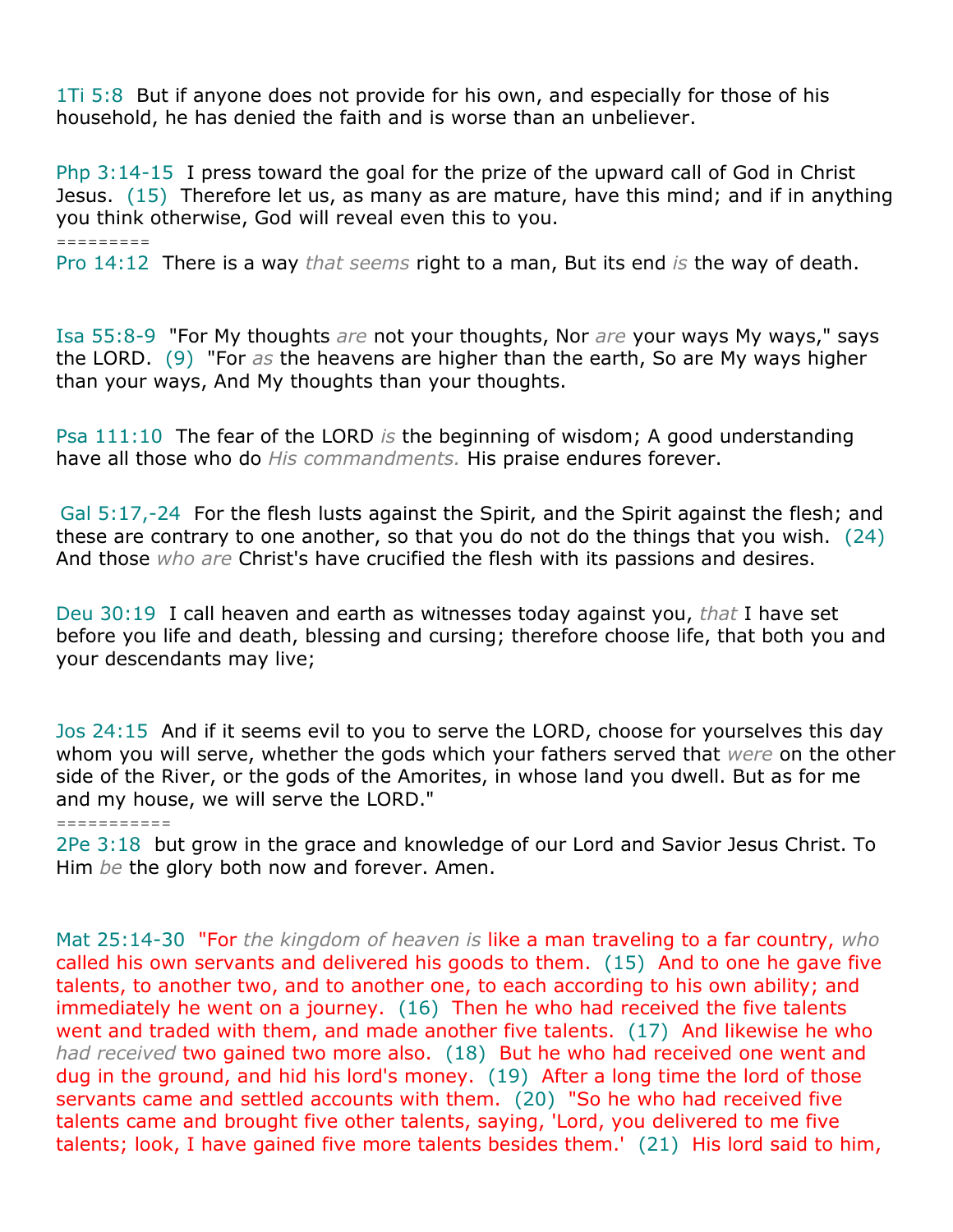'Well *done,* good and faithful servant; you were faithful over a few things, I will make you ruler over many things. Enter into the joy of your lord.' (22) He also who had received two talents came and said, 'Lord, you delivered to me two talents; look, I have gained two more talents besides them.' (23) His lord said to him, 'Well *done,* good and faithful servant; you have been faithful over a few things, I will make you ruler over many things. Enter into the joy of your lord.' (24) "Then he who had received the one talent came and said, 'Lord, I knew you to be a hard man, reaping where you have not sown, and gathering where you have not scattered seed. (25) And I was afraid, and went and hid your talent in the ground. Look, *there* you have *what is* yours.' (26) "But his lord answered and said to him, 'You wicked and lazy servant, you knew that I reap where I have not sown, and gather where I have not scattered seed. (27) So you ought to have deposited my money with the bankers, and at my coming I would have received back my own with interest. (28) So take the talent from him, and give *it* to him who has ten talents. (29) 'For to everyone who has, more will be given, and he will have abundance; but from him who does not have, even what he has will be taken away. (30) And cast the unprofitable servant into the outer darkness. There will be weeping and gnashing of teeth.'

2Th 3:6-13 But we command you, brethren, in the name of our Lord Jesus Christ, that you withdraw from every brother who walks disorderly and not according to the tradition which he received from us. (7) For you yourselves know how you ought to follow us, for we were not disorderly among you; (8) nor did we eat anyone's bread free of charge, but worked with labor and toil night and day, that we might not be a burden to any of you, (9) not because we do not have authority, but to make ourselves an example of how you should follow us.  $(10)$  For even when we were with you, we commanded you this: If anyone will not work, neither shall he eat. (11) For we hear that there are some who walk among you in a disorderly manner, not working at all, but are busybodies. (12) Now those who are such we command and exhort through our Lord Jesus Christ that they work in quietness and eat their own bread. (13) But *as for* you, brethren, do not grow weary *in* doing good.

1Ti 5:8 But if anyone does not provide for his own, and especially for those of his household, he has denied the faith and is worse than an unbeliever.

Eph 6:5-8 Bondservants, be obedient to those who are your masters according to the flesh, with fear and trembling, in sincerity of heart, as to Christ; (6) not with eyeservice, as men-pleasers, but as bondservants of Christ, doing the will of God from the heart,  $(7)$  with goodwill doing service, as to the Lord, and not to men,  $(8)$ knowing that whatever good anyone does, he will receive the same from the Lord, whether *he is* a slave or free.

Jas 1:17 Every good gift and every perfect gift is from above, and comes down from the Father of lights, with whom there is no variation or shadow of turning.

Php 4:8 Finally, brethren, whatever things are true, whatever things *are* noble, whatever things *are* just, whatever things *are* pure, whatever things *are* lovely,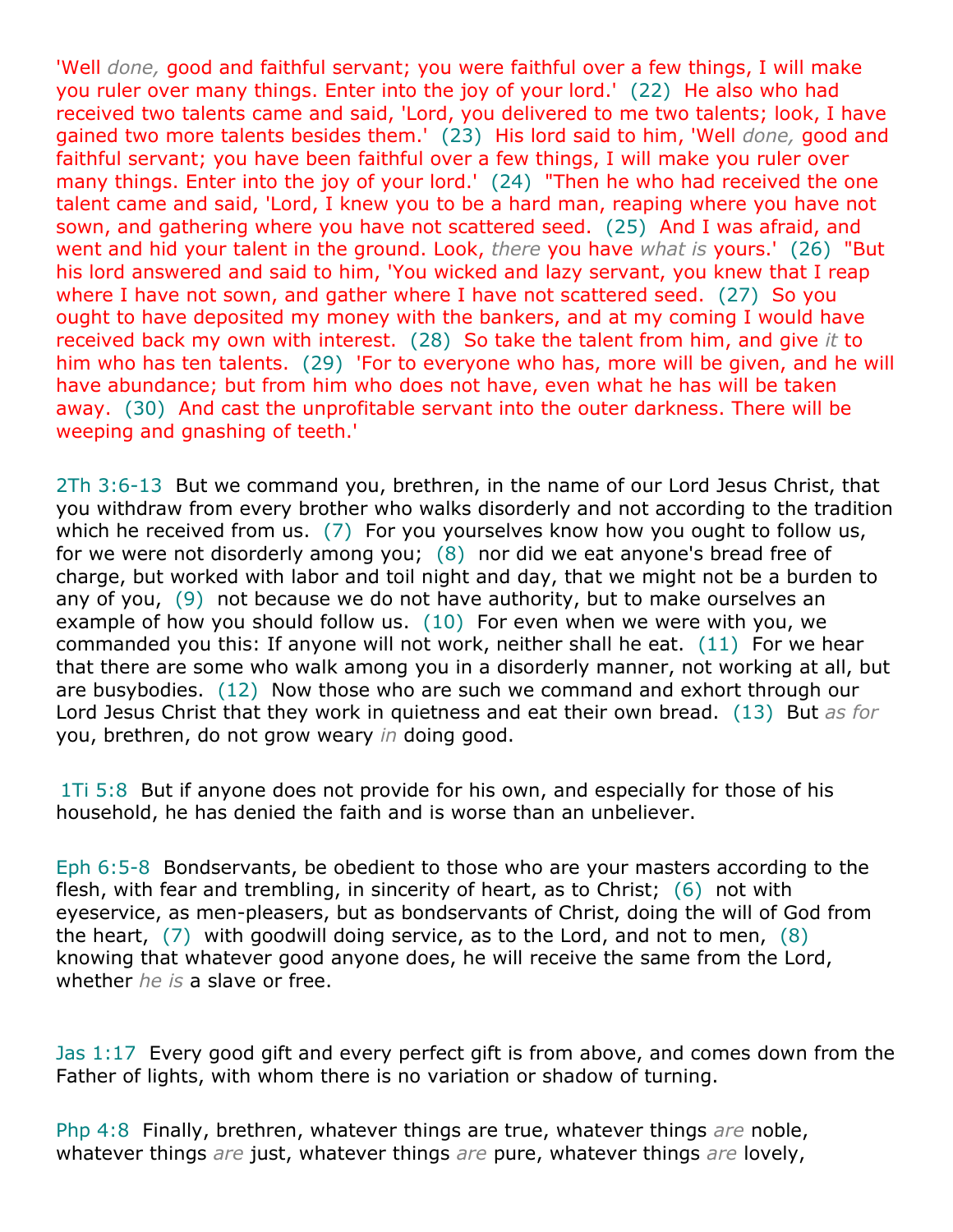whatever things *are* of good report, if *there is* any virtue and if *there is* anything praiseworthy—meditate on these things.

Pro 23:7 For as he thinks in his heart, so *is* he. "Eat and drink!" he says to you, But his heart is not with you.

Col 1:28 Him we preach, warning every man and teaching every man in all wisdom, that we may present every man perfect in Christ Jesus.

1Co 14:20 Brethren, do not be children in understanding; however, in malice be babes, but in understanding be mature.

Eph 4:11-15 And He Himself gave some *to be* apostles, some prophets, some evangelists, and some pastors and teachers, (12) for the equipping of the saints for the work of ministry, for the edifying of the body of Christ, (13) till we all come to the unity of the faith and of the knowledge of the Son of God, to a perfect man, to the measure of the stature of the fullness of Christ; (14) that we should no longer be children, tossed to and fro and carried about with every wind of doctrine, by the trickery of men, in the cunning craftiness of deceitful plotting,  $(15)$  but, speaking the truth in love, may grow up in all things into Him who is the head—Christ—

=============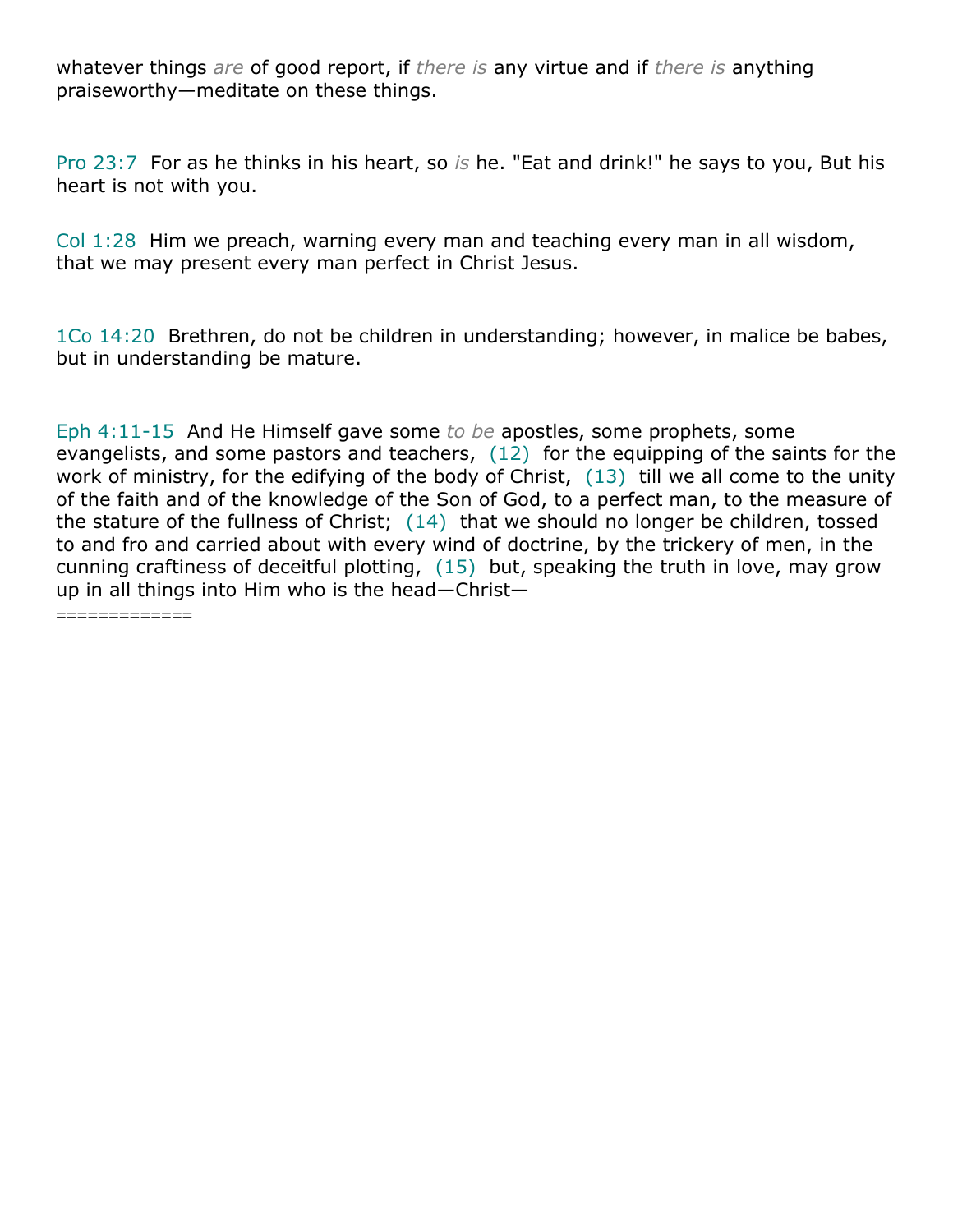## 8 **Understanding The Sabbath**

#### **Scriptures to Read, Remember, and Recite**

Lam 5:14 The elders have ceased *gathering at* the gate, And the young men from their music.

Gen 2:2 And on the seventh day God ended His work which He had done, and He rested on the seventh day from all His work which He had done.

Lev 23:3, 32 'Six days shall work be done, but the seventh day *is* a Sabbath of solemn rest, a holy convocation. You shall do no work *on it;* it *is* the Sabbath of the LORD in all your dwellings.

(32) It *shall be* to you a sabbath of *solemn* rest, and you shall afflict your souls; on the ninth *day* of the month at evening, from evening to evening, you shall celebrate your sabbath."

Mat 12:1-8 At that time Jesus went through the grainfields on the Sabbath. And His disciples were hungry, and began to pluck heads of grain and to eat. (2) And when the Pharisees saw *it,* they said to Him, "Look, Your disciples are doing what is not lawful to do on the Sabbath!" (3) But He said to them, "Have you not read what David did when he was hungry, he and those who were with him: (4) how he entered the house of God and ate the showbread which was not lawful for him to eat, nor for those who were with him, but only for the priests? (5) Or have you not read in the law that on the Sabbath the priests in the temple profane the Sabbath, and are blameless? (6) Yet I say to you that in this place there is *One* greater than the temple. (7) But if you had known what *this* means, 'I DESIRE MERCY AND NOT SACRIFICE,' you would not have condemned the guiltless. (8) For the Son of Man is Lord even of the Sabbath."

Mar 2:23-28 Now it happened that He went through the grainfields on the Sabbath; and as they went His disciples began to pluck the heads of grain. (24) And the Pharisees said to Him, "Look, why do they do what is not lawful on the Sabbath?" (25) But He said to them, "Have you never read what David did when he was in need and hungry, he and those with him: (26) how he went into the house of God *in the days* of Abiathar the high priest, and ate the showbread, which is not lawful to eat except for the priests, and also gave some to those who were with him?" (27) And He said to them, "The Sabbath was made for man, and not man for the Sabbath. (28) Therefore the Son of Man is also Lord of the Sabbath."

Luk 6:1-5 Now it happened on the second Sabbath after the first that He went through the grainfields. And His disciples plucked the heads of grain and ate *them,* rubbing *them* in *their* hands. (2) And some of the Pharisees said to them, "Why are you doing what is not lawful to do on the Sabbath?" (3) But Jesus answering them said, "Have you not even read this, what David did when he was hungry, he and those who were with him: (4) how he went into the house of God, took and ate the showbread, and also gave some to those with him, which is not lawful for any but the priests to eat?" (5) And He said to them, "The Son of Man is also Lord of the Sabbath."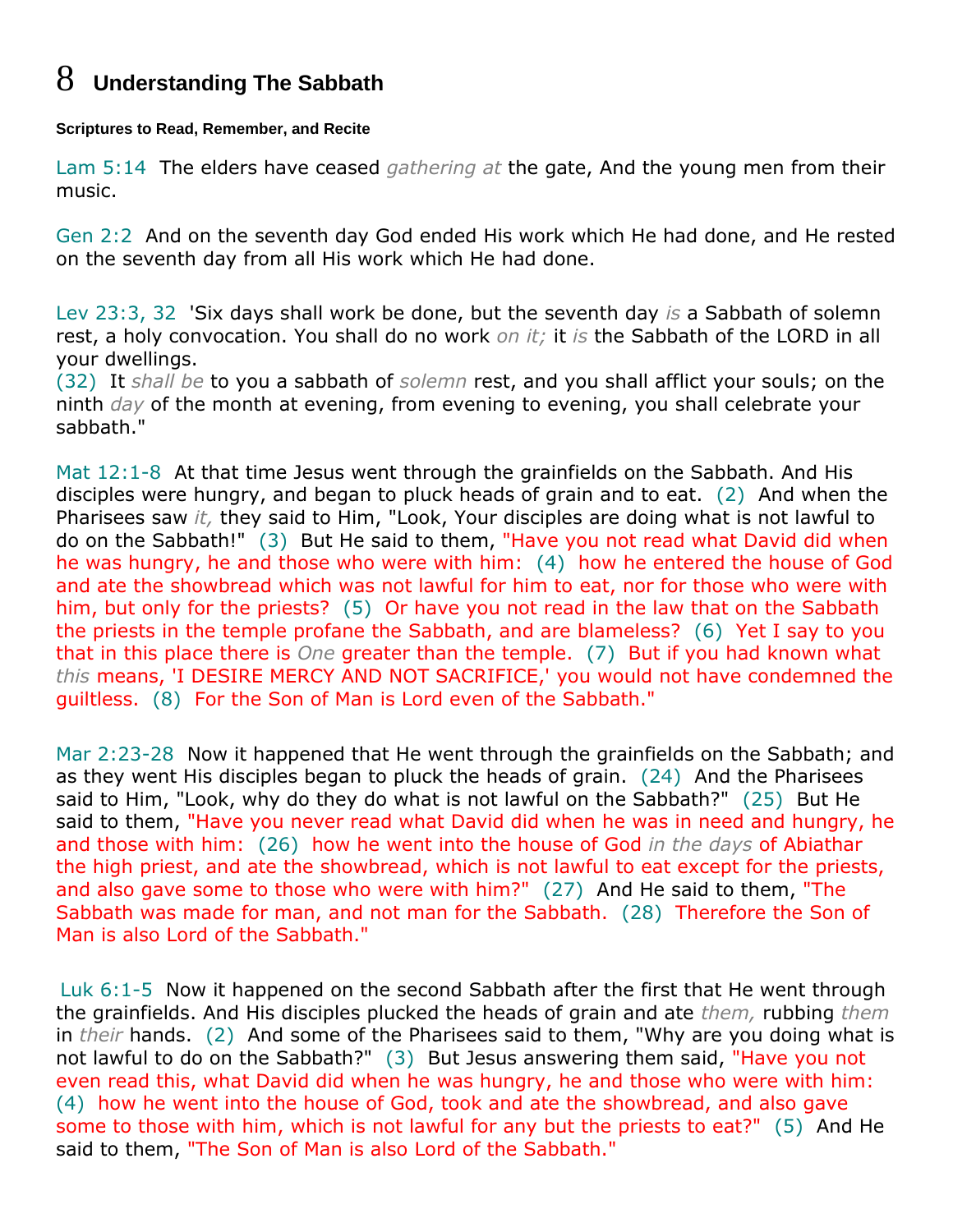Deu 23:25 When you come into your neighbor's standing grain, you may pluck the heads with your hand, but you shall not use a sickle on your neighbor's standing grain.

Mar 2:27-28 And He said to them, "The Sabbath was made for man, and not man for the Sabbath. (28) Therefore the Son of Man is also Lord of the Sabbath."

Mat 12:9-14 Now when He had departed from there, He went into their synagogue. (10) And behold, there was a man who had a withered hand. And they asked Him, saying, "Is it lawful to heal on the Sabbath?"—that they might accuse Him. (11) Then He said to them, "What man is there among you who has one sheep, and if it falls into a pit on the Sabbath, will not lay hold of it and lift *it* out? (12) Of how much more value then is a man than a sheep? Therefore it is lawful to do good on the Sabbath." (13) Then He said to the man, "Stretch out your hand." And he stretched *it* out, and it was restored as whole as the other.  $(14)$  Then the Pharisees went out and plotted against Him, how they might destroy Him.

Mar 3:1-6 And He entered the synagogue again, and a man was there who had a withered hand. (2) So they watched Him closely, whether He would heal him on the Sabbath, so that they might accuse Him. (3) And He said to the man who had the withered hand, "Step forward." (4) Then He said to them, "Is it lawful on the Sabbath to do good or to do evil, to save life or to kill?" But they kept silent. (5) And when He had looked around at them with anger, being grieved by the hardness of their hearts, He said to the man, "Stretch out your hand." And he stretched *it* out, and his hand was restored as whole as the other.  $(6)$  Then the Pharisees went out and immediately plotted with the Herodians against Him, how they might destroy Him.

Luk 6:6-11 Now it happened on another Sabbath, also, that He entered the synagogue and taught. And a man was there whose right hand was withered. (7) So the scribes and Pharisees watched Him closely, whether He would heal on the Sabbath, that they might find an accusation against Him.  $(8)$  But He knew their thoughts, and said to the man who had the withered hand, "Arise and stand here." And he arose and stood. (9) Then Jesus said to them, "I will ask you one thing: Is it lawful on the Sabbath to do good or to do evil, to save life or to destroy?" (10) And when He had looked around at them all, He said to the man, "Stretch out your hand." And he did so, and his hand was restored as whole as the other.  $(11)$  But they were filled with rage, and discussed with one another what they might do to Jesus.

Joh 5:8 Jesus said to him, "Rise, take up your bed and walk."

Jer 17:21-22,27 Thus says the LORD: "Take heed to yourselves, and bear no burden on the Sabbath day, nor bring *it* in by the gates of Jerusalem; (22) nor carry a burden out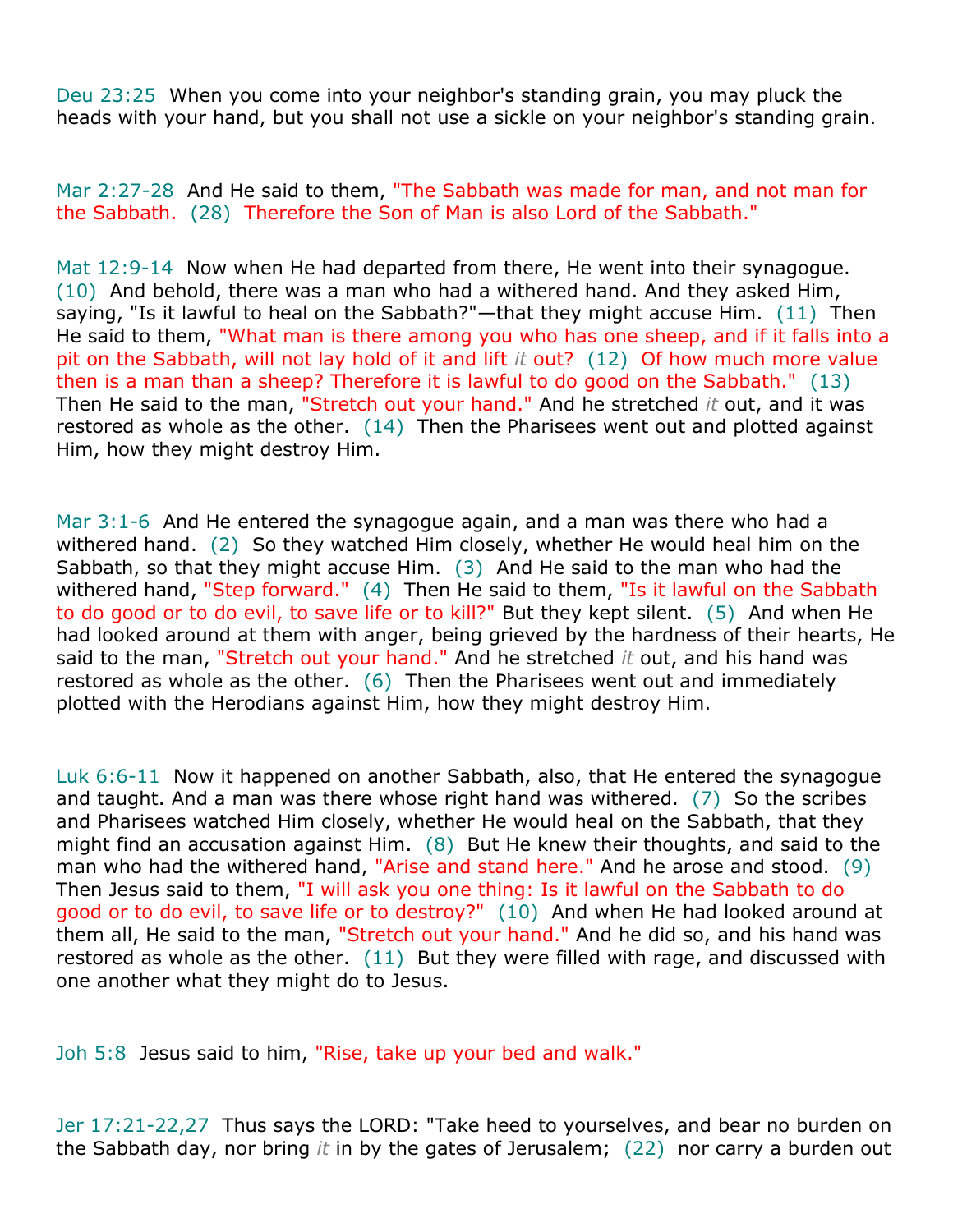of your houses on the Sabbath day, nor do any work, but hallow the Sabbath day, as I commanded your fathers.

(27) "But if you will not heed Me to hallow the Sabbath day, such as not carrying a burden when entering the gates of Jerusalem on the Sabbath day, then I will kindle a fire in its gates, and it shall devour the palaces of Jerusalem, and it shall not be quenched." ' "

Joh 9:1-41 Now as *Jesus* passed by, He saw a man who was blind from birth. (2) And His disciples asked Him, saying, "Rabbi, who sinned, this man or his parents, that he was born blind?" (3) Jesus answered, "Neither this man nor his parents sinned, but that the works of God should be revealed in him. (4) I must work the works of Him who sent Me while it is day; *the* night is coming when no one can work. (5) As long as I am in the world, I am the light of the world." (6) When He had said these things, He spat on the ground and made clay with the saliva; and He anointed the eyes of the blind man with the clay. (7) And He said to him, "Go, wash in the pool of Siloam" (which is translated, Sent). So he went and washed, and came back seeing. (8) Therefore the neighbors and those who previously had seen that he was blind said, "Is not this he who sat and begged?" (9) Some said, "This is he." Others *said,* "He is like him." He said, "I am *he.*" (10) Therefore they said to him, "How were your eyes opened?" (11) He answered and said, "A Man called Jesus made clay and anointed my eyes and said to me, 'Go to the pool of Siloam and wash.' So I went and washed, and I received sight." (12) Then they said to him, "Where is He?" He said, "I do not know." (13) They brought him who formerly was blind to the Pharisees. (14) Now it was a Sabbath when Jesus made the clay and opened his eyes. (15) Then the Pharisees also asked him again how he had received his sight. He said to them, "He put clay on my eyes, and I washed, and I see." (16) Therefore some of the Pharisees said, "This Man is not from God, because He does not keep the Sabbath." Others said, "How can a man who is a sinner do such signs?" And there was a division among them. (17) They said to the blind man again, "What do you say about Him because He opened your eyes?" He said, "He is a prophet." (18) But the Jews did not believe concerning him, that he had been blind and received his sight, until they called the parents of him who had received his sight. (19) And they asked them, saying, "Is this your son, who you say was born blind? How then does he now see?" (20) His parents answered them and said, "We know that this is our son, and that he was born blind; (21) but by what means he now sees we do not know, or who opened his eyes we do not know. He is of age; ask him. He will speak for himself." (22) His parents said these *things* because they feared the Jews, for the Jews had agreed already that if anyone confessed *that* He *was* Christ, he would be put out of the synagogue. (23) Therefore his parents said, "He is of age; ask him." (24) So they again called the man who was blind, and said to him, "Give God the glory! We know that this Man is a sinner." (25) He answered and said, "Whether He is a sinner *or not* I do not know. One thing I know: that though I was blind, now I see." (26) Then they said to him again, "What did He do to you? How did He open your eyes?" (27) He answered them, "I told you already, and you did not listen. Why do you want to hear *it* again? Do you also want to become His disciples?" (28) Then they reviled him and said, "You are His disciple, but we are Moses' disciples. (29) We know that God spoke to Moses; *as for* this *fellow,* we do not know where He is from." (30) The man answered and said to them, "Why, this is a marvelous thing, that you do not know where He is from; yet He has opened my eyes! (31) Now we know that God does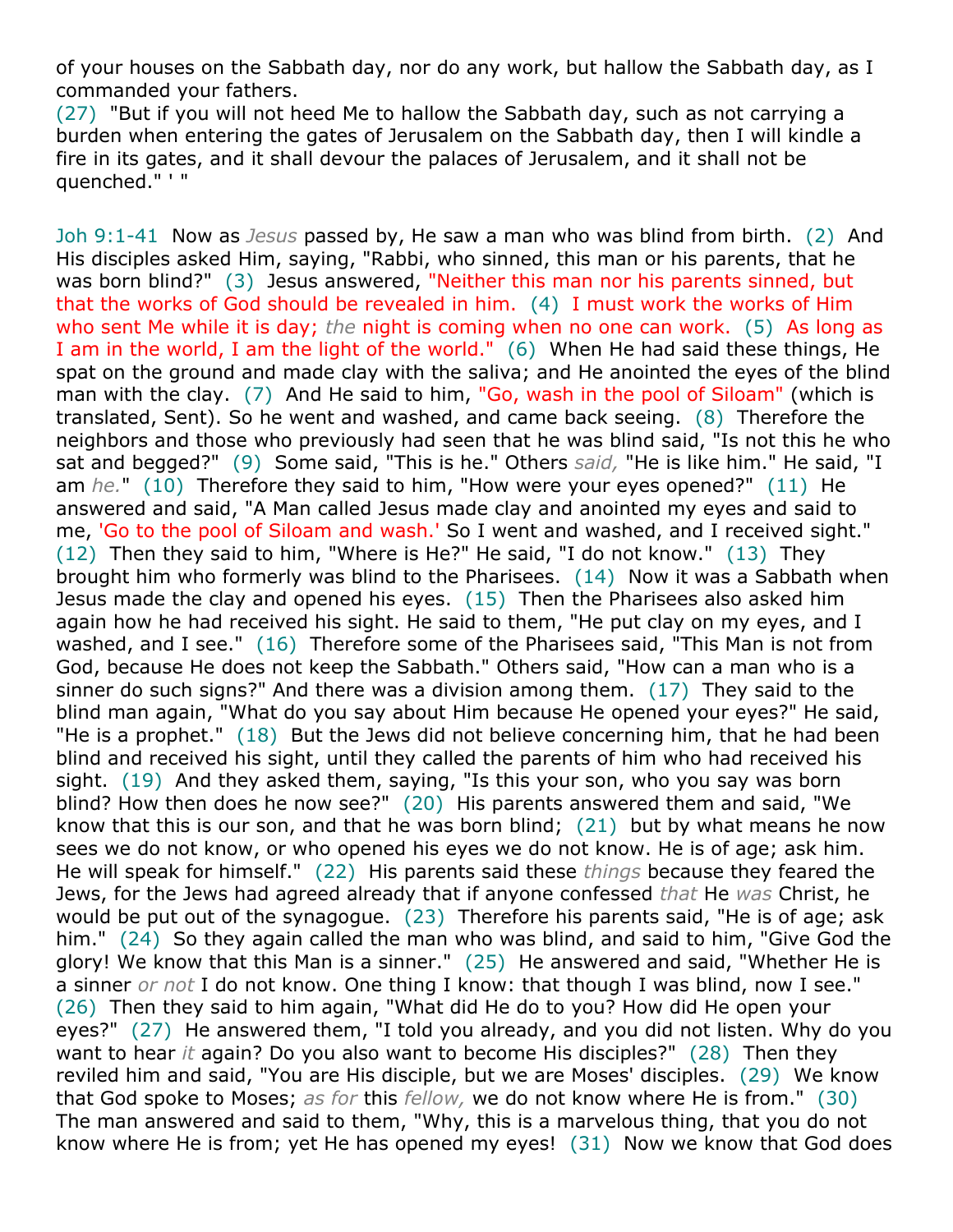not hear sinners; but if anyone is a worshiper of God and does His will, He hears him. (32) Since the world began it has been unheard of that anyone opened the eyes of one who was born blind. (33) If this Man were not from God, He could do nothing." (34) They answered and said to him, "You were completely born in sins, and are you teaching us?" And they cast him out. (35) Jesus heard that they had cast him out; and when He had found him, He said to him, "Do you believe in the Son of God?" (36) He answered and said, "Who is He, Lord, that I may believe in Him?" (37) And Jesus said to him, "You have both seen Him and it is He who is talking with you." (38) Then he said, "Lord, I believe!" And he worshiped Him. (39) And Jesus said, "For judgment I have come into this world, that those who do not see may see, and that those who see may be made blind." (40) Then *some* of the Pharisees who were with Him heard these words, and said to Him, "Are we blind also?"  $(41)$  Jesus said to them, "If you were blind, you would have no sin; but now you say, 'We see.' Therefore your sin remains.

Luk 13:10-13 Now He was teaching in one of the synagogues on the Sabbath. (11) And behold, there was a woman who had a spirit of infirmity eighteen years, and was bent over and could in no way raise *herself* up. (12) But when Jesus saw her, He called *her* to *Him* and said to her, "Woman, you are loosed from your infirmity." (13) And He laid *His* hands on her, and immediately she was made straight, and glorified God.

Luk 14:2-4 And behold, there was a certain man before Him who had dropsy. (3) And Jesus, answering, spoke to the lawyers and Pharisees, saying, "Is it lawful to heal on the Sabbath?" (4) But they kept silent. And He took *him* and healed him, and let him go.

### Mat 24:20 And pray that your flight may not be in winter or on the Sabbath.

==============

Luk 4:16 So He came to Nazareth, where He had been brought up. And as His custom was, He went into the synagogue on the Sabbath day, and stood up to read.

Mat 28:20 teaching them to observe all things that I have commanded you; and lo, I am with you always, *even* to the end of the age." Amen.

Joh 1:1 In the beginning was the Word, and the Word was with God, and the Word was God.

Psa 33:6 By the word of the LORD the heavens were made, And all the host of them by the breath of His mouth.

Hos 1:2 When the LORD began to speak by Hosea, the LORD said to Hosea: "Go, take yourself a wife of harlotry And children of harlotry, For the land has committed great harlotry *By departing* from the LORD."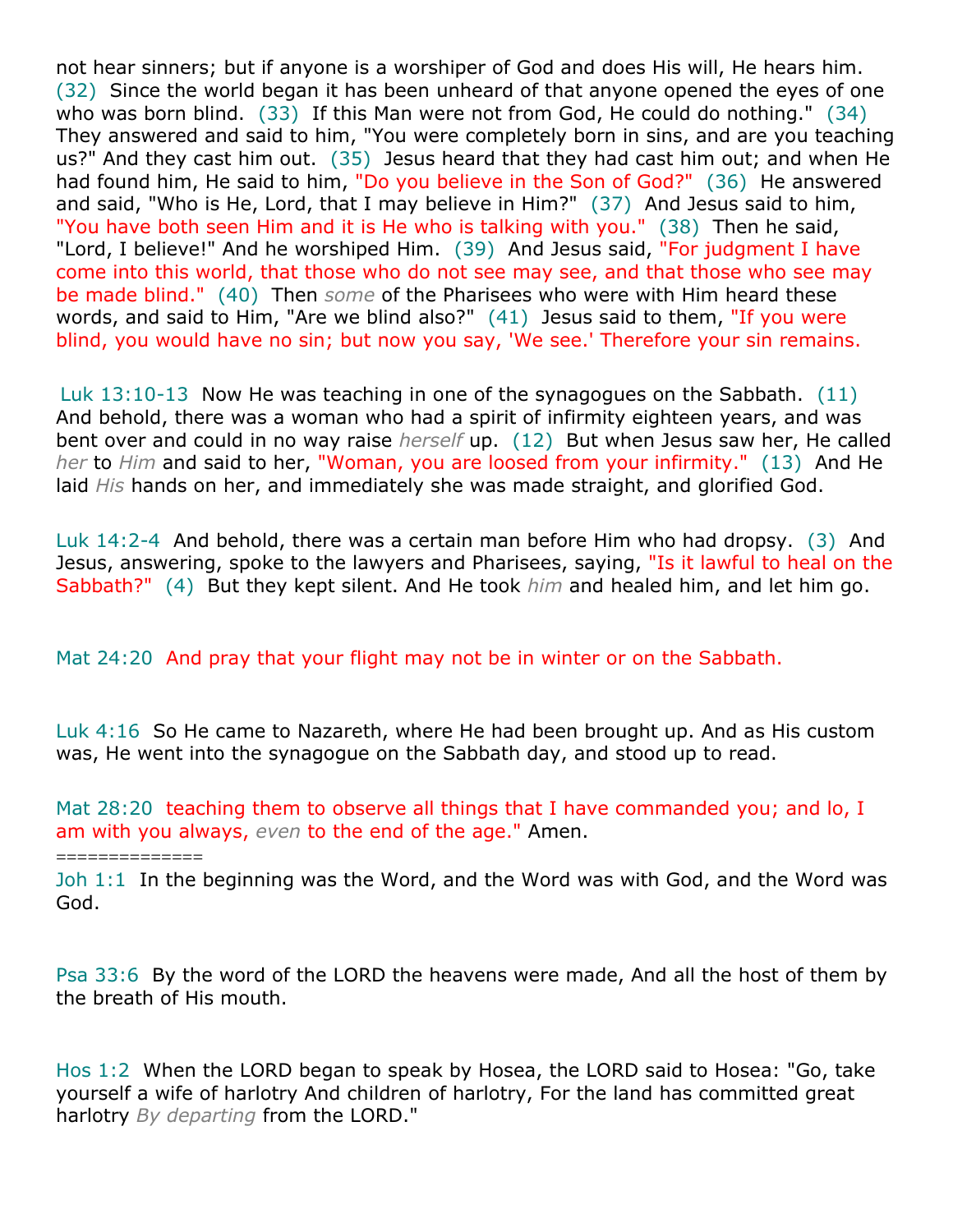Psa 119:11 Your word I have hidden in my heart, That I might not sin against You.

Joh 1:3,14 All things were made through Him, and without Him nothing was made that was made.

(14) And the Word became flesh and dwelt among us, and we beheld His glory, the glory as of the only begotten of the Father, full of grace and truth.

Mar 2:28 Therefore the Son of Man is also Lord of the Sabbath."

Luk 6:5 And He said to them, "The Son of Man is also Lord of the Sabbath."

Gen 2:2-3 And on the seventh day God ended His work which He had done, and He rested on the seventh day from all His work which He had done. (3) Then God blessed the seventh day and sanctified it, because in it He rested from all His work which God had created and made.

Col 1:16 For by Him all things were created that are in heaven and that are on earth, visible and invisible, whether thrones or dominions or principalities or powers. All things were created through Him and for Him.

Heb 2:9,14 But we see Jesus, who was made a little lower than the angels, for the suffering of death crowned with glory and honor, that He, by the grace of God, might taste death for everyone.

(14) Inasmuch then as the children have partaken of flesh and blood, He Himself likewise shared in the same, that through death He might destroy him who had the power of death, that is, the devil,

==============

1Jn 4:2 By this you know the Spirit of God: Every spirit that confesses that Jesus Christ has come in the flesh is of God,

Deu 5:15 And remember that you were a slave in the land of Egypt, and the LORD your God brought you out from there by a mighty hand and by an outstretched arm; therefore the LORD your God commanded you to keep the Sabbath day.

Gen 2:2-3 And on the seventh day God ended His work which He had done, and He rested on the seventh day from all His work which He had done. (3) Then God blessed the seventh day and sanctified it, because in it He rested from all His work which God had created and made.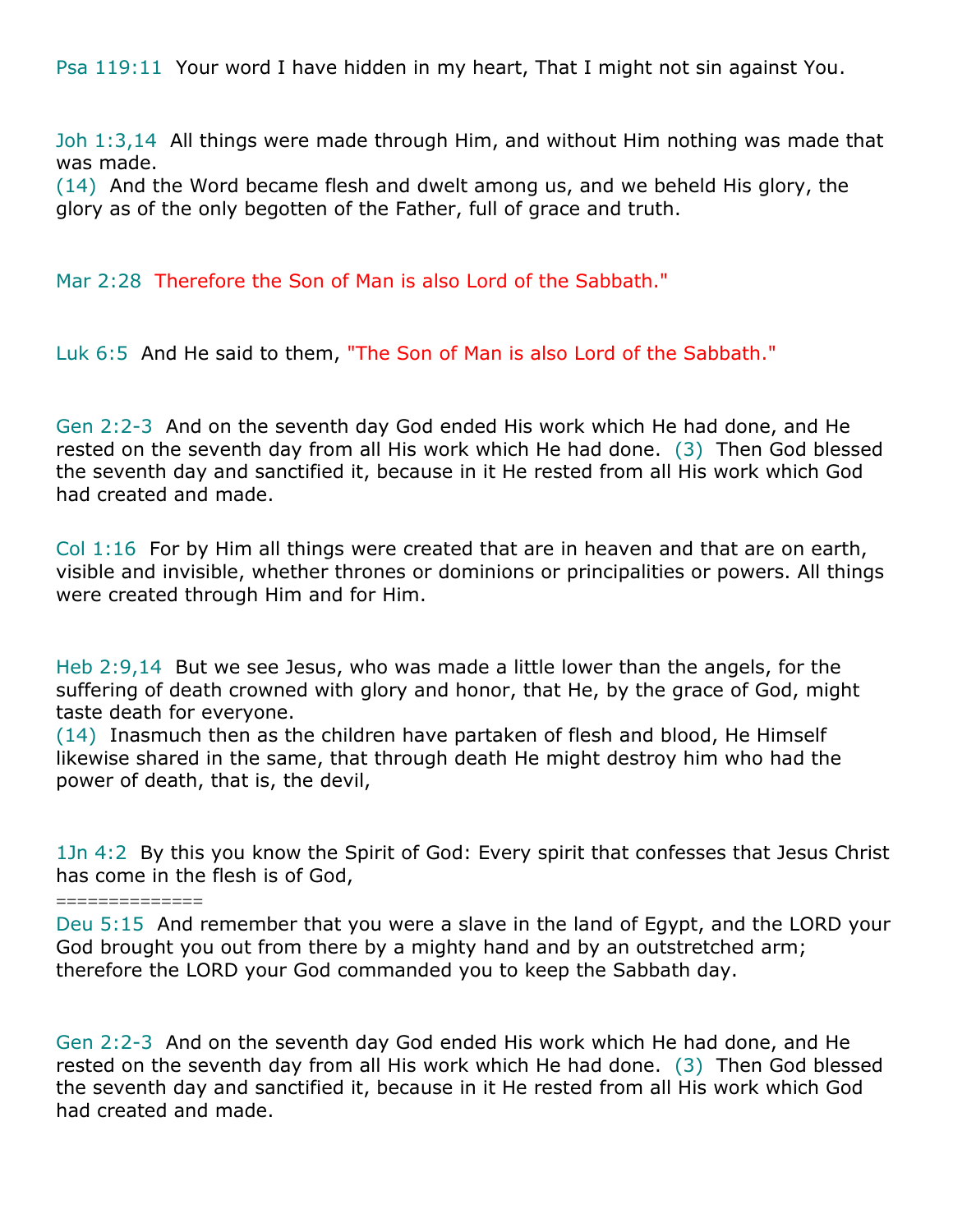Heb 4:3 For we who have believed do enter that rest, as He has said: "SO I SWORE IN MY WRATH, 'THEY SHALL NOT ENTER MY REST,' " although the works were finished from the foundation of the world.

Exo 20:11 For *in* six days the LORD made the heavens and the earth, the sea, and all that *is* in them, and rested the seventh day. Therefore the LORD blessed the Sabbath day and hallowed it.

Exo 31:17 It *is* a sign between Me and the children of Israel forever; for *in* six days the LORD made the heavens and the earth, and on the seventh day He rested and was refreshed.' "

2Co 5:17 Therefore, if anyone *is* in Christ, *he is* a new creation; old things have passed away; behold, all things have become new.

Heb 4:1-11 Therefore, since a promise remains of entering His rest, let us fear lest any of you seem to have come short of it. (2) For indeed the gospel was preached to us as well as to them; but the word which they heard did not profit them, not being mixed with faith in those who heard *it.* (3) For we who have believed do enter that rest, as He has said: "SO I SWORE IN MY WRATH, 'THEY SHALL NOT ENTER MY REST,' " although the works were finished from the foundation of the world. (4) For He has spoken in a certain place of the seventh *day* in this way: "AND GOD RESTED ON THE SEVENTH DAY FROM ALL HIS WORKS"; (5) and again in this place: "THEY SHALL NOT ENTER MY REST." (6) Since therefore it remains that some *must* enter it, and those to whom it was first preached did not enter because of disobedience, (7) again He designates a certain day, saying in David, "TODAY," after such a long time, as it has been said: "TODAY, IF YOU WILL HEAR HIS VOICE, DO NOT HARDEN YOUR HEARTS." (8) For if Joshua had given them rest, then He would not afterward have spoken of another day.  $(9)$  There remains therefore a rest for the people of God.  $(10)$  For he who has entered His rest has himself also ceased from his works as God *did* from His. (11) Let us therefore be diligent to enter that rest, lest anyone fall according to the same example of disobedience.

Isa 66:23 And it shall come to pass *That* from one New Moon to another, And from one Sabbath to another, All flesh shall come to worship before Me," says the LORD.

Isa 2:2-4,11 Now it shall come to pass in the latter days *That* the mountain of the LORD's house Shall be established on the top of the mountains, And shall be exalted above the hills; And all nations shall flow to it.  $(3)$  Many people shall come and say, "Come, and let us go up to the mountain of the LORD, To the house of the God of Jacob; He will teach us His ways, And we shall walk in His paths." For out of Zion shall go forth the law, And the word of the LORD from Jerusalem. (4) He shall judge between the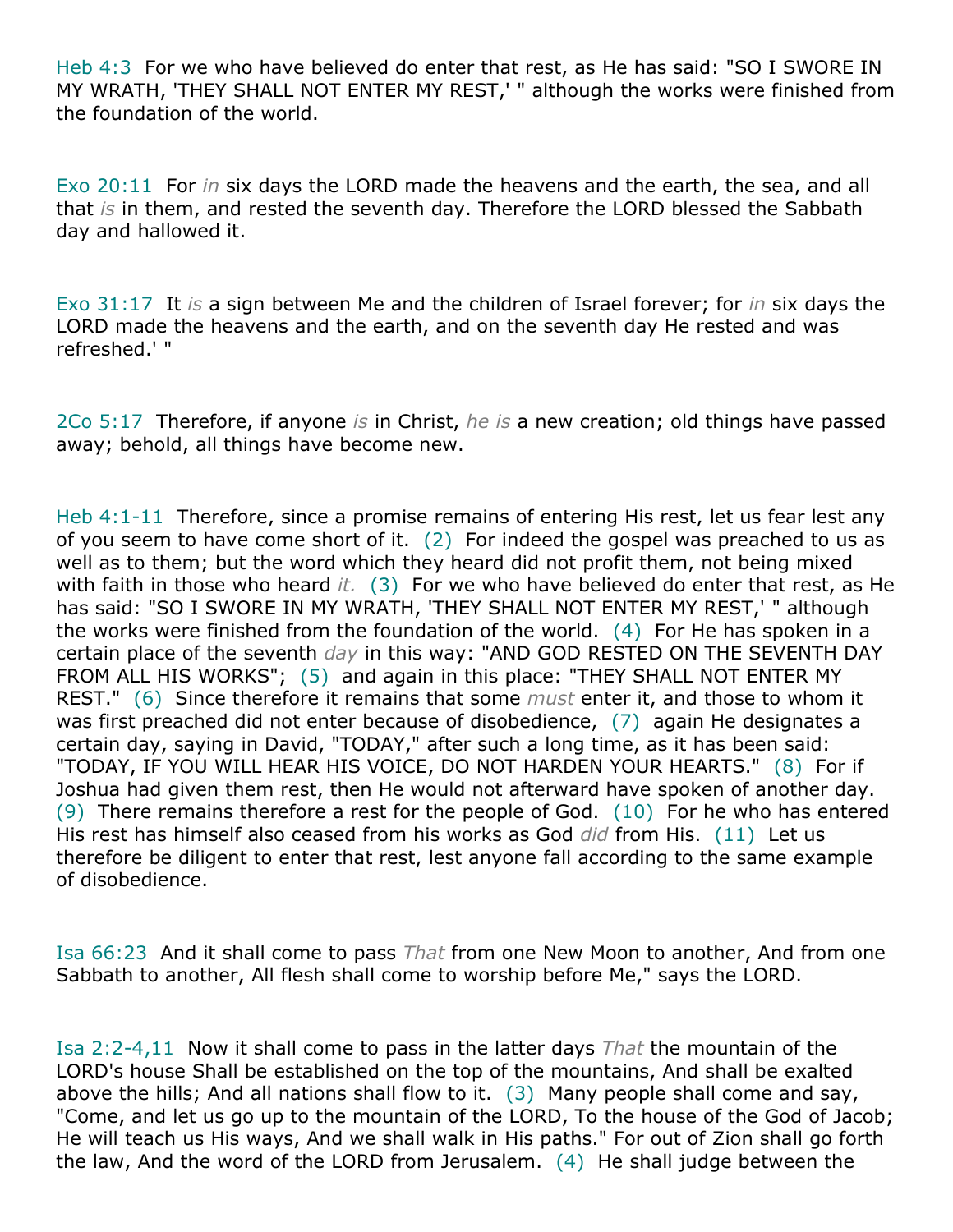nations, And rebuke many people; They shall beat their swords into plowshares, And their spears into pruning hooks; Nation shall not lift up sword against nation, Neither shall they learn war anymore.

(11) The lofty looks of man shall be humbled, The haughtiness of men shall be bowed down, And the LORD alone shall be exalted in that day.

Mic 4:1-8 Now it shall come to pass in the latter days *That* the mountain of the LORD's house Shall be established on the top of the mountains, And shall be exalted above the hills; And peoples shall flow to it. (2) Many nations shall come and say, "Come, and let us go up to the mountain of the LORD, To the house of the God of Jacob; He will teach us His ways, And we shall walk in His paths." For out of Zion the law shall go forth, And the word of the LORD from Jerusalem. (3) He shall judge between many peoples, And rebuke strong nations afar off; They shall beat their swords into plowshares, And their spears into pruning hooks; Nation shall not lift up sword against nation, Neither shall they learn war anymore. (4) But everyone shall sit under his vine and under his fig tree, And no one shall make *them* afraid; For the mouth of the LORD of hosts has spoken. (5) For all people walk each in the name of his god, But we will walk in the name of the LORD our God Forever and ever. (6) "In that day," says the LORD, "I will assemble the lame, I will gather the outcast And those whom I have afflicted; (7) I will make the lame a remnant, And the outcast a strong nation; So the LORD will reign over them in Mount Zion From now on, even forever. (8) And you, O tower of the flock, The stronghold of the daughter of Zion, To you shall it come, Even the former dominion shall come, The kingdom of the daughter of Jerusalem."

Rev 20:1-10 Then I saw an angel coming down from heaven, having the key to the bottomless pit and a great chain in his hand. (2) He laid hold of the dragon, that serpent of old, who is *the* Devil and Satan, and bound him for a thousand years; (3) and he cast him into the bottomless pit, and shut him up, and set a seal on him, so that he should deceive the nations no more till the thousand years were finished. But after these things he must be released for a little while.  $(4)$  And I saw thrones, and they sat on them, and judgment was committed to them. Then *I saw* the souls of those who had been beheaded for their witness to Jesus and for the word of God, who had not worshiped the beast or his image, and had not received *his* mark on their foreheads or on their hands. And they lived and reigned with Christ for a thousand years. (5) But the rest of the dead did not live again until the thousand years were finished. This *is* the first resurrection. (6) Blessed and holy *is* he who has part in the first resurrection. Over such the second death has no power, but they shall be priests of God and of Christ, and shall reign with Him a thousand years. (7) Now when the thousand years have expired, Satan will be released from his prison  $(8)$  and will go out to deceive the nations which are in the four corners of the earth, Gog and Magog, to gather them together to battle, whose number *is* as the sand of the sea. (9) They went up on the breadth of the earth and surrounded the camp of the saints and the beloved city. And fire came down from God out of heaven and devoured them. (10) The devil, who deceived them, was cast into the lake of fire and brimstone where the beast and the false prophet *are.* And they will be tormented day and night forever and ever.

Heb 3:7 Therefore, as the Holy Spirit says: "TODAY, IF YOU WILL HEAR HIS VOICE,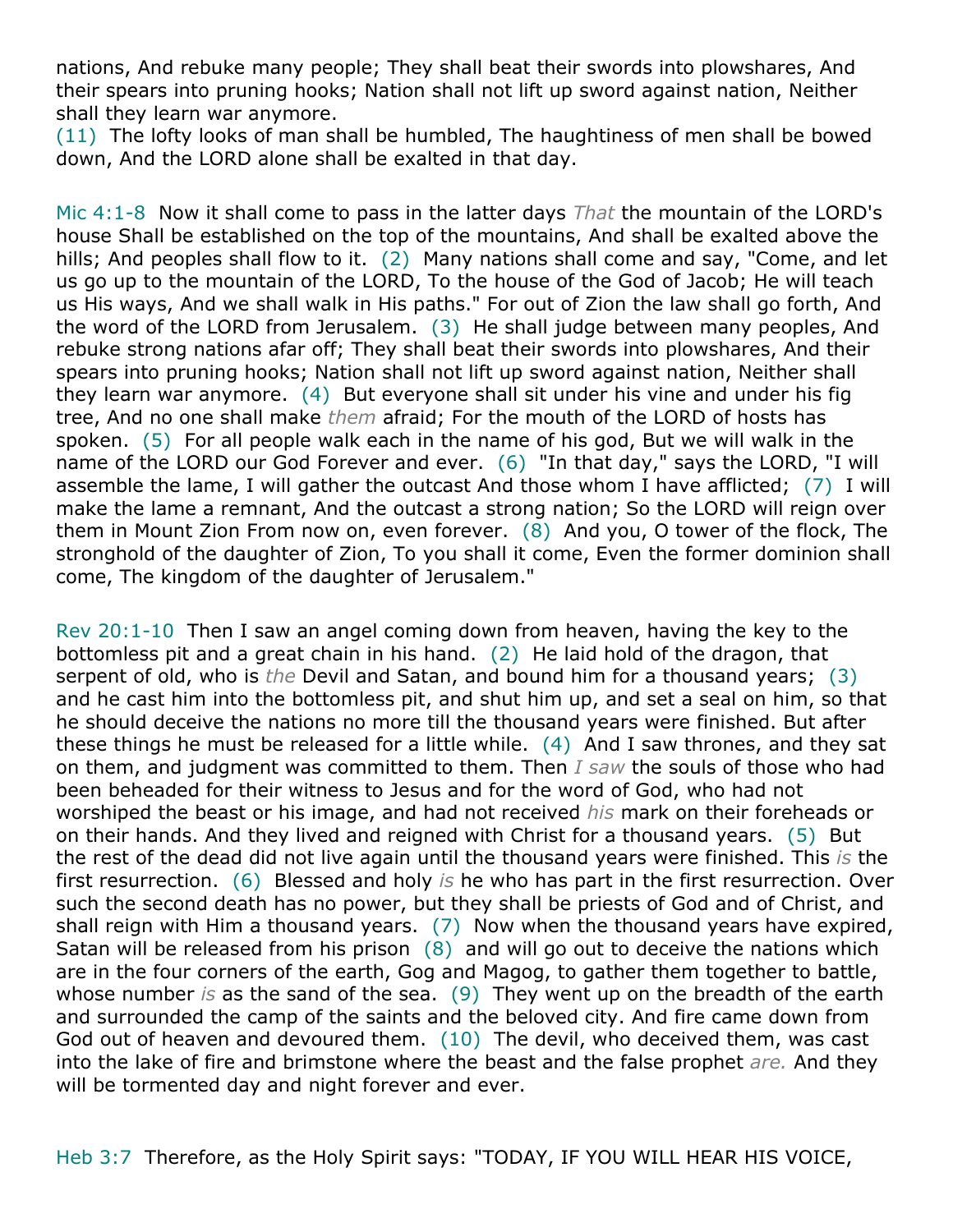Heb 4:11 Let us therefore be diligent to enter that rest, lest anyone fall according to the same example of disobedience.

*==============*

Gen 2:1-3 Thus the heavens and the earth, and all the host of them, were finished. (2) And on the seventh day God ended His work which He had done, and He rested on the seventh day from all His work which He had done. (3) Then God blessed the seventh day and sanctified it, because in it He rested from all His work which God had created and made.

Lev 23:2-4 "Speak to the children of Israel, and say to them: 'The feasts of the LORD, which you shall proclaim *to be* holy convocations, these *are* My feasts. (3) 'Six days shall work be done, but the seventh day *is* a Sabbath of solemn rest, a holy convocation. You shall do no work *on it;* it *is* the Sabbath of the LORD in all your dwellings. (4) 'These *are* the feasts of the LORD, holy convocations which you shall proclaim at their appointed times.

Exo 31:13,17 "Speak also to the children of Israel, saying: 'Surely My Sabbaths you shall keep, for it *is* a sign between Me and you throughout your generations, that *you* may know that I *am* the LORD who sanctifies you.

(17) It *is* a sign between Me and the children of Israel forever; for *in* six days the LORD made the heavens and the earth, and on the seventh day He rested and was refreshed.' "

Isa 40:28 Have you not known? Have you not heard? The everlasting God, the LORD, The Creator of the ends of the earth, Neither faints nor is weary. His understanding is unsearchable.

Isa 14:4 that you will take up this proverb against the king of Babylon, and say: "How the oppressor has ceased, The golden city ceased!

Rom 12:2 And do not be conformed to this world, but be transformed by the renewing of your mind, that you may prove what *is* that good and acceptable and perfect will of God.

Exo 20:11 For *in* six days the LORD made the heavens and the earth, the sea, and all that *is* in them, and rested the seventh day. Therefore the LORD blessed the Sabbath day and hallowed it.

Rom 3:23 for all have sinned and fall short of the glory of God,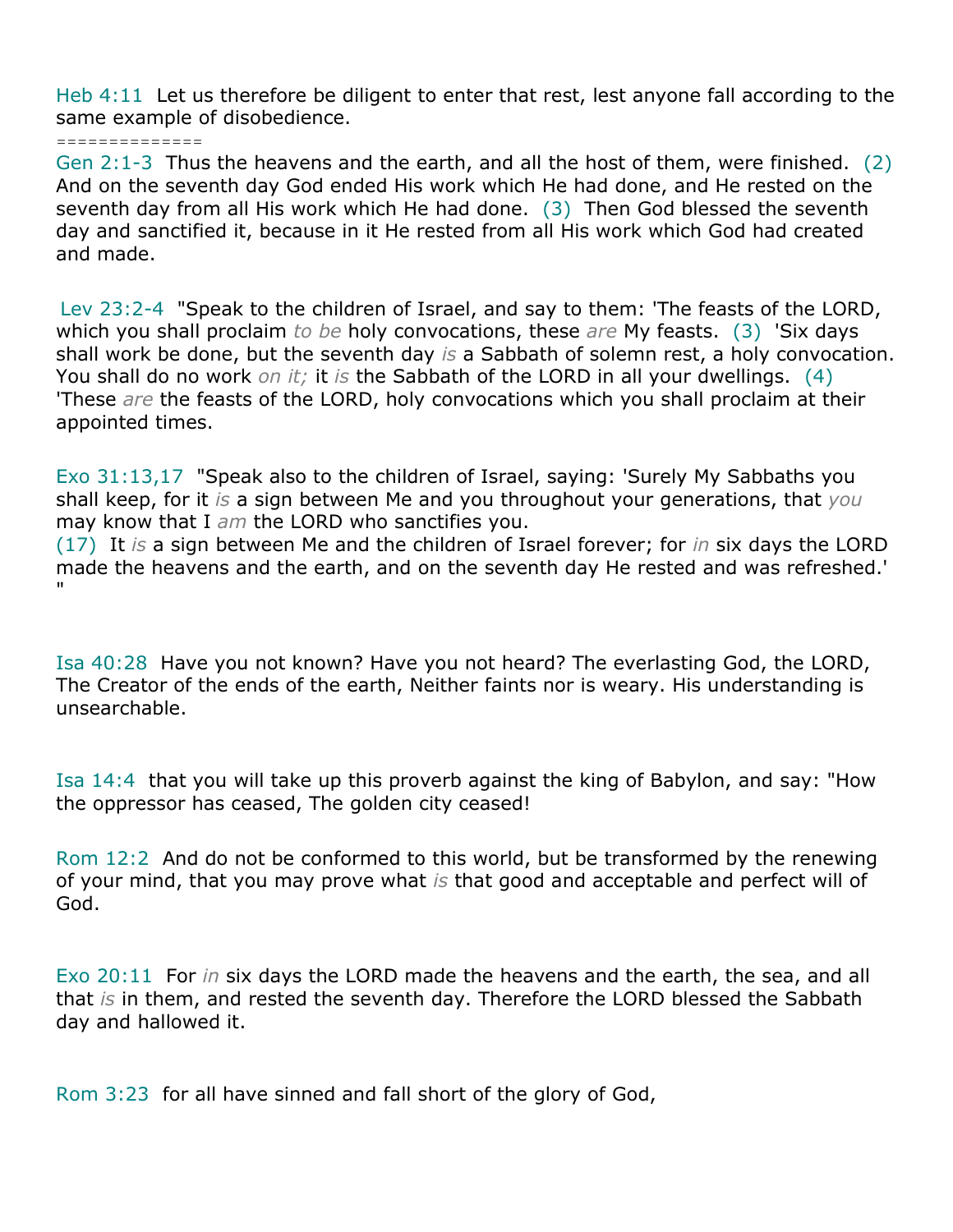Mar 2:27 And He said to them, "The Sabbath was made for man, and not man for the Sabbath.

Heb 5:8-9 though He was a Son, *yet* He learned obedience by the things which He suffered. (9) And having been perfected, He became the author of eternal salvation to all who obey Him,

Heb 10:25 not forsaking the assembling of ourselves together, as *is* the manner of some, but exhorting *one another,* and so much the more as you see the Day approaching.

Rev 18:4 And I heard another voice from heaven saying, "Come out of her, my people, lest you share in her sins, and lest you receive of her plagues.

2Co 6:17-18 Therefore "COME OUT FROM AMONG THEM AND BE SEPARATE, SAYS THE LORD. DO NOT TOUCH WHAT IS UNCLEAN, AND I WILL RECEIVE YOU." (18) "I WILL BE A FATHER TO YOU, AND YOU SHALL BE MY SONS AND DAUGHTERS, SAYS THE LORD ALMIGHTY."

*==============*

Luk 23:55-56 And the women who had come with Him from Galilee followed after, and they observed the tomb and how His body was laid. (56) Then they returned and prepared spices and fragrant oils. And they rested on the Sabbath according to the commandment.

Luk 24:1 Now on the first *day* of the week, very early in the morning, they, and certain *other women* with them, came to the tomb bringing the spices which they had prepared.

Mat 24:20 And pray that your flight may not be in winter or on the Sabbath.

Gal 1:11-12,15-24 But I make known to you, brethren, that the gospel which was preached by me is not according to man. (12) For I neither received it from man, nor was I taught *it,* but *it came* through the revelation of Jesus Christ.

(15) But when it pleased God, who separated me from my mother's womb and called *me* through His grace, (16) to reveal His Son in me, that I might preach Him among the Gentiles, I did not immediately confer with flesh and blood, (17) nor did I go up to Jerusalem to those *who were* apostles before me; but I went to Arabia, and returned again to Damascus. (18) Then after three years I went up to Jerusalem to see Peter, and remained with him fifteen days. (19) But I saw none of the other apostles except James, the Lord's brother. (20) (Now *concerning* the things which I write to you, indeed, before God, I do not lie.) (21) Afterward I went into the regions of Syria and Cilicia. (22) And I was unknown by face to the churches of Judea which *were* in Christ. (23) But they were hearing only, "He who formerly persecuted us now preaches the faith which he once *tried to* destroy." (24) And they glorified God in me.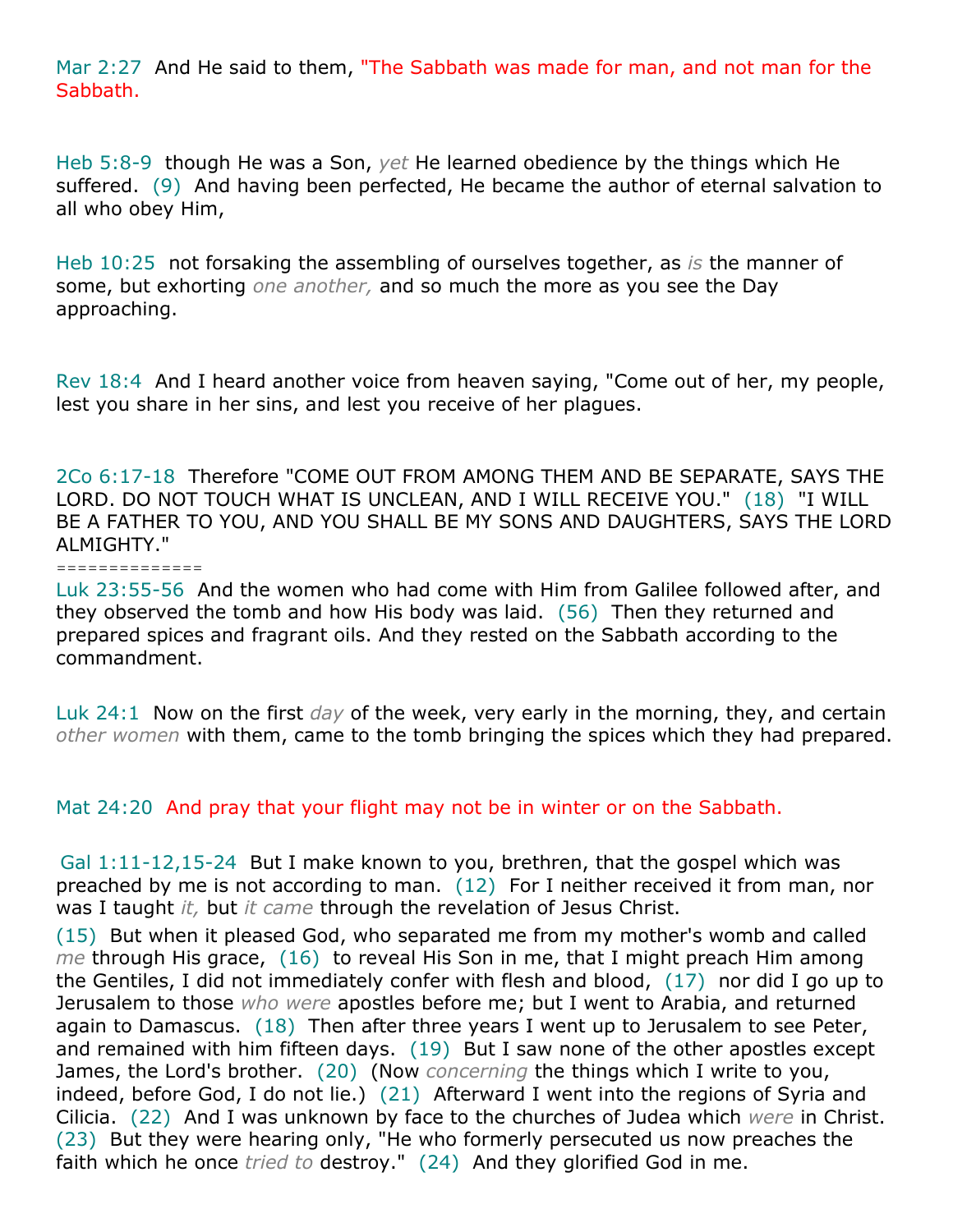Mat 28:19-20 Go therefore and make disciples of all the nations, baptizing them in the name of the Father and of the Son and of the Holy Spirit, (20) teaching them to observe all things that I have commanded you; and lo, I am with you always, *even* to the end of the age." Amen.

1Co 11:1 Imitate me, just as I also *imitate* Christ.

Act 13:14,16,42,44 But when they departed from Perga, they came to Antioch in Pisidia, and went into the synagogue on the Sabbath day and sat down.

(16) Then Paul stood up, and motioning with *his* hand said, "Men of Israel, and you who fear God, listen:

(42) So when the Jews went out of the synagogue, the Gentiles begged that these words might be preached to them the next Sabbath.

(44) On the next Sabbath almost the whole city came together to hear the word of God.

Act 17:1-2 Now when they had passed through Amphipolis and Apollonia, they came to Thessalonica, where there was a synagogue of the Jews. (2) Then Paul, as his custom was, went in to them, and for three Sabbaths reasoned with them from the Scriptures,

Php 3:17 Brethren, join in following my example, and note those who so walk, as you have us for a pattern.

Rev 12:17 And the dragon was enraged with the woman, and he went to make war with the rest of her offspring, who keep the commandments of God and have the testimony of Jesus Christ.

Rev 14:12 Here is the patience of the saints; here *are* those who keep the commandments of God and the faith of Jesus.

=============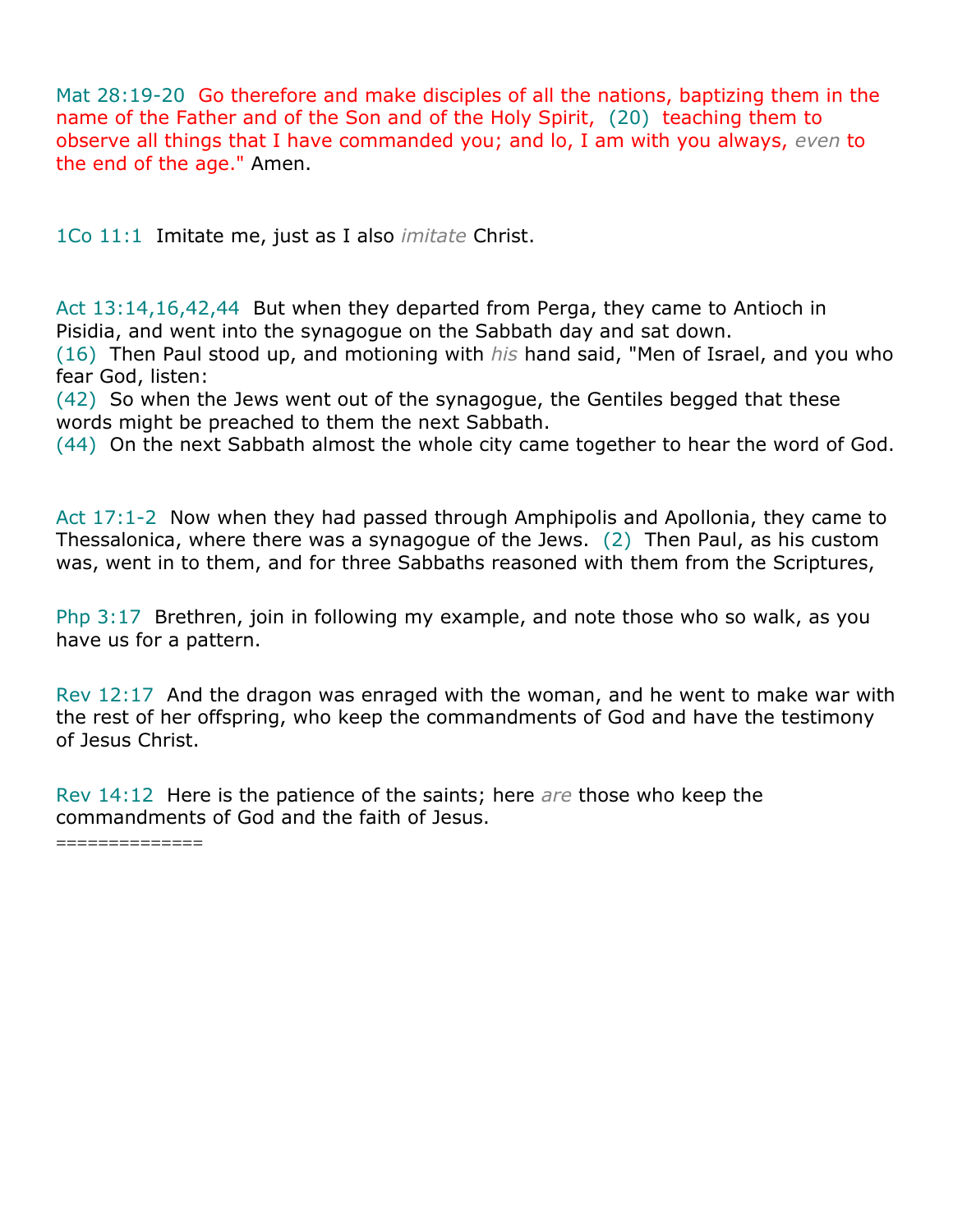# 9 **Understanding Passover**

#### **Scriptures to Read, Remember, and Recite**

Heb 11:23-29 By faith Moses, when he was born, was hidden three months by his parents, because they saw *he was* a beautiful child; and they were not afraid of the king's command. (24) By faith Moses, when he became of age, refused to be called the son of Pharaoh's daughter, (25) choosing rather to suffer affliction with the people of God than to enjoy the passing pleasures of sin, (26) esteeming the reproach of Christ greater riches than the treasures in Egypt; for he looked to the reward. (27) By faith he forsook Egypt, not fearing the wrath of the king; for he endured as seeing Him who is invisible. (28) By faith he kept the Passover and the sprinkling of blood, lest he who destroyed the firstborn should touch them. (29) By faith they passed through the Red Sea as by dry *land, whereas* the Egyptians, attempting *to do* so, were drowned.

Exo 1:1-5 Now these *are* the names of the children of Israel who came to Egypt; each man and his household came with Jacob: (2) Reuben, Simeon, Levi, and Judah; (3) Issachar, Zebulun, and Benjamin; (4) Dan, Naphtali, Gad, and Asher. (5) All those who were descendants of Jacob were seventy persons (for Joseph was in Egypt *already*).

Joh 1:29 The next day John saw Jesus coming toward him, and said, "Behold! The Lamb of God who takes away the sin of the world!

1Pe 1:19 but with the precious blood of Christ, as of a lamb without blemish and without spot.

Exo 12:7 And they shall take *some* of the blood and put *it* on the two doorposts and on the lintel of the houses where they eat it.

Exo 12:12-13 'For I will pass through the land of Egypt on that night, and will strike all the firstborn in the land of Egypt, both man and beast; and against all the gods of Egypt I will execute judgment: I *am* the LORD. (13) Now the blood shall be a sign for you on the houses where you *are.* And when I see the blood, I will pass over you; and the plague shall not be on you to destroy *you* when I strike the land of Egypt.

Exo 12:29-30 And it came to pass at midnight that the LORD struck all the firstborn in the land of Egypt, from the firstborn of Pharaoh who sat on his throne to the firstborn of the captive who *was* in the dungeon, and all the firstborn of livestock. (30) So Pharaoh rose in the night, he, all his servants, and all the Egyptians; and there was a great cry in Egypt, for *there was* not a house where *there was* not one dead.

1Co 5:7 Therefore purge out the old leaven, that you may be a new lump, since you truly are unleavened. For indeed Christ, our Passover, was sacrificed for us.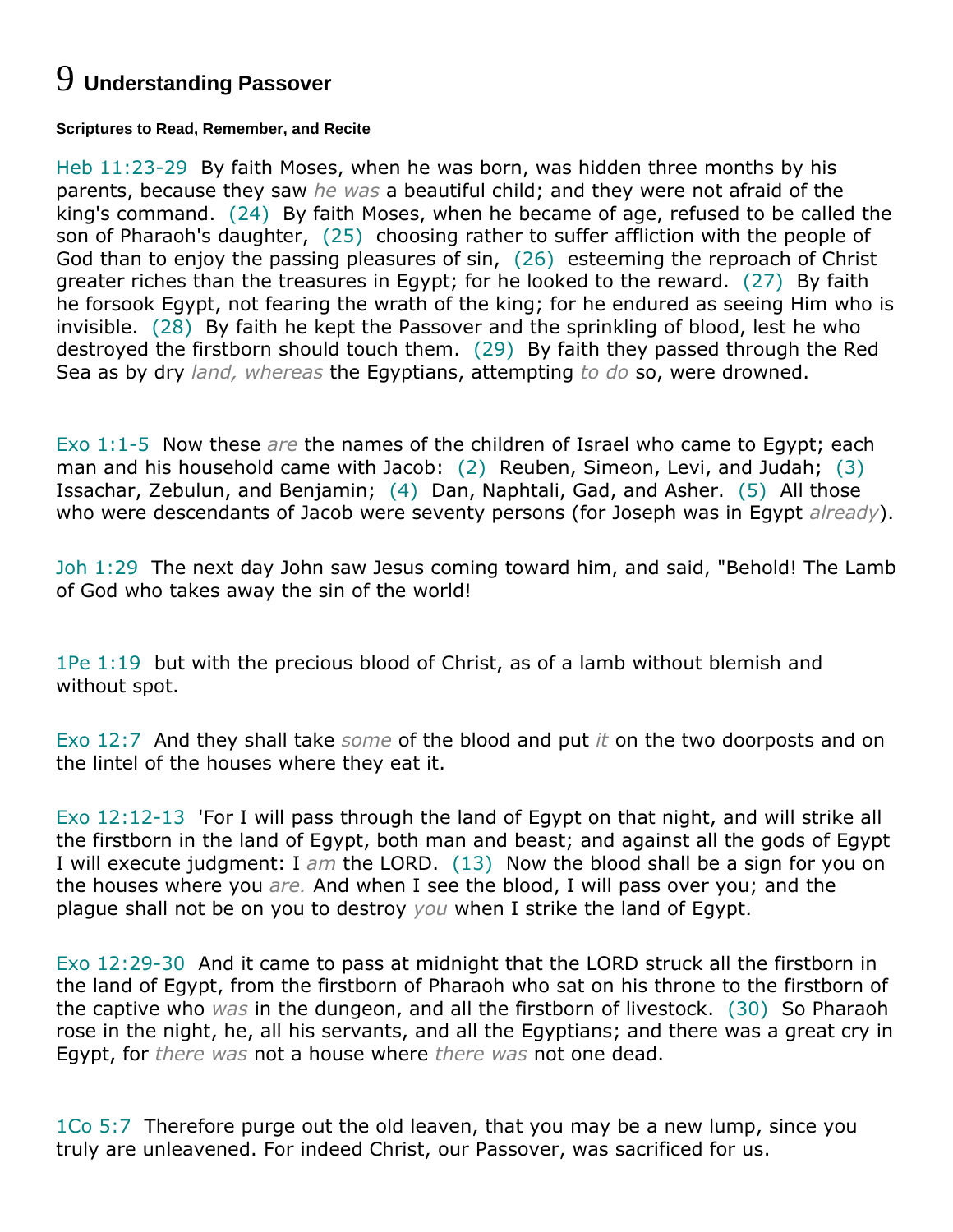Luk 2:40-49 And the Child grew and became strong in spirit, filled with wisdom; and the grace of God was upon Him. (41) His parents went to Jerusalem every year at the Feast of the Passover. (42) And when He was twelve years old, they went up to Jerusalem according to the custom of the feast. (43) When they had finished the days, as they returned, the Boy Jesus lingered behind in Jerusalem. And Joseph and His mother did not know *it;* (44) but supposing Him to have been in the company, they went a day's journey, and sought Him among *their* relatives and acquaintances. (45) So when they did not find Him, they returned to Jerusalem, seeking Him. (46) Now so it was *that* after three days they found Him in the temple, sitting in the midst of the teachers, both listening to them and asking them questions. (47) And all who heard Him were astonished at His understanding and answers. (48) So when they saw Him, they were amazed; and His mother said to Him, "Son, why have You done this to us? Look, Your father and I have sought You anxiously." (49) And He said to them, "Why did you seek Me? Did you not know that I must be about My Father's business?"

Joh 2:13,23 Now the Passover of the Jews was at hand, and Jesus went up to Jerusalem.

*=========*

*=========*

(23) Now when He was in Jerusalem at the Passover, during the feast, many believed in His name when they saw the signs which He did.

Exo 12:14 'So this day shall be to you a memorial; and you shall keep it as a feast to the LORD throughout your generations. You shall keep it as a feast by an everlasting ordinance.

Exo 13:10 You shall therefore keep this ordinance in its season from year to year.

1Co 11:23-26 For I received from the Lord that which I also delivered to you: that the Lord Jesus on the *same* night in which He was betrayed took bread; (24) and when He had given thanks, He broke *it* and said, "Take, eat; this is My body which is broken for you; do this in remembrance of Me." (25) In the same manner *He* also *took* the cup after supper, saying, "This cup is the new covenant in My blood. This do, as often as you drink *it,* in remembrance of Me." (26) For as often as you eat this bread and drink this cup, you proclaim the Lord's death till He comes.

Joh 1:14 And the Word became flesh and dwelt among us, and we beheld His glory, the glory as of the only begotten of the Father, full of grace and truth.

Mat 1:20-23 But while he thought about these things, behold, an angel of the Lord appeared to him in a dream, saying, "Joseph, son of David, do not be afraid to take to you Mary your wife, for that which is conceived in her is of the Holy Spirit. (21) And she will bring forth a Son, and you shall call His name JESUS, for He will save His people from their sins." (22) So all this was done that it might be fulfilled which was spoken by the Lord through the prophet, saying: (23) "BEHOLD, THE VIRGIN SHALL BE WITH CHILD, AND BEAR A SON, AND THEY SHALL CALL HIS NAME IMMANUEL," which is translated, "God with us."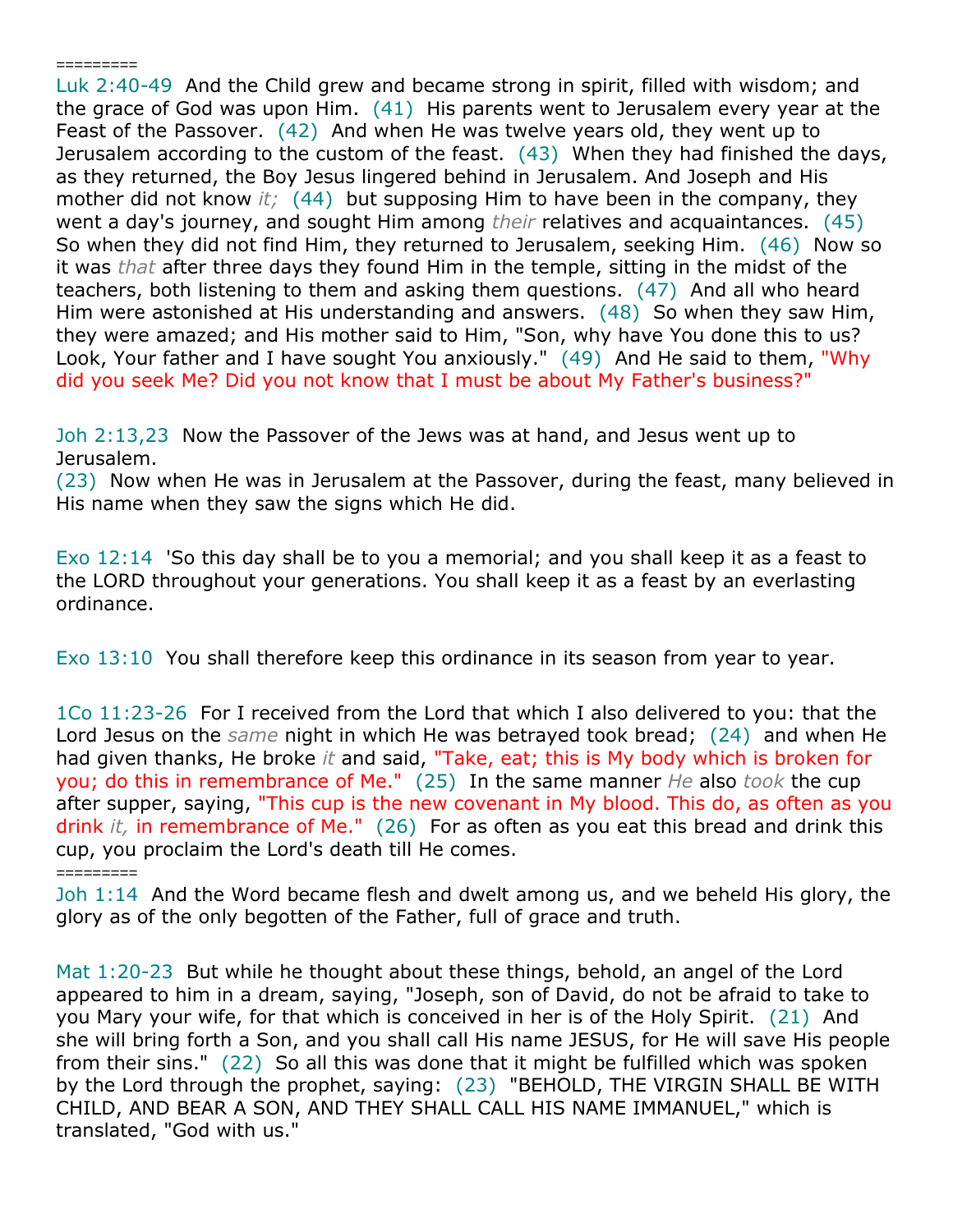Luk 2:35 (yes, a sword will pierce through your own soul also), that the thoughts of many hearts may be revealed."

Tit 2:13-14 looking for the blessed hope and glorious appearing of our great God and Savior Jesus Christ, (14) who gave Himself for us, that He might redeem us from every lawless deed and purify for Himself *His* own special people, zealous for good works.

Joh 1:1-3 In the beginning was the Word, and the Word was with God, and the Word was God. (2) He was in the beginning with God. (3) All things were made through Him, and without Him nothing was made that was made.

1Jn 3:4 Whoever commits sin also commits lawlessness, and sin is lawlessness.

Php 2:6-11 who, being in the form of God, did not consider it robbery to be equal with God, (7) but made Himself of no reputation, taking the form of a bondservant, *and* coming in the likeness of men. (8) And being found in appearance as a man, He humbled Himself and became obedient to *the point of* death, even the death of the cross. (9) Therefore God also has highly exalted Him and given Him the name which is above every name, (10) that at the name of Jesus every knee should bow, of those in heaven, and of those on earth, and of those under the earth, (11) and *that* every tongue should confess that Jesus Christ *is* Lord, to the glory of God the Father.

1Co 5:7 Therefore purge out the old leaven, that you may be a new lump, since you truly are unleavened. For indeed Christ, our Passover, was sacrificed for us.

Exo 12:6-7 Now you shall keep it until the fourteenth day of the same month. Then the whole assembly of the congregation of Israel shall kill it at twilight. (7) And they shall take *some* of the blood and put *it* on the two doorposts and on the lintel of the houses where they eat it.

Heb 9:22 And according to the law almost all things are purified with blood, and without shedding of blood there is no remission.

Isa 53:7-8,12 He was oppressed and He was afflicted, Yet He opened not His mouth; He was led as a lamb to the slaughter, And as a sheep before its shearers is silent, So He opened not His mouth. (8) He was taken from prison and from judgment, And who will declare His generation? For He was cut off from the land of the living; For the transgressions of My people He was stricken. (12) Therefore I will divide Him a portion with the great, And He shall divide the spoil with the strong, Because He poured out His soul unto death, And He was numbered with the transgressors, And He bore the sin of many, And made intercession for the transgressors.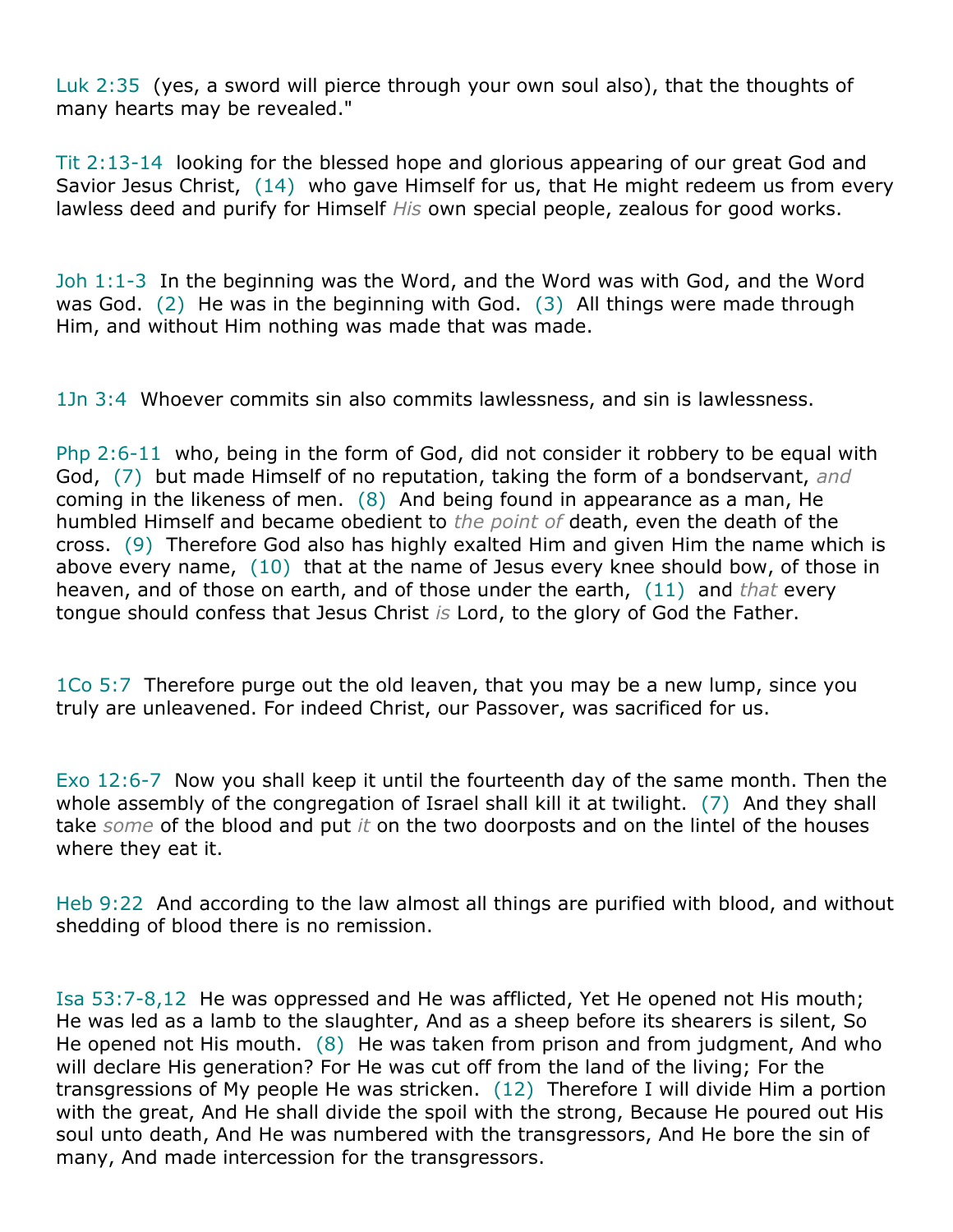Lev 17:11 For the life of the flesh *is* in the blood, and I have given it to you upon the altar to make atonement for your souls; for it *is* the blood *that* makes atonement for the soul.'

Mat 27:26 Then he released Barabbas to them; and when he had scourged Jesus, he delivered *Him* to be crucified.

*==========*

Isa 52:14 Just as many were astonished at you, So His visage was marred more than any man, And His form more than the sons of men;

Psa 22:1-31 **To the Chief Musician. Set to "The Deer of the Dawn." a Psalm of David.** My God, My God, why have You forsaken Me? *Why are You so* far from helping Me, *And from* the words of My groaning? (2) O My God, I cry in the daytime, but You do not hear; And in the night season, and am not silent. (3) But You *are* holy, Enthroned in the praises of Israel. (4) Our fathers trusted in You; They trusted, and You delivered them. (5) They cried to You, and were delivered; They trusted in You, and were not ashamed. (6) But I *am* a worm, and no man; A reproach of men, and despised by the people. (7) All those who see Me ridicule Me; They shoot out the lip, they shake the head, *saying,* (8) "He trusted in the LORD, let Him rescue Him; Let Him deliver Him, since He delights in Him!" (9) But You *are* He who took Me out of the womb; You made Me trust *while* on My mother's breasts. (10) I was cast upon You from birth. From My mother's womb You *have been* My God. (11) Be not far from Me, For trouble *is* near; For *there is* none to help. (12) Many bulls have surrounded Me; Strong *bulls* of Bashan have encircled Me. (13) They gape at Me *with* their mouths, *Like* a raging and roaring lion. (14) I am poured out like water, And all My bones are out of joint; My heart is like wax; It has melted within Me. (15) My strength is dried up like a potsherd, And My tongue clings to My jaws; You have brought Me to the dust of death. (16) For dogs have surrounded Me; The congregation of the wicked has enclosed Me. They pierced My hands and My feet; (17) I can count all My bones. They look *and* stare at Me. (18) They divide My garments among them, And for My clothing they cast lots. (19) But You, O LORD, do not be far from Me; O My Strength, hasten to help Me! (20) Deliver Me from the sword, My precious *life* from the power of the dog. (21) Save Me from the lion's mouth And from the horns of the wild oxen! You have answered Me. (22) I will declare Your name to My brethren; In the midst of the assembly I will praise You. (23) You who fear the LORD, praise Him! All you descendants of Jacob, glorify Him, And fear Him, all you offspring of Israel! (24) For He has not despised nor abhorred the affliction of the afflicted; Nor has He hidden His face from Him; But when He cried to Him, He heard. (25) My praise *shall be* of You in the great assembly; I will pay My vows before those who fear Him. (26) The poor shall eat and be satisfied; Those who seek Him will praise the LORD. Let your heart live forever! (27) All the ends of the world Shall remember and turn to the LORD, And all the families of the nations Shall worship before You. (28) For the kingdom *is* the LORD's, And He rules over the nations. (29) All the prosperous of the earth Shall eat and worship; All those who go down to the dust Shall bow before Him, Even he who cannot keep himself alive. (30) A posterity shall serve Him. It will be recounted of the Lord to the *next* generation, (31) They will come and declare His righteousness to a people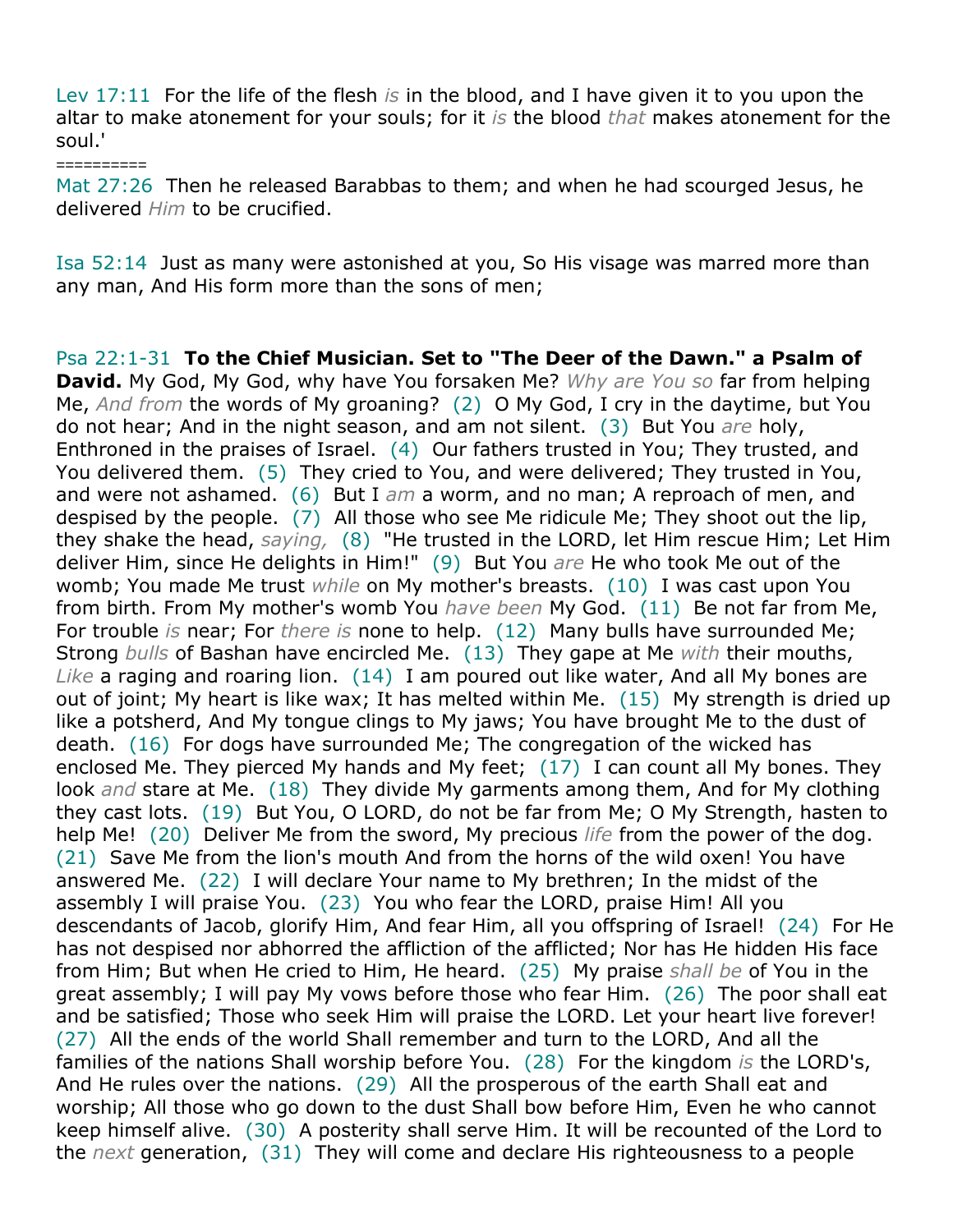who will be born, That He has done *this.*

Isa 53:5 But He *was* wounded for our transgressions, *He was* bruised for our iniquities; The chastisement for our peace *was* upon Him, And by His stripes we are healed.

1Pe 2:24 who Himself bore our sins in His own body on the tree, that we, having died to sins, might live for righteousness—by whose stripes you were healed.

Psa 103:2-3 Bless the LORD, O my soul, And forget not all His benefits: (3) Who forgives all your iniquities, Who heals all your diseases,

*===========* Joh 13:4-16 rose from supper and laid aside His garments, took a towel and girded Himself. (5) After that, He poured water into a basin and began to wash the disciples' feet, and to wipe *them* with the towel with which He was girded. (6) Then He came to Simon Peter. And *Peter* said to Him, "Lord, are You washing my feet?" (7) Jesus answered and said to him, "What I am doing you do not understand now, but you will know after this." (8) Peter said to Him, "You shall never wash my feet!" Jesus answered him, "If I do not wash you, you have no part with Me." (9) Simon Peter said to Him, "Lord, not my feet only, but also *my* hands and *my* head!" (10) Jesus said to him, "He who is bathed needs only to wash *his* feet, but is completely clean; and you are clean, but not all of you." (11) For He knew who would betray Him; therefore He said, "You are not all clean."  $(12)$  So when He had washed their feet, taken His garments, and sat down again, He said to them, "Do you know what I have done to you? (13) You call Me Teacher and Lord, and you say well, for *so* I am. (14) If I then, *your* Lord and Teacher, have washed your feet, you also ought to wash one another's feet. (15) For I have given you an example, that you should do as I have done to you. (16) Most assuredly, I say to you, a servant is not greater than his master; nor is he who is sent greater than he who sent him.

Joh 3:16 For God so loved the world that He gave His only begotten Son, that whoever believes in Him should not perish but have everlasting life.

Joh 10:17-18 "Therefore My Father loves Me, because I lay down My life that I may take it again. (18) No one takes it from Me, but I lay it down of Myself. I have power to lay it down, and I have power to take it again. This command I have received from My Father."

Joh 13:14-15 If I then, *your* Lord and Teacher, have washed your feet, you also ought to wash one another's feet. (15) For I have given you an example, that you should do as I have done to you.

Mat 28:19-20 Go therefore and make disciples of all the nations, baptizing them in the name of the Father and of the Son and of the Holy Spirit, (20) teaching them to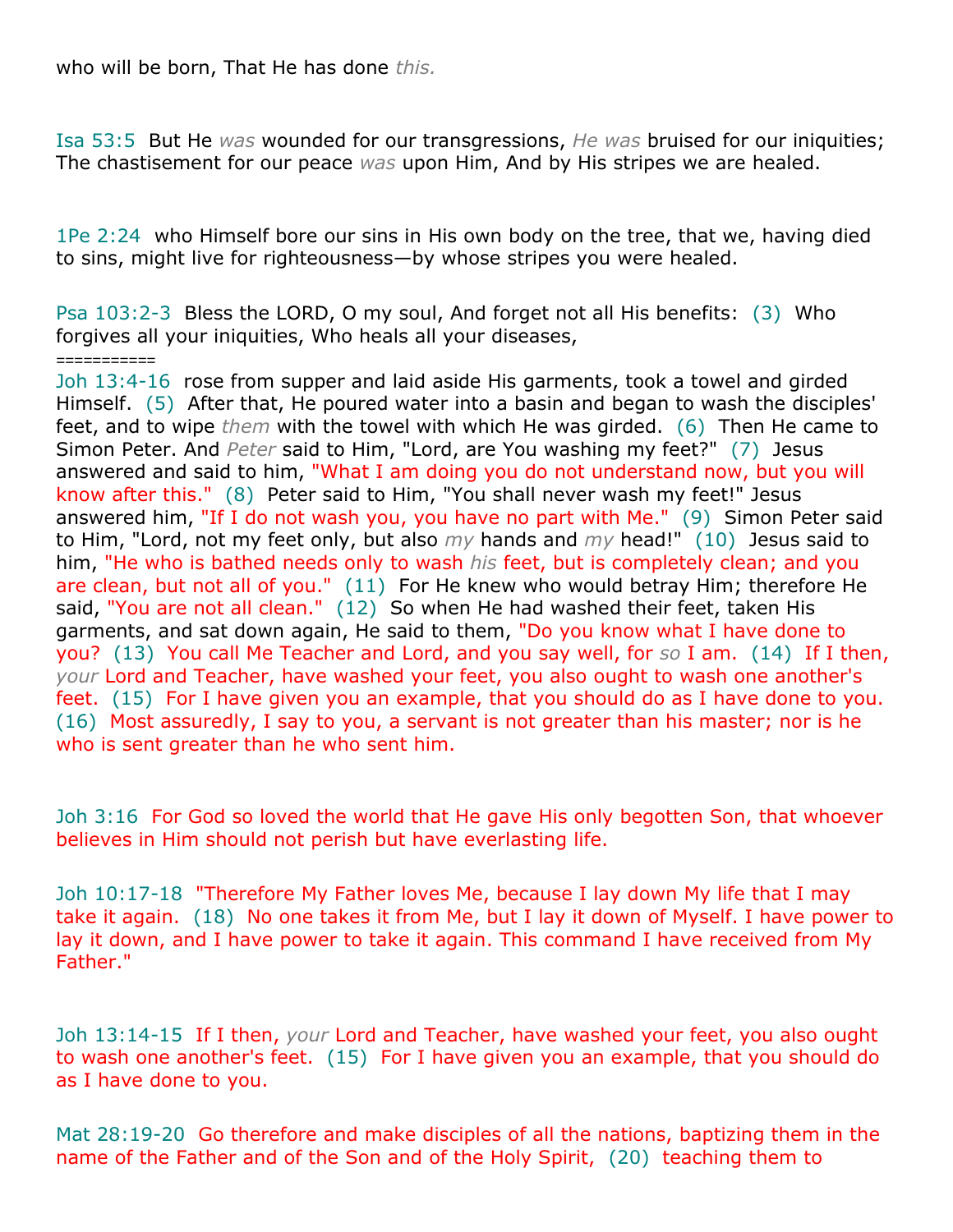observe all things that I have commanded you; and lo, I am with you always, *even* to the end of the age." Amen.

Joh 13:17 If you know these things, blessed are you if you do them.

*==========*

Joh 14:23 Jesus answered and said to him, "If anyone loves Me, he will keep My word; and My Father will love him, and We will come to him and make Our home with him.

Rom 6:23 For the wages of sin *is* death, but the gift of God *is* eternal life in Christ Jesus our Lord.

Luk 22:15-20 Then He said to them, "With *fervent* desire I have desired to eat this Passover with you before I suffer; (16) for I say to you, I will no longer eat of it until it is fulfilled in the kingdom of God." (17) Then He took the cup, and gave thanks, and said, "Take this and divide *it* among yourselves; (18) for I say to you, I will not drink of the fruit of the vine until the kingdom of God comes." (19) And He took bread, gave thanks and broke *it,* and gave *it* to them, saying, "This is My body which is given for you; do this in remembrance of Me." (20) Likewise He also *took* the cup after supper, saying, "This cup *is* the new covenant in My blood, which is shed for you.

Mat 26:26-29 And as they were eating, Jesus took bread, blessed and broke *it,* and gave *it* to the disciples and said, "Take, eat; this is My body." (27) Then He took the cup, and gave thanks, and gave *it* to them, saying, "Drink from it, all of you. (28) For this is My blood of the new covenant, which is shed for many for the remission of sins. (29) But I say to you, I will not drink of this fruit of the vine from now on until that day when I drink it new with you in My Father's kingdom."

Exo 13:6 Seven days you shall eat unleavened bread, and on the seventh day *there shall be* a feast to the LORD.

Luk 22:19 And He took bread, gave thanks and broke *it,* and gave *it* to them, saying, "This is My body which is given for you; do this in remembrance of Me."

1Co 10:16-17 The cup of blessing which we bless, is it not the communion of the blood of Christ? The bread which we break, is it not the communion of the body of Christ? (17) For we, *though* many, are one bread *and* one body; for we all partake of that one bread.

Mat 26:28-29 For this is My blood of the new covenant, which is shed for many for the remission of sins. (29) But I say to you, I will not drink of this fruit of the vine from now on until that day when I drink it new with you in My Father's kingdom."

1Co 10:16 The cup of blessing which we bless, is it not the communion of the blood of Christ? The bread which we break, is it not the communion of the body of Christ?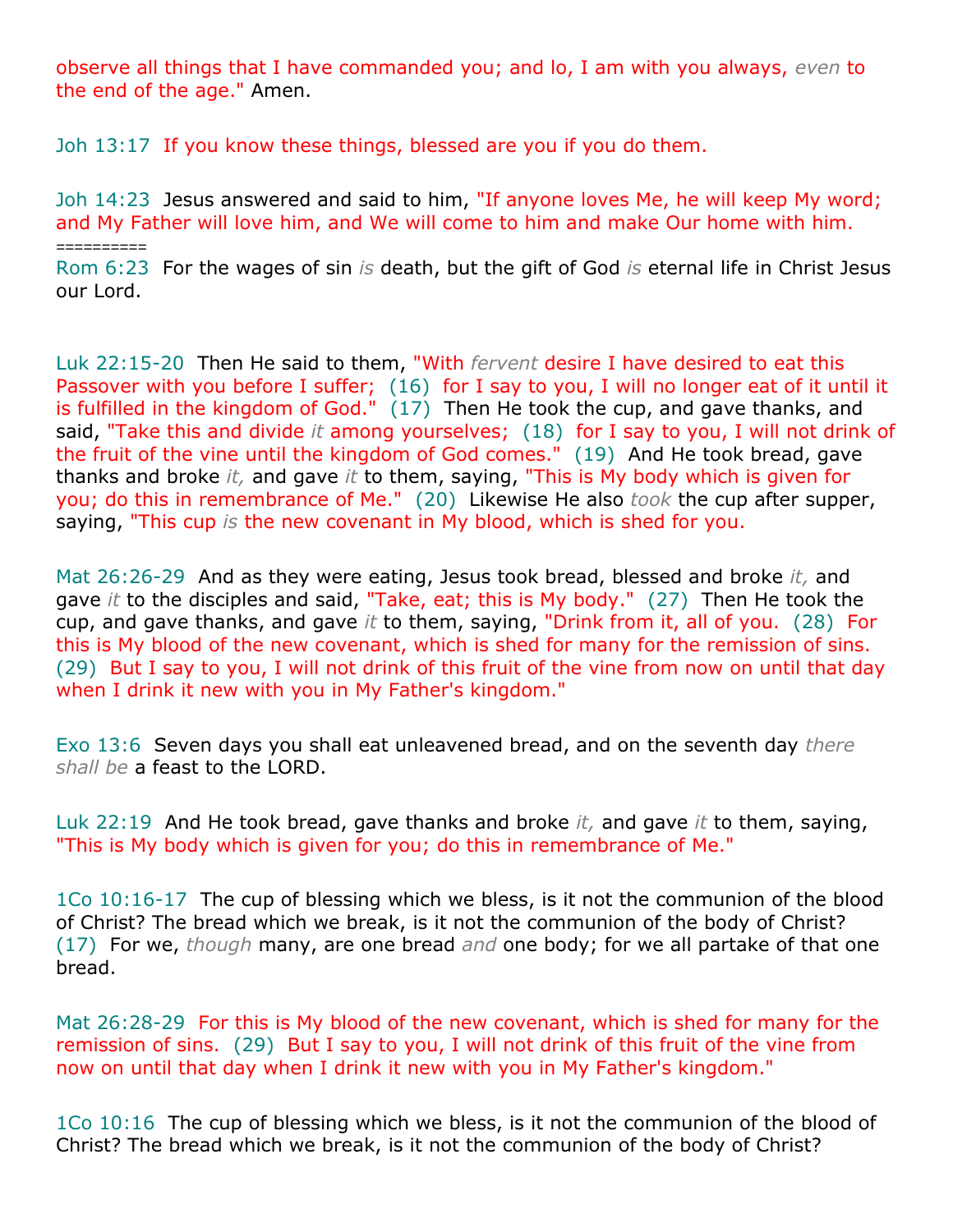### Joh 6:48,51-54 I am the bread of life.

*===========*

(51) I am the living bread which came down from heaven. If anyone eats of this bread, he will live forever; and the bread that I shall give is My flesh, which I shall give for the life of the world." (52) The Jews therefore quarreled among themselves, saying, "How can this Man give us *His* flesh to eat?" (53) Then Jesus said to them, "Most assuredly, I say to you, unless you eat the flesh of the Son of Man and drink His blood, you have no life in you. (54) Whoever eats My flesh and drinks My blood has eternal life, and I will raise him up at the last day.

Lev 17:14 for *it is* the life of all flesh. Its blood sustains its life. Therefore I said to the children of Israel, 'You shall not eat the blood of any flesh, for the life of all flesh is its blood. Whoever eats it shall be cut off.'

Eph 3:14-15 For this reason I bow my knees to the Father of our Lord Jesus Christ, (15) from whom the whole family in heaven and earth is named,

Mat 12:48-50 But He answered and said to the one who told Him, "Who is My mother and who are My brothers?" (49) And He stretched out His hand toward His disciples and said, "Here are My mother and My brothers! (50) For whoever does the will of My Father in heaven is My brother and sister and mother."

Joh 17:19-21 And for their sakes I sanctify Myself, that they also may be sanctified by the truth. (20) "I do not pray for these alone, but also for those who will believe in Me through their word; (21) that they all may be one, as You, Father, *are* in Me, and I in You; that they also may be one in Us, that the world may believe that You sent Me.

1Co 11:23-26 For I received from the Lord that which I also delivered to you: that the Lord Jesus on the *same* night in which He was betrayed took bread; (24) and when He had given thanks, He broke *it* and said, "Take, eat; this is My body which is broken for you; do this in remembrance of Me." (25) In the same manner *He* also *took* the cup after supper, saying, "This cup is the new covenant in My blood. This do, as often as you drink *it,* in remembrance of Me." (26) For as often as you eat this bread and drink this cup, you proclaim the Lord's death till He comes.

Rev 2:9-10 "I know your works, tribulation, and poverty (but you are rich); and *I know* the blasphemy of those who say they are Jews and are not, but *are* a synagogue of Satan. (10) Do not fear any of those things which you are about to suffer. Indeed, the devil is about to throw *some* of you into prison, that you may be tested, and you will have tribulation ten days. Be faithful until death, and I will give you the crown of life.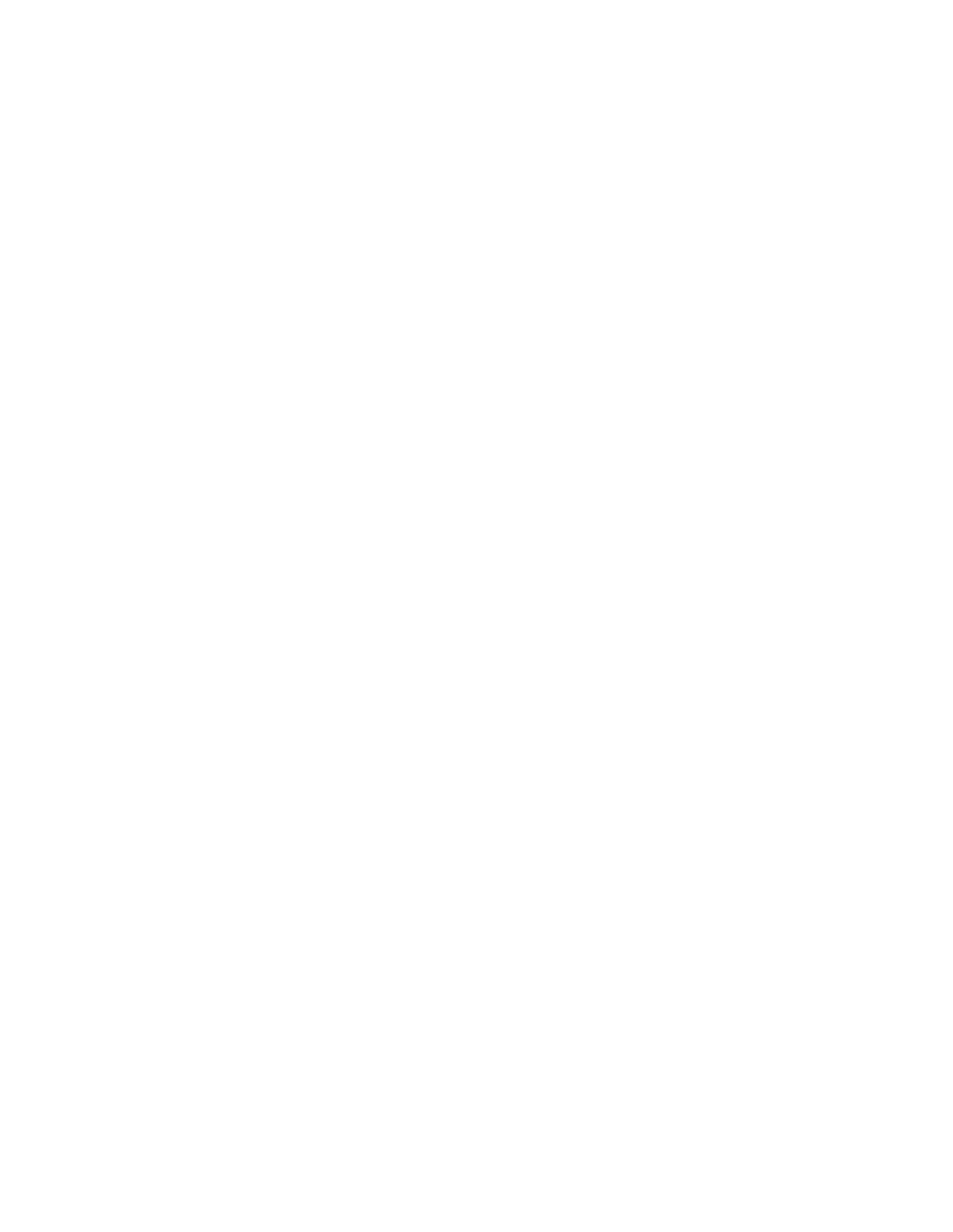## 10 **Understanding the Feast of Unleavened Bread**

**Scriptures to Read, Remember, and Recite**

1Co 10:1-6,10-11 Moreover, brethren, I do not want you to be unaware that all our fathers were under the cloud, all passed through the sea, (2) all were baptized into Moses in the cloud and in the sea, (3) all ate the same spiritual food, (4) and all drank the same spiritual drink. For they drank of that spiritual Rock that followed them, and that Rock was Christ. (5) But with most of them God was not well pleased, for *their bodies* were scattered in the wilderness. (6) Now these things became our examples, to the intent that we should not lust after evil things as they also lusted. (10) nor complain, as some of them also complained, and were destroyed by the destroyer. (11) Now all these things happened to them as examples, and they were written for our admonition, upon whom the ends of the ages have come.

Exo 12:15-20 Seven days you shall eat unleavened bread. On the first day you shall remove leaven from your houses. For whoever eats leavened bread from the first day until the seventh day, that person shall be cut off from Israel. (16) On the first day *there shall be* a holy convocation, and on the seventh day there shall be a holy convocation for you. No manner of work shall be done on them; but *that* which everyone must eat—that only may be prepared by you. (17) So you shall observe *the Feast of* Unleavened Bread, for on this same day I will have brought your armies out of the land of Egypt. Therefore you shall observe this day throughout your generations as an everlasting ordinance. (18) In the first *month,* on the fourteenth day of the month at evening, you shall eat unleavened bread, until the twenty-first day of the month at evening. (19) For seven days no leaven shall be found in your houses, since whoever eats what is leavened, that same person shall be cut off from the congregation of Israel, whether *he is* a stranger or a native of the land. (20) You shall eat nothing leavened; in all your dwellings you shall eat unleavened bread.' "

Jer 7:22 For I did not speak to your fathers, or command them in the day that I brought them out of the land of Egypt, concerning burnt offerings or sacrifices.

Exo 12:26-27,33-34,42 And it shall be, when your children say to you, 'What do you mean by this service?' (27) that you shall say, 'It *is* the Passover sacrifice of the LORD, who passed over the houses of the children of Israel in Egypt when He struck the Egyptians and delivered our households.' " So the people bowed their heads and worshiped.

(33) And the Egyptians urged the people, that they might send them out of the land in haste. For they said, "We *shall* all *be* dead." (34) So the people took their dough before it was leavened, having their kneading bowls bound up in their clothes on their shoulders.

(42) It *is* a night of solemn observance to the LORD for bringing them out of the land of Egypt. This *is* that night of the LORD, a solemn observance for all the children of Israel throughout their generations.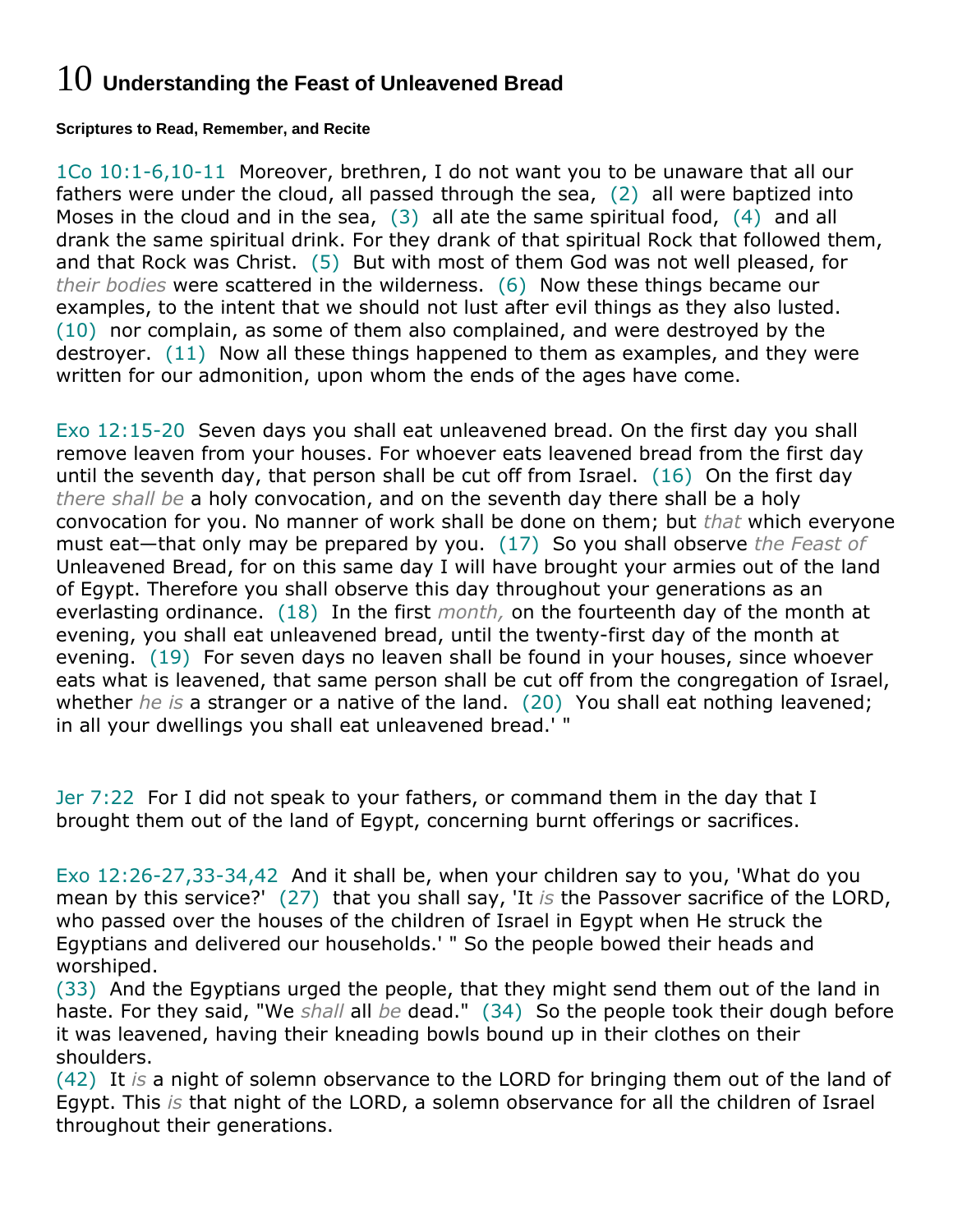Luk 2:41-52 His parents went to Jerusalem every year at the Feast of the Passover. (42) And when He was twelve years old, they went up to Jerusalem according to the custom of the feast. (43) When they had finished the days, as they returned, the Boy Jesus lingered behind in Jerusalem. And Joseph and His mother did not know *it;* (44) but supposing Him to have been in the company, they went a day's journey, and sought Him among *their* relatives and acquaintances. (45) So when they did not find Him, they returned to Jerusalem, seeking Him. (46) Now so it was *that* after three days they found Him in the temple, sitting in the midst of the teachers, both listening to them and asking them questions. (47) And all who heard Him were astonished at His understanding and answers. (48) So when they saw Him, they were amazed; and His mother said to Him, "Son, why have You done this to us? Look, Your father and I have sought You anxiously." (49) And He said to them, "Why did you seek Me? Did you not know that I must be about My Father's business?" (50) But they did not understand the statement which He spoke to them. (51) Then He went down with them and came to Nazareth, and was subject to them, but His mother kept all these things in her heart. (52) And Jesus increased in wisdom and stature, and in favor with God and men.

Mar 14:1-2,12 After two days it was the Passover and *the Feast* of Unleavened Bread. And the chief priests and the scribes sought how they might take Him by trickery and put *Him* to death. (2) But they said, "Not during the feast, lest there be an uproar of the people."

(12) Now on the first day of Unleavened Bread, when they killed the Passover *lamb,* His disciples said to Him, "Where do You want us to go and prepare, that You may eat the Passover?"

Luk 22:47-48 And while He was still speaking, behold, a multitude; and he who was called Judas, one of the twelve, went before them and drew near to Jesus to kiss Him. (48) But Jesus said to him, "Judas, are you betraying the Son of Man with a kiss?"

Act 12:3 And because he saw that it pleased the Jews, he proceeded further to seize Peter also. Now it was *during* the Days of Unleavened Bread.

Act 20:6 But we sailed away from Philippi after the Days of Unleavened Bread, and in five days joined them at Troas, where we stayed seven days.

1Co 5:8 Therefore let us keep the feast, not with old leaven, nor with the leaven of malice and wickedness, but with the unleavened *bread* of sincerity and truth.

=========== Exo 12:19-20 For seven days no leaven shall be found in your houses, since whoever eats what is leavened, that same person shall be cut off from the congregation of Israel, whether *he is* a stranger or a native of the land. (20) You shall eat nothing leavened; in all your dwellings you shall eat unleavened bread.' "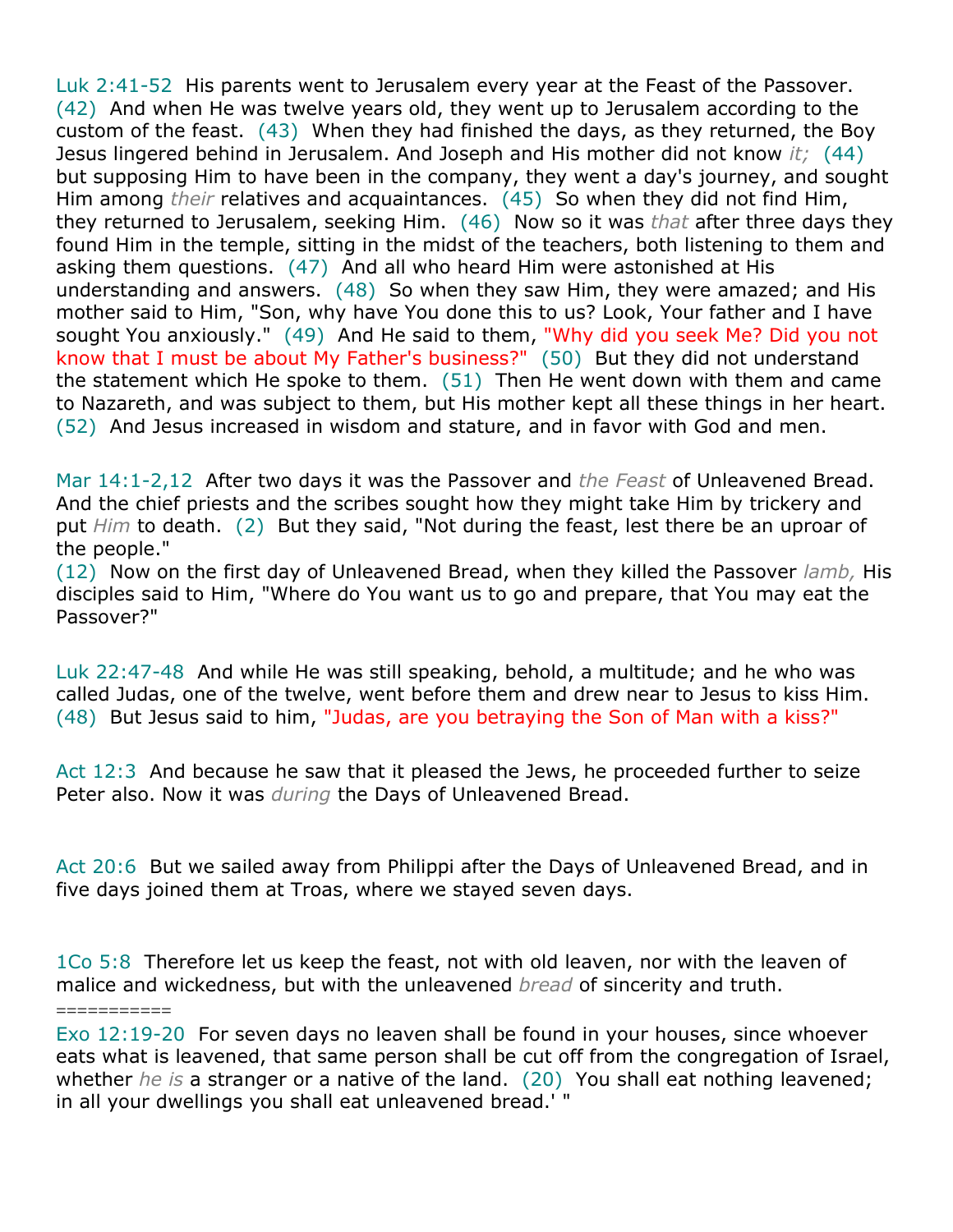1Co 5:7-8 Therefore purge out the old leaven, that you may be a new lump, since you truly are unleavened. For indeed Christ, our Passover, was sacrificed for us. (8) Therefore let us keep the feast, not with old leaven, nor with the leaven of malice and wickedness, but with the unleavened *bread* of sincerity and truth.

Heb 4:14-16 Seeing then that we have a great High Priest who has passed through the heavens, Jesus the Son of God, let us hold fast *our* confession. (15) For we do not have a High Priest who cannot sympathize with our weaknesses, but was in all *points* tempted as *we are, yet* without sin. (16) Let us therefore come boldly to the throne of grace, that we may obtain mercy and find grace to help in time of need.

Mat 28:20 teaching them to observe all things that I have commanded you; and lo, I am with you always, *even* to the end of the age." Amen.

1Co 1:8 who will also confirm you to the end, *that you may be* blameless in the day of our Lord Jesus Christ.

Php 1:5-6 for your fellowship in the gospel from the first day until now,  $(6)$  being confident of this very thing, that He who has begun a good work in you will complete *it* until the day of Jesus Christ;

Heb 12:2 looking unto Jesus, the author and finisher of *our* faith, who for the joy that was set before Him endured the cross, despising the shame, and has sat down at the right hand of the throne of God.

Rom 5:10 For if when we were enemies we were reconciled to God through the death of His Son, much more, having been reconciled, we shall be saved by His life.

Joh 6:48-51 I am the bread of life. (49) Your fathers ate the manna in the wilderness, and are dead. (50) This is the bread which comes down from heaven, that one may eat of it and not die. (51) I am the living bread which came down from heaven. If anyone eats of this bread, he will live forever; and the bread that I shall give is My flesh, which I shall give for the life of the world."

*===========*

Rev 11:8 And their dead bodies *will lie* in the street of the great city which spiritually is

Heb 11:24-27 By faith Moses, when he became of age, refused to be called the son of Pharaoh's daughter, (25) choosing rather to suffer affliction with the people of God than to enjoy the passing pleasures of sin, (26) esteeming the reproach of Christ greater riches than the treasures in Egypt; for he looked to the reward. (27) By faith he forsook Egypt, not fearing the wrath of the king; for he endured as seeing Him who is invisible.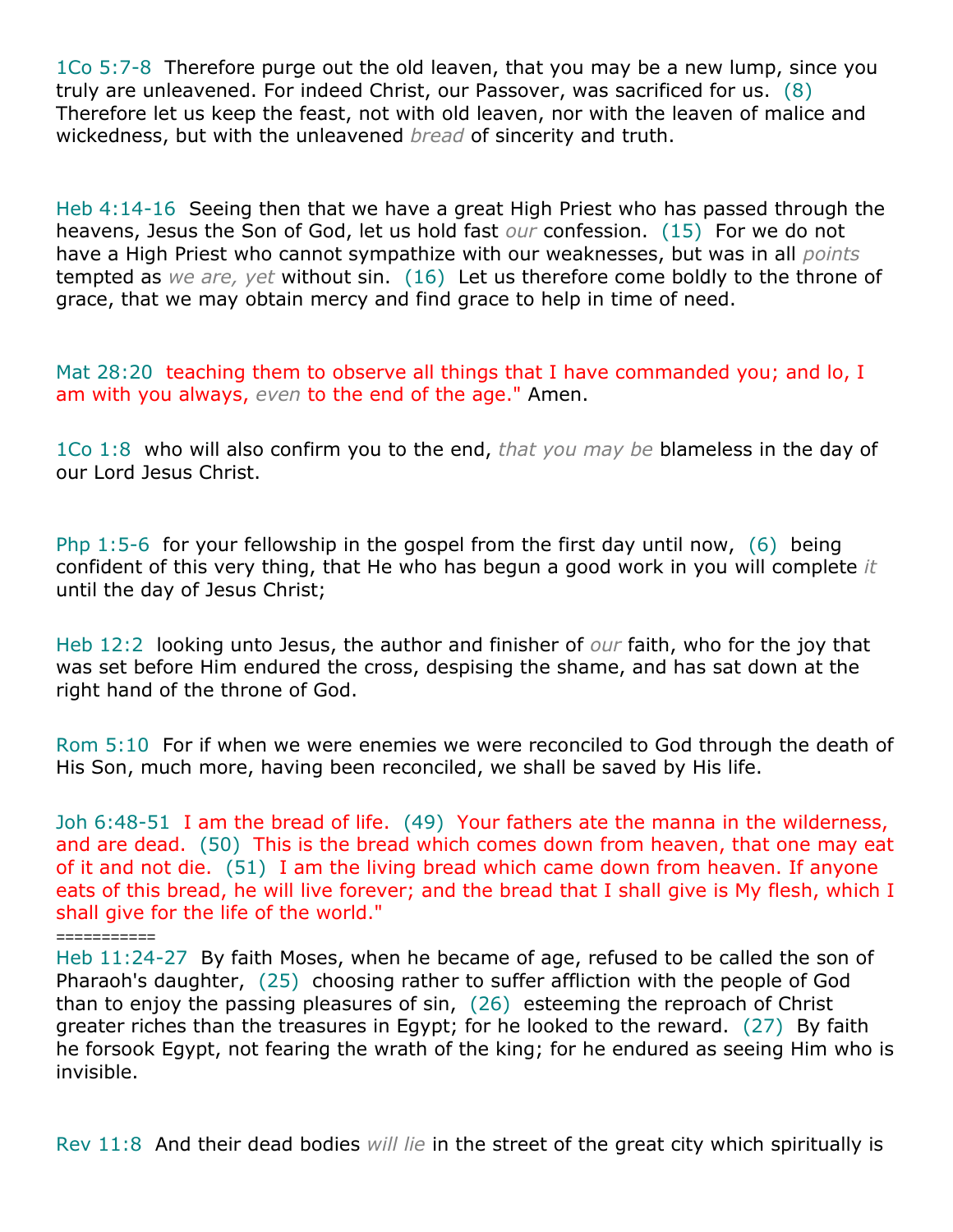called Sodom and Egypt, where also our Lord was crucified.

Exo 1:12,14 But the more they afflicted them, the more they multiplied and grew. And they were in dread of the children of Israel.

(14) And they made their lives bitter with hard bondage—in mortar, in brick, and in all manner of service in the field. All their service in which they made them serve *was* with rigor.

Exo 2:23 Now it happened in the process of time that the king of Egypt died. Then the children of Israel groaned because of the bondage, and they cried out; and their cry came up to God because of the bondage.

Heb 12:1-4 Therefore we also, since we are surrounded by so great a cloud of witnesses, let us lay aside every weight, and the sin which so easily ensnares *us,* and let us run with endurance the race that is set before us, (2) looking unto Jesus, the author and finisher of *our* faith, who for the joy that was set before Him endured the cross, despising the shame, and has sat down at the right hand of the throne of God. (3) For consider Him who endured such hostility from sinners against Himself, lest you become weary and discouraged in your souls. (4) You have not yet resisted to bloodshed, striving against sin.

Exo 12:15,20 Seven days you shall eat unleavened bread. On the first day you shall remove leaven from your houses. For whoever eats leavened bread from the first day until the seventh day, that person shall be cut off from Israel.

(20) You shall eat nothing leavened; in all your dwellings you shall eat unleavened bread.' "

1Co 5:1-8 It is actually reported *that there is* sexual immorality among you, and such sexual immorality as is not even named among the Gentiles—that a man has his father's wife! (2) And you are puffed up, and have not rather mourned, that he who has done this deed might be taken away from among you. (3) For I indeed, as absent in body but present in spirit, have already judged (as though I were present) him who has so done this deed. (4) In the name of our Lord Jesus Christ, when you are gathered together, along with my spirit, with the power of our Lord Jesus Christ, (5) deliver such a one to Satan for the destruction of the flesh, that his spirit may be saved in the day of the Lord Jesus. (6) Your glorying *is* not good. Do you not know that a little leaven leavens the whole lump? (7) Therefore purge out the old leaven, that you may be a new lump, since you truly are unleavened. For indeed Christ, our Passover, was sacrificed for us. (8) Therefore let us keep the feast, not with old leaven, nor with the leaven of malice and wickedness, but with the unleavened *bread* of sincerity and truth.

Mat 16:5-12 Now when His disciples had come to the other side, they had forgotten to take bread. (6) Then Jesus said to them, "Take heed and beware of the leaven of the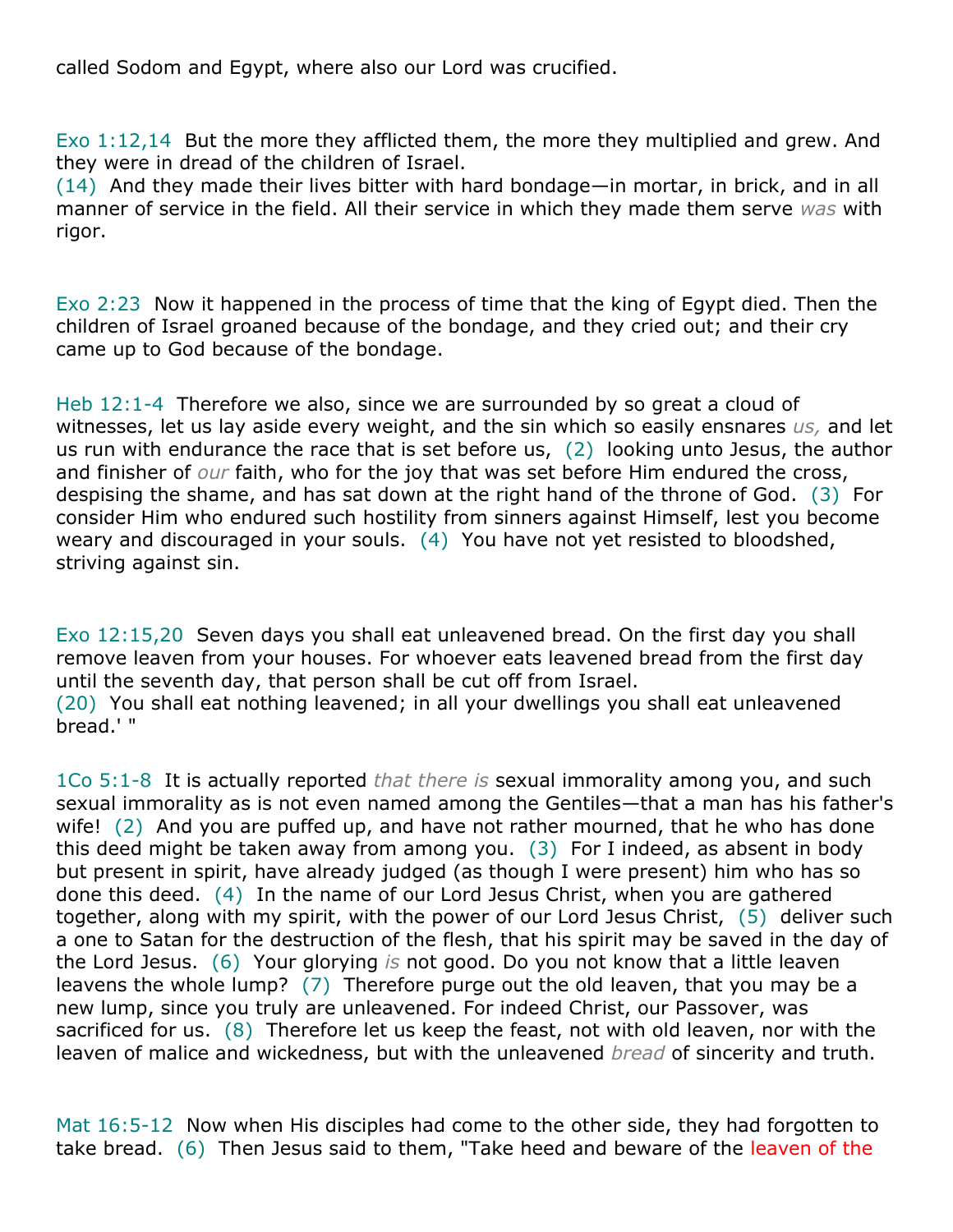Pharisees and the Sadducees." (7) And they reasoned among themselves, saying, *"It is* because we have taken no bread." (8) But Jesus, being aware of *it,* said to them, "O you of little faith, why do you reason among yourselves because you have brought no bread? (9) Do you not yet understand, or remember the five loaves of the five thousand and how many baskets you took up? (10) Nor the seven loaves of the four thousand and how many large baskets you took up? (11) How is it you do not understand that I did not speak to you concerning bread?—*but* to beware of the leaven of the Pharisees and Sadducees." (12) Then they understood that He did not tell *them* to beware of the leaven of bread, but of the doctrine of the Pharisees and Sadducees.

Luk 12:1 In the meantime, when an innumerable multitude of people had gathered together, so that they trampled one another, He began to say to His disciples first *of all,* "Beware of the leaven of the Pharisees, which is hypocrisy.

*============*

Exo 12:1-51 Now the LORD spoke to Moses and Aaron in the land of Egypt, saying, (2) "This month *shall be* your beginning of months; it *shall be* the first month of the year to you. (3) Speak to all the congregation of Israel, saying: 'On the tenth of this month every man shall take for himself a lamb, according to the house of *his* father, a lamb for a household. (4) And if the household is too small for the lamb, let him and his neighbor next to his house take *it* according to the number of the persons; according to each man's need you shall make your count for the lamb. (5) Your lamb shall be without blemish, a male of the first year. You may take *it* from the sheep or from the goats. (6) Now you shall keep it until the fourteenth day of the same month. Then the whole assembly of the congregation of Israel shall kill it at twilight. (7) And they shall take *some* of the blood and put *it* on the two doorposts and on the lintel of the houses where they eat it.  $(8)$  Then they shall eat the flesh on that night; roasted in fire, with unleavened bread *and* with bitter *herbs* they shall eat it. (9) Do not eat it raw, nor boiled at all with water, but roasted in fire—its head with its legs and its entrails. (10) You shall let none of it remain until morning, and what remains of it until morning you shall burn with fire. (11) And thus you shall eat it: *with* a belt on your waist, your sandals on your feet, and your staff in your hand. So you shall eat it in haste. It *is* the LORD's Passover. (12) 'For I will pass through the land of Egypt on that night, and will strike all the firstborn in the land of Egypt, both man and beast; and against all the gods of Egypt I will execute judgment: I *am* the LORD. (13) Now the blood shall be a sign for you on the houses where you *are.* And when I see the blood, I will pass over you; and the plague shall not be on you to destroy *you* when I strike the land of Egypt. (14) 'So this day shall be to you a memorial; and you shall keep it as a feast to the LORD throughout your generations. You shall keep it as a feast by an everlasting ordinance. (15) Seven days you shall eat unleavened bread. On the first day you shall remove leaven from your houses. For whoever eats leavened bread from the first day until the seventh day, that person shall be cut off from Israel. (16) On the first day *there shall be* a holy convocation, and on the seventh day there shall be a holy convocation for you. No manner of work shall be done on them; but *that* which everyone must eat—that only may be prepared by you. (17) So you shall observe *the Feast of* Unleavened Bread, for on this same day I will have brought your armies out of the land of Egypt. Therefore you shall observe this day throughout your generations as an everlasting ordinance. (18) In the first *month,* on the fourteenth day of the month at evening, you shall eat unleavened bread, until the twenty-first day of the month at evening. (19) For seven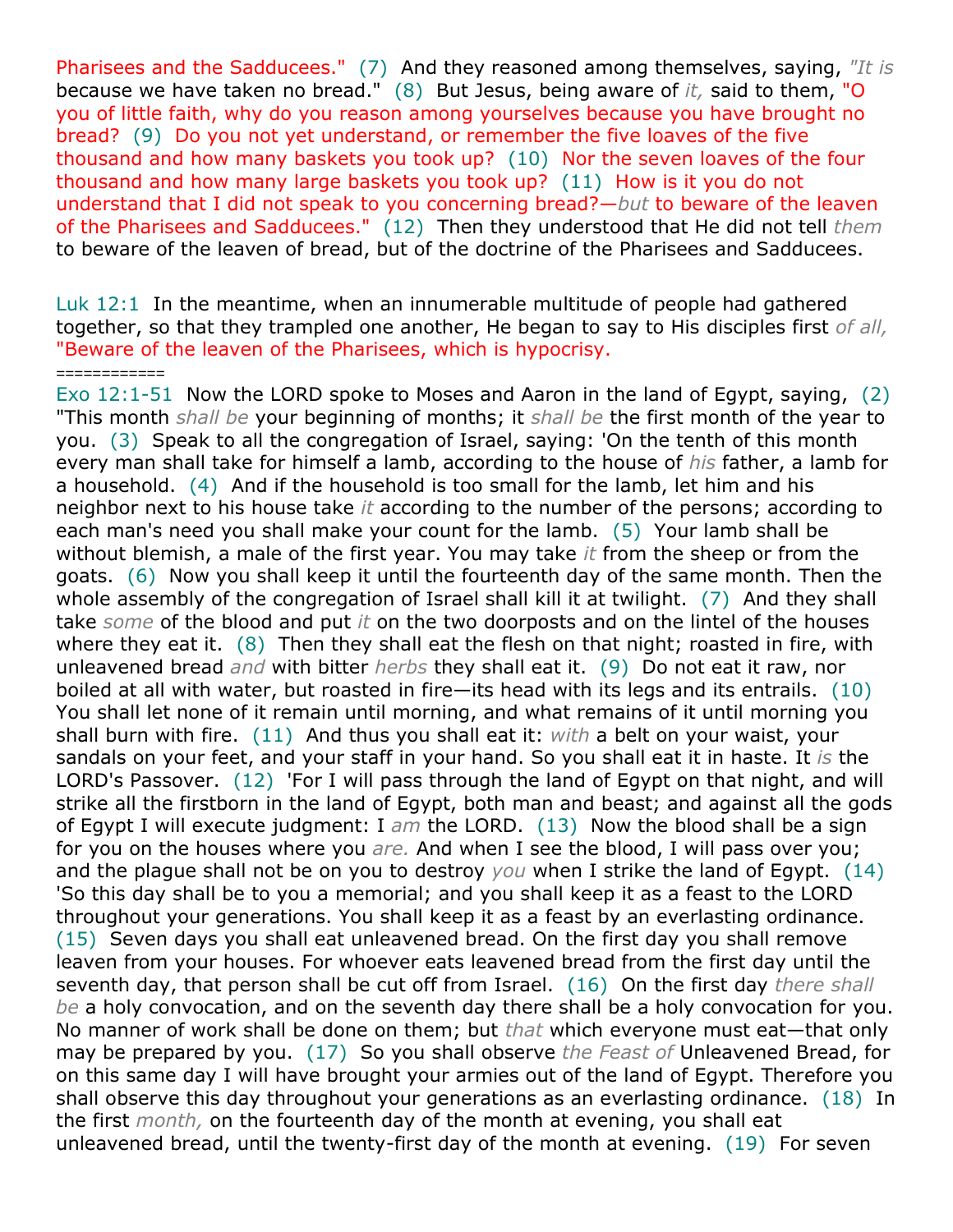days no leaven shall be found in your houses, since whoever eats what is leavened, that same person shall be cut off from the congregation of Israel, whether *he is* a stranger or a native of the land. (20) You shall eat nothing leavened; in all your dwellings you shall eat unleavened bread.' " (21) Then Moses called for all the elders of Israel and said to them, "Pick out and take lambs for yourselves according to your families, and kill the Passover *lamb.* (22) And you shall take a bunch of hyssop, dip *it* in the blood that *is* in the basin, and strike the lintel and the two doorposts with the blood that *is* in the basin. And none of you shall go out of the door of his house until morning. (23) For the LORD will pass through to strike the Egyptians; and when He sees the blood on the lintel and on the two doorposts, the LORD will pass over the door and not allow the destroyer to come into your houses to strike *you.* (24) And you shall observe this thing as an ordinance for you and your sons forever. (25) It will come to pass when you come to the land which the LORD will give you, just as He promised, that you shall keep this service. (26) And it shall be, when your children say to you, 'What do you mean by this service?' (27) that you shall say, 'It *is* the Passover sacrifice of the LORD, who passed over the houses of the children of Israel in Egypt when He struck the Egyptians and delivered our households.' " So the people bowed their heads and worshiped. (28) Then the children of Israel went away and did *so;* just as the LORD had commanded Moses and Aaron, so they did. (29) And it came to pass at midnight that the LORD struck all the firstborn in the land of Egypt, from the firstborn of Pharaoh who sat on his throne to the firstborn of the captive who *was* in the dungeon, and all the firstborn of livestock. (30) So Pharaoh rose in the night, he, all his servants, and all the Egyptians; and there was a great cry in Egypt, for *there was* not a house where *there was* not one dead. (31) Then he called for Moses and Aaron by night, and said, "Rise, go out from among my people, both you and the children of Israel. And go, serve the LORD as you have said. (32) Also take your flocks and your herds, as you have said, and be gone; and bless me also." (33) And the Egyptians urged the people, that they might send them out of the land in haste. For they said, "We *shall* all *be* dead." (34) So the people took their dough before it was leavened, having their kneading bowls bound up in their clothes on their shoulders. (35) Now the children of Israel had done according to the word of Moses, and they had asked from the Egyptians articles of silver, articles of gold, and clothing. (36) And the LORD had given the people favor in the sight of the Egyptians, so that they granted them *what they requested.* Thus they plundered the Egyptians. (37) Then the children of Israel journeyed from Rameses to Succoth, about six hundred thousand men on foot, besides children. (38) A mixed multitude went up with them also, and flocks and herds—a great deal of livestock. (39) And they baked unleavened cakes of the dough which they had brought out of Egypt; for it was not leavened, because they were driven out of Egypt and could not wait, nor had they prepared provisions for themselves. (40) Now the sojourn of the children of Israel who lived in Egypt *was* four hundred and thirty years. (41) And it came to pass at the end of the four hundred and thirty years—on that very same day—it came to pass that all the armies of the LORD went out from the land of Egypt. (42) It *is* a night of solemn observance to the LORD for bringing them out of the land of Egypt. This *is* that night of the LORD, a solemn observance for all the children of Israel throughout their generations. (43) And the LORD said to Moses and Aaron, "This *is* the ordinance of the Passover: No foreigner shall eat it. (44) But every man's servant who is bought for money, when you have circumcised him, then he may eat it. (45) A sojourner and a hired servant shall not eat it. (46) In one house it shall be eaten; you shall not carry any of the flesh outside the house, nor shall you break one of its bones. (47) All the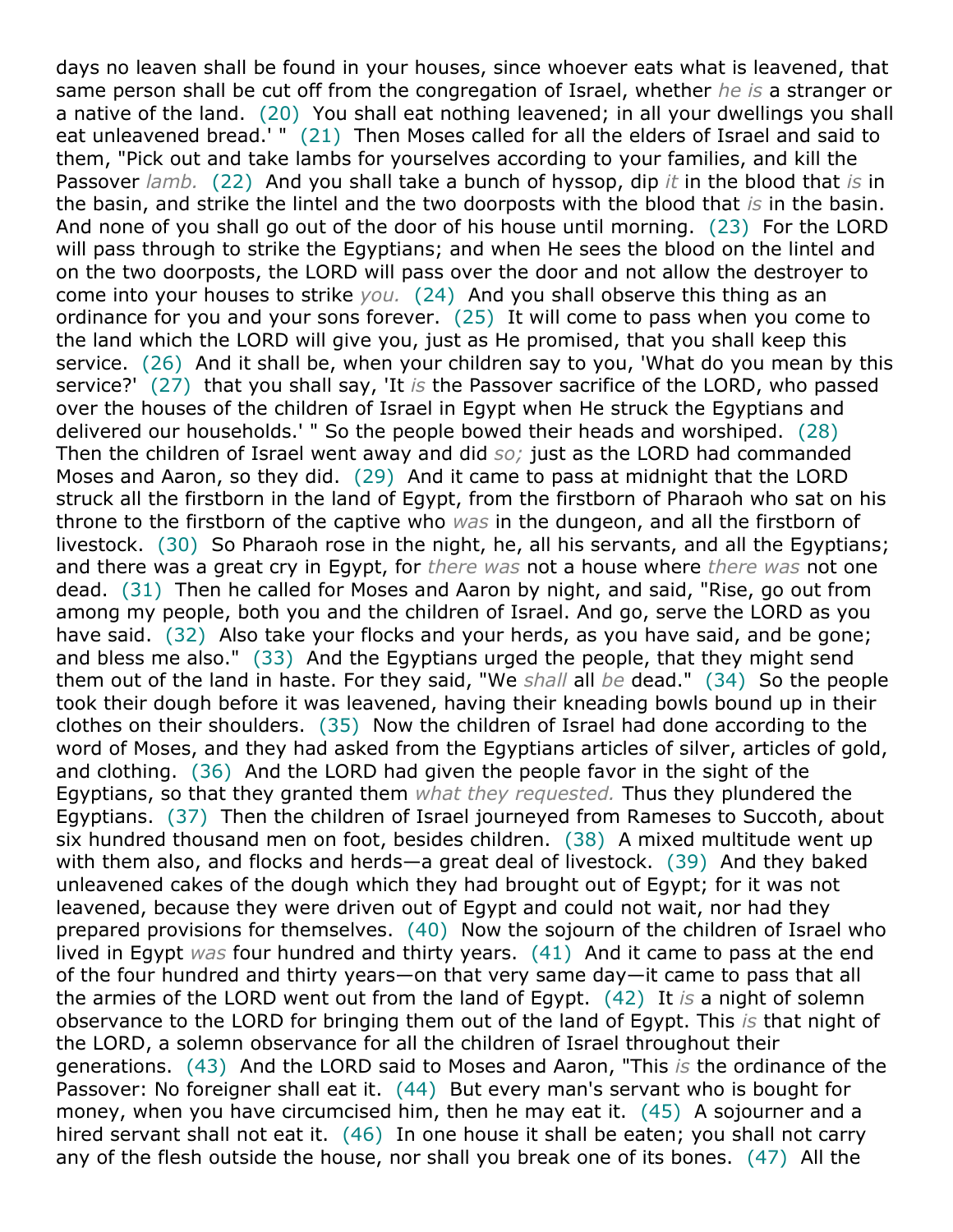congregation of Israel shall keep it. (48) And when a stranger dwells with you *and wants* to keep the Passover to the LORD, let all his males be circumcised, and then let him come near and keep it; and he shall be as a native of the land. For no uncircumcised person shall eat it. (49) One law shall be for the native-born and for the stranger who dwells among you."  $(50)$  Thus all the children of Israel did; as the LORD commanded Moses and Aaron, so they did. (51) And it came to pass, on that very same day, that the LORD brought the children of Israel out of the land of Egypt according to their armies.

Lev 23:1 And the LORD spoke to Moses, saying,

Exo 20:8 "Remember the Sabbath day, to keep it holy.

Deu 16:12 And you shall remember that you were a slave in Egypt, and you shall be careful to observe these statutes.

Psa 42:4 When I remember these *things,* I pour out my soul within me. For I used to go with the multitude; I went with them to the house of God, With the voice of joy and praise, With a multitude that kept a pilgrim feast.

Exo 34:18, 21 "The Feast of Unleavened Bread you shall keep. Seven days you shall eat unleavened bread, as I commanded you, in the appointed time of the month of Abib; for in the month of Abib you came out from Egypt.

(21) "Six days you shall work, but on the seventh day you shall rest; in plowing time and in harvest you shall rest.

Exo 12:15 Seven days you shall eat unleavened bread. On the first day you shall remove leaven from your houses. For whoever eats leavened bread from the first day until the seventh day, that person shall be cut off from Israel.

Num 28:17 And on the fifteenth day of this month *is* the feast; unleavened bread shall be eaten for seven days.

Deu 16:3-4 You shall eat no leavened bread with it; seven days you shall eat unleavened bread with it, *that is,* the bread of affliction (for you came out of the land of Egypt in haste), that you may remember the day in which you came out of the land of Egypt all the days of your life. (4) And no leaven shall be seen among you in all your territory for seven days, nor shall *any* of the meat which you sacrifice the first day at twilight remain overnight until morning.

Deu 28:1-68 "Now it shall come to pass, if you diligently obey the voice of the LORD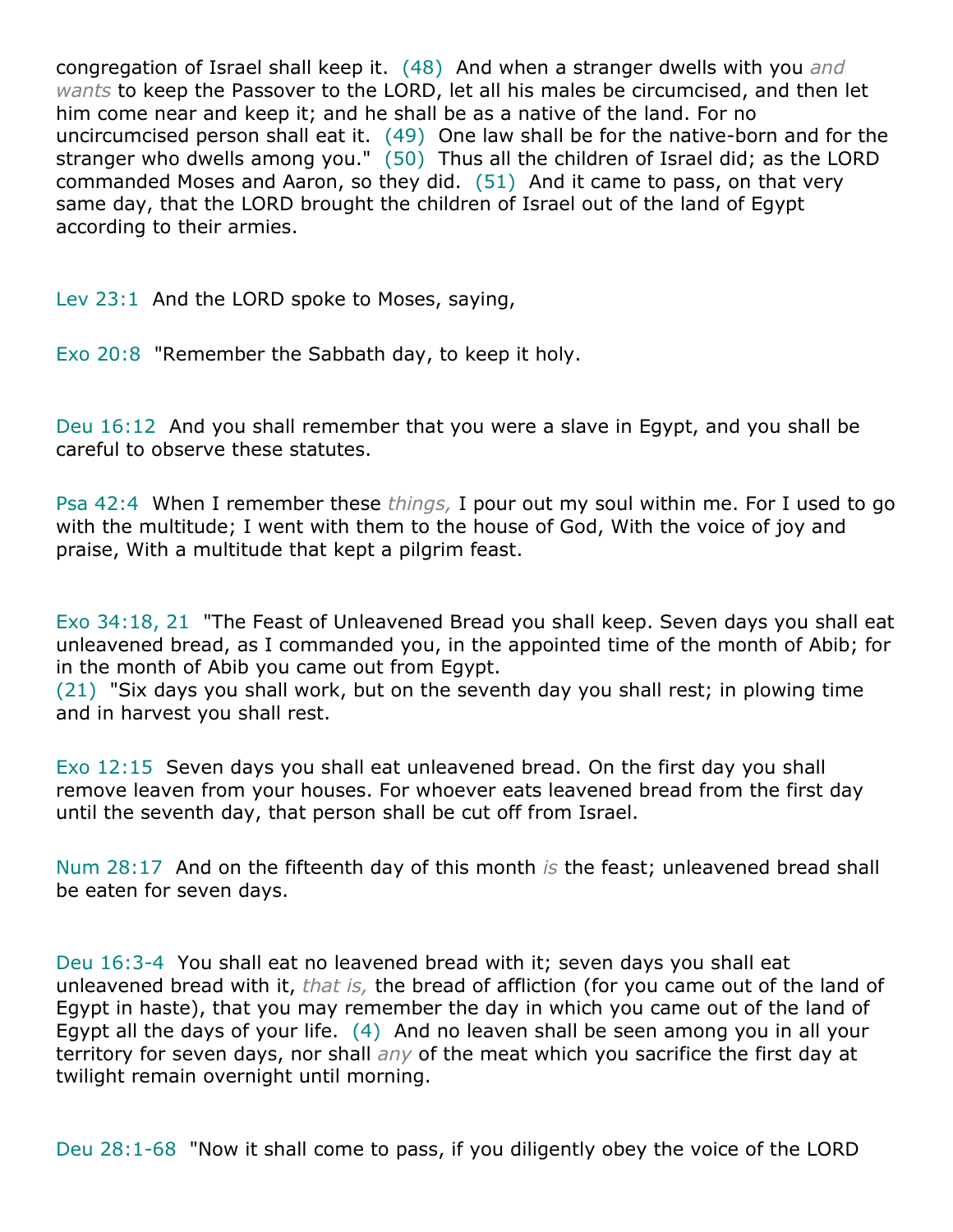your God, to observe carefully all His commandments which I command you today, that the LORD your God will set you high above all nations of the earth. (2) And all these blessings shall come upon you and overtake you, because you obey the voice of the LORD your God: (3) "Blessed *shall* you *be* in the city, and blessed *shall* you *be* in the country. (4) "Blessed *shall be* the fruit of your body, the produce of your ground and the increase of your herds, the increase of your cattle and the offspring of your flocks. (5) "Blessed *shall be* your basket and your kneading bowl. (6) "Blessed *shall* you *be* when you come in, and blessed *shall* you *be* when you go out. (7) "The LORD will cause your enemies who rise against you to be defeated before your face; they shall come out against you one way and flee before you seven ways. (8) "The LORD will command the blessing on you in your storehouses and in all to which you set your hand, and He will bless you in the land which the LORD your God is giving you. (9) "The LORD will establish you as a holy people to Himself, just as He has sworn to you, if you keep the commandments of the LORD your God and walk in His ways. (10) Then all peoples of the earth shall see that you are called by the name of the LORD, and they shall be afraid of you. (11) And the LORD will grant you plenty of goods, in the fruit of your body, in the increase of your livestock, and in the produce of your ground, in the land of which the LORD swore to your fathers to give you. (12) The LORD will open to you His good treasure, the heavens, to give the rain to your land in its season, and to bless all the work of your hand. You shall lend to many nations, but you shall not borrow. (13) And the LORD will make you the head and not the tail; you shall be above only, and not be beneath, if you heed the commandments of the LORD your God, which I command you today, and are careful to observe *them.* (14) So you shall not turn aside from any of the words which I command you this day, *to* the right or the left, to go after other gods to serve them.  $(15)$  "But it shall come to pass, if you do not obey the voice of the LORD your God, to observe carefully all His commandments and His statutes which I command you today, that all these curses will come upon you and overtake you: (16) "Cursed *shall* you *be* in the city, and cursed *shall* you *be* in the country. (17) "Cursed *shall be* your basket and your kneading bowl. (18) "Cursed *shall be* the fruit of your body and the produce of your land, the increase of your cattle and the offspring of your flocks. (19) "Cursed *shall* you *be* when you come in, and cursed *shall* you *be* when you go out. (20) "The LORD will send on you cursing, confusion, and rebuke in all that you set your hand to do, until you are destroyed and until you perish quickly, because of the wickedness of your doings in which you have forsaken Me. (21) The LORD will make the plague cling to you until He has consumed you from the land which you are going to possess. (22) The LORD will strike you with consumption, with fever, with inflammation, with severe burning fever, with the sword, with scorching, and with mildew; they shall pursue you until you perish. (23) And your heavens which *are* over your head shall be bronze, and the earth which is under you *shall be* iron. (24) The LORD will change the rain of your land to powder and dust; from the heaven it shall come down on you until you are destroyed. (25) "The LORD will cause you to be defeated before your enemies; you shall go out one way against them and flee seven ways before them; and you shall become troublesome to all the kingdoms of the earth. (26) Your carcasses shall be food for all the birds of the air and the beasts of the earth, and no one shall frighten *them* away. (27) The LORD will strike you with the boils of Egypt, with tumors, with the scab, and with the itch, from which you cannot be healed. (28) The LORD will strike you with madness and blindness and confusion of heart. (29) And you shall grope at noonday, as a blind man gropes in darkness; you shall not prosper in your ways; you shall be only oppressed and plundered continually, and no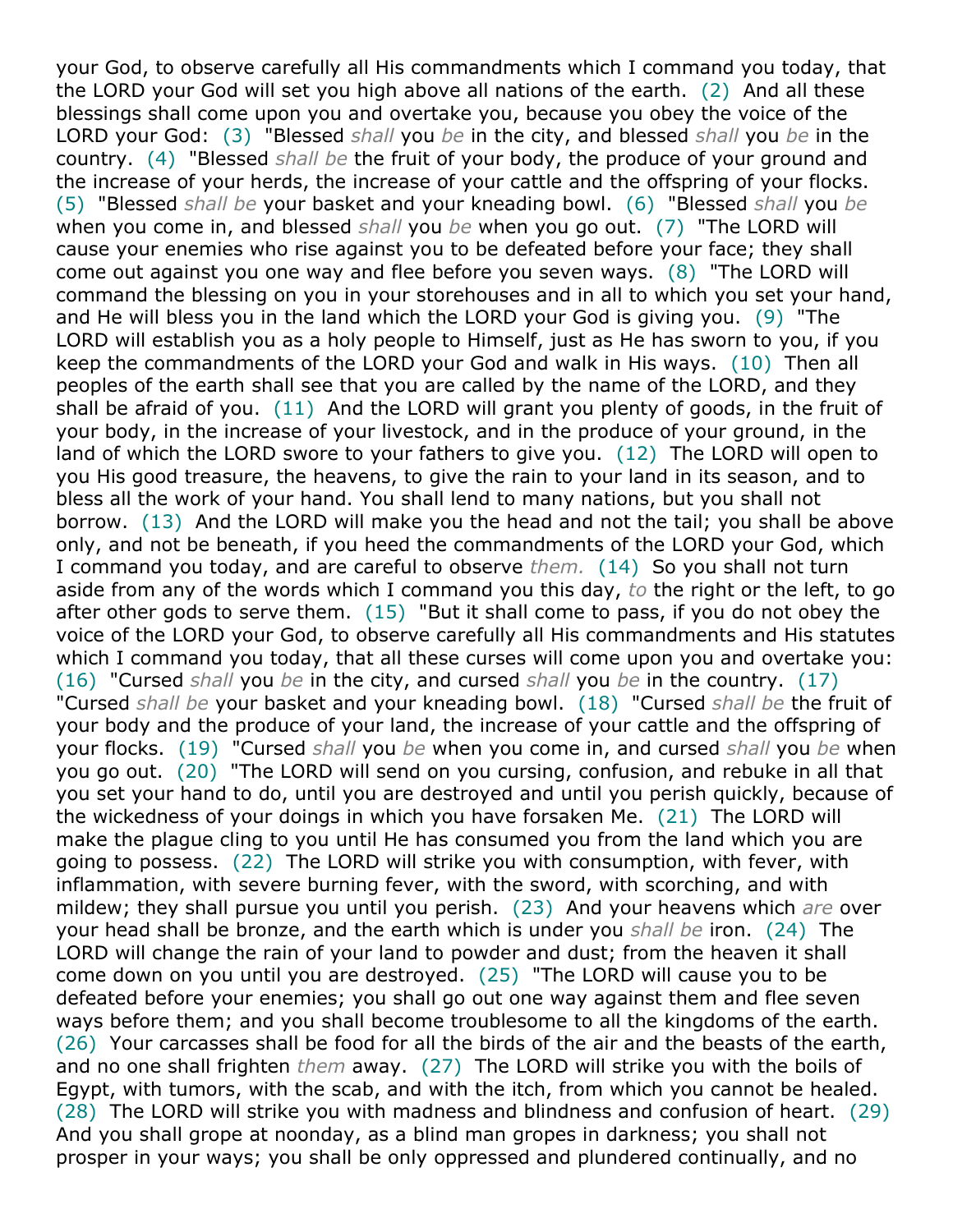one shall save *you.* (30) "You shall betroth a wife, but another man shall lie with her; you shall build a house, but you shall not dwell in it; you shall plant a vineyard, but shall not gather its grapes. (31) Your ox *shall be* slaughtered before your eyes, but you shall not eat of it; your donkey *shall be* violently taken away from before you, and shall not be restored to you; your sheep *shall be* given to your enemies, and you shall have no one to rescue *them.* (32) Your sons and your daughters *shall be* given to another people, and your eyes shall look and fail *with longing* for them all day long; and *there shall be* no strength in your hand. (33) A nation whom you have not known shall eat the fruit of your land and the produce of your labor, and you shall be only oppressed and crushed continually. (34) So you shall be driven mad because of the sight which your eyes see. (35) The LORD will strike you in the knees and on the legs with severe boils which cannot be healed, and from the sole of your foot to the top of your head. (36) "The LORD will bring you and the king whom you set over you to a nation which neither you nor your fathers have known, and there you shall serve other gods—wood and stone. (37) And you shall become an astonishment, a proverb, and a byword among all nations where the LORD will drive you. (38) "You shall carry much seed out to the field but gather little in, for the locust shall consume it. (39) You shall plant vineyards and tend *them,* but you shall neither drink *of* the wine nor gather the *grapes;* for the worms shall eat them. (40) You shall have olive trees throughout all your territory, but you shall not anoint *yourself* with the oil; for your olives shall drop off. (41) You shall beget sons and daughters, but they shall not be yours; for they shall go into captivity. (42) Locusts shall consume all your trees and the produce of your land. (43) "The alien who *is* among you shall rise higher and higher above you, and you shall come down lower and lower. (44) He shall lend to you, but you shall not lend to him; he shall be the head, and you shall be the tail. (45) "Moreover all these curses shall come upon you and pursue and overtake you, until you are destroyed, because you did not obey the voice of the LORD your God, to keep His commandments and His statutes which He commanded you. (46) And they shall be upon you for a sign and a wonder, and on your descendants forever. (47) "Because you did not serve the LORD your God with joy and gladness of heart, for the abundance of everything, (48) therefore you shall serve your enemies, whom the LORD will send against you, in hunger, in thirst, in nakedness, and in need of everything; and He will put a yoke of iron on your neck until He has destroyed you. (49) The LORD will bring a nation against you from afar, from the end of the earth, *as swift* as the eagle flies, a nation whose language you will not understand, (50) a nation of fierce countenance, which does not respect the elderly nor show favor to the young. (51) And they shall eat the increase of your livestock and the produce of your land, until you are destroyed; they shall not leave you grain or new wine or oil, *or* the increase of your cattle or the offspring of your flocks, until they have destroyed you. (52) "They shall besiege you at all your gates until your high and fortified walls, in which you trust, come down throughout all your land; and they shall besiege you at all your gates throughout all your land which the LORD your God has given you. (53) You shall eat the fruit of your own body, the flesh of your sons and your daughters whom the LORD your God has given you, in the siege and desperate straits in which your enemy shall distress you. (54) The sensitive and very refined man among you will be hostile toward his brother, toward the wife of his bosom, and toward the rest of his children whom he leaves behind, (55) so that he will not give any of them the flesh of his children whom he will eat, because he has nothing left in the siege and desperate straits in which your enemy shall distress you at all your gates. (56) The tender and delicate woman among you, who would not venture to set the sole of her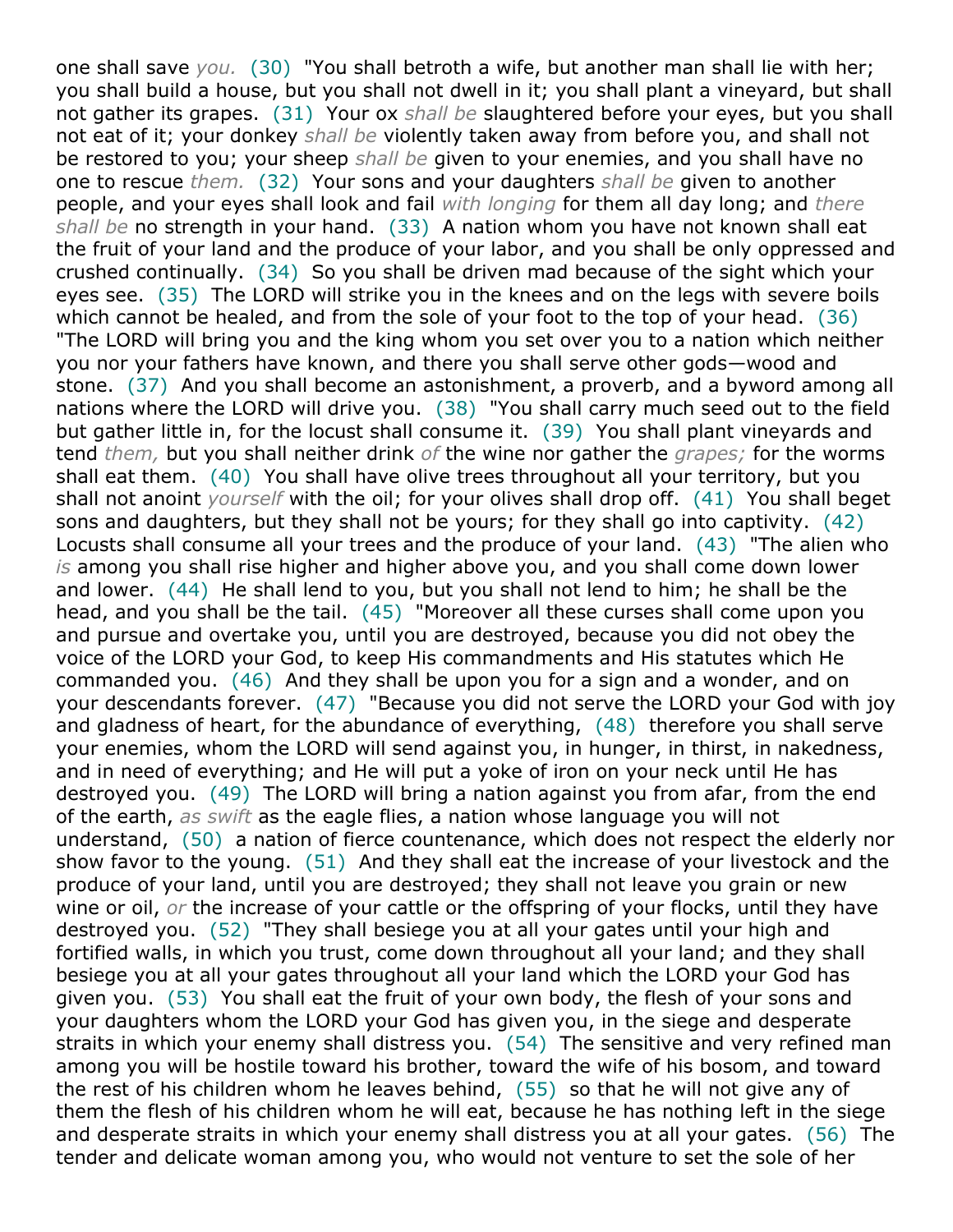foot on the ground because of her delicateness and sensitivity, will refuse to the husband of her bosom, and to her son and her daughter, (57) her placenta which comes out from between her feet and her children whom she bears; for she will eat them secretly for lack of everything in the siege and desperate straits in which your enemy shall distress you at all your gates. (58) "If you do not carefully observe all the words of this law that are written in this book, that you may fear this glorious and awesome name, THE LORD YOUR GOD, (59) then the LORD will bring upon you and your descendants extraordinary plagues—great and prolonged plagues—and serious and prolonged sicknesses. (60) Moreover He will bring back on you all the diseases of Egypt, of which you were afraid, and they shall cling to you.  $(61)$  Also every sickness and every plague, which *is* not written in this Book of the Law, will the LORD bring upon you until you are destroyed. (62) You shall be left few in number, whereas you were as the stars of heaven in multitude, because you would not obey the voice of the LORD your God. (63) And it shall be, *that* just as the LORD rejoiced over you to do you good and multiply you, so the LORD will rejoice over you to destroy you and bring you to nothing; and you shall be plucked from off the land which you go to possess. (64) "Then the LORD will scatter you among all peoples, from one end of the earth to the other, and there you shall serve other gods, which neither you nor your fathers have known—wood and stone. (65) And among those nations you shall find no rest, nor shall the sole of your foot have a resting place; but there the LORD will give you a trembling heart, failing eyes, and anguish of soul. (66) Your life shall hang in doubt before you; you shall fear day and night, and have no assurance of life. (67) In the morning you shall say, 'Oh, that it were evening!' And at evening you shall say, 'Oh, that it were morning!' because of the fear which terrifies your heart, and because of the sight which your eyes see. (68) "And the LORD will take you back to Egypt in ships, by the way of which I said to you, 'You shall never see it again.' And there you shall be offered for sale to your enemies as male and female slaves, but no one will buy *you.*"

Exo 12:37 Then the children of Israel journeyed from Rameses to Succoth, about six hundred thousand men on foot, besides children.

*===========*

Exo 14:1-4,8,10-12 Now the LORD spoke to Moses, saying: (2) "Speak to the children of Israel, that they turn and camp before Pi Hahiroth, between Migdol and the sea, opposite Baal Zephon; you shall camp before it by the sea. (3) For Pharaoh will say of the children of Israel, 'They *are* bewildered by the land; the wilderness has closed them in.' (4) Then I will harden Pharaoh's heart, so that he will pursue them; and I will gain honor over Pharaoh and over all his army, that the Egyptians may know that I *am* the LORD." And they did so. (8) And the LORD hardened the heart of Pharaoh king of Egypt, and he pursued the children of Israel; and the children of Israel went out with boldness. (10) And when Pharaoh drew near, the children of Israel lifted their eyes, and behold, the Egyptians marched after them. So they were very afraid, and the children of Israel cried out to the LORD. (11) Then they said to Moses, "Because *there were* no graves in Egypt, have you taken us away to die in the wilderness? Why have you so dealt with us, to bring us up out of Egypt? (12) *Is* this not the word that we told you in Egypt, saying, 'Let us alone that we may serve the Egyptians'? For *it would have been* better for us to serve the Egyptians than that we should die in the wilderness."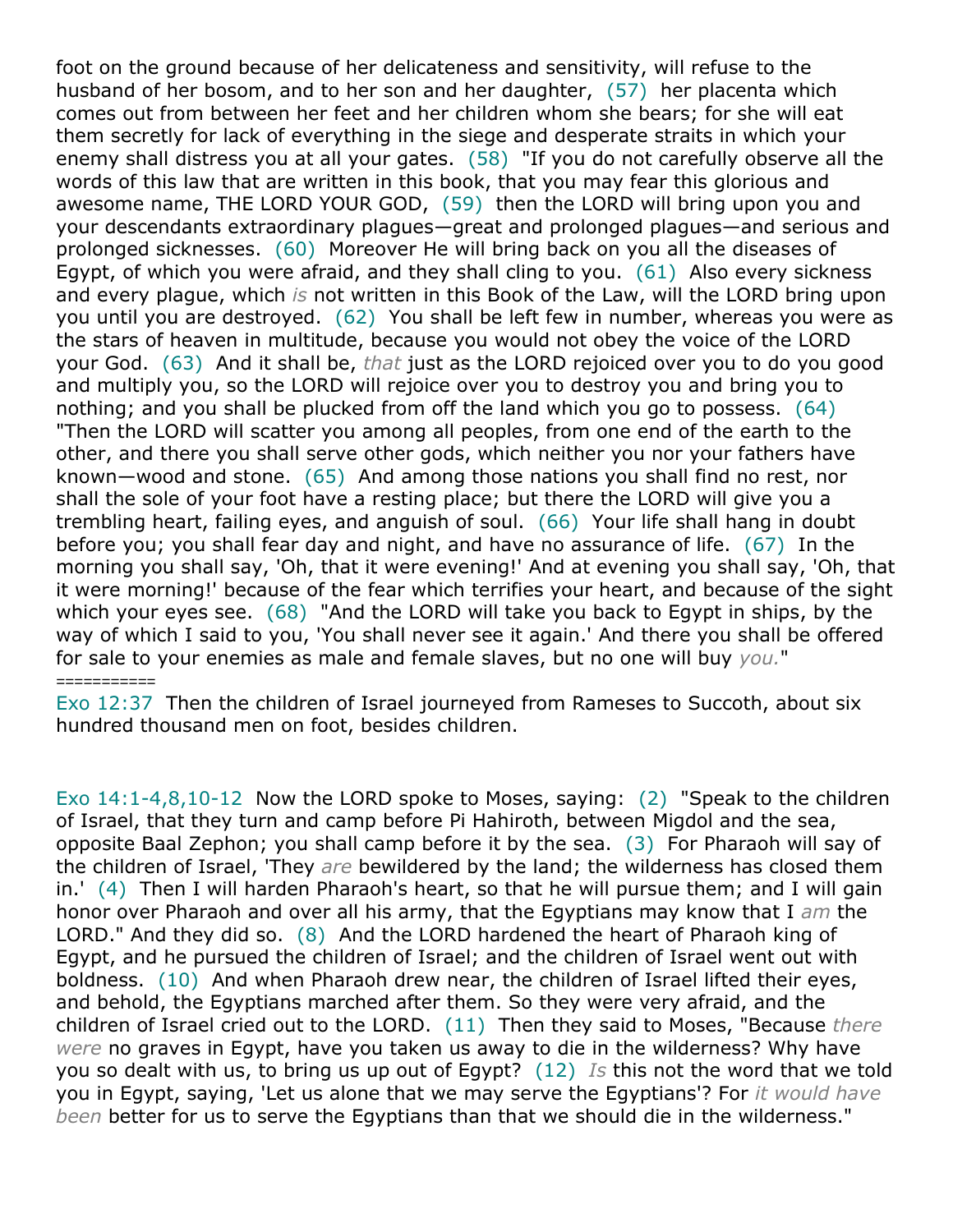Mat 4:1-11 Then Jesus was led up by the Spirit into the wilderness to be tempted by the devil. (2) And when He had fasted forty days and forty nights, afterward He was hungry. (3) Now when the tempter came to Him, he said, "If You are the Son of God, command that these stones become bread." (4) But He answered and said, "It is written, 'MAN SHALL NOT LIVE BY BREAD ALONE, BUT BY EVERY WORD THAT PROCEEDS FROM THE MOUTH OF GOD.' " (5) Then the devil took Him up into the holy city, set Him on the pinnacle of the temple, (6) and said to Him, "If You are the Son of God, throw Yourself down. For it is written: 'HE SHALL GIVE HIS ANGELS CHARGE OVER YOU,' and, IN THEIR HANDS THEY SHALL BEAR YOU UP, LEST YOU DASH YOUR FOOT AGAINST A STONE.' " (7) Jesus said to him, "It is written again, 'YOU SHALL NOT TEMPT THE LORD YOUR GOD.' " (8) Again, the devil took Him up on an exceedingly high mountain, and showed Him all the kingdoms of the world and their glory. (9) And he said to Him, "All these things I will give You if You will fall down and worship me." (10) Then Jesus said to him, "Away with you, Satan! For it is written, 'YOU SHALL WORSHIP THE LORD YOUR GOD, AND HIM ONLY YOU SHALL SERVE.' " (11) Then the devil left Him, and behold, angels came and ministered to Him.

Exo 14:15,19-20 And the LORD said to Moses, "Why do you cry to Me? Tell the children of Israel to go forward.

(19) And the Angel of God, who went before the camp of Israel, moved and went behind them; and the pillar of cloud went from before them and stood behind them. (20) So it came between the camp of the Egyptians and the camp of Israel. Thus it was a cloud and darkness *to the one,* and it gave light by night *to the other,* so that the one did not come near the other all that night.

Exo 13:21 And the LORD went before them by day in a pillar of cloud to lead the way, and by night in a pillar of fire to give them light, so as to go by day and night.

Exo 12:42 It *is* a night of solemn observance to the LORD for bringing them out of the land of Egypt. This *is* that night of the LORD, a solemn observance for all the children of Israel throughout their generations.

Exo 14:16-31 But lift up your rod, and stretch out your hand over the sea and divide it. And the children of Israel shall go on dry *ground* through the midst of the sea. (17) And I indeed will harden the hearts of the Egyptians, and they shall follow them. So I will gain honor over Pharaoh and over all his army, his chariots, and his horsemen. (18) Then the Egyptians shall know that I *am* the LORD, when I have gained honor for Myself over Pharaoh, his chariots, and his horsemen." (19) And the Angel of God, who went before the camp of Israel, moved and went behind them; and the pillar of cloud went from before them and stood behind them. (20) So it came between the camp of the Egyptians and the camp of Israel. Thus it was a cloud and darkness *to the one,* and it gave light by night *to the other,* so that the one did not come near the other all that night. (21) Then Moses stretched out his hand over the sea; and the LORD caused the sea to go *back* by a strong east wind all that night, and made the sea into dry *land,* and the waters were divided. (22) So the children of Israel went into the midst of the sea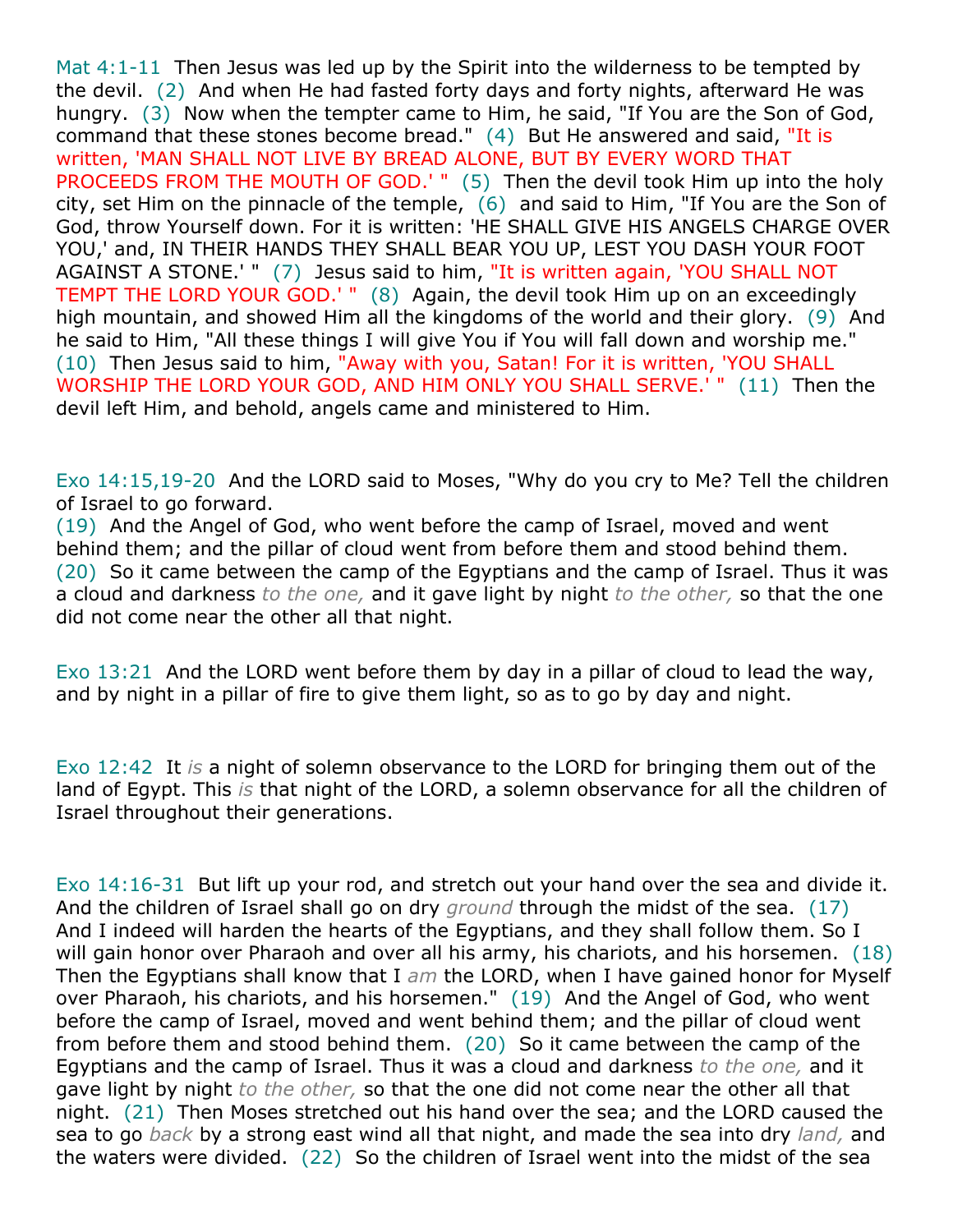on the dry *ground,* and the waters *were* a wall to them on their right hand and on their left. (23) And the Egyptians pursued and went after them into the midst of the sea, all Pharaoh's horses, his chariots, and his horsemen. (24) Now it came to pass, in the morning watch, that the LORD looked down upon the army of the Egyptians through the pillar of fire and cloud, and He troubled the army of the Egyptians. (25) And He took off their chariot wheels, so that they drove them with difficulty; and the Egyptians said, "Let us flee from the face of Israel, for the LORD fights for them against the Egyptians." (26) Then the LORD said to Moses, "Stretch out your hand over the sea, that the waters may come back upon the Egyptians, on their chariots, and on their horsemen." (27) And Moses stretched out his hand over the sea; and when the morning appeared, the sea returned to its full depth, while the Egyptians were fleeing into it. So the LORD overthrew the Egyptians in the midst of the sea. (28) Then the waters returned and covered the chariots, the horsemen, *and* all the army of Pharaoh that came into the sea after them. Not so much as one of them remained. (29) But the children of Israel had walked on dry *land* in the midst of the sea, and the waters *were* a wall to them on their right hand and on their left. (30) So the LORD saved Israel that day out of the hand of the Egyptians, and Israel saw the Egyptians dead on the seashore. (31) Thus Israel saw the great work which the LORD had done in Egypt; so the people feared the LORD, and believed the LORD and His servant Moses.

1Co 10:13 No temptation has overtaken you except such as is common to man; but God *is* faithful, who will not allow you to be tempted beyond what you are able, but with the temptation will also make the way of escape, that you may be able to bear *it.*

Rom 8:13 For if you live according to the flesh you will die; but if by the Spirit you put to death the deeds of the body, you will live.

*============*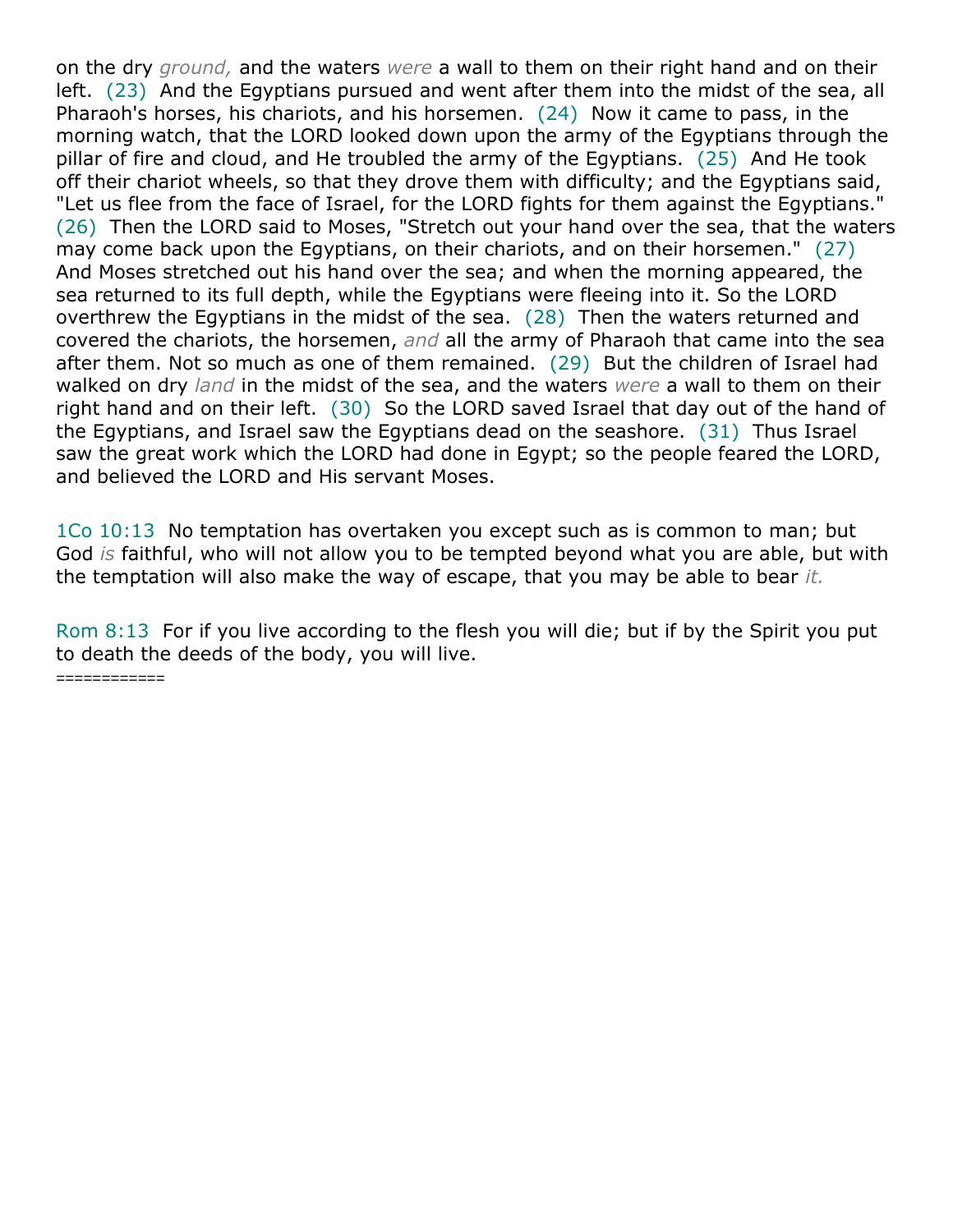# 11 **Understanding the Day of Pentecost**

### **Scriptures to Read, Remember, and Recite**

Lev 23:9-11,14 And the LORD spoke to Moses, saying, (10) "Speak to the children of Israel, and say to them: 'When you come into the land which I give to you, and reap its harvest, then you shall bring a sheaf of the firstfruits of your harvest to the priest. (11) He shall wave the sheaf before the LORD, to be accepted on your behalf; on the day after the Sabbath the priest shall wave it.

(14) You shall eat neither bread nor parched grain nor fresh grain until the same day that you have brought an offering to your God; *it shall be* a statute forever throughout your generations in all your dwellings.

Act 6:7 Then the word of God spread, and the number of the disciples multiplied greatly in Jerusalem, and a great many of the priests were obedient to the faith.

1Co 15:20 But now Christ is risen from the dead, *and* has become the firstfruits of those who have fallen asleep.

Joh 20:17 Jesus said to her, "Do not cling to Me, for I have not yet ascended to My Father; but go to My brethren and say to them, 'I am ascending to My Father and your Father, and *to* My God and your God.' "

Mat 28:9 And as they went to tell His disciples, behold, Jesus met them, saying, "Rejoice!" So they came and held Him by the feet and worshiped Him.

Joh 20:19-28 Then, the same day at evening, being the first *day* of the week, when the doors were shut where the disciples were assembled, for fear of the Jews, Jesus came and stood in the midst, and said to them, "Peace *be* with you." (20) When He had said this, He showed them *His* hands and His side. Then the disciples were glad when they saw the Lord. (21) So Jesus said to them again, "Peace to you! As the Father has sent Me, I also send you." (22) And when He had said this, He breathed on *them,* and said to them, "Receive the Holy Spirit. (23) If you forgive the sins of any, they are forgiven them; if you retain the *sins* of any, they are retained." (24) Now Thomas, called the Twin, one of the twelve, was not with them when Jesus came. (25) The other disciples therefore said to him, "We have seen the Lord." So he said to them, "Unless I see in His hands the print of the nails, and put my finger into the print of the nails, and put my hand into His side, I will not believe." (26) And after eight days His disciples were again inside, and Thomas with them. Jesus came, the doors being shut, and stood in the midst, and said, "Peace to you!" (27) Then He said to Thomas, "Reach your finger here, and look at My hands; and reach your hand *here,* and put *it* into My side. Do not be unbelieving, but believing." (28) And Thomas answered and said to Him, "My Lord and my God!"

*=========* Act 2:1 When the Day of Pentecost had fully come, they were all with one accord in one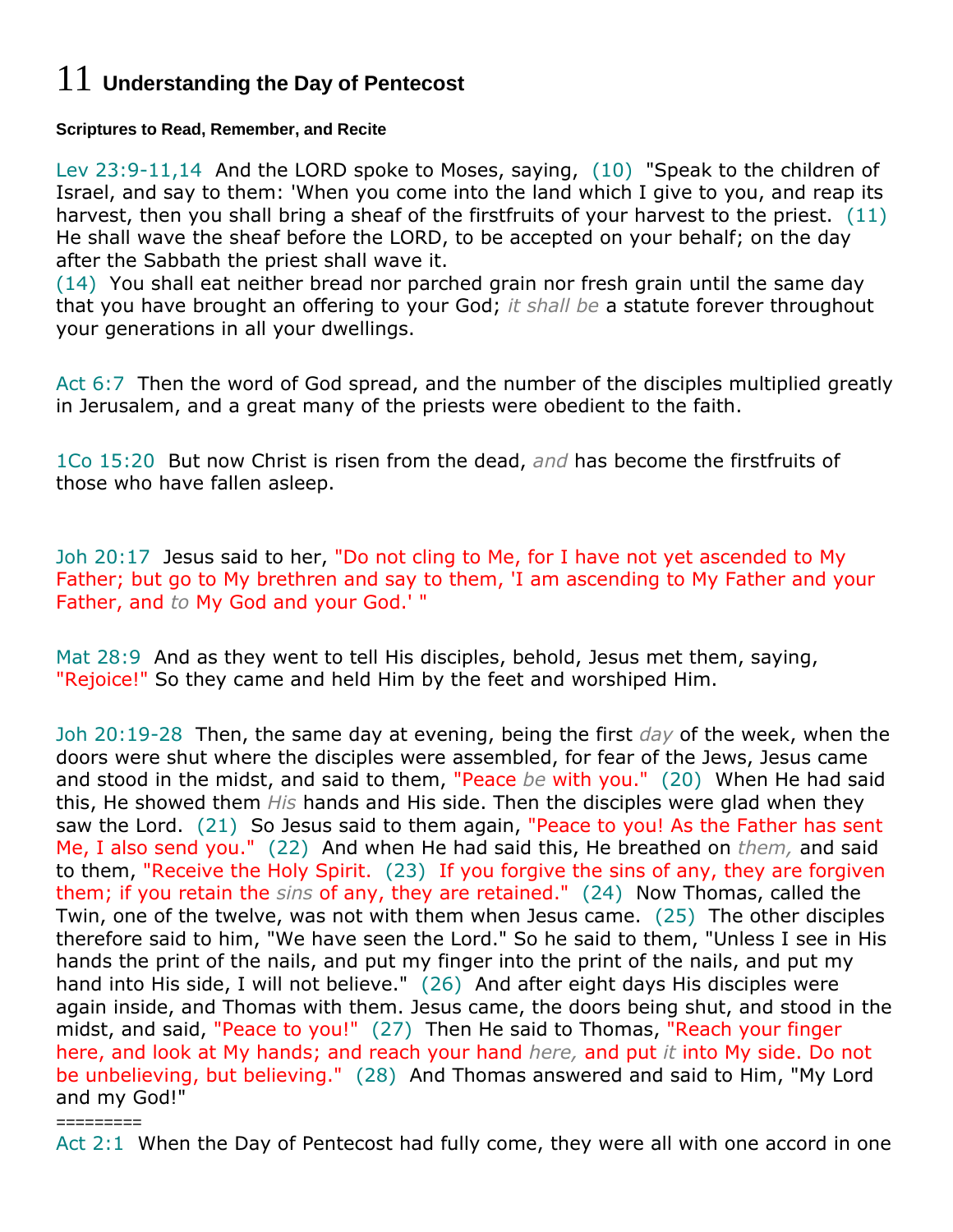place.

Lev 23:17 You shall bring from your dwellings two wave *loaves* of two-tenths *of an ephah.* They shall be of fine flour; they shall be baked with leaven. *They are* the firstfruits to the LORD.

1Jn 1:8-9 If we say that we have no sin, we deceive ourselves, and the truth is not in us. (9) If we confess our sins, He is faithful and just to forgive us *our* sins and to cleanse us from all unrighteousness.

Jas 1:8 he is a double-minded man, unstable in all his ways.

Rom 16:5 Likewise *greet* the church that is in their house. Greet my beloved Epaenetus, who is the firstfruits of Achaia to Christ.

1Co 15:20-23 But now Christ is risen from the dead, *and* has become the firstfruits of those who have fallen asleep. (21) For since by man *came* death, by Man also *came* the resurrection of the dead. (22) For as in Adam all die, even so in Christ all shall be made alive. (23) But each one in his own order: Christ the firstfruits, afterward those *who are* Christ's at His coming.

1Th 4:13-18 But I do not want you to be ignorant, brethren, concerning those who have fallen asleep, lest you sorrow as others who have no hope. (14) For if we believe that Jesus died and rose again, even so God will bring with Him those who sleep in Jesus. (15) For this we say to you by the word of the Lord, that we who are alive *and* remain until the coming of the Lord will by no means precede those who are asleep. (16) For the Lord Himself will descend from heaven with a shout, with the voice of an archangel, and with the trumpet of God. And the dead in Christ will rise first. (17) Then we who are alive *and* remain shall be caught up together with them in the clouds to meet the Lord in the air. And thus we shall always be with the Lord. (18) Therefore comfort one another with these words.

Mat 13:24-30,36-43 Another parable He put forth to them, saying: "The kingdom of heaven is like a man who sowed good seed in his field; (25) but while men slept, his enemy came and sowed tares among the wheat and went his way. (26) But when the grain had sprouted and produced a crop, then the tares also appeared. (27) So the servants of the owner came and said to him, 'Sir, did you not sow good seed in your field? How then does it have tares?' (28) He said to them, 'An enemy has done this.' The servants said to him, 'Do you want us then to go and gather them up?' (29) But he said, 'No, lest while you gather up the tares you also uproot the wheat with them. (30) Let both grow together until the harvest, and at the time of harvest I will say to the reapers, "First gather together the tares and bind them in bundles to burn them, but gather the wheat into my barn." ' "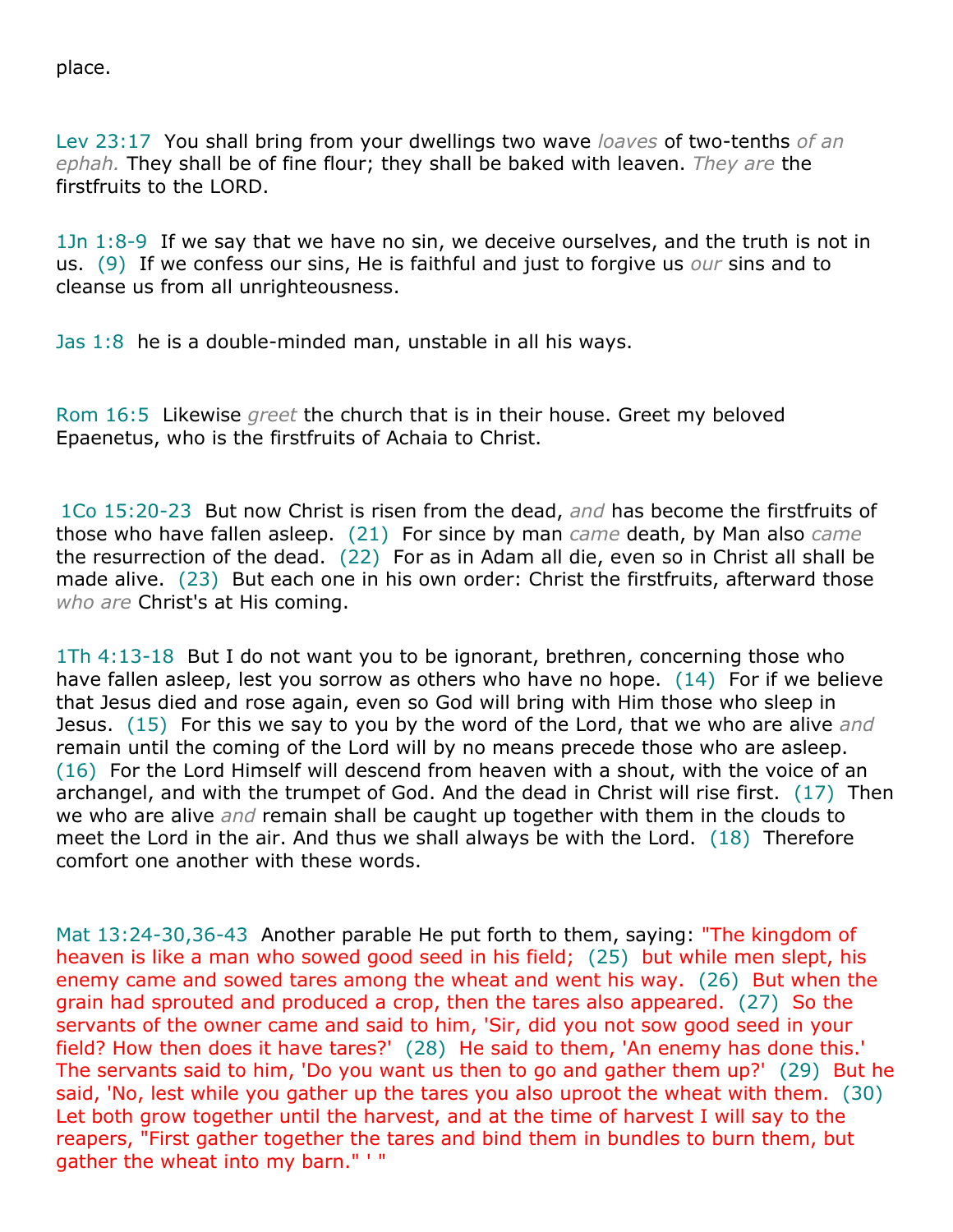(36) Then Jesus sent the multitude away and went into the house. And His disciples came to Him, saying, "Explain to us the parable of the tares of the field." (37) He answered and said to them: "He who sows the good seed is the Son of Man. (38) The field is the world, the good seeds are the sons of the kingdom, but the tares are the sons of the wicked *one.* (39) The enemy who sowed them is the devil, the harvest is the end of the age, and the reapers are the angels. (40) Therefore as the tares are gathered and burned in the fire, so it will be at the end of this age. (41) The Son of Man will send out His angels, and they will gather out of His kingdom all things that offend, and those who practice lawlessness, (42) and will cast them into the furnace of fire. There will be wailing and gnashing of teeth. (43) Then the righteous will shine forth as the sun in the kingdom of their Father. He who has ears to hear, let him hear!

1Th 4:16-17 For the Lord Himself will descend from heaven with a shout, with the voice of an archangel, and with the trumpet of God. And the dead in Christ will rise first. (17) Then we who are alive *and* remain shall be caught up together with them in the clouds to meet the Lord in the air. And thus we shall always be with the Lord.

Mat 24:31 And He will send His angels with a great sound of a trumpet, and they will gather together His elect from the four winds, from one end of heaven to the other.

Act 7:38 "This is he who was in the congregation in the wilderness with the Angel who spoke to him on Mount Sinai, and *with* our fathers, the one who received the living oracles to give to us,

Lev 8:3 and gather all the congregation together at the door of the tabernacle of meeting."

*============*

1Co 10:32 Give no offense, either to the Jews or to the Greeks or to the church of God,

Eph 2:18-22 For through Him we both have access by one Spirit to the Father. (19) Now, therefore, you are no longer strangers and foreigners, but fellow citizens with the saints and members of the household of God, (20) having been built on the foundation of the apostles and prophets, Jesus Christ Himself being the chief corner*stone,* (21) in whom the whole building, being fitted together, grows into a holy temple in the Lord, (22) in whom you also are being built together for a dwelling place of God in the Spirit.

Rom 8:9 But you are not in the flesh but in the Spirit, if indeed the Spirit of God dwells in you. Now if anyone does not have the Spirit of Christ, he is not His.

Act 2:38 Then Peter said to them, "Repent, and let every one of you be baptized in the name of Jesus Christ for the remission of sins; and you shall receive the gift of the Holy Spirit.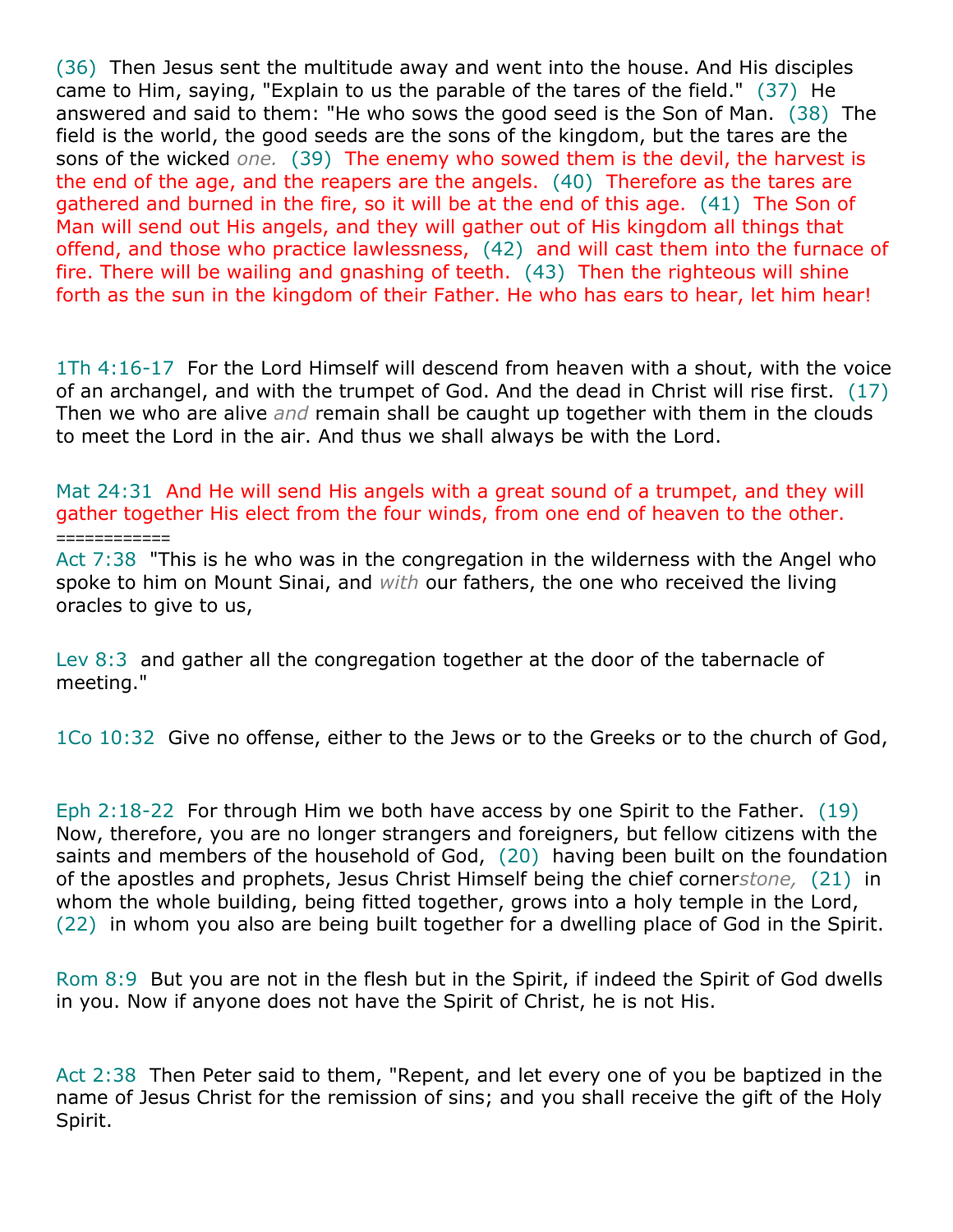Heb 12:18-23 For you have not come to the mountain that may be touched and that burned with fire, and to blackness and darkness and tempest, (19) and the sound of a trumpet and the voice of words, so that those who heard *it* begged that the word should not be spoken to them anymore. (20) (For they could not endure what was commanded: "AND IF SO MUCH AS A BEAST TOUCHES THE MOUNTAIN, IT SHALL BE STONED OR SHOT WITH AN ARROW." (21) And so terrifying was the sight *that* Moses said, "I AM EXCEEDINGLY AFRAID AND TREMBLING.") (22) But you have come to Mount Zion and to the city of the living God, the heavenly Jerusalem, to an innumerable company of angels, (23) to the general assembly and church of the firstborn *who are* registered in heaven, to God the Judge of all, to the spirits of just men made perfect,

Heb 10:23-25 Let us hold fast the confession of *our* hope without wavering, for He who promised *is* faithful. (24) And let us consider one another in order to stir up love and good works, (25) not forsaking the assembling of ourselves together, as *is* the manner of some, but exhorting *one another,* and so much the more as you see the Day approaching.

Eph 5:11 And have no fellowship with the unfruitful works of darkness, but rather expose *them.*

2Co 6:14 Do not be unequally yoked together with unbelievers. For what fellowship has righteousness with lawlessness? And what communion has light with darkness?

2Jn 1:10-11 If anyone comes to you and does not bring this doctrine, do not receive him into your house nor greet him; (11) for he who greets him shares in his evil deeds.

1Jn 1:1-7 That which was from the beginning, which we have heard, which we have seen with our eyes, which we have looked upon, and our hands have handled, concerning the Word of life $-$  (2) the life was manifested, and we have seen, and bear witness, and declare to you that eternal life which was with the Father and was manifested to us  $-$  (3) that which we have seen and heard we declare to you, that you also may have fellowship with us; and truly our fellowship *is* with the Father and with His Son Jesus Christ. (4) And these things we write to you that your joy may be full. (5) This is the message which we have heard from Him and declare to you, that God is light and in Him is no darkness at all.  $(6)$  If we say that we have fellowship with Him, and walk in darkness, we lie and do not practice the truth.  $(7)$  But if we walk in the light as He is in the light, we have fellowship with one another, and the blood of Jesus Christ His Son cleanses us from all sin.

1Ti 5:8 But if anyone does not provide for his own, and especially for those of his household, he has denied the faith and is worse than an unbeliever.

*===========* Exo 31:16-18 Therefore the children of Israel shall keep the Sabbath, to observe the Sabbath throughout their generations *as* a perpetual covenant. (17) It *is* a sign between Me and the children of Israel forever; for *in* six days the LORD made the heavens and the earth, and on the seventh day He rested and was refreshed.' " (18)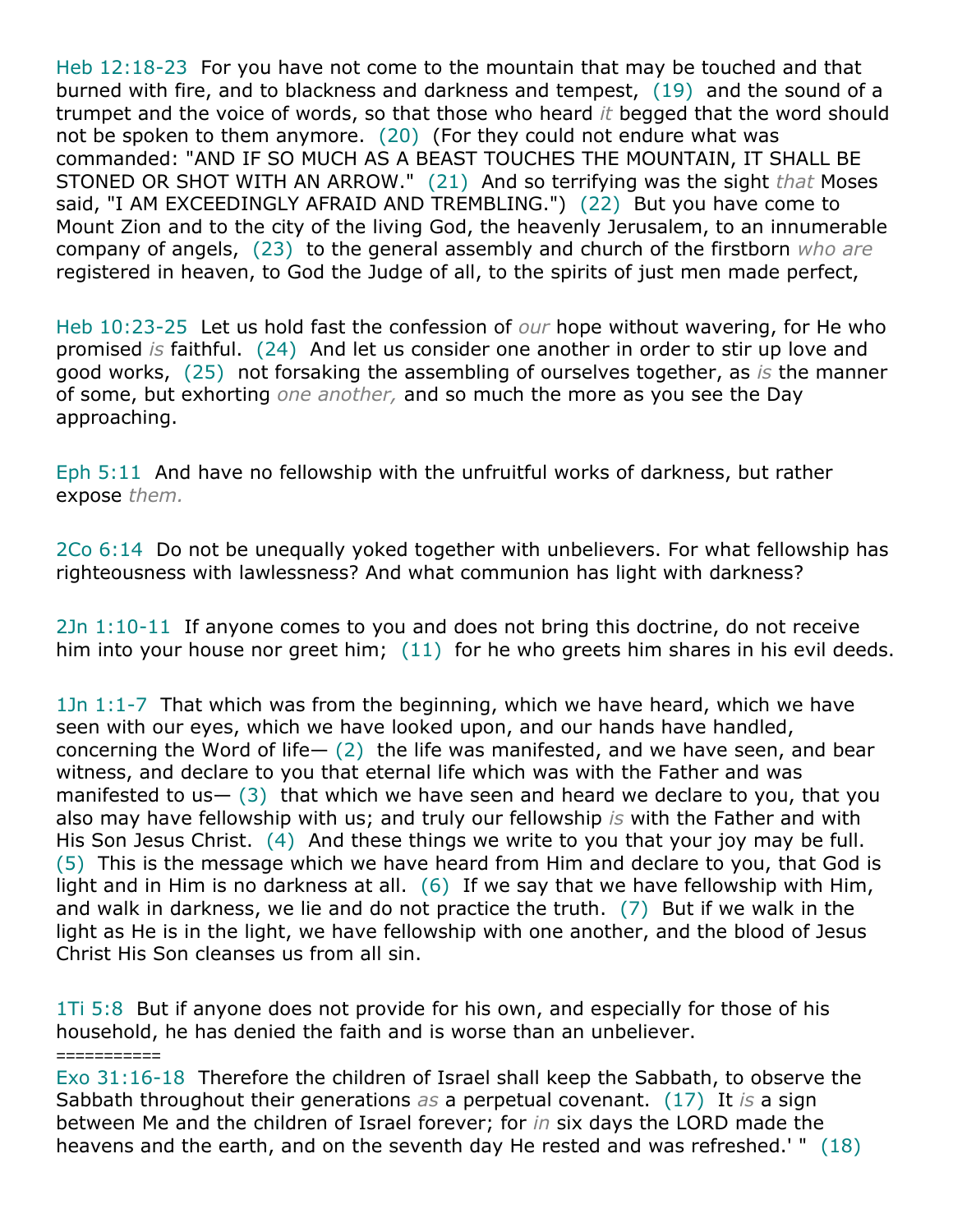And when He had made an end of speaking with him on Mount Sinai, He gave Moses two tablets of the Testimony, tablets of stone, written with the finger of God.

Jer 31:31-33 "Behold, the days are coming, says the LORD, when I will make a new covenant with the house of Israel and with the house of Judah— (32) not according to the covenant that I made with their fathers in the day *that* I took them by the hand to lead them out of the land of Egypt, My covenant which they broke, though I was a husband to them, says the LORD. (33) But this *is* the covenant that I will make with the house of Israel after those days, says the LORD: I will put My law in their minds, and write it on their hearts; and I will be their God, and they shall be My people.

2Co 3:3 clearly *you are* an epistle of Christ, ministered by us, written not with ink but by the Spirit of the living God, not on tablets of stone but on tablets of flesh, *that is,* of the heart.

Eze 11:19-20 Then I will give them one heart, and I will put a new spirit within them, and take the stony heart out of their flesh, and give them a heart of flesh, (20) that they may walk in My statutes and keep My judgments and do them; and they shall be My people, and I will be their God.

Eze 36:26-27 I will give you a new heart and put a new spirit within you; I will take the heart of stone out of your flesh and give you a heart of flesh. (27) I will put My Spirit within you and cause you to walk in My statutes, and you will keep My judgments and do *them.*

Act 1:4,8 And being assembled together with *them,* He commanded them not to depart from Jerusalem, but to wait for the Promise of the Father, "which," *He said,* "you have heard from Me;

*============*

(8) But you shall receive power when the Holy Spirit has come upon you; and you shall be witnesses to Me in Jerusalem, and in all Judea and Samaria, and to the end of the earth."

Luk 24:49 Behold, I send the Promise of My Father upon you; but tarry in the city of Jerusalem until you are endued with power from on high."

Joh 5:19,30 Then Jesus answered and said to them, "Most assuredly, I say to you, the Son can do nothing of Himself, but what He sees the Father do; for whatever He does, the Son also does in like manner.

(30) I can of Myself do nothing. As I hear, I judge; and My judgment is righteous, because I do not seek My own will but the will of the Father who sent Me.

Joh 8:28 Then Jesus said to them, "When you lift up the Son of Man, then you will know that I am *He,* and *that* I do nothing of Myself; but as My Father taught Me, I speak these things.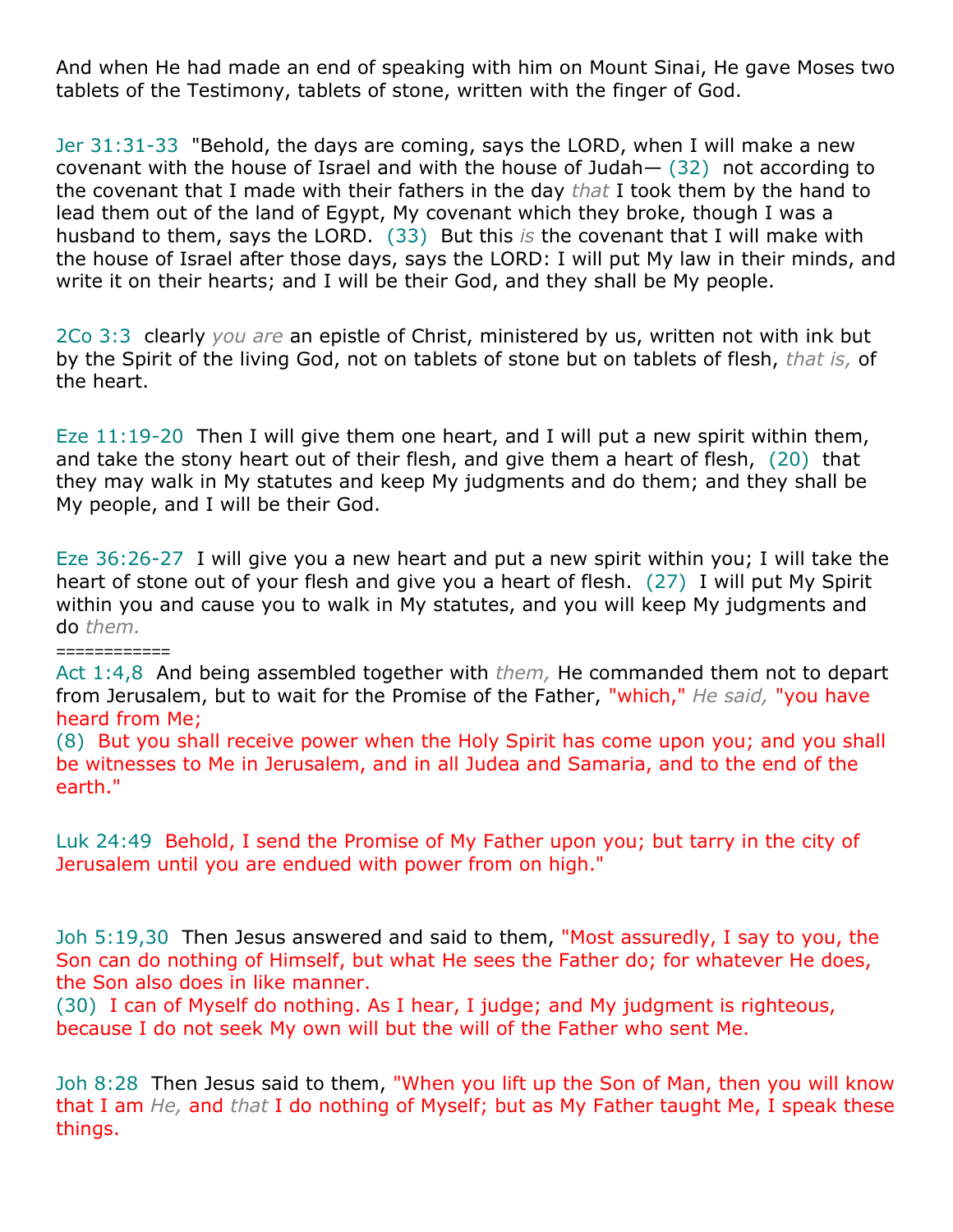Joh 14:11,16 Believe Me that I *am* in the Father and the Father in Me, or else believe Me for the sake of the works themselves.

(16) And I will pray the Father, and He will give you another Helper, that He may abide with you forever—

Act 5:32 And we are His witnesses to these things, and *so* also *is* the Holy Spirit whom God has given to those who obey Him."

Rev 3:21 To him who overcomes I will grant to sit with Me on My throne, as I also overcame and sat down with My Father on His throne.

Act 2:1-4 When the Day of Pentecost had fully come, they were all with one accord in one place. (2) And suddenly there came a sound from heaven, as of a rushing mighty wind, and it filled the whole house where they were sitting. (3) Then there appeared to them divided tongues, as of fire, and *one* sat upon each of them. (4) And they were all filled with the Holy Spirit and began to speak with other tongues, as the Spirit gave them utterance.

Lev 23:15-21 'And you shall count for yourselves from the day after the Sabbath, from the day that you brought the sheaf of the wave offering: seven Sabbaths shall be completed. (16) Count fifty days to the day after the seventh Sabbath; then you shall offer a new grain offering to the LORD. (17) You shall bring from your dwellings two wave *loaves* of two-tenths *of an ephah.* They shall be of fine flour; they shall be baked with leaven. *They are* the firstfruits to the LORD. (18) And you shall offer with the bread seven lambs of the first year, without blemish, one young bull, and two rams. They shall be *as* a burnt offering to the LORD, with their grain offering and their drink offerings, an offering made by fire for a sweet aroma to the LORD. (19) Then you shall sacrifice one kid of the goats as a sin offering, and two male lambs of the first year as a sacrifice of a peace offering. (20) The priest shall wave them with the bread of the firstfruits *as* a wave offering before the LORD, with the two lambs. They shall be holy to the LORD for the priest. (21) And you shall proclaim on the same day *that* it is a holy convocation to you. You shall do no customary work *on it. It shall be* a statute forever in all your dwellings throughout your generations.

Rom 8:9-11,19-23,33 But you are not in the flesh but in the Spirit, if indeed the Spirit of God dwells in you. Now if anyone does not have the Spirit of Christ, he is not His. (10) And if Christ *is* in you, the body *is* dead because of sin, but the Spirit *is* life because of righteousness. (11) But if the Spirit of Him who raised Jesus from the dead dwells in you, He who raised Christ from the dead will also give life to your mortal bodies through His Spirit who dwells in you.

*===========*

(19) For the earnest expectation of the creation eagerly waits for the revealing of the sons of God. (20) For the creation was subjected to futility, not willingly, but because of Him who subjected *it* in hope; (21) because the creation itself also will be delivered from the bondage of corruption into the glorious liberty of the children of God. (22) For we know that the whole creation groans and labors with birth pangs together until now. (23) Not only *that,* but we also who have the firstfruits of the Spirit, even we ourselves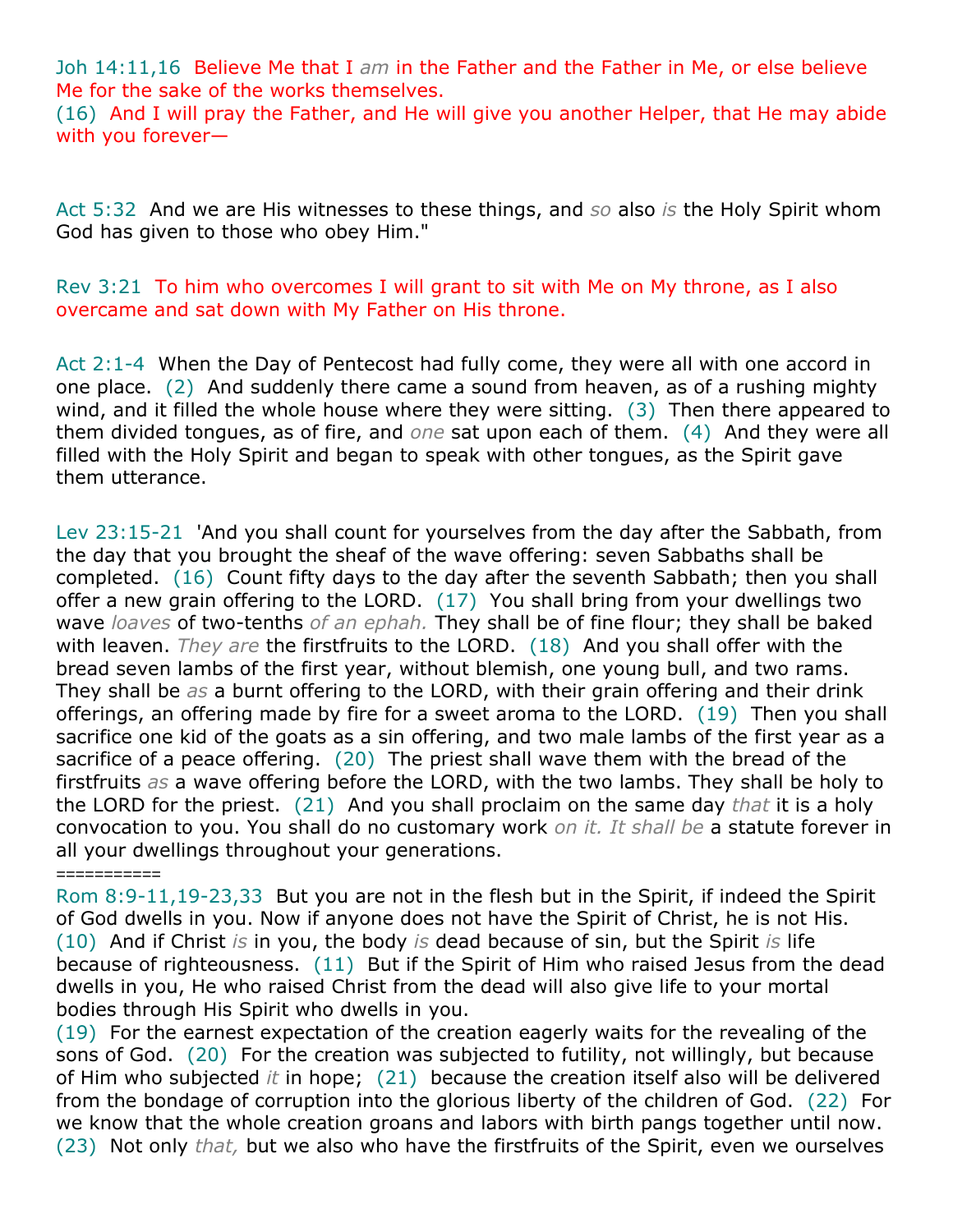groan within ourselves, eagerly waiting for the adoption, the redemption of our body. (33) Who shall bring a charge against God's elect? *It is* God who justifies.

Joh 1:12 But as many as received Him, to them He gave the right to become children of God, to those who believe in His name:

Eph 1:13-14 In Him you also *trusted,* after you heard the word of truth, the gospel of your salvation; in whom also, having believed, you were sealed with the Holy Spirit of promise, (14) who is the guarantee of our inheritance until the redemption of the purchased possession, to the praise of His glory.

*==============*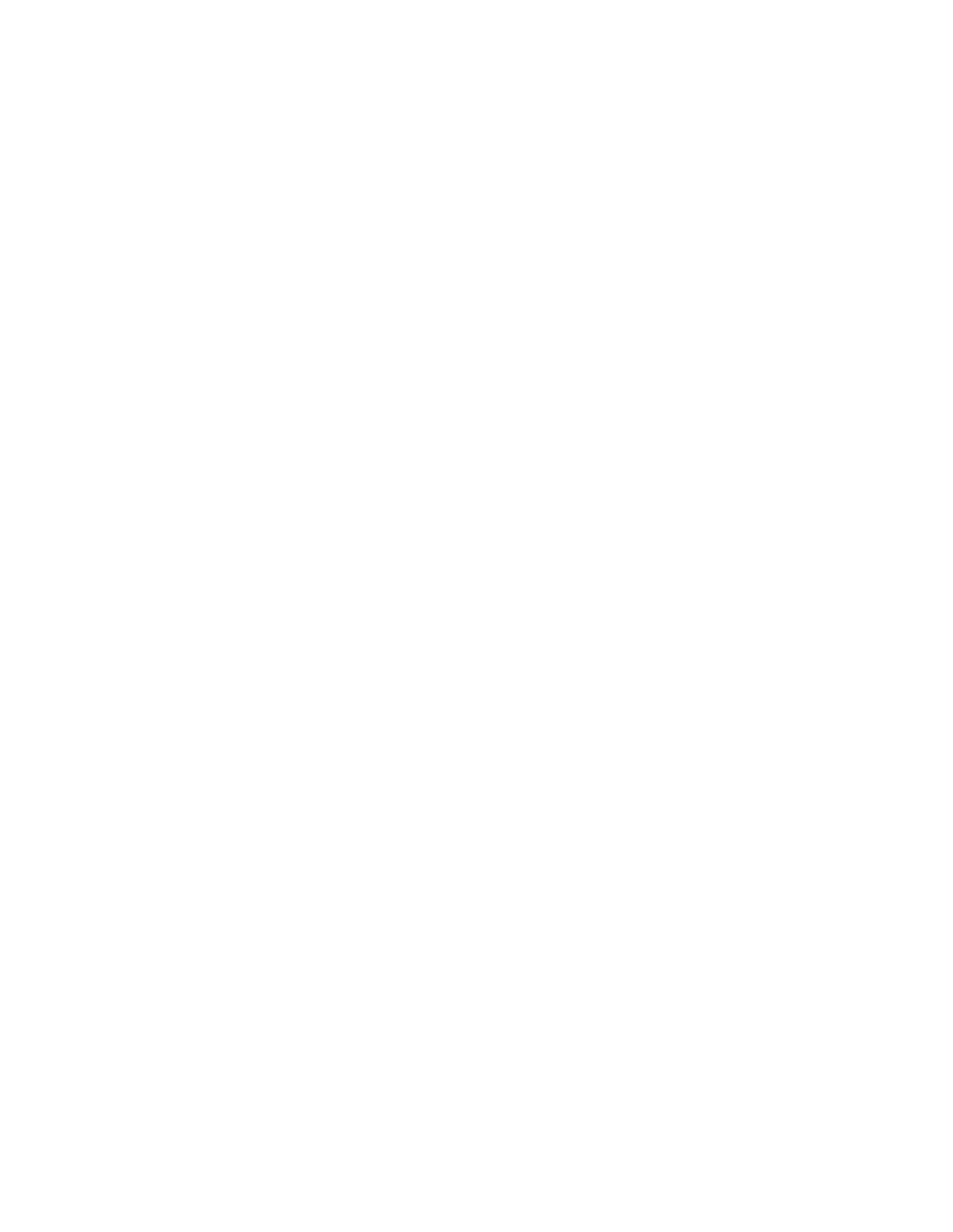## 12 **Understanding the Feast of Trumpets**

### **Scriptures used**

Eze 33:1-16 Again the word of the LORD came to me, saying, (2) "Son of man, speak to the children of your people, and say to them: 'When I bring the sword upon a land, and the people of the land take a man from their territory and make him their watchman, (3) when he sees the sword coming upon the land, if he blows the trumpet and warns the people, (4) then whoever hears the sound of the trumpet and does not take warning, if the sword comes and takes him away, his blood shall be on his *own* head. (5) He heard the sound of the trumpet, but did not take warning; his blood shall be upon himself. But he who takes warning will save his life. (6) But if the watchman sees the sword coming and does not blow the trumpet, and the people are not warned, and the sword comes and takes *any* person from among them, he is taken away in his iniquity; but his blood I will require at the watchman's hand.' (7) "So you, son of man: I have made you a watchman for the house of Israel; therefore you shall hear a word from My mouth and warn them for Me. (8) When I say to the wicked, 'O wicked *man,* you shall surely die!' and you do not speak to warn the wicked from his way, that wicked *man* shall die in his iniquity; but his blood I will require at your hand. (9) Nevertheless if you warn the wicked to turn from his way, and he does not turn from his way, he shall die in his iniquity; but you have delivered your soul. (10) "Therefore you, O son of man, say to the house of Israel: 'Thus you say, "If our transgressions and our sins *lie* upon us, and we pine away in them, how can we then live?" ' (11) Say to them: '*As* I live,' says the Lord GOD, 'I have no pleasure in the death of the wicked, but that the wicked turn from his way and live. Turn, turn from your evil ways! For why should you die, O house of Israel?' (12) "Therefore you, O son of man, say to the children of your people: 'The righteousness of the righteous man shall not deliver him in the day of his transgression; as for the wickedness of the wicked, he shall not fall because of it in the day that he turns from his wickedness; nor shall the righteous be able to live because of *his righteousness* in the day that he sins.' (13) When I say to the righteous *that* he shall surely live, but he trusts in his own righteousness and commits iniquity, none of his righteous works shall be remembered; but because of the iniquity that he has committed, he shall die. (14) Again, when I say to the wicked, 'You shall surely die,' if he turns from his sin and does what is lawful and right, (15) if the wicked restores the pledge, gives back what he has stolen, and walks in the statutes of life without committing iniquity, he shall surely live; he shall not die. (16) None of his sins which he has committed shall be remembered against him; he has done what is lawful and right; he shall surely live.

1Co 15:52 in a moment, in the twinkling of an eye, at the last trumpet. For the trumpet will sound, and the dead will be raised incorruptible, and we shall be changed.

Mat 24:21-22,34 For then there will be great tribulation, such as has not been since the beginning of the world until this time, no, nor ever shall be. (22) And unless those days were shortened, no flesh would be saved; but for the elect's sake those days will be shortened.

(34) Assuredly, I say to you, this generation will by no means pass away till all these things take place.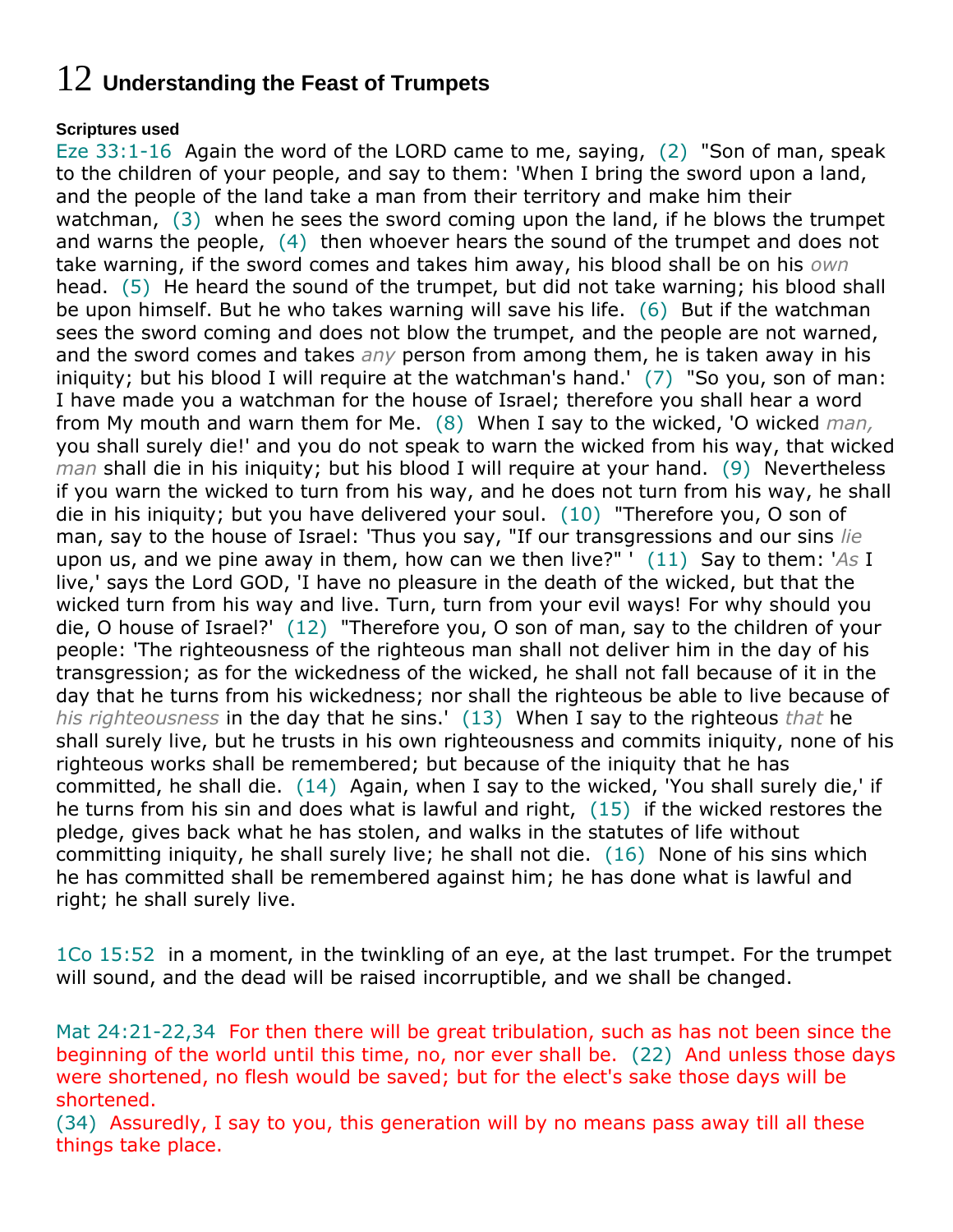Lev 25:9 Then you shall cause the trumpet of the Jubilee to sound on the tenth *day* of the seventh month; on the Day of Atonement you shall make the trumpet to sound throughout all your land.

Num 10:2,9,10 "Make two silver trumpets for yourself; you shall make them of hammered work; you shall use them for calling the congregation and for directing the movement of the camps.

(9) "When you go to war in your land against the enemy who oppresses you, then you shall sound an alarm with the trumpets, and you will be remembered before the LORD your God, and you will be saved from your enemies. (10) Also in the day of your gladness, in your appointed feasts, and at the beginning of your months, you shall blow the trumpets over your burnt offerings and over the sacrifices of your peace offerings; and they shall be a memorial for you before your God: I *am* the LORD your God."

2Sa 6:15 So David and all the house of Israel brought up the ark of the LORD with shouting and with the sound of the trumpet.

Jer 4:19 O my soul, my soul! I am pained in my very heart! My heart makes a noise in me; I cannot hold my peace, Because you have heard, O my soul, The sound of the trumpet, The alarm of war.

2Ch 5:13-14 indeed it came to pass, when the trumpeters and singers *were* as one, to make one sound to be heard in praising and thanking the LORD, and when they lifted up their voice with the trumpets and cymbals and instruments of music, and praised the LORD, *saying:* "*For He is* good, For His mercy *endures* forever," that the house, the house of the LORD, was filled with a cloud, (14) so that the priests could not continue ministering because of the cloud; for the glory of the LORD filled the house of God.

Mat 24:31 And He will send His angels with a great sound of a trumpet, and they will gather together His elect from the four winds, from one end of heaven to the other.

1Co 15:52 in a moment, in the twinkling of an eye, at the last trumpet. For the trumpet will sound, and the dead will be raised incorruptible, and we shall be changed.

1Th 4:16 For the Lord Himself will descend from heaven with a shout, with the voice of an archangel, and with the trumpet of God. And the dead in Christ will rise first.

Rev  $1:10$  I was in the Spirit on the Lord's Day, and I heard behind me a loud voice, as of a trumpet,

Rev 8:2 And I saw the seven angels who stand before God, and to them were given seven trumpets.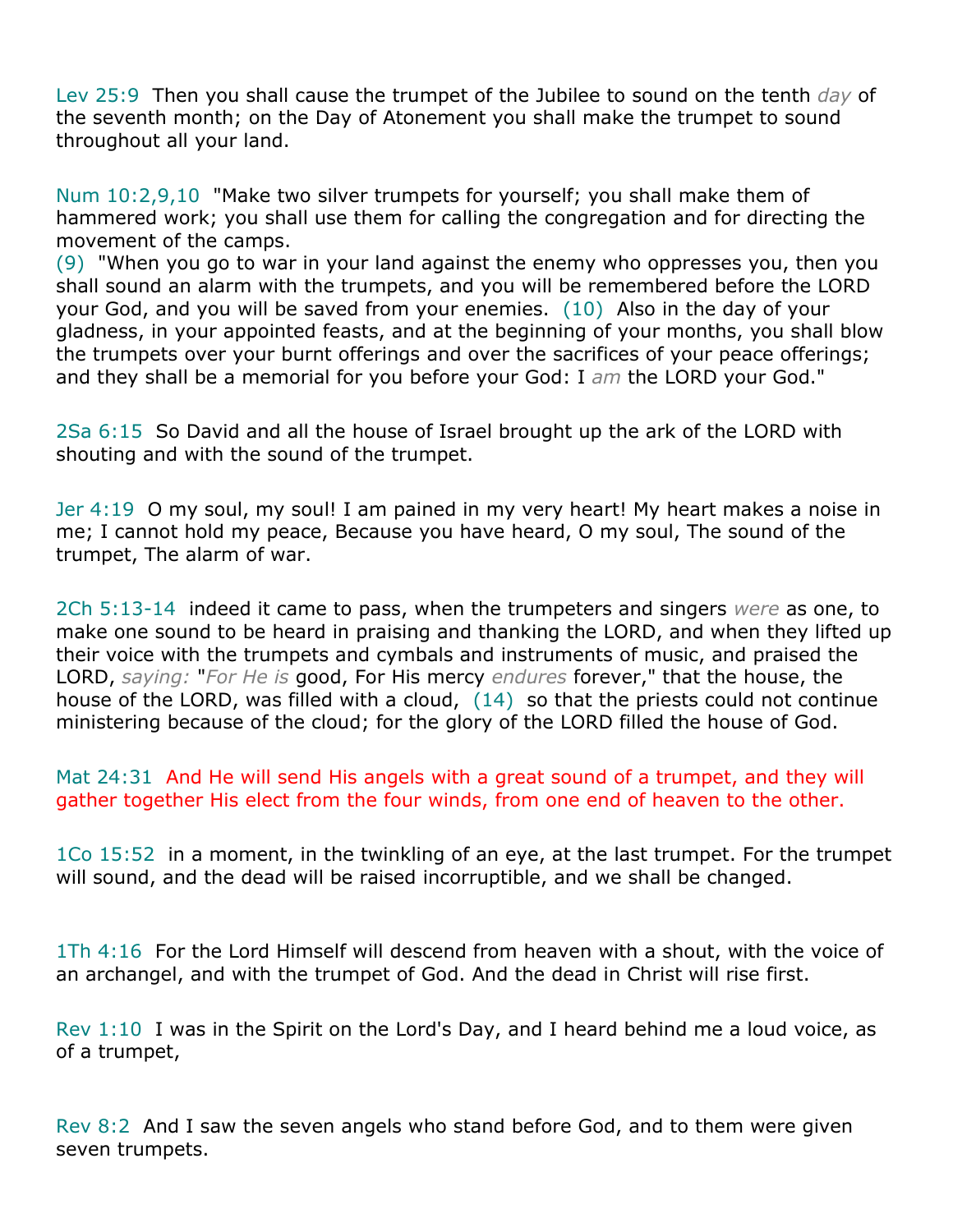Rev 11:18 The nations were angry, and Your wrath has come, And the time of the dead, that they should be judged, And that You should reward Your servants the prophets and the saints, And those who fear Your name, small and great, And should destroy those who destroy the earth."

Joh 17:17 Sanctify them by Your truth. Your word is truth.

### Lev 23:1,24 And the LORD spoke to Moses, saying,

(24) "Speak to the children of Israel, saying: 'In the seventh month, on the first *day* of the month, you shall have a sabbath-*rest,* a memorial of blowing of trumpets, a holy convocation.

Psa 81:1-4 **To the Chief Musician. On An Instrument of Gath. A Psalm of Asaph.** Sing aloud to God our strength; Make a joyful shout to the God of Jacob. (2) Raise a song and strike the timbrel, The pleasant harp with the lute. (3) Blow the trumpet at the time of the New Moon, At the full moon, on our solemn feast day. (4) For this *is* a statute for Israel, A law of the God of Jacob.

Num 10:1-10 And the LORD spoke to Moses, saying: (2) "Make two silver trumpets for yourself; you shall make them of hammered work; you shall use them for calling the congregation and for directing the movement of the camps. (3) When they blow both of them, all the congregation shall gather before you at the door of the tabernacle of meeting. (4) But if they blow *only* one, then the leaders, the heads of the divisions of Israel, shall gather to you. (5) When you sound the advance, the camps that lie on the east side shall then begin their journey. (6) When you sound the advance the second time, then the camps that lie on the south side shall begin their journey; they shall sound the call for them to begin their journeys. (7) And when the assembly is to be gathered together, you shall blow, but not sound the advance. (8) The sons of Aaron, the priests, shall blow the trumpets; and these shall be to you as an ordinance forever throughout your generations. (9) "When you go to war in your land against the enemy who oppresses you, then you shall sound an alarm with the trumpets, and you will be remembered before the LORD your God, and you will be saved from your enemies. (10) Also in the day of your gladness, in your appointed feasts, and at the beginning of your months, you shall blow the trumpets over your burnt offerings and over the sacrifices of your peace offerings; and they shall be a memorial for you before your God: I *am* the LORD your God."

Exo 19:16-19 Then it came to pass on the third day, in the morning, that there were thunderings and lightnings, and a thick cloud on the mountain; and the sound of the trumpet was very loud, so that all the people who *were* in the camp trembled. (17) And Moses brought the people out of the camp to meet with God, and they stood at the foot of the mountain. (18) Now Mount Sinai *was* completely in smoke, because the LORD descended upon it in fire. Its smoke ascended like the smoke of a furnace, and the whole mountain quaked greatly. (19) And when the blast of the trumpet sounded long and became louder and louder, Moses spoke, and God answered him by voice.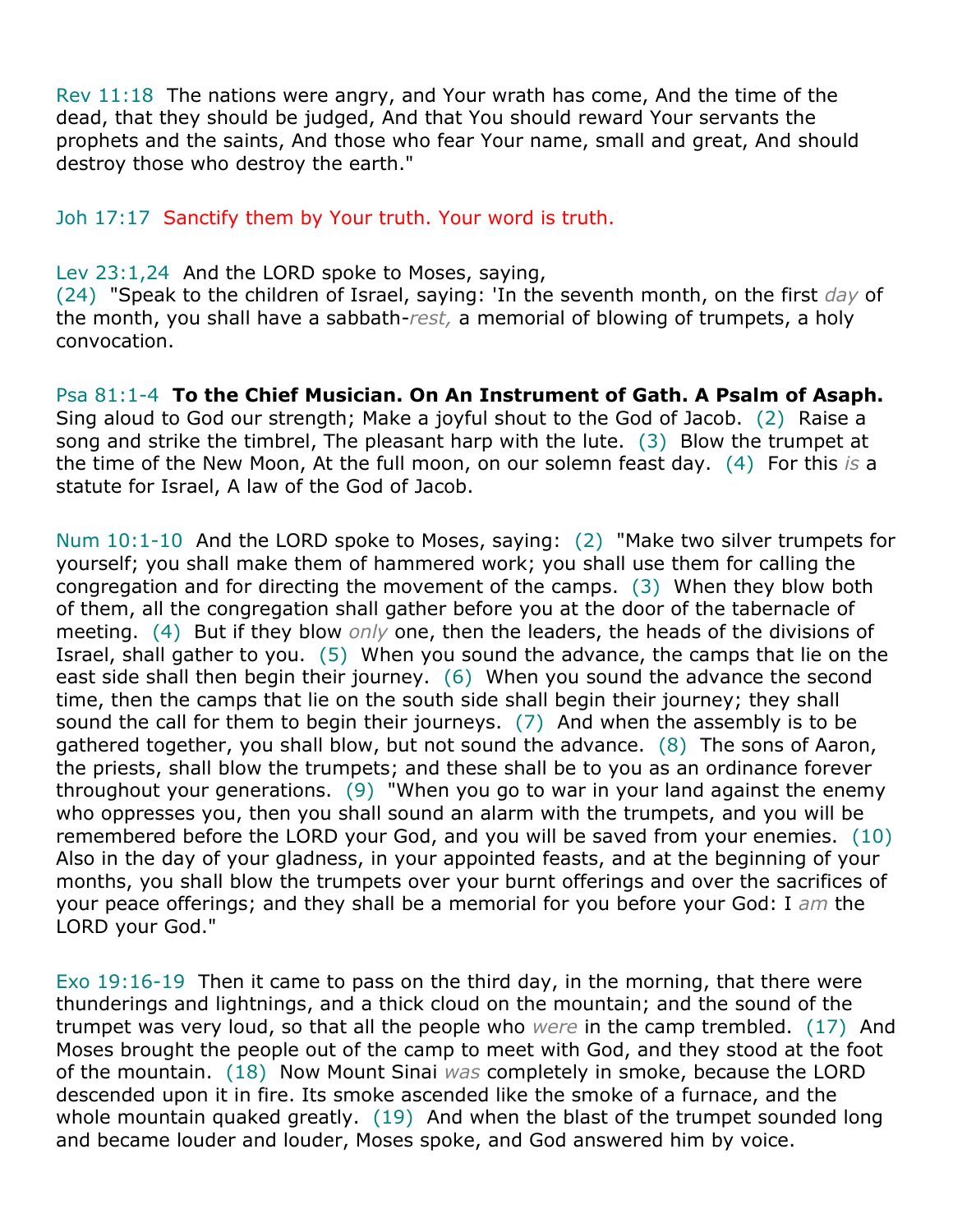Exo 20:15-18 "You shall not steal. (16) "You shall not bear false witness against your neighbor. (17) "You shall not covet your neighbor's house; you shall not covet your neighbor's wife, nor his male servant, nor his female servant, nor his ox, nor his donkey, nor anything that *is* your neighbor's." (18) Now all the people witnessed the thunderings, the lightning flashes, the sound of the trumpet, and the mountain smoking; and when the people saw *it,* they trembled and stood afar off.

Jer 4:19 O my soul, my soul! I am pained in my very heart! My heart makes a noise in me; I cannot hold my peace, Because you have heard, O my soul, The sound of the trumpet, The alarm of war.

=========

Mat 24:21-22 For then there will be great tribulation, such as has not been since the beginning of the world until this time, no, nor ever shall be. (22) And unless those days were shortened, no flesh would be saved; but for the elect's sake those days will be shortened.

Rev 7:4-8 And I heard the number of those who were sealed. One hundred *and* fortyfour thousand of all the tribes of the children of Israel *were* sealed: (5) of the tribe of Judah twelve thousand *were* sealed; of the tribe of Reuben twelve thousand *were* sealed; of the tribe of Gad twelve thousand *were* sealed; (6) of the tribe of Asher twelve thousand *were* sealed; of the tribe of Naphtali twelve thousand *were* sealed; of the tribe of Manasseh twelve thousand *were* sealed; (7) of the tribe of Simeon twelve thousand *were* sealed; of the tribe of Levi twelve thousand *were* sealed; of the tribe of Issachar twelve thousand *were* sealed; (8) of the tribe of Zebulun twelve thousand *were* sealed; of the tribe of Joseph twelve thousand *were* sealed; of the tribe of Benjamin twelve thousand *were* sealed.

1Th 1:3-4 remembering without ceasing your work of faith, labor of love, and patience of hope in our Lord Jesus Christ in the sight of our God and Father, (4) knowing, beloved brethren, your election by God.

Eph 1:4 just as He chose us in Him before the foundation of the world, that we should be holy and without blame before Him in love,

Col 3:12 Therefore, as *the* elect of God, holy and beloved, put on tender mercies, kindness, humility, meekness, longsuffering;

Mat 24:29-31 "Immediately after the tribulation of those days the sun will be darkened, and the moon will not give its light; the stars will fall from heaven, and the powers of the heavens will be shaken. (30) Then the sign of the Son of Man will appear in heaven, and then all the tribes of the earth will mourn, and they will see the Son of Man coming on the clouds of heaven with power and great glory. (31) And He will send His angels with a great sound of a trumpet, and they will gather together His elect from the four winds, from one end of heaven to the other.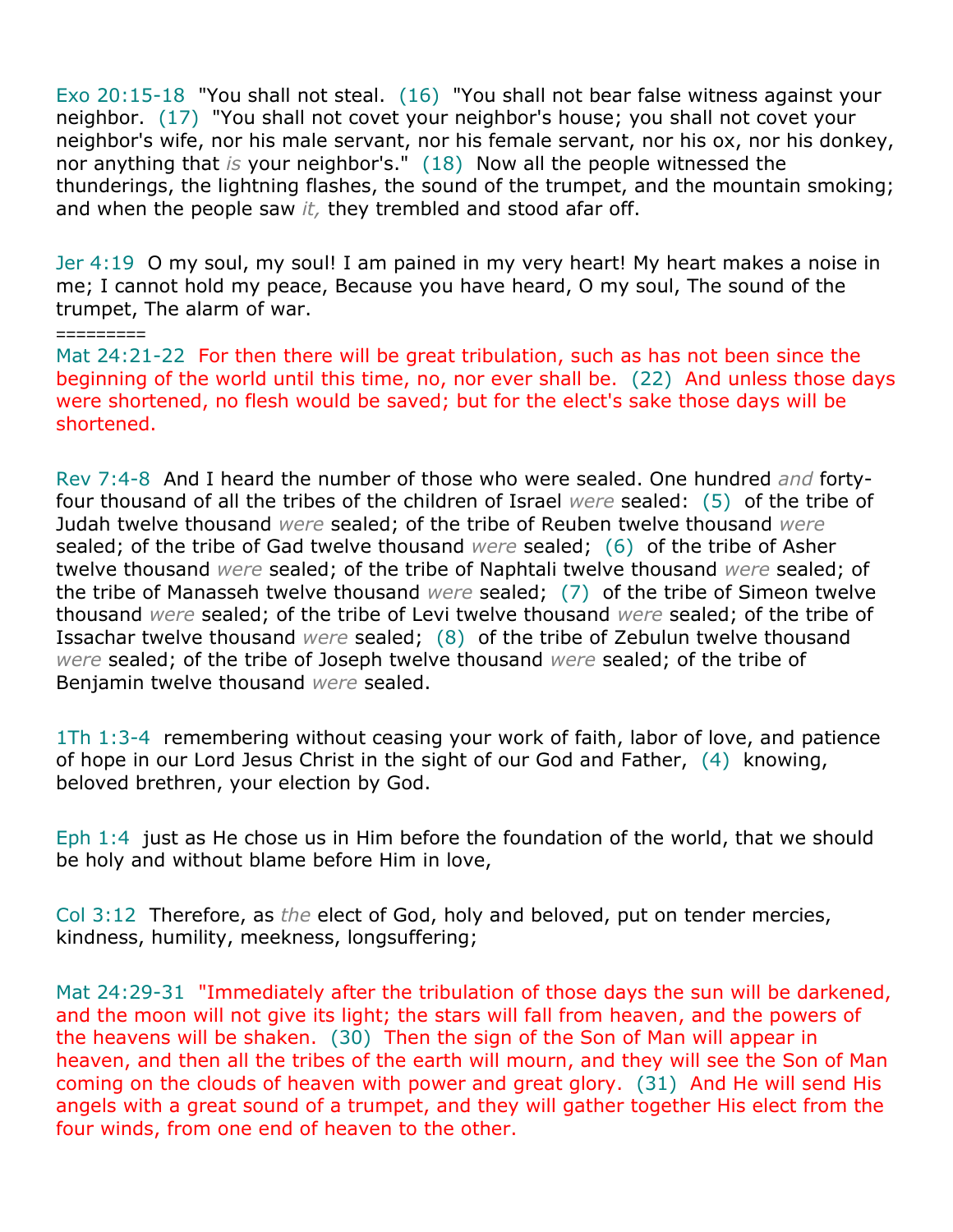Rev 8:12 Then the fourth angel sounded: And a third of the sun was struck, a third of the moon, and a third of the stars, so that a third of them were darkened. A third of the day did not shine, and likewise the night.

Dan 7:13 "I was watching in the night visions, And behold, *One* like the Son of Man, Coming with the clouds of heaven! He came to the Ancient of Days, And they brought Him near before Him.

Act 1:9-11 Now when He had spoken these things, while they watched, He was taken up, and a cloud received Him out of their sight. (10) And while they looked steadfastly toward heaven as He went up, behold, two men stood by them in white apparel, (11) who also said, "Men of Galilee, why do you stand gazing up into heaven? This *same* Jesus, who was taken up from you into heaven, will so come in like manner as you saw Him go into heaven."

===========

Rev 11:15-18 Then the seventh angel sounded: And there were loud voices in heaven, saying, "The kingdoms of this world have become *the kingdoms* of our Lord and of His Christ, and He shall reign forever and ever!" (16) And the twenty-four elders who sat before God on their thrones fell on their faces and worshiped God, (17) saying: "We give You thanks, O Lord God Almighty, The One who is and who was and who is to come, Because You have taken Your great power and reigned. (18) The nations were angry, and Your wrath has come, And the time of the dead, that they should be judged, And that You should reward Your servants the prophets and the saints, And those who fear Your name, small and great, And should destroy those who destroy the earth."

Rev 6:12-17 I looked when He opened the sixth seal, and behold, there was a great earthquake; and the sun became black as sackcloth of hair, and the moon became like blood. (13) And the stars of heaven fell to the earth, as a fig tree drops its late figs when it is shaken by a mighty wind. (14) Then the sky receded as a scroll when it is rolled up, and every mountain and island was moved out of its place. (15) And the kings of the earth, the great men, the rich men, the commanders, the mighty men, every slave and every free man, hid themselves in the caves and in the rocks of the mountains, (16) and said to the mountains and rocks, "Fall on us and hide us from the face of Him who sits on the throne and from the wrath of the Lamb! (17) For the great day of His wrath has come, and who is able to stand?"

Rev 7:1-3,14-17 After these things I saw four angels standing at the four corners of the earth, holding the four winds of the earth, that the wind should not blow on the earth, on the sea, or on any tree. (2) Then I saw another angel ascending from the east, having the seal of the living God. And he cried with a loud voice to the four angels to whom it was granted to harm the earth and the sea,  $(3)$  saying, "Do not harm the earth, the sea, or the trees till we have sealed the servants of our God on their foreheads."

(14) And I said to him, "Sir, you know." So he said to me, "These are the ones who come out of the great tribulation, and washed their robes and made them white in the blood of the Lamb. (15) Therefore they are before the throne of God, and serve Him day and night in His temple. And He who sits on the throne will dwell among them. (16)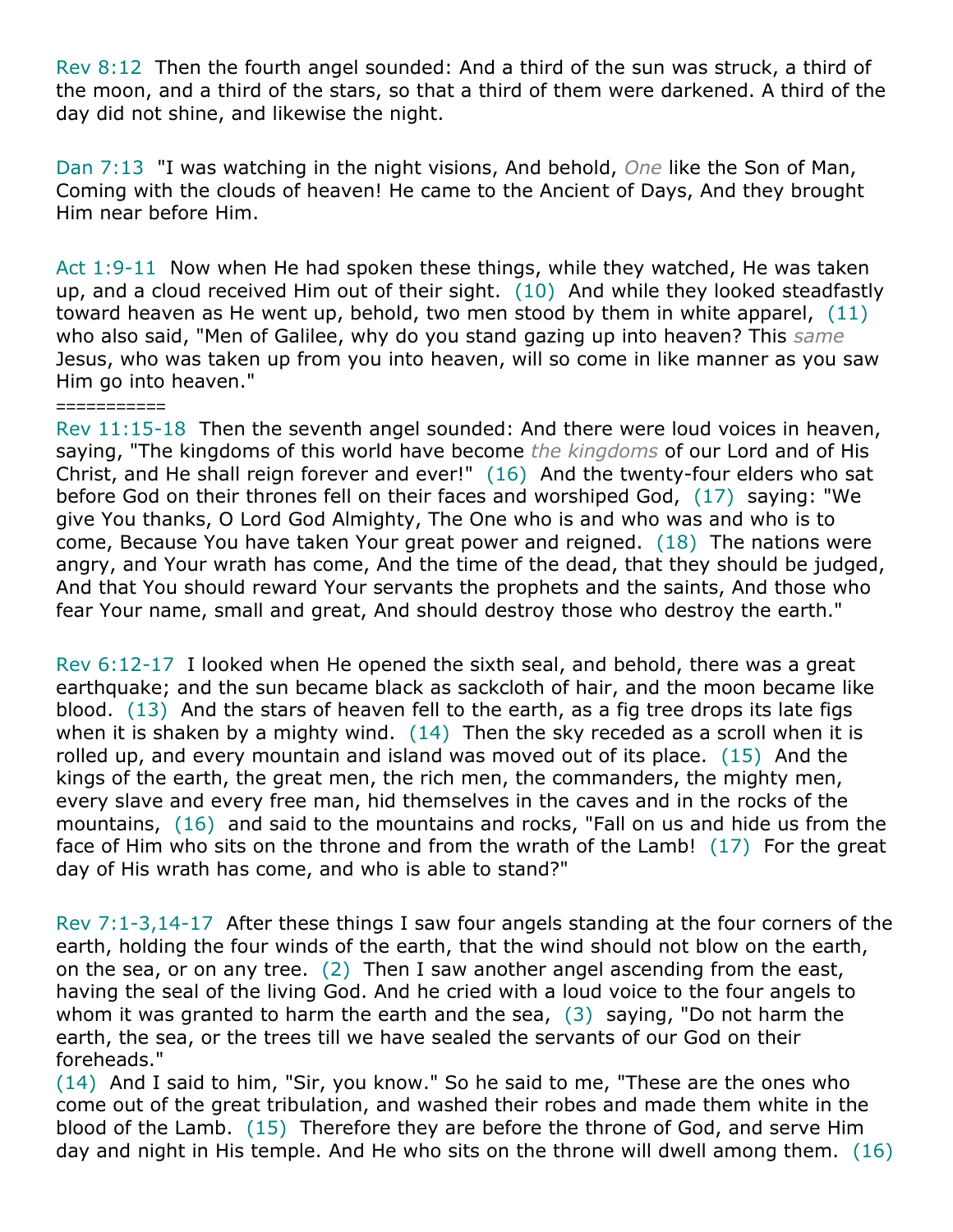They shall neither hunger anymore nor thirst anymore; the sun shall not strike them, nor any heat; (17) for the Lamb who is in the midst of the throne will shepherd them and lead them to living fountains of waters. And God will wipe away every tear from their eyes."

Eze 11:23 And the glory of the LORD went up from the midst of the city and stood on the mountain, which *is* on the east side of the city.

Eze 43:2 And behold, the glory of the God of Israel came from the way of the east. His voice *was* like the sound of many waters; and the earth shone with His glory.

Zec 14:4 And in that day His feet will stand on the Mount of Olives, Which faces Jerusalem on the east. And the Mount of Olives shall be split in two, From east to west, *Making* a very large valley; Half of the mountain shall move toward the north And half of it toward the south.

Rev 8:1-13 When He opened the seventh seal, there was silence in heaven for about half an hour. (2) And I saw the seven angels who stand before God, and to them were given seven trumpets. (3) Then another angel, having a golden censer, came and stood at the altar. He was given much incense, that he should offer *it* with the prayers of all the saints upon the golden altar which was before the throne.  $(4)$  And the smoke of the incense, with the prayers of the saints, ascended before God from the angel's hand. (5) Then the angel took the censer, filled it with fire from the altar, and threw *it* to the earth. And there were noises, thunderings, lightnings, and an earthquake. (6) So the seven angels who had the seven trumpets prepared themselves to sound. (7) The first angel sounded: And hail and fire followed, mingled with blood, and they were thrown to the earth. And a third of the trees were burned up, and all green grass was burned up. (8) Then the second angel sounded: And *something* like a great mountain burning with fire was thrown into the sea, and a third of the sea became blood. (9) And a third of the living creatures in the sea died, and a third of the ships were destroyed. (10) Then the third angel sounded: And a great star fell from heaven, burning like a torch, and it fell on a third of the rivers and on the springs of water. (11) The name of the star is Wormwood. A third of the waters became wormwood, and many men died from the water, because it was made bitter. (12) Then the fourth angel sounded: And a third of the sun was struck, a third of the moon, and a third of the stars, so that a third of them were darkened. A third of the day did not shine, and likewise the night. (13) And I looked, and I heard an angel flying through the midst of heaven, saying with a loud voice, "Woe, woe, woe to the inhabitants of the earth, because of the remaining blasts of the trumpet of the three angels who are about to sound!"

Num 10:1-10 And the LORD spoke to Moses, saying: (2) "Make two silver trumpets for yourself; you shall make them of hammered work; you shall use them for calling the congregation and for directing the movement of the camps. (3) When they blow both of them, all the congregation shall gather before you at the door of the tabernacle of meeting. (4) But if they blow *only* one, then the leaders, the heads of the divisions of Israel, shall gather to you. (5) When you sound the advance, the camps that lie on the east side shall then begin their journey. (6) When you sound the advance the second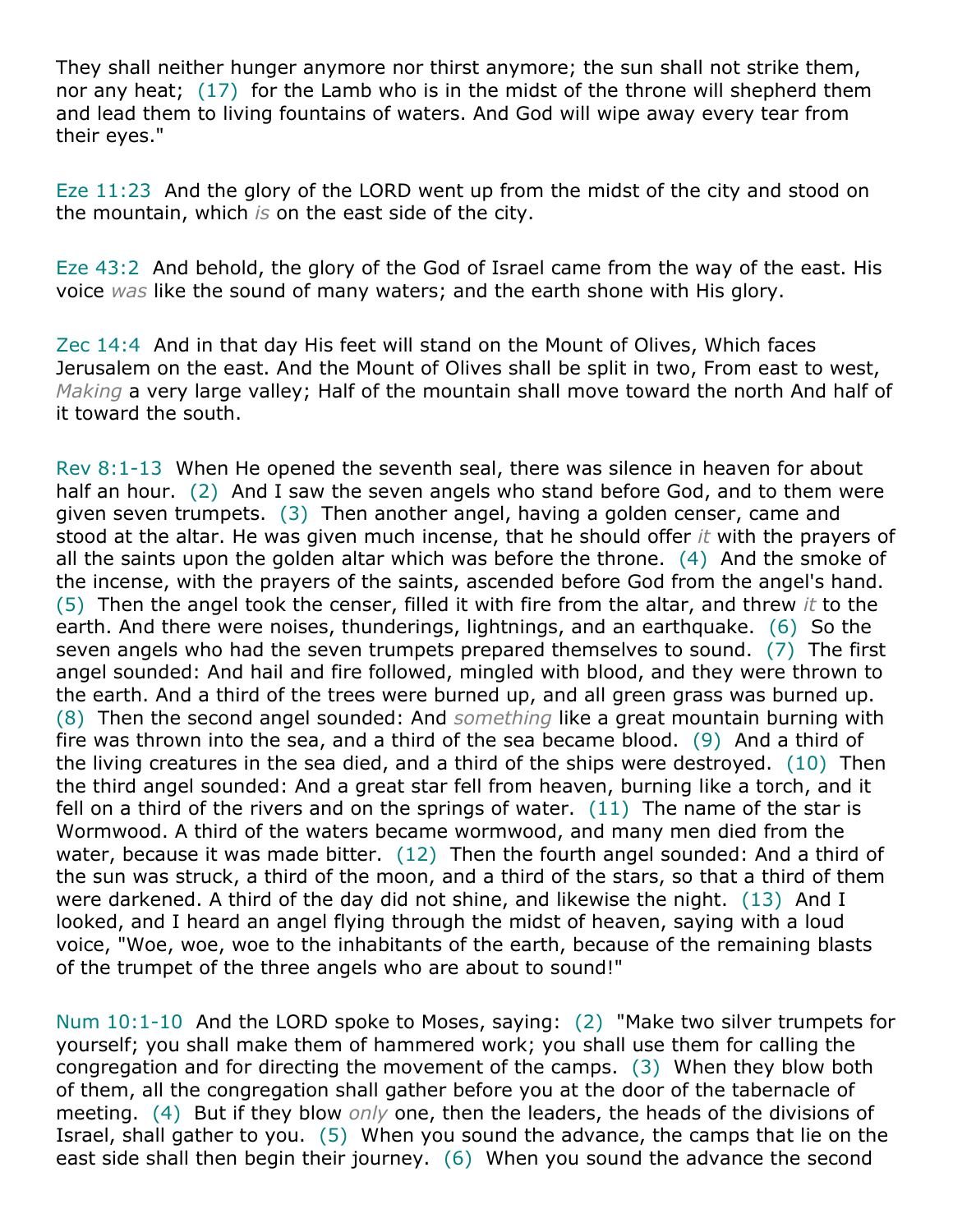time, then the camps that lie on the south side shall begin their journey; they shall sound the call for them to begin their journeys. (7) And when the assembly is to be gathered together, you shall blow, but not sound the advance. (8) The sons of Aaron, the priests, shall blow the trumpets; and these shall be to you as an ordinance forever throughout your generations. (9) "When you go to war in your land against the enemy who oppresses you, then you shall sound an alarm with the trumpets, and you will be remembered before the LORD your God, and you will be saved from your enemies. (10) Also in the day of your gladness, in your appointed feasts, and at the beginning of your months, you shall blow the trumpets over your burnt offerings and over the sacrifices of your peace offerings; and they shall be a memorial for you before your God: I *am* the LORD your God."

Num 31:6 Then Moses sent them to the war, one thousand from *each* tribe; he sent them to the war with Phinehas the son of Eleazar the priest, with the holy articles and the signal trumpets in his hand.

2Ch 5:12 and the Levites *who were* the singers, all those of Asaph and Heman and Jeduthun, with their sons and their brethren, stood at the east end of the altar, clothed in white linen, having cymbals, stringed instruments and harps, and with them one hundred and twenty priests sounding with trumpets—

Hos 5:8 "Blow the ram's horn in Gibeah, The trumpet in Ramah! Cry aloud *at* Beth Aven, '*Look* behind you, O Benjamin!'

Exo 25:9 According to all that I show you, *that is,* the pattern of the tabernacle and the pattern of all its furnishings, just so you shall make *it.*

Heb 9:3-4,24 and behind the second veil, the part of the tabernacle which is called the Holiest of All, (4) which had the golden censer and the ark of the covenant overlaid on all sides with gold, in which *were* the golden pot that had the manna, Aaron's rod that budded, and the tablets of the covenant;

(24) For Christ has not entered the holy places made with hands, *which are* copies of the true, but into heaven itself, now to appear in the presence of God for us;

Eph 5:2 And walk in love, as Christ also has loved us and given Himself for us, an offering and a sacrifice to God for a sweet-smelling aroma.

Exo 19:16,18-19 Then it came to pass on the third day, in the morning, that there were thunderings and lightnings, and a thick cloud on the mountain; and the sound of the trumpet was very loud, so that all the people who *were* in the camp trembled. (18) Now Mount Sinai *was* completely in smoke, because the LORD descended upon it in fire. Its smoke ascended like the smoke of a furnace, and the whole mountain quaked greatly. (19) And when the blast of the trumpet sounded long and became louder and louder, Moses spoke, and God answered him by voice.

Exo 20:18 Now all the people witnessed the thunderings, the lightning flashes, the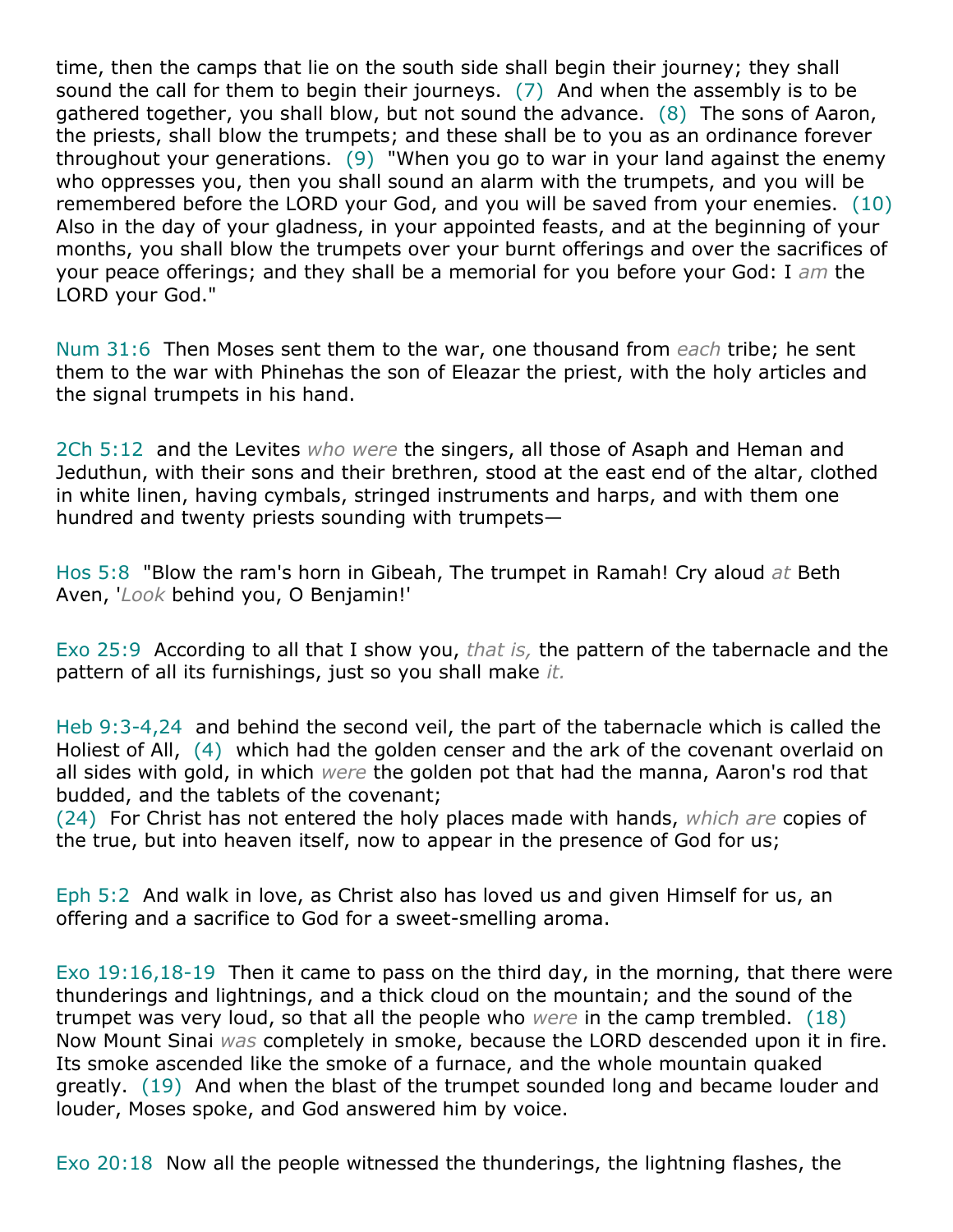sound of the trumpet, and the mountain smoking; and when the people saw *it,* they trembled and stood afar off.

1Sa 2:10 The adversaries of the LORD shall be broken in pieces; From heaven He will thunder against them. The LORD will judge the ends of the earth. "He will give strength to His king, And exalt the horn of His anointed."

1Sa 7:10 Now as Samuel was offering up the burnt offering, the Philistines drew near to battle against Israel. But the LORD thundered with a loud thunder upon the Philistines that day, and so confused them that they were overcome before Israel.

Job 26:14 Indeed these *are* the mere edges of His ways, And how small a whisper we hear of Him! But the thunder of His power who can understand?"

Psa 18:13-14 The LORD thundered from heaven, And the Most High uttered His voice, Hailstones and coals of fire. (14) He sent out His arrows and scattered the foe, Lightnings in abundance, and He vanquished them.

Psa 77:18 The voice of Your thunder *was* in the whirlwind; The lightnings lit up the world; The earth trembled and shook.

Isa 29:6 You will be punished by the LORD of hosts With thunder and earthquake and great noise, *With* storm and tempest And the flame of devouring fire.

Zep 1:14-16 The great day of the LORD *is* near; *It is* near and hastens quickly. The noise of the day of the LORD is bitter; There the mighty men shall cry out. (15) That day *is* a day of wrath, A day of trouble and distress, A day of devastation and desolation, A day of darkness and gloominess, A day of clouds and thick darkness, (16) A day of trumpet and alarm Against the fortified cities And against the high towers.

Pro 5:4-5 But in the end she is bitter as wormwood, Sharp as a two-edged sword. (5) Her feet go down to death, Her steps lay hold of hell.

Jer 9:15 therefore thus says the LORD of hosts, the God of Israel: "Behold, I will feed them, this people, with wormwood, and give them water of gall to drink.

Deu 29:18 so that there may not be among you man or woman or family or tribe, whose heart turns away today from the LORD our God, to go *and* serve the gods of these nations, and that there may not be among you a root bearing bitterness or wormwood;

Joe 2:2 A day of darkness and gloominess, A day of clouds and thick darkness, Like the morning *clouds* spread over the mountains. A people *come,* great and strong, The like of whom has never been; Nor will there ever be any *such* after them, Even for many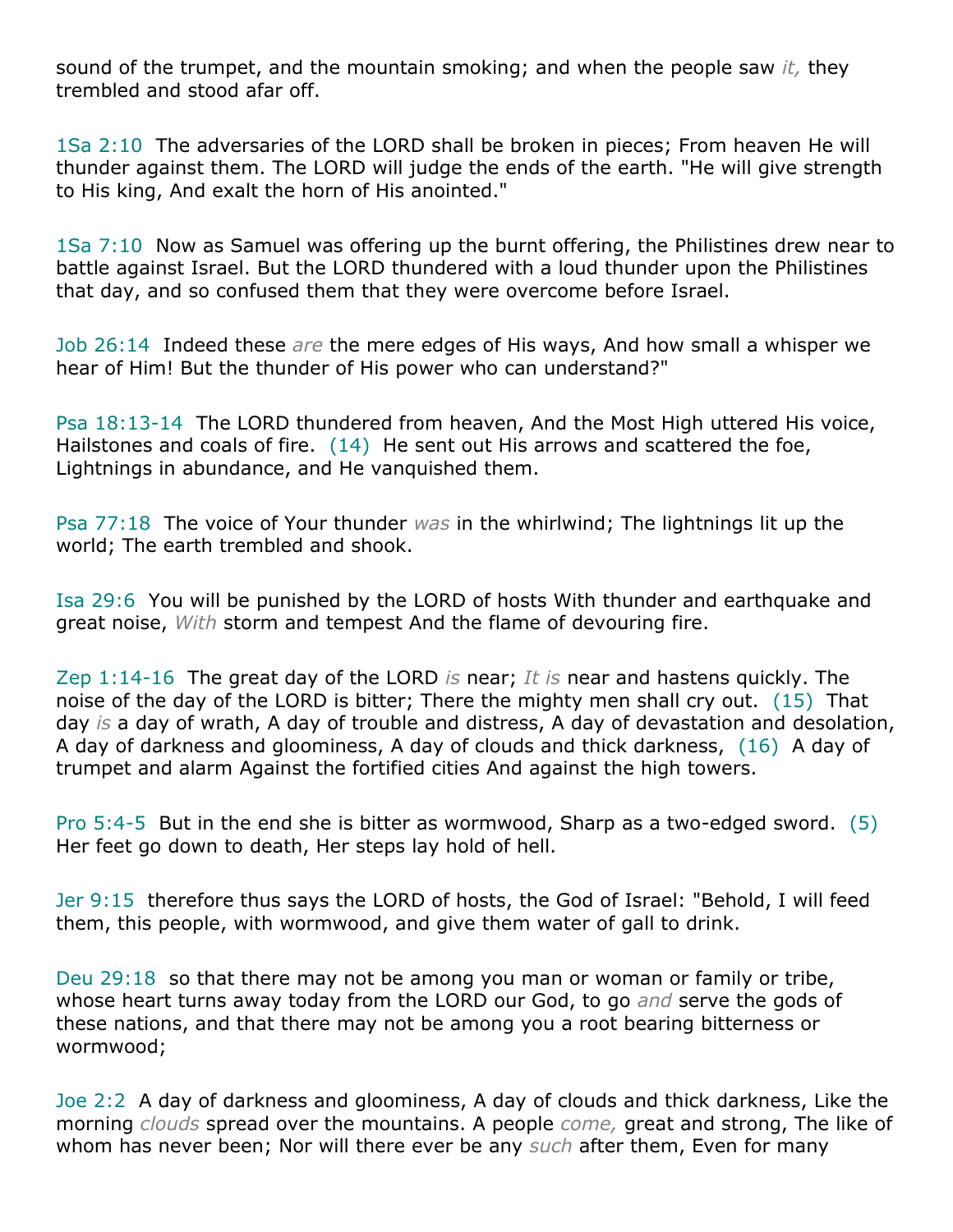successive generations.

Amo 5:18 Woe to you who desire the day of the LORD! For what good *is* the day of the LORD to you? It *will be* darkness, and not light.

Zep 1:14-15 The great day of the LORD *is* near; *It is* near and hastens quickly. The noise of the day of the LORD is bitter; There the mighty men shall cry out. (15) That day *is* a day of wrath, A day of trouble and distress, A day of devastation and desolation, A day of darkness and gloominess, A day of clouds and thick darkness,

Isa 13:10 For the stars of heaven and their constellations Will not give their light; The sun will be darkened in its going forth, And the moon will not cause its light to shine.

Mar 13:24 "But in those days, after that tribulation, the sun will be darkened, and the moon will not give its light;

2Pe 3:9 The Lord is not slack concerning *His* promise, as some count slackness, but is longsuffering toward us, not willing that any should perish but that all should come to repentance.

Rev 9:1-15,20-21 Then the fifth angel sounded: And I saw a star fallen from heaven to the earth. To him was given the key to the bottomless pit. (2) And he opened the bottomless pit, and smoke arose out of the pit like the smoke of a great furnace. So the sun and the air were darkened because of the smoke of the pit. (3) Then out of the smoke locusts came upon the earth. And to them was given power, as the scorpions of the earth have power. (4) They were commanded not to harm the grass of the earth, or any green thing, or any tree, but only those men who do not have the seal of God on their foreheads. (5) And they were not given *authority* to kill them, but to torment them *for* five months. Their torment *was* like the torment of a scorpion when it strikes a man. (6) In those days men will seek death and will not find it; they will desire to die, and death will flee from them. (7) The shape of the locusts was like horses prepared for battle. On their heads were crowns of something like gold, and their faces *were* like the faces of men. (8) They had hair like women's hair, and their teeth were like lions' *teeth.* (9) And they had breastplates like breastplates of iron, and the sound of their wings *was* like the sound of chariots with many horses running into battle. (10) They had tails like scorpions, and there were stings in their tails. Their power *was* to hurt men five months. (11) And they had as king over them the angel of the bottomless pit, whose name in Hebrew *is* Abaddon, but in Greek he has the name Apollyon. (12) One woe is past. Behold, still two more woes are coming after these things. (13) Then the sixth angel sounded: And I heard a voice from the four horns of the golden altar which is before God, (14) saying to the sixth angel who had the trumpet, "Release the four angels who are bound at the great river Euphrates." (15) So the four angels, who had been prepared for the hour and day and month and year, were released to kill a third of mankind.

(20) But the rest of mankind, who were not killed by these plagues, did not repent of the works of their hands, that they should not worship demons, and idols of gold, silver,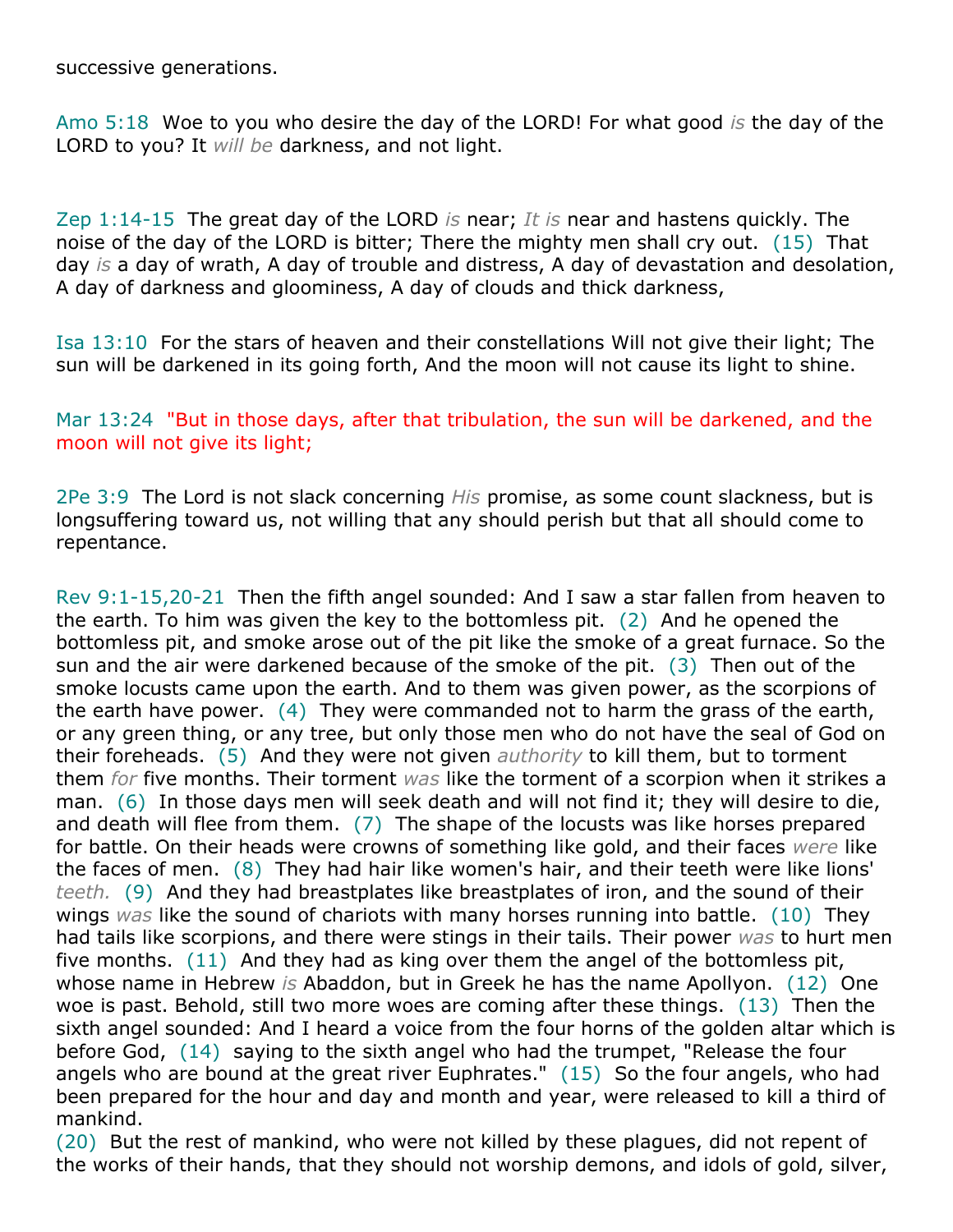brass, stone, and wood, which can neither see nor hear nor walk. (21) And they did not repent of their murders or their sorceries or their sexual immorality or their thefts.

Luk 8:31 And they begged Him that He would not command them to go out into the abyss.

Luk 10:19 Behold, I give you the authority to trample on serpents and scorpions, and over all the power of the enemy, and nothing shall by any means hurt you.

Luk 11:12 Or if he asks for an egg, will he offer him a scorpion?

Job 1:12 And the LORD said to Satan, "Behold, all that he has *is* in your power; only do not lay a hand on his *person.*" So Satan went out from the presence of the LORD.

Job 2:6 And the LORD said to Satan, "Behold, he *is* in your hand, but spare his life."

Mat 25:41 "Then He will also say to those on the left hand, 'Depart from Me, you cursed, into the everlasting fire prepared for the devil and his angels:

Gen 15:18 On the same day the LORD made a covenant with Abram, saying: "To your descendants I have given this land, from the river of Egypt to the great river, the River Euphrates—

Deu 1:7 Turn and take your journey, and go to the mountains of the Amorites, to all the neighboring *places* in the plain, in the mountains and in the lowland, in the South and on the seacoast, to the land of the Canaanites and to Lebanon, as far as the great river, the River Euphrates.

Jos 1:4 From the wilderness and this Lebanon as far as the great river, the River Euphrates, all the land of the Hittites, and to the Great Sea toward the going down of the sun, shall be your territory.

Rev 11:15,17-18 Then the seventh angel sounded: And there were loud voices in heaven, saying, "The kingdoms of this world have become *the kingdoms* of our Lord and of His Christ, and He shall reign forever and ever!"

(17) saying: "We give You thanks, O Lord God Almighty, The One who is and who was and who is to come, Because You have taken Your great power and reigned. (18) The nations were angry, and Your wrath has come, And the time of the dead, that they should be judged, And that You should reward Your servants the prophets and the saints, And those who fear Your name, small and great, And should destroy those who destroy the earth."

Rev 15:1,7 Then I saw another sign in heaven, great and marvelous: seven angels having the seven last plagues, for in them the wrath of God is complete.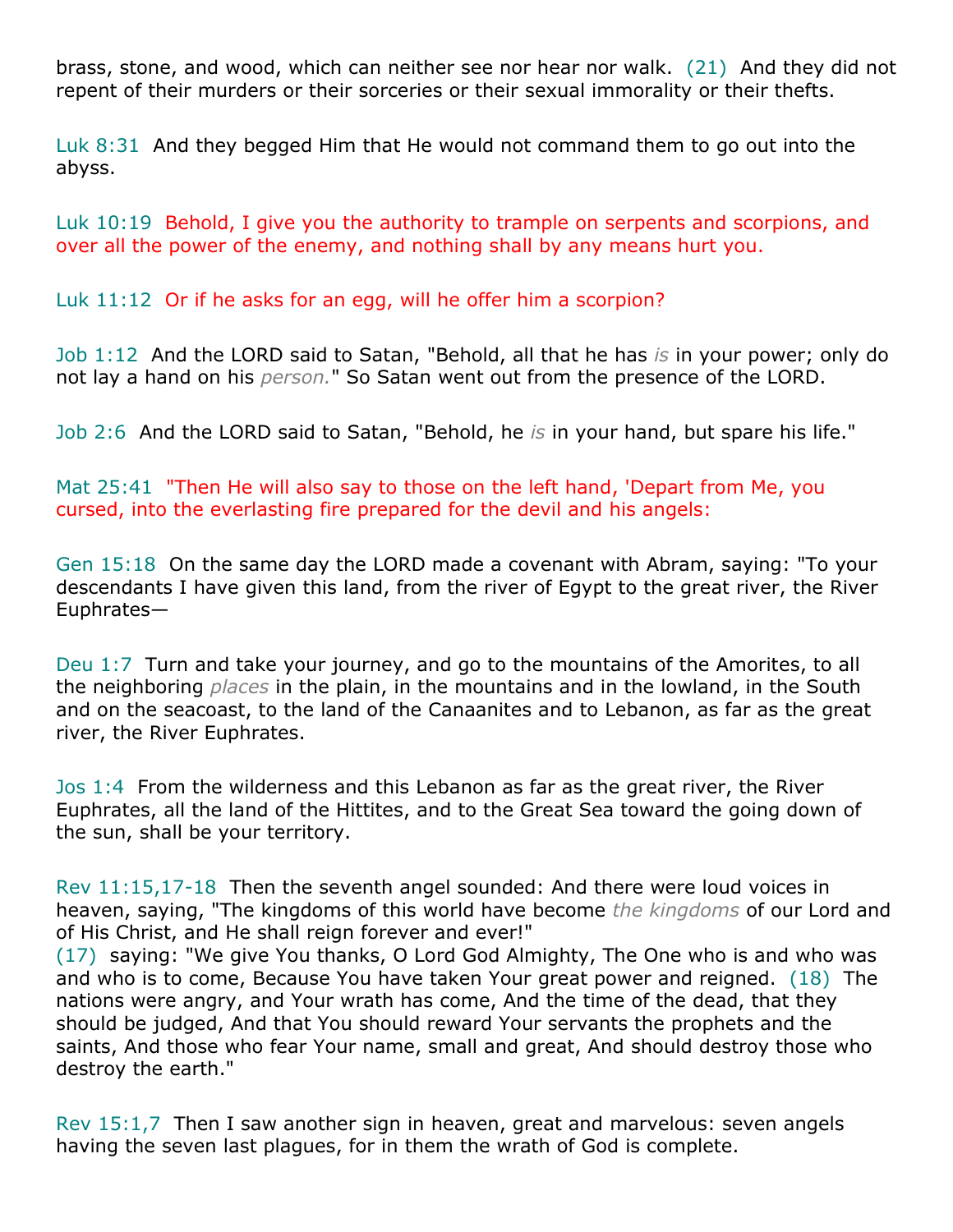(7) Then one of the four living creatures gave to the seven angels seven golden bowls full of the wrath of God who lives forever and ever.

1Th 4:16-18 For the Lord Himself will descend from heaven with a shout, with the voice of an archangel, and with the trumpet of God. And the dead in Christ will rise first. (17) Then we who are alive *and* remain shall be caught up together with them in the clouds to meet the Lord in the air. And thus we shall always be with the Lord. (18) Therefore comfort one another with these words.

1Co 15:52 in a moment, in the twinkling of an eye, at the last trumpet. For the trumpet will sound, and the dead will be raised incorruptible, and we shall be changed.

===========

Rev 16:1-21 Then I heard a loud voice from the temple saying to the seven angels, "Go and pour out the bowls of the wrath of God on the earth." (2) So the first went and poured out his bowl upon the earth, and a foul and loathsome sore came upon the men who had the mark of the beast and those who worshiped his image. (3) Then the second angel poured out his bowl on the sea, and it became blood as of a dead *man;* and every living creature in the sea died. (4) Then the third angel poured out his bowl on the rivers and springs of water, and they became blood. (5) And I heard the angel of the waters saying: "You are righteous, O Lord, The One who is and who was and who is to be, Because You have judged these things. (6) For they have shed the blood of saints and prophets, And You have given them blood to drink. For it is their just due." (7) And I heard another from the altar saying, "Even so, Lord God Almighty, true and righteous *are* Your judgments." (8) Then the fourth angel poured out his bowl on the sun, and power was given to him to scorch men with fire. (9) And men were scorched with great heat, and they blasphemed the name of God who has power over these plagues; and they did not repent and give Him glory. (10) Then the fifth angel poured out his bowl on the throne of the beast, and his kingdom became full of darkness; and they gnawed their tongues because of the pain. (11) They blasphemed the God of heaven because of their pains and their sores, and did not repent of their deeds. (12) Then the sixth angel poured out his bowl on the great river Euphrates, and its water was dried up, so that the way of the kings from the east might be prepared. (13) And I saw three unclean spirits like frogs *coming* out of the mouth of the dragon, out of the mouth of the beast, and out of the mouth of the false prophet. (14) For they are spirits of demons, performing signs, *which* go out to the kings of the earth and of the whole world, to gather them to the battle of that great day of God Almighty. (15) "Behold, I am coming as a thief. Blessed *is* he who watches, and keeps his garments, lest he walk naked and they see his shame." (16) And they gathered them together to the place called in Hebrew, Armageddon. (17) Then the seventh angel poured out his bowl into the air, and a loud voice came out of the temple of heaven, from the throne, saying, "It is done!" (18) And there were noises and thunderings and lightnings; and there was a great earthquake, such a mighty and great earthquake as had not occurred since men were on the earth. (19) Now the great city was divided into three parts, and the cities of the nations fell. And great Babylon was remembered before God, to give her the cup of the wine of the fierceness of His wrath. (20) Then every island fled away, and the mountains were not found. (21) And great hail from heaven fell upon men, *each hailstone* about the weight of a talent. Men blasphemed God because of the plague of the hail, since that plague was exceedingly great.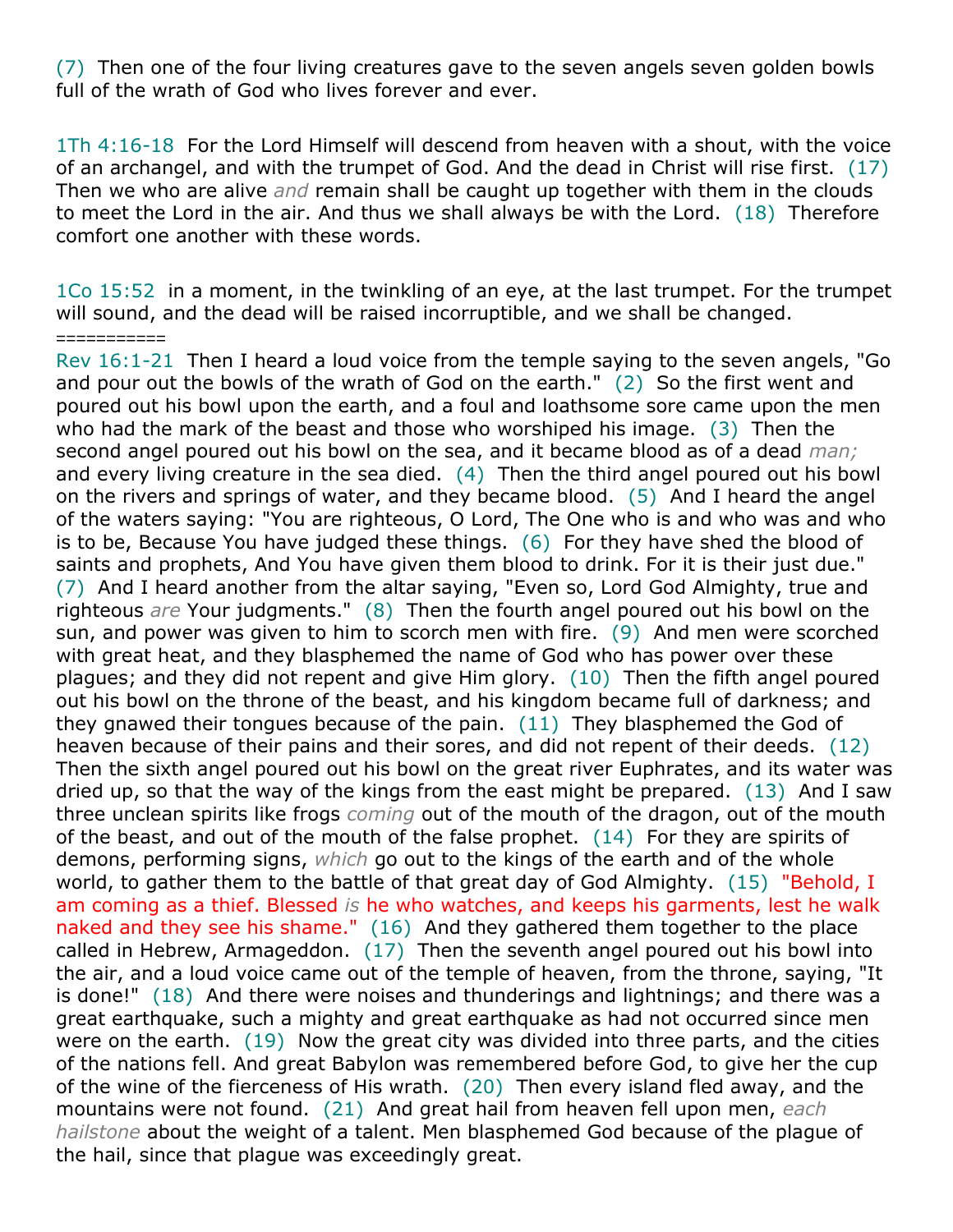Deu 28:35 The LORD will strike you in the knees and on the legs with severe boils which cannot be healed, and from the sole of your foot to the top of your head.

Exo 9:10 Then they took ashes from the furnace and stood before Pharaoh, and Moses scattered *them* toward heaven. And *they* caused boils that break out in sores on man and beast.

Lev 17:11 For the life of the flesh *is* in the blood, and I have given it to you upon the altar to make atonement for your souls; for it *is* the blood *that* makes atonement for the soul.'

Exo 7:20-25 And Moses and Aaron did so, just as the LORD commanded. So he lifted up the rod and struck the waters that *were* in the river, in the sight of Pharaoh and in the sight of his servants. And all the waters that *were* in the river were turned to blood. (21) The fish that *were* in the river died, the river stank, and the Egyptians could not drink the water of the river. So there was blood throughout all the land of Egypt. (22) Then the magicians of Egypt did so with their enchantments; and Pharaoh's heart grew hard, and he did not heed them, as the LORD had said. (23) And Pharaoh turned and went into his house. Neither was his heart moved by this. (24) So all the Egyptians dug all around the river for water to drink, because they could not drink the water of the river. (25) And seven days passed after the LORD had struck the river.

Isa 24:6 Therefore the curse has devoured the earth, And those who dwell in it are desolate. Therefore the inhabitants of the earth are burned, And few men *are* left.

Mal 4:1 "For behold, the day is coming, Burning like an oven, And all the proud, yes, all who do wickedly will be stubble. And the day which is coming shall burn them up," Says the LORD of hosts, "That will leave them neither root nor branch.

Mat 3:10-12 And even now the ax is laid to the root of the trees. Therefore every tree which does not bear good fruit is cut down and thrown into the fire. (11) I indeed baptize you with water unto repentance, but He who is coming after me is mightier than I, whose sandals I am not worthy to carry. He will baptize you with the Holy Spirit and fire. (12) His winnowing fan *is* in His hand, and He will thoroughly clean out His threshing floor, and gather His wheat into the barn; but He will burn up the chaff with unquenchable fire."

Amo 9:5-6 The Lord GOD of hosts, He who touches the earth and it melts, And all who dwell there mourn; All of it shall swell like the River, And subside like the River of Egypt. (6) He who builds His layers in the sky, And has founded His strata in the earth; Who calls for the waters of the sea, And pours them out on the face of the earth— The LORD *is* His name.

1Th 2:10 You *are* witnesses, and God *also,* how devoutly and justly and blamelessly we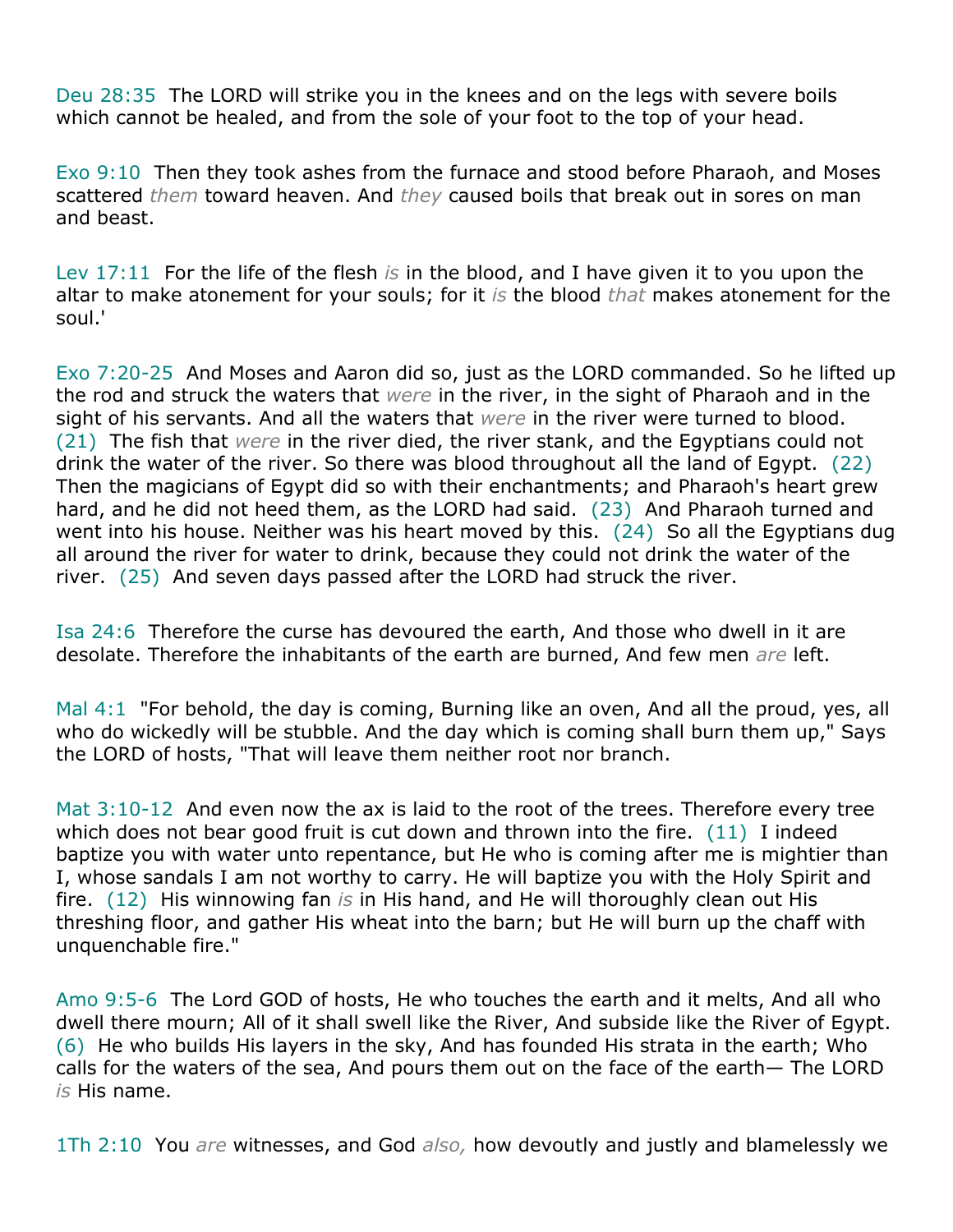behaved ourselves among you who believe;

Exo 10:21-23 Then the LORD said to Moses, "Stretch out your hand toward heaven, that there may be darkness over the land of Egypt, darkness *which* may even be felt." (22) So Moses stretched out his hand toward heaven, and there was thick darkness in all the land of Egypt three days. (23) They did not see one another; nor did anyone rise from his place for three days. But all the children of Israel had light in their dwellings.

Isa 60:2 For behold, the darkness shall cover the earth, And deep darkness the people; But the LORD will arise over you, And His glory will be seen upon you.

Joe 2:2 A day of darkness and gloominess, A day of clouds and thick darkness, Like the morning *clouds* spread over the mountains. A people *come,* great and strong, The like of whom has never been; Nor will there ever be any *such* after them, Even for many successive generations.

Nah 1:8 But with an overflowing flood He will make an utter end of its place, And darkness will pursue His enemies.

Mar 13:24-25 "But in those days, after that tribulation, the sun will be darkened, and the moon will not give its light; (25) the stars of heaven will fall, and the powers in the heavens will be shaken.

Rev 12:9 So the great dragon was cast out, that serpent of old, called the Devil and Satan, who deceives the whole world; he was cast to the earth, and his angels were cast out with him.

Rev 13:11-17 Then I saw another beast coming up out of the earth, and he had two horns like a lamb and spoke like a dragon. (12) And he exercises all the authority of the first beast in his presence, and causes the earth and those who dwell in it to worship the first beast, whose deadly wound was healed. (13) He performs great signs, so that he even makes fire come down from heaven on the earth in the sight of men. (14) And he deceives those who dwell on the earth—by those signs which he was granted to do in the sight of the beast, telling those who dwell on the earth to make an image to the beast who was wounded by the sword and lived. (15) He was granted *power* to give breath to the image of the beast, that the image of the beast should both speak and cause as many as would not worship the image of the beast to be killed. (16) He causes all, both small and great, rich and poor, free and slave, to receive a mark on their right hand or on their foreheads,  $(17)$  and that no one may buy or sell except one who has the mark or the name of the beast, or the number of his name.

Mat 24:24 For false christs and false prophets will rise and show great signs and wonders to deceive, if possible, even the elect.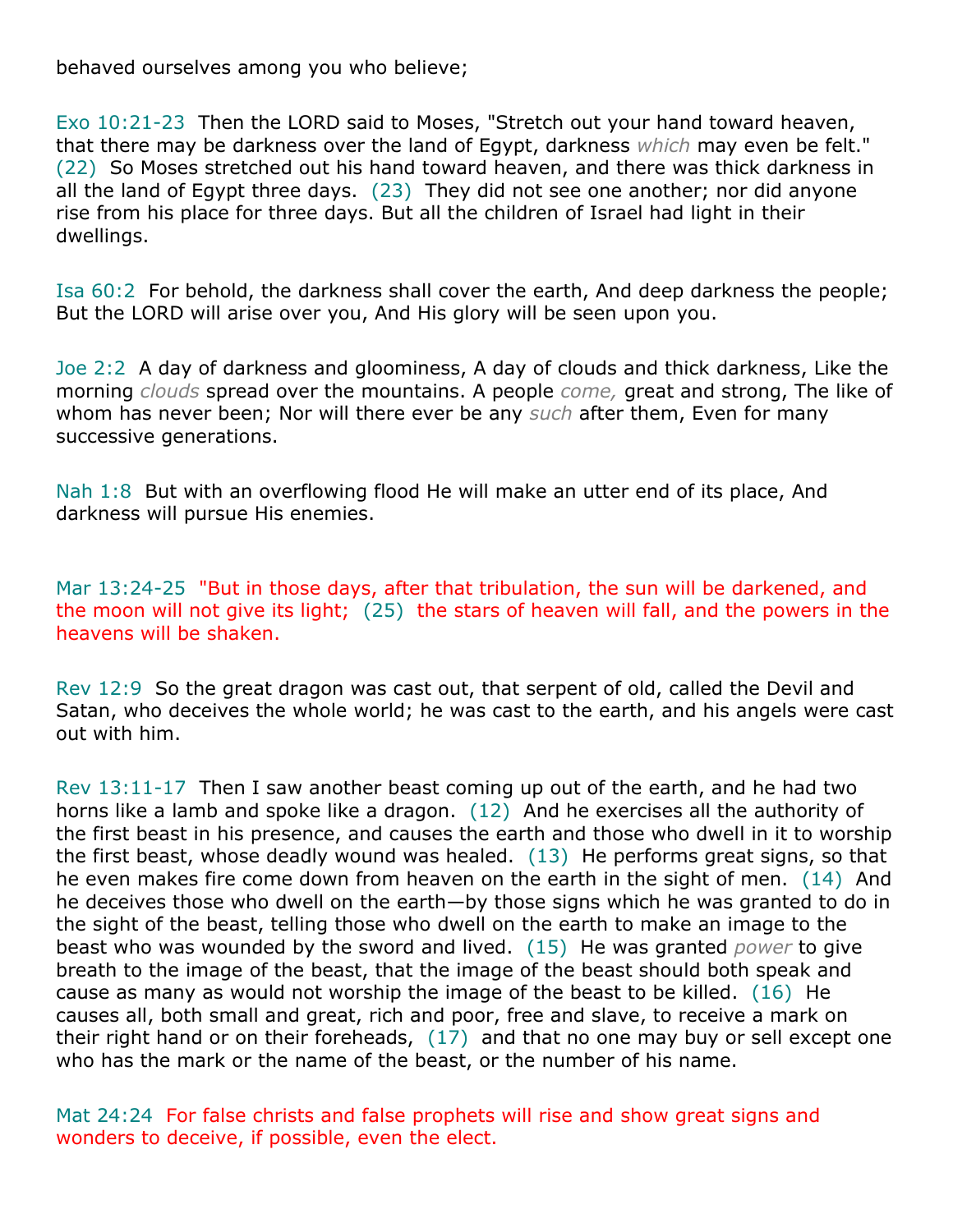2Th 2:8-10 And then the lawless one will be revealed, whom the Lord will consume with the breath of His mouth and destroy with the brightness of His coming. (9) The coming of the *lawless one* is according to the working of Satan, with all power, signs, and lying wonders, (10) and with all unrighteous deception among those who perish, because they did not receive the love of the truth, that they might be saved.

2Th 1:7-10 and to *give* you who are troubled rest with us when the Lord Jesus is revealed from heaven with His mighty angels, (8) in flaming fire taking vengeance on those who do not know God, and on those who do not obey the gospel of our Lord Jesus Christ. (9) These shall be punished with everlasting destruction from the presence of the Lord and from the glory of His power, (10) when He comes, in that Day, to be glorified in His saints and to be admired among all those who believe, because our testimony among you was believed.

Act 2:38 Then Peter said to them, "Repent, and let every one of you be baptized in the name of Jesus Christ for the remission of sins; and you shall receive the gift of the Holy Spirit.

#### ===============

Joh 6:44 No one can come to Me unless the Father who sent Me draws him; and I will raise him up at the last day.

==========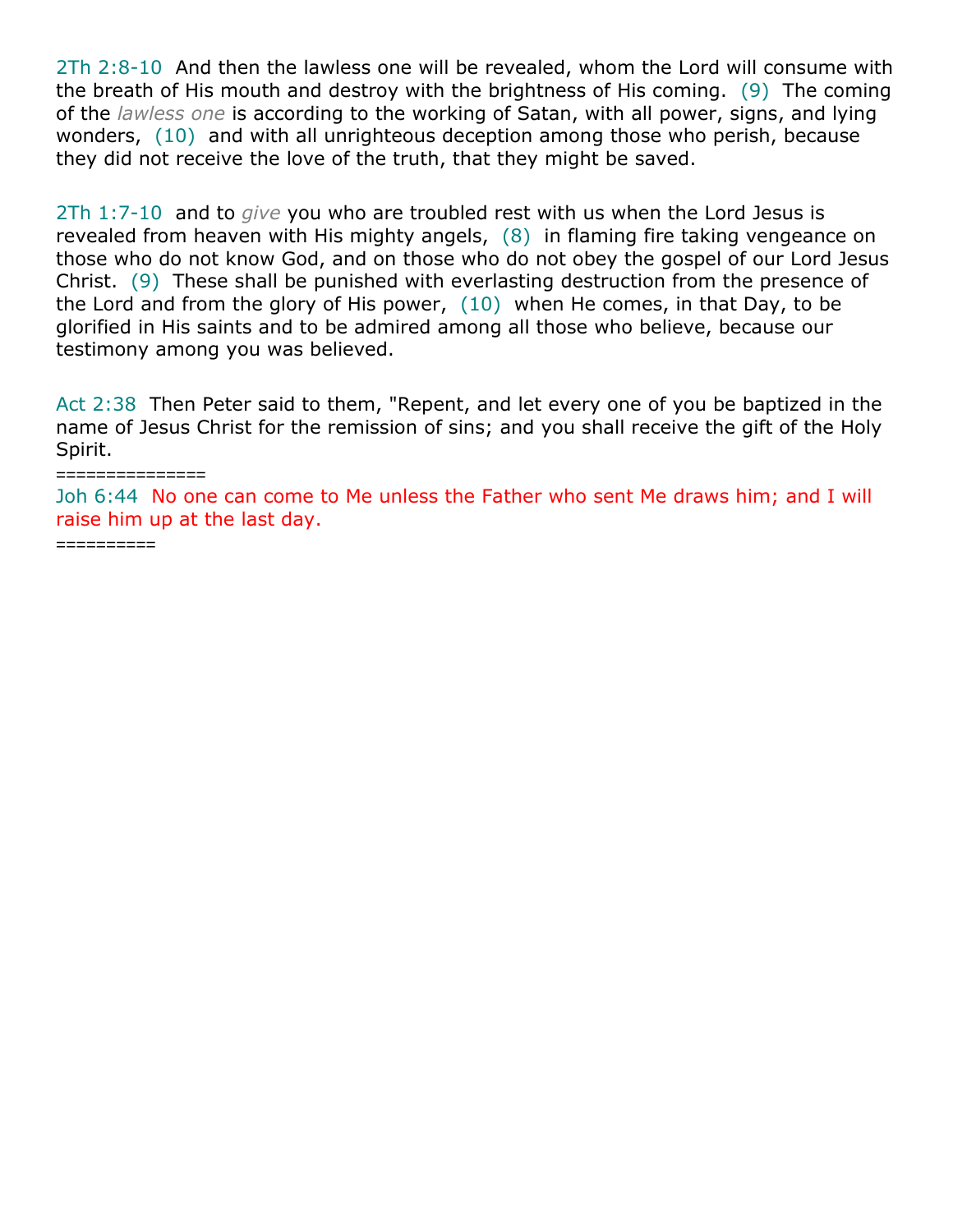# 13 **Understanding Atonement**

#### **Scriptures used**

Jer 17:9 "The heart *is* deceitful above all *things,* And desperately wicked; Who can know it?

Isa 53:6 All we like sheep have gone astray; We have turned, every one, to his own way; And the LORD has laid on Him the iniquity of us all.

Rom 5:10-12 For if when we were enemies we were reconciled to God through the death of His Son, much more, having been reconciled, we shall be saved by His life. (11) And not only *that,* but we also rejoice in God through our Lord Jesus Christ, through whom we have now received the reconciliation. (12) Therefore, just as through one man sin entered the world, and death through sin, and thus death spread to all men, because all sinned—

Rom 8:7 Because the carnal mind *is* enmity against God; for it is not subject to the law of God, nor indeed can be.

Col 1:21 And you, who once were alienated and enemies in your mind by wicked works, yet now He has reconciled

Exo 33:20 But He said, "You cannot see My face; for no man shall see Me, and live."

Rev 20:1-3 Then I saw an angel coming down from heaven, having the key to the bottomless pit and a great chain in his hand. (2) He laid hold of the dragon, that serpent of old, who is *the* Devil and Satan, and bound him for a thousand years; (3) and he cast him into the bottomless pit, and shut him up, and set a seal on him, so that he should deceive the nations no more till the thousand years were finished. But after these things he must be released for a little while.

Rev 20:7-10 Now when the thousand years have expired, Satan will be released from his prison (8) and will go out to deceive the nations which are in the four corners of the earth, Gog and Magog, to gather them together to battle, whose number *is* as the sand of the sea. (9) They went up on the breadth of the earth and surrounded the camp of the saints and the beloved city. And fire came down from God out of heaven and devoured them. (10) The devil, who deceived them, was cast into the lake of fire and brimstone where the beast and the false prophet *are.* And they will be tormented day and night forever and ever.

Rev 21:3 And I heard a loud voice from heaven saying, "Behold, the tabernacle of God *is* with men, and He will dwell with them, and they shall be His people. God Himself will be with them *and be* their God.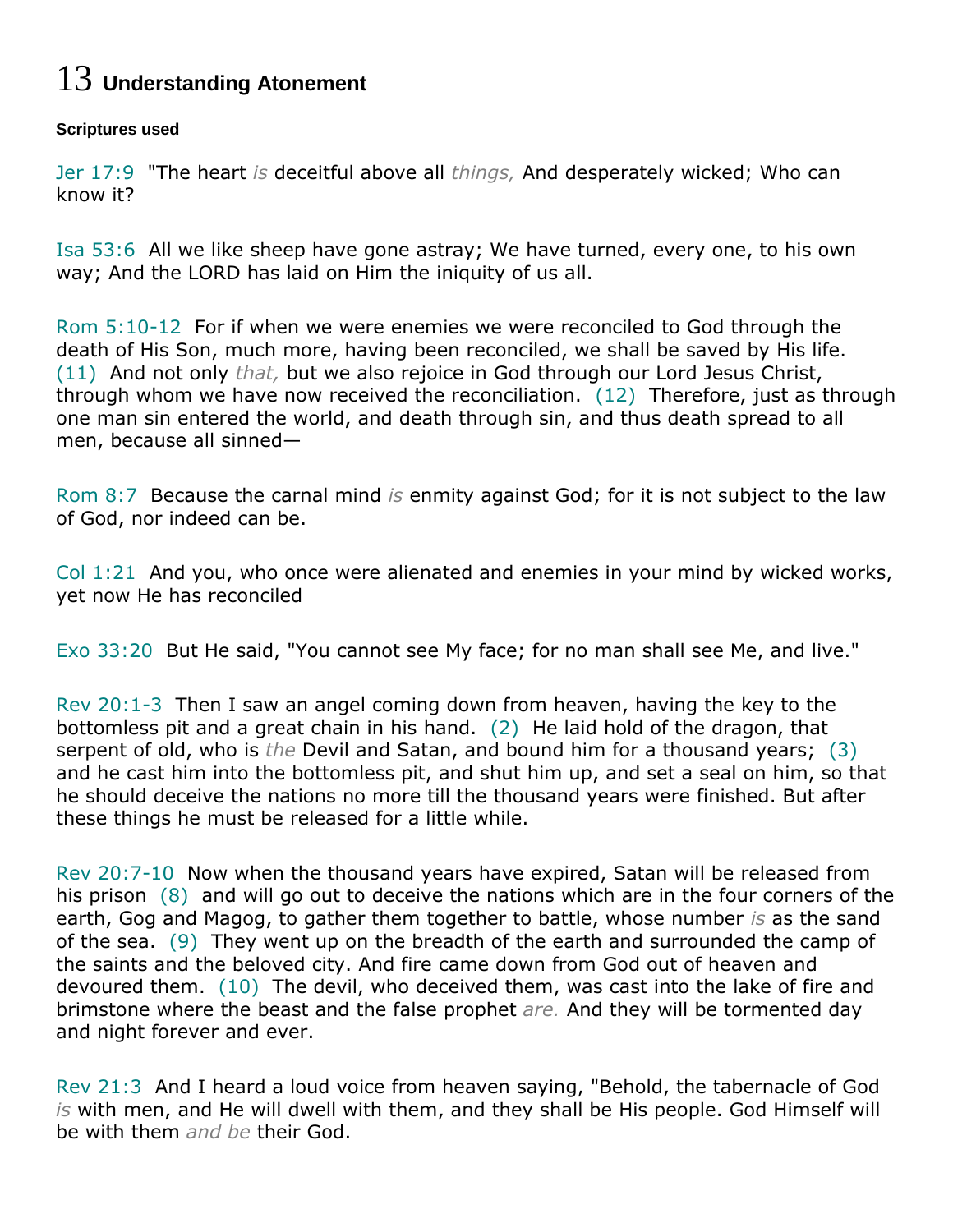Mat 20:16 So the last will be first, and the first last. For many are called, but few chosen."

2Pe 1:4,10 by which have been given to us exceedingly great and precious promises, that through these you may be partakers of the divine nature, having escaped the corruption *that is* in the world through lust

(10) Therefore, brethren, be even more diligent to make your call and election sure, for if you do these things you will never stumble;

Act 27:9 Now when much time had been spent, and sailing was now dangerous because the Fast was already over, Paul advised them,

Lev 23:27 "Also the tenth *day* of this seventh month *shall be* the Day of Atonement. It shall be a holy convocation for you; you shall afflict your souls, and offer an offering made by fire to the LORD.

Num 29:7 'On the tenth *day* of this seventh month you shall have a holy convocation. You shall afflict your souls; you shall not do any work.

Rom 5:8 But God demonstrates His own love toward us, in that while we were still sinners, Christ died for us.

1Co 6:20 For you were bought at a price; therefore glorify God in your body and in your spirit, which are God's.

Exo 10:3 So Moses and Aaron came in to Pharaoh and said to him, "Thus says the LORD God of the Hebrews: 'How long will you refuse to humble yourself before Me? Let My people go, that they may serve Me.

Deu 8:2-3 And you shall remember that the LORD your God led you all the way these forty years in the wilderness, to humble you *and* test you, to know what *was* in your heart, whether you would keep His commandments or not. (3) So He humbled you, allowed you to hunger, and fed you with manna which you did not know nor did your fathers know, that He might make you know that man shall not live by bread alone; but man lives by every *word* that proceeds from the mouth of the LORD.

Psa 35:13 But as for me, when they were sick, My clothing *was* sackcloth; I humbled myself with fasting; And my prayer would return to my own heart.

Lev 23:29-30,32 For any person who is not afflicted *in soul* on that same day shall be cut off from his people. (30) And any person who does any work on that same day, that person I will destroy from among his people

(32) It *shall be* to you a sabbath of *solemn* rest, and you shall afflict your souls; on the ninth *day* of the month at evening, from evening to evening, you shall celebrate your sabbath."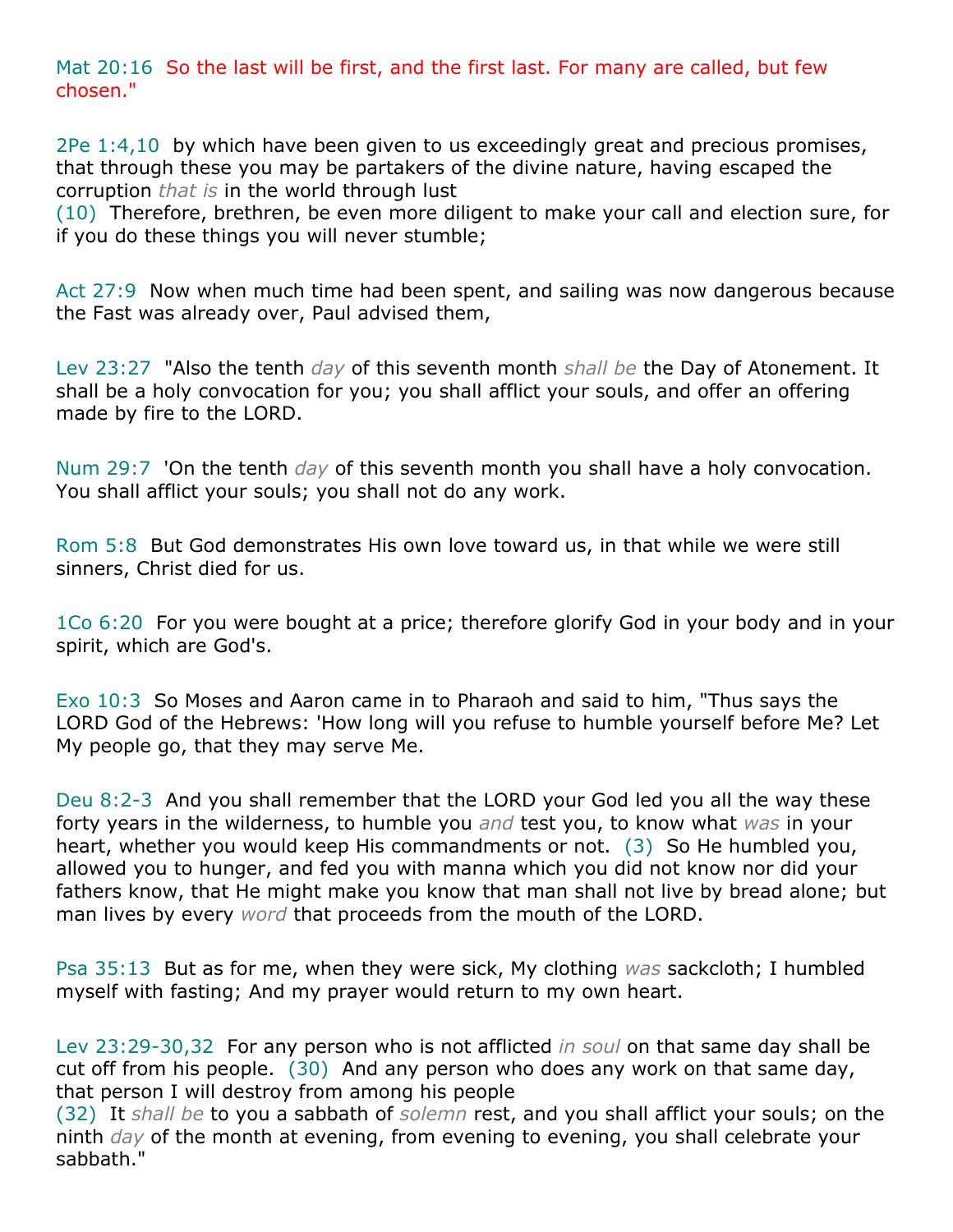Lev 16:29 "*This* shall be a statute forever for you: In the seventh month, on the tenth *day* of the month, you shall afflict your souls, and do no work at all, *whether* a native of your own country or a stranger who dwells among you.

Num 29:7 'On the tenth *day* of this seventh month you shall have a holy convocation. You shall afflict your souls; you shall not do any work.

Exo 12:16 On the first day *there shall be* a holy convocation, and on the seventh day there shall be a holy convocation for you. No manner of work shall be done on them; but *that* which everyone must eat—that only may be prepared by you.

Lev 17:11 For the life of the flesh *is* in the blood, and I have given it to you upon the altar to make atonement for your souls; for it *is* the blood *that* makes atonement for the soul.'

Rev 21:3 And I heard a loud voice from heaven saying, "Behold, the tabernacle of God *is* with men, and He will dwell with them, and they shall be His people. God Himself will be with them *and be* their God.

Rom 2:28-29 For he is not a Jew who *is one* outwardly, nor *is* circumcision that which *is* outward in the flesh; (29) but *he is* a Jew who *is one* inwardly; and circumcision *is that* of the heart, in the Spirit, not in the letter; whose praise *is* not from men but from God.

Rom 11:17-18 And if some of the branches were broken off, and you, being a wild olive tree, were grafted in among them, and with them became a partaker of the root and fatness of the olive tree, (18) do not boast against the branches. But if you do boast, *remember that* you do not support the root, but the root supports you.

Gal 3:29 And if you *are* Christ's, then you are Abraham's seed, and heirs according to the promise.

Gen 1:5,8,13,19 God called the light Day, and the darkness He called Night. So the evening and the morning were the first day.

(8) And God called the firmament Heaven. So the evening and the morning were the second day.

(13) So the evening and the morning were the third day.

==============

(19) So the evening and the morning were the fourth day.

Lev 16:5,17,29,34 And he shall take from the congregation of the children of Israel two kids of the goats as a sin offering, and one ram as a burnt offering.

(17) There shall be no man in the tabernacle of meeting when he goes in to make atonement in the Holy *Place,* until he comes out, that he may make atonement for himself, for his household, and for all the assembly of Israel.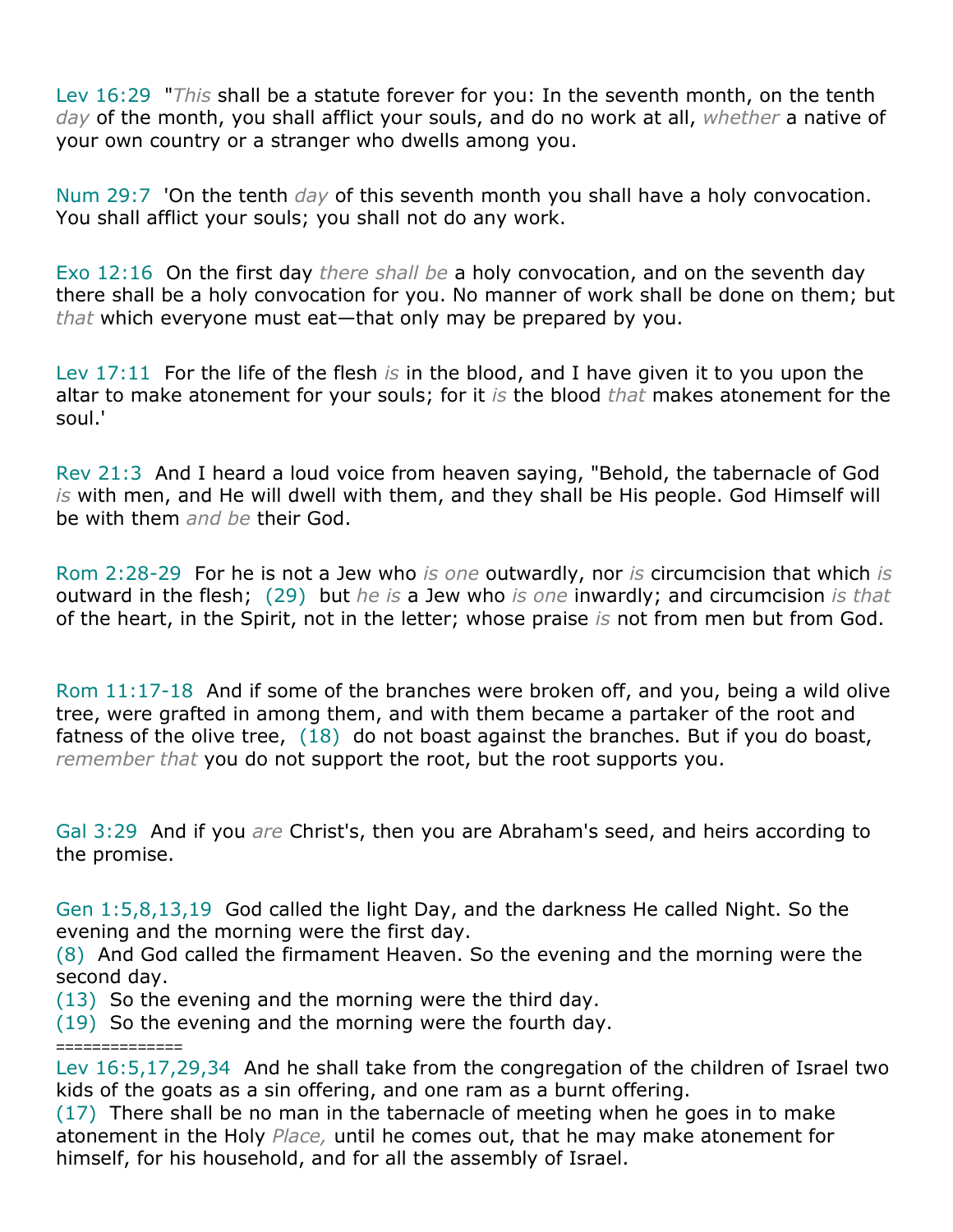(29) "*This* shall be a statute forever for you: In the seventh month, on the tenth *day* of the month, you shall afflict your souls, and do no work at all, *whether* a native of your own country or a stranger who dwells among you.

(34) This shall be an everlasting statute for you, to make atonement for the children of Israel, for all their sins, once a year." And he did as the LORD commanded Moses.

Exo 25:17-20 "You shall make a mercy seat of pure gold; two and a half cubits *shall be* its length and a cubit and a half its width. (18) And you shall make two cherubim of gold; of hammered work you shall make them at the two ends of the mercy seat. (19) Make one cherub at one end, and the other cherub at the other end; you shall make the cherubim at the two ends of it *of one piece* with the mercy seat. (20) And the cherubim shall stretch out *their* wings above, covering the mercy seat with their wings, and they shall face one another; the faces of the cherubim *shall be* toward the mercy seat.

Jer 17:12 A glorious high throne from the beginning *Is* the place of our sanctuary.

Exo 30:10 And Aaron shall make atonement upon its horns once a year with the blood of the sin offering of atonement; once a year he shall make atonement upon it throughout your generations. It *is* most holy to the LORD."

Exo 33:20 But He said, "You cannot see My face; for no man shall see Me, and live."

Heb 10:1-18 For the law, having a shadow of the good things to come, *and* not the very image of the things, can never with these same sacrifices, which they offer continually year by year, make those who approach perfect. (2) For then would they not have ceased to be offered? For the worshipers, once purified, would have had no more consciousness of sins. (3) But in those *sacrifices there is* a reminder of sins every year. (4) For *it is* not possible that the blood of bulls and goats could take away sins. (5) Therefore, when He came into the world, He said: "SACRIFICE AND OFFERING YOU DID NOT DESIRE, BUT A BODY YOU HAVE PREPARED FOR ME. (6) IN BURNT OFFERINGS AND SACRIFICES FOR SIN YOU HAD NO PLEASURE. (7) THEN I SAID, 'BEHOLD, I HAVE COME— IN THE VOLUME OF THE BOOK IT IS WRITTEN OF ME— TO DO YOUR WILL, O GOD.' " (8) Previously saying, "SACRIFICE AND OFFERING, BURNT OFFERINGS, AND OFFERINGS FOR SIN YOU DID NOT DESIRE, NOR HAD PLEASURE IN THEM" (which are offered according to the law), (9) then He said, "BEHOLD, I HAVE COME TO DO YOUR WILL, O GOD." He takes away the first that He may establish the second. (10) By that will we have been sanctified through the offering of the body of Jesus Christ once *for all.* (11) And every priest stands ministering daily and offering repeatedly the same sacrifices, which can never take away sins. (12) But this Man, after He had offered one sacrifice for sins forever, sat down at the right hand of God,  $(13)$  from that time waiting till His enemies are made His footstool.  $(14)$  For by one offering He has perfected forever those who are being sanctified. (15) But the Holy Spirit also witnesses to us; for after He had said before, (16) "THIS IS THE COVENANT THAT I WILL MAKE WITH THEM AFTER THOSE DAYS, SAYS THE LORD: I WILL PUT MY LAWS INTO THEIR HEARTS, AND IN THEIR MINDS I WILL WRITE THEM," (17) then He adds, "THEIR SINS AND THEIR LAWLESS DEEDS I WILL REMEMBER NO MORE." (18) Now where there is remission of these, *there is* no longer an offering for sin.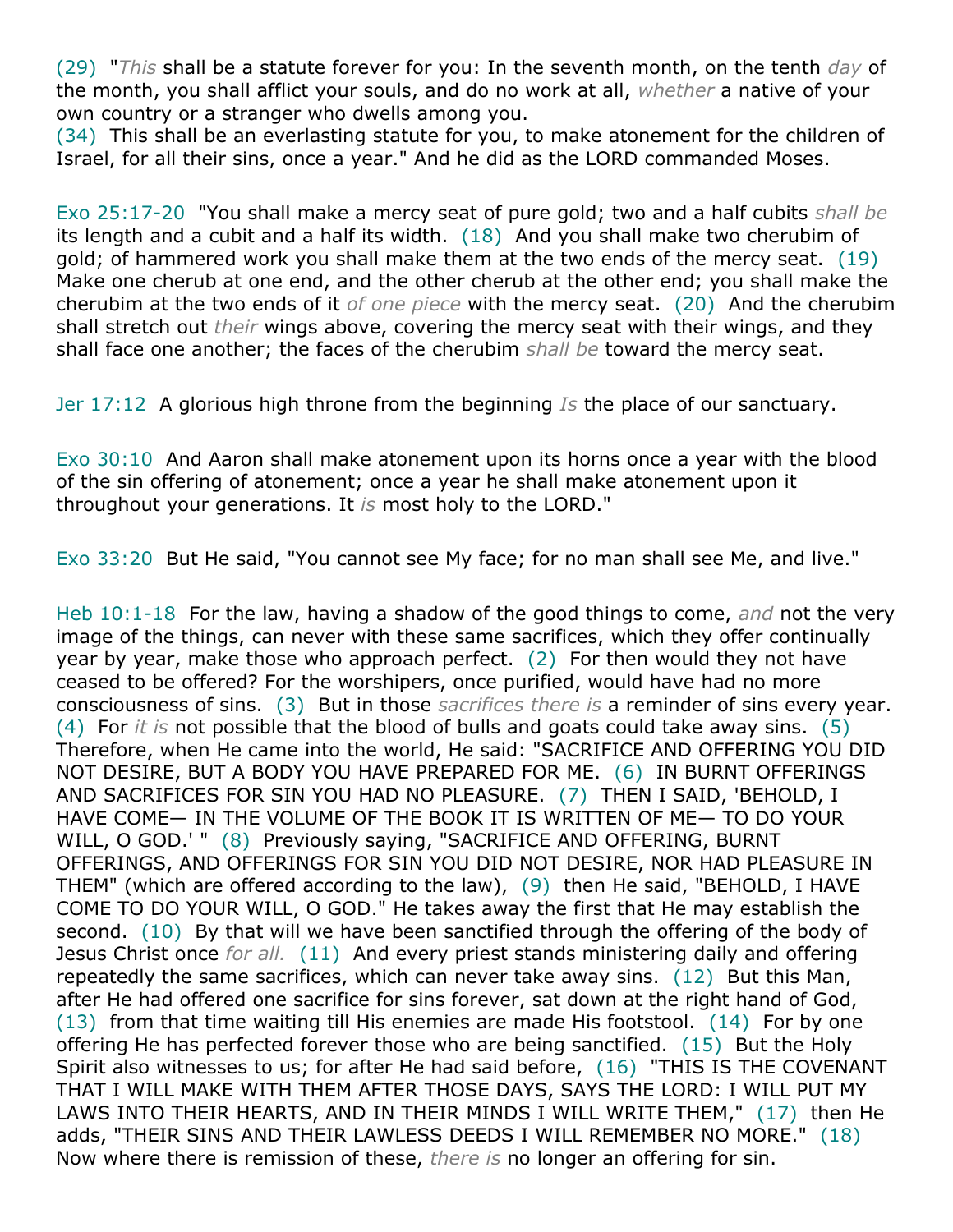Eph 2:8 For by grace you have been saved through faith, and that not of yourselves; *it is* the gift of God,

Rom 5:11 And not only *that,* but we also rejoice in God through our Lord Jesus Christ, through whom we have now received the reconciliation.

1Pe 2:24 who Himself bore our sins in His own body on the tree, that we, having died to sins, might live for righteousness—by whose stripes you were healed.

Isa 53:11-12 He shall see the labor of His soul, *and* be satisfied. By His knowledge My righteous Servant shall justify many, For He shall bear their iniquities. (12) Therefore I will divide Him a portion with the great, And He shall divide the spoil with the strong, Because He poured out His soul unto death, And He was numbered with the transgressors, And He bore the sin of many, And made intercession for the transgressors.

Psa 103:12 As far as the east is from the west, *So* far has He removed our transgressions from us.

Rom 5:8,10-11 But God demonstrates His own love toward us, in that while we were still sinners, Christ died for us.

(10) For if when we were enemies we were reconciled to God through the death of His Son, much more, having been reconciled, we shall be saved by His life. (11) And not only *that,* but we also rejoice in God through our Lord Jesus Christ, through whom we have now received the reconciliation.

Eph 2:6 and raised *us* up together, and made *us* sit together in the heavenly *places* in Christ Jesus,

### ==========

Rev 20:1-3 Then I saw an angel coming down from heaven, having the key to the bottomless pit and a great chain in his hand. (2) He laid hold of the dragon, that serpent of old, who is *the* Devil and Satan, and bound him for a thousand years; (3) and he cast him into the bottomless pit, and shut him up, and set a seal on him, so that he should deceive the nations no more till the thousand years were finished. But after these things he must be released for a little while.

Rev 18:2 And he cried mightily with a loud voice, saying, "Babylon the great is fallen, is fallen, and has become a dwelling place of demons, a prison for every foul spirit, and a cage for every unclean and hated bird!

Isa 13:19-21 And Babylon, the glory of kingdoms, The beauty of the Chaldeans' pride, Will be as when God overthrew Sodom and Gomorrah. (20) It will never be inhabited, Nor will it be settled from generation to generation; Nor will the Arabian pitch tents there, Nor will the shepherds make their sheepfolds there. (21) But wild beasts of the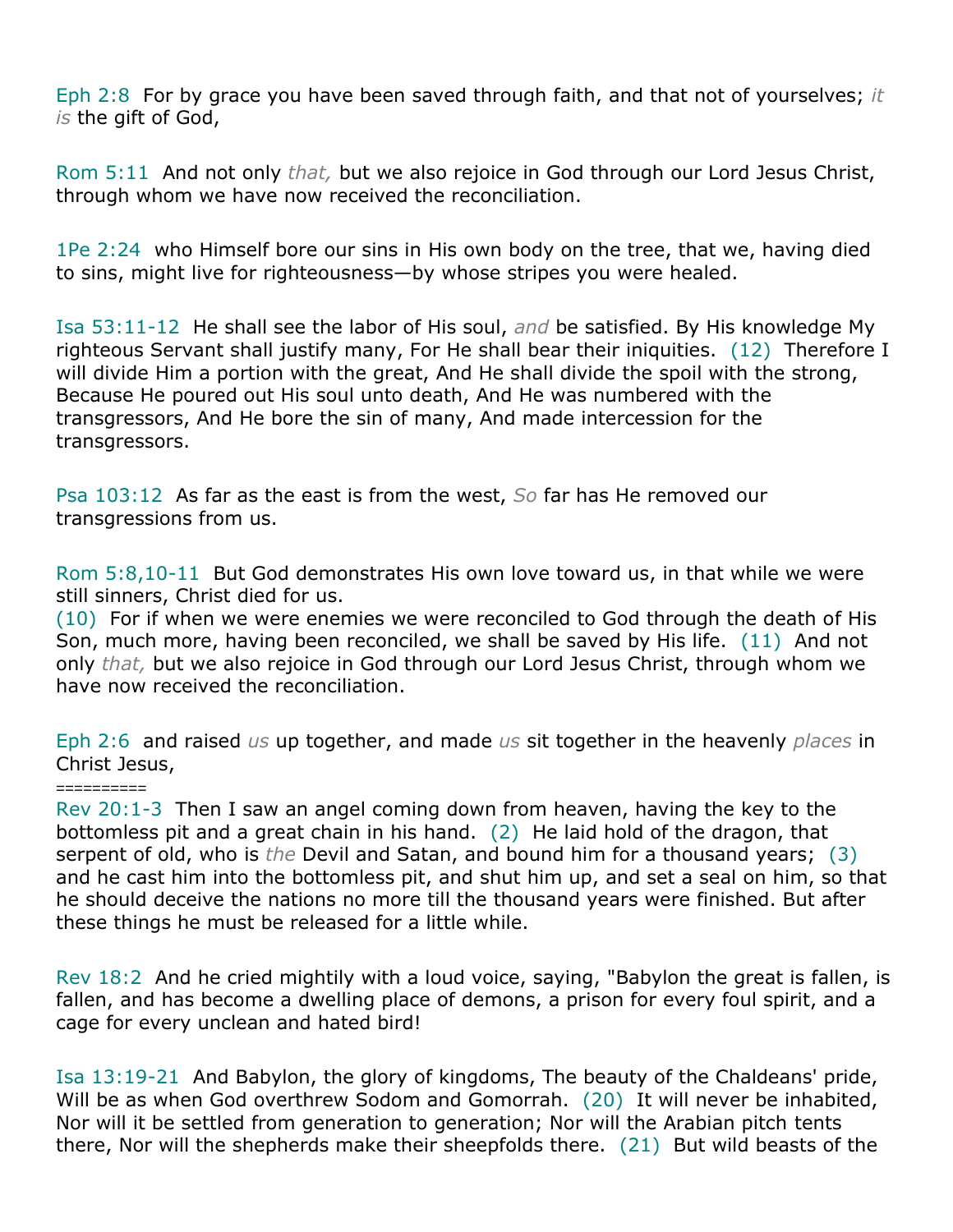desert will lie there, And their houses will be full of owls; Ostriches will dwell there, And wild goats will caper there.

Rev 16:11,13-14,21 They blasphemed the God of heaven because of their pains and their sores, and did not repent of their deeds.

(13) And I saw three unclean spirits like frogs *coming* out of the mouth of the dragon, out of the mouth of the beast, and out of the mouth of the false prophet.  $(14)$  For they are spirits of demons, performing signs, *which* go out to the kings of the earth and of the whole world, to gather them to the battle of that great day of God Almighty. (21) And great hail from heaven fell upon men, *each hailstone* about the weight of a talent. Men blasphemed God because of the plague of the hail, since that plague was exceedingly great.

Heb 2:5 For He has not put the world to come, of which we speak, in subjection to angels.

2Pe 3:3-7 knowing this first: that scoffers will come in the last days, walking according to their own lusts, (4) and saying, "Where is the promise of His coming? For since the fathers fell asleep, all things continue as *they were* from the beginning of creation." (5) For this they willfully forget: that by the word of God the heavens were of old, and the earth standing out of water and in the water, (6) by which the world *that* then existed perished, being flooded with water. (7) But the heavens and the earth *which* are now preserved by the same word, are reserved for fire until the day of judgment and perdition of ungodly men.

1Co 6:2-3 Do you not know that the saints will judge the world? And if the world will be judged by you, are you unworthy to judge the smallest matters? (3) Do you not know that we shall judge angels? How much more, things that pertain to this life?

=============

Heb 5:5-6 So also Christ did not glorify Himself to become High Priest, *but it* was He who said to Him: "YOU ARE MY SON, TODAY I HAVE BEGOTTEN YOU." (6) As *He* also *says* in another place: "YOU ARE A PRIEST FOREVER ACCORDING TO THE ORDER OF MELCHIZEDEK";

Heb 6:20 where the forerunner has entered for us, *even* Jesus, having become High Priest forever according to the order of Melchizedek.

Heb 7:26 For such a High Priest was fitting for us, *who is* holy, harmless, undefiled, separate from sinners, and has become higher than the heavens;

Gal 3:19,24-25 What purpose then *does* the law *serve?* It was added because of transgressions, till the Seed should come to whom the promise was made; *and it was* appointed through angels by the hand of a mediator.

(24) Therefore the law was our tutor *to bring us* to Christ, that we might be justified by faith. (25) But after faith has come, we are no longer under a tutor.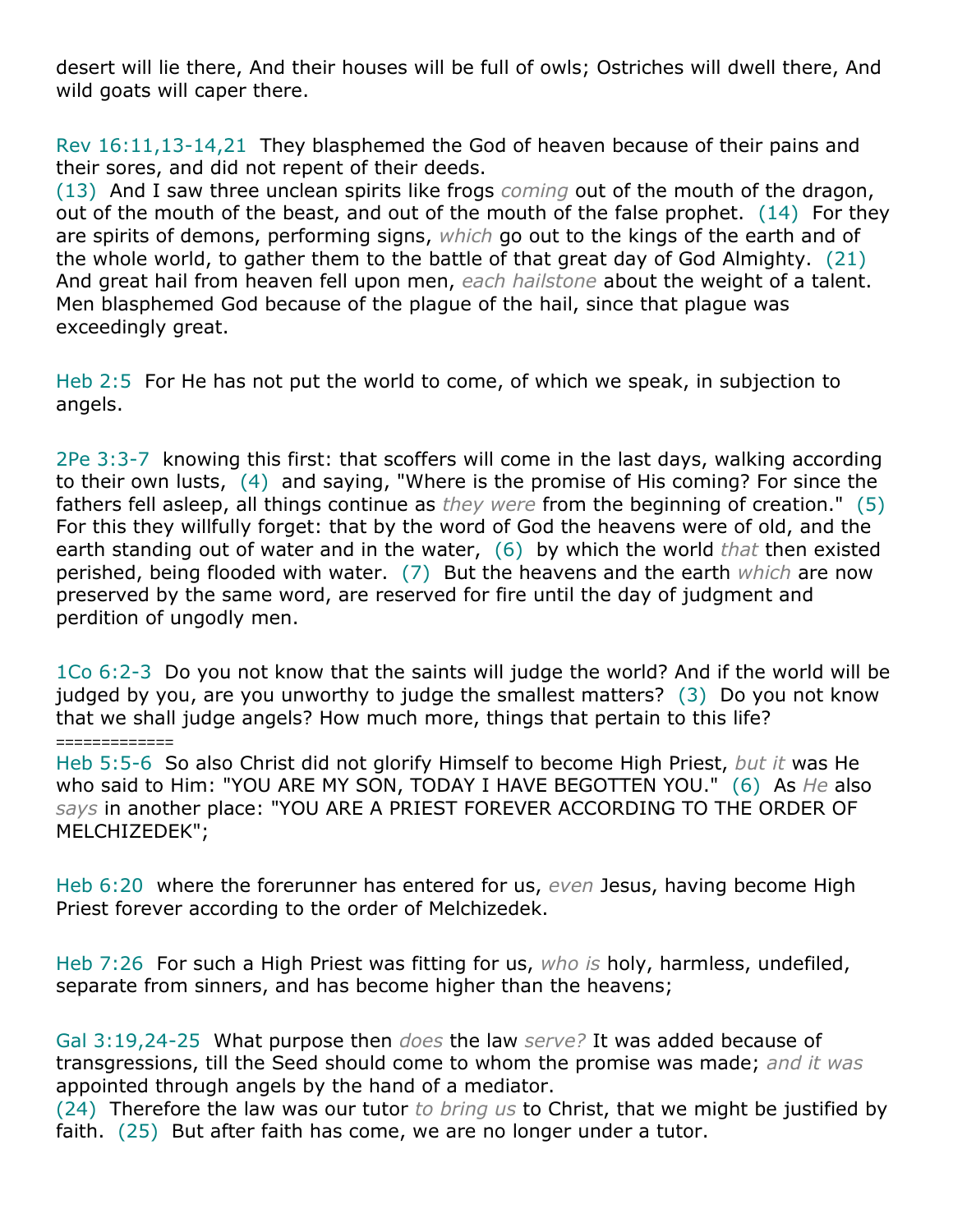Lev 16:4,6,12-16,19-20 He shall put the holy linen tunic and the linen trousers on his body; he shall be girded with a linen sash, and with the linen turban he shall be attired. These *are* holy garments. Therefore he shall wash his body in water, and put them on. (6) "Aaron shall offer the bull as a sin offering, which *is* for himself, and make atonement for himself and for his house.

(12) Then he shall take a censer full of burning coals of fire from the altar before the LORD, with his hands full of sweet incense beaten fine, and bring *it* inside the veil. (13) And he shall put the incense on the fire before the LORD, that the cloud of incense may cover the mercy seat that *is* on the Testimony, lest he die. (14) He shall take some of the blood of the bull and sprinkle *it* with his finger on the mercy seat on the east *side;* and before the mercy seat he shall sprinkle some of the blood with his finger seven times. (15) "Then he shall kill the goat of the sin offering, which *is* for the people, bring its blood inside the veil, do with that blood as he did with the blood of the bull, and sprinkle it on the mercy seat and before the mercy seat. (16) So he shall make atonement for the Holy *Place,* because of the uncleanness of the children of Israel, and because of their transgressions, for all their sins; and so he shall do for the tabernacle of meeting which remains among them in the midst of their uncleanness. (19) Then he shall sprinkle some of the blood on it with his finger seven times, cleanse it, and consecrate it from the uncleanness of the children of Israel. (20) "And when he has made an end of atoning for the Holy *Place,* the tabernacle of meeting, and the altar, he shall bring the live goat.

Rev 19:8 And to her it was granted to be arrayed in fine linen, clean and bright, for the fine linen is the righteous acts of the saints.

Rev 5:8 Now when He had taken the scroll, the four living creatures and the twentyfour elders fell down before the Lamb, each having a harp, and golden bowls full of incense, which are the prayers of the saints.

2Ti 4:8 Finally, there is laid up for me the crown of righteousness, which the Lord, the righteous Judge, will give to me on that Day, and not to me only but also to all who have loved His appearing.

Rom 3:25 whom God set forth *as* a propitiation by His blood, through faith, to demonstrate His righteousness, because in His forbearance God had passed over the sins that were previously committed,

Rev 5:9 And they sang a new song, saying: "You are worthy to take the scroll, And to open its seals; For You were slain, And have redeemed us to God by Your blood Out of every tribe and tongue and people and nation,

Heb 2:17 Therefore, in all things He had to be made like *His* brethren, that He might be a merciful and faithful High Priest in things *pertaining* to God, to make propitiation for the sins of the people.

Heb 9:23-24 Therefore *it was* necessary that the copies of the things in the heavens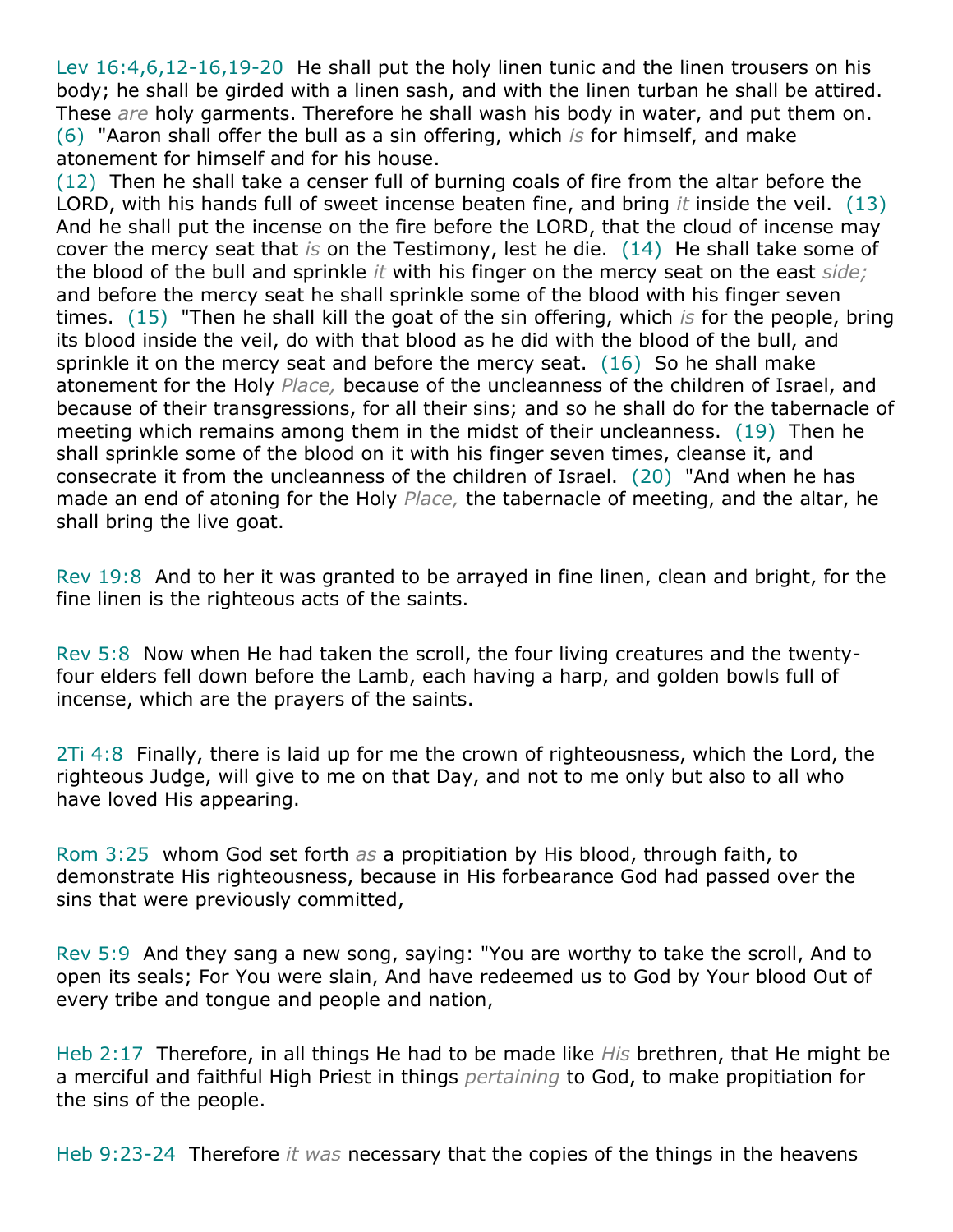should be purified with these, but the heavenly things themselves with better sacrifices than these. (24) For Christ has not entered the holy places made with hands, *which are* copies of the true, but into heaven itself, now to appear in the presence of God for us;

Heb 8:2-5 a Minister of the sanctuary and of the true tabernacle which the Lord erected, and not man. (3) For every high priest is appointed to offer both gifts and sacrifices. Therefore *it is* necessary that this One also have something to offer. (4) For if He were on earth, He would not be a priest, since there are priests who offer the gifts according to the law; (5) who serve the copy and shadow of the heavenly things, as Moses was divinely instructed when he was about to make the tabernacle. For He said, "SEE THAT YOU MAKE ALL THINGS ACCORDING TO THE PATTERN SHOWN YOU ON THE MOUNTAIN."

Lev 8:1 And the LORD spoke to Moses, saying:

Lev 9:7,12 And Moses said to Aaron, "Go to the altar, offer your sin offering and your burnt offering, and make atonement for yourself and for the people. Offer the offering of the people, and make atonement for them, as the LORD commanded (12) And he killed the burnt offering; and Aaron's sons presented to him the blood, which he sprinkled all around on the altar.

Heb 4:14-16 Seeing then that we have a great High Priest who has passed through the heavens, Jesus the Son of God, let us hold fast *our* confession. (15) For we do not have a High Priest who cannot sympathize with our weaknesses, but was in all *points* tempted as *we are, yet* without sin. (16) Let us therefore come boldly to the throne of grace, that we may obtain mercy and find grace to help in time of need.

Heb 7:25 Therefore He is also able to save to the uttermost those who come to God through Him, since He always lives to make intercession for them.

Isa 59:2 But your iniquities have separated you from your God; And your sins have hidden *His* face from you, So that He will not hear.

Lev 25:1-9 And the LORD spoke to Moses on Mount Sinai, saying, (2) "Speak to the children of Israel, and say to them: 'When you come into the land which I give you, then the land shall keep a sabbath to the LORD. (3) Six years you shall sow your field, and six years you shall prune your vineyard, and gather its fruit; (4) but in the seventh year there shall be a sabbath of solemn rest for the land, a sabbath to the LORD. You shall neither sow your field nor prune your vineyard. (5) What grows of its own accord of your harvest you shall not reap, nor gather the grapes of your untended vine, *for* it is a year of rest for the land. (6) And the sabbath *produce* of the land shall be food for you: for you, your male and female servants, your hired man, and the stranger who dwells with you, (7) for your livestock and the beasts that *are* in your land—all its produce shall be for food. (8) 'And you shall count seven sabbaths of years for yourself, seven times seven years; and the time of the seven sabbaths of years shall be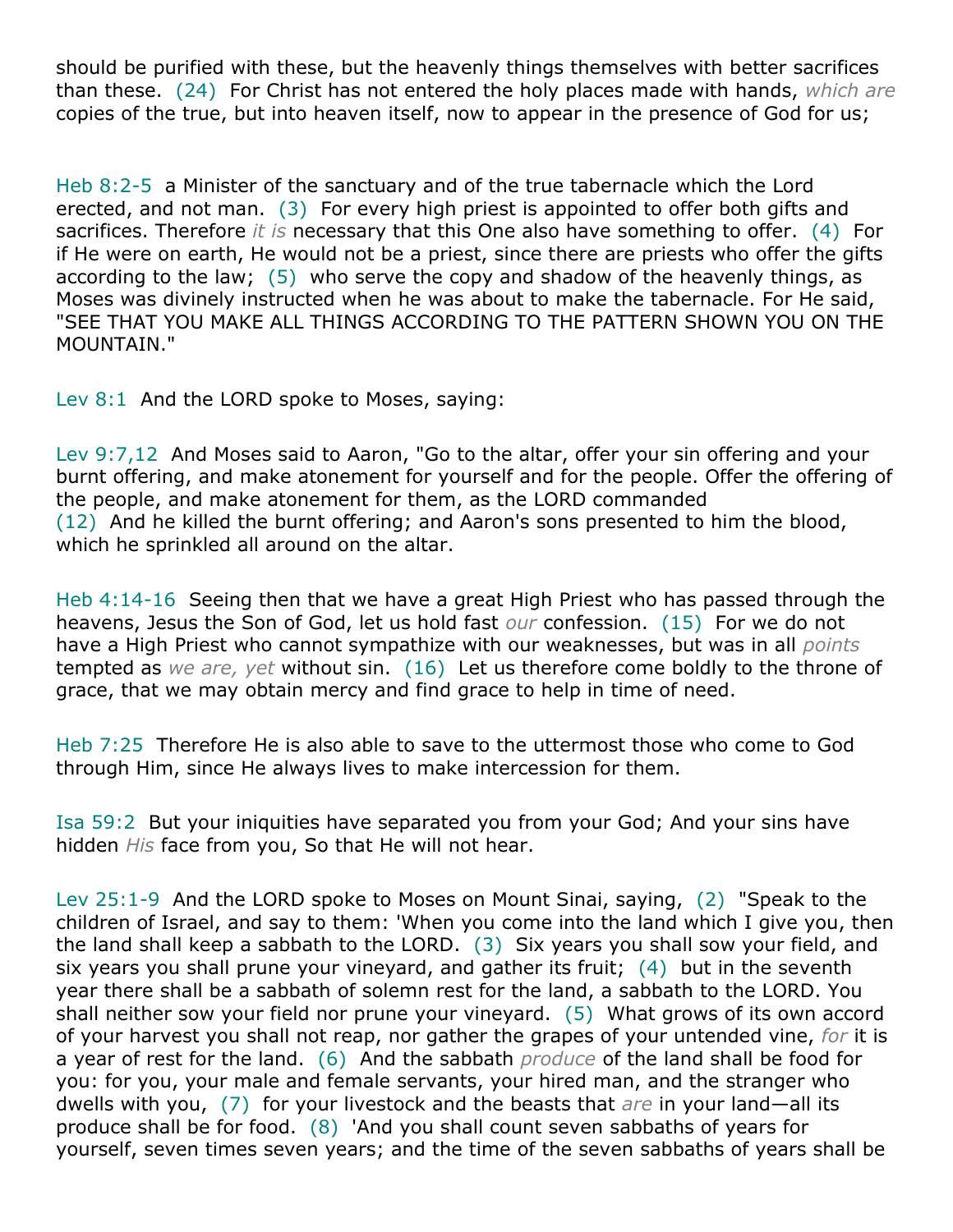to you forty-nine years. (9) Then you shall cause the trumpet of the Jubilee to sound on the tenth *day* of the seventh month; on the Day of Atonement you shall make the trumpet to sound throughout all your land.

Deu 31:9-13 So Moses wrote this law and delivered it to the priests, the sons of Levi, who bore the ark of the covenant of the LORD, and to all the elders of Israel. (10) And Moses commanded them, saying: "At the end of *every* seven years, at the appointed time in the year of release, at the Feast of Tabernacles, (11) when all Israel comes to appear before the LORD your God in the place which He chooses, you shall read this law before all Israel in their hearing. (12) Gather the people together, men and women and little ones, and the stranger who *is* within your gates, that they may hear and that they may learn to fear the LORD your God and carefully observe all the words of this law, (13) and *that* their children, who have not known it, may hear and learn to fear the LORD your God as long as you live in the land which you cross the Jordan to possess."

Rom 6:16,23 Do you not know that to whom you present yourselves slaves to obey, you are that one's slaves whom you obey, whether of sin *leading* to death, or of obedience *leading* to righteousness?

(23) For the wages of sin *is* death, but the gift of God *is* eternal life in Christ Jesus our Lord.

Rom 7:14 For we know that the law is spiritual, but I am carnal, sold under sin.

Isa 59:2 But your iniquities have separated you from your God; And your sins have hidden *His* face from you, So that He will not hear.

===========

Psa 66:18 If I regard iniquity in my heart, The Lord will not hear.

Lev 23:29-32 For any person who is not afflicted *in soul* on that same day shall be cut off from his people. (30) And any person who does any work on that same day, that person I will destroy from among his people. (31) You shall do no manner of work; *it shall be* a statute forever throughout your generations in all your dwellings. (32) It *shall be* to you a sabbath of *solemn* rest, and you shall afflict your souls; on the ninth *day* of the month at evening, from evening to evening, you shall celebrate your sabbath."

Ezr 10:6 Then Ezra rose up from before the house of God, and went into the chamber of Jehohanan the son of Eliashib; and *when* he came there, he ate no bread and drank no water, for he mourned because of the guilt of those from the captivity.

Deu 9:8-9,18 Also in Horeb you provoked the LORD to wrath, so that the LORD was angry *enough* with you to have destroyed you. (9) When I went up into the mountain to receive the tablets of stone, the tablets of the covenant which the LORD made with you, then I stayed on the mountain forty days and forty nights. I neither ate bread nor drank water.

(18) And I fell down before the LORD, as at the first, forty days and forty nights; I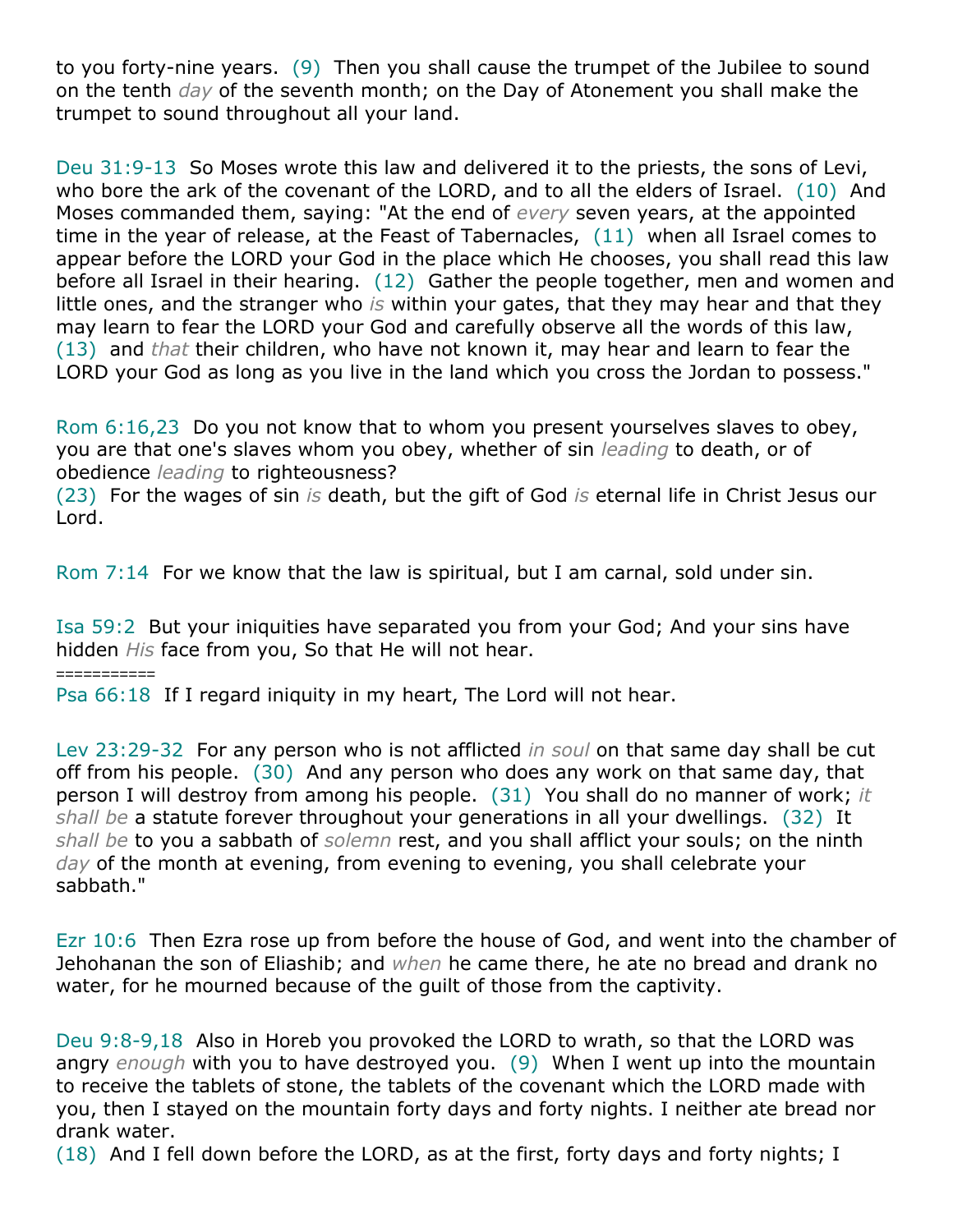neither ate bread nor drank water, because of all your sin which you committed in doing wickedly in the sight of the LORD, to provoke Him to anger.

Exo 34:28 So he was there with the LORD forty days and forty nights; he neither ate bread nor drank water. And He wrote on the tablets the words of the covenant, the Ten Commandments.

Est 4:16 "Go, gather all the Jews who are present in Shushan, and fast for me; neither eat nor drink for three days, night or day. My maids and I will fast likewise. And so I will go to the king, which *is* against the law; and if I perish, I perish!"

Act 9:9 And he was three days without sight, and neither ate nor drank.

Isa 53:4,7 Surely He has borne our griefs And carried our sorrows; Yet we esteemed Him stricken, Smitten by God, and afflicted.

(7) He was oppressed and He was afflicted, Yet He opened not His mouth; He was led as a lamb to the slaughter, And as a sheep before its shearers is silent, So He opened not His mouth.

Isa 66:2 For all those *things* My hand has made, And all those *things* exist," Says the LORD. "But on this *one* will I look: On *him who is* poor and of a contrite spirit, And who trembles at My word.

Psa 35:13 But as for me, when they were sick, My clothing *was* sackcloth; I humbled myself with fasting; And my prayer would return to my own heart.

Psa 109:24 My knees are weak through fasting, And my flesh is feeble from lack of fatness.

Psa 119:71 *It is* good for me that I have been afflicted, That I may learn Your statutes.

Luk 14:11 For whoever exalts himself will be humbled, and he who humbles himself will be exalted."

Luk 18:11-14 The Pharisee stood and prayed thus with himself, 'God, I thank You that I am not like other men—extortioners, unjust, adulterers, or even as this tax collector. (12) I fast twice a week; I give tithes of all that I possess.' (13) And the tax collector, standing afar off, would not so much as raise *his* eyes to heaven, but beat his breast, saying, 'God, be merciful to me a sinner!' (14) I tell you, this man went down to his house justified *rather* than the other; for everyone who exalts himself will be humbled, and he who humbles himself will be exalted."

===========

1Jn 2:2 And He Himself is the propitiation for our sins, and not for ours only but also for the whole world.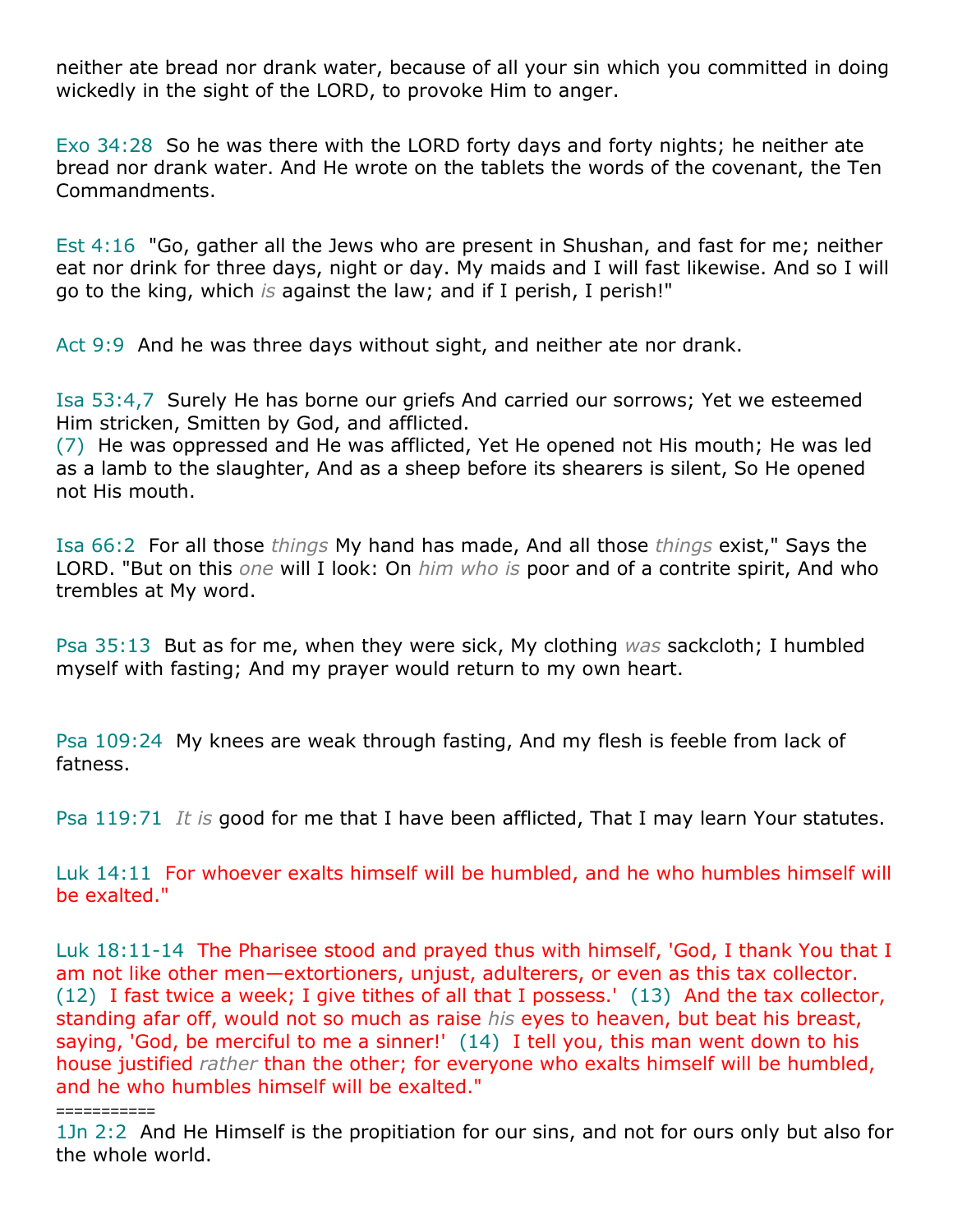Rom 3:25 whom God set forth *as* a propitiation by His blood, through faith, to demonstrate His righteousness, because in His forbearance God had passed over the sins that were previously committed,

Heb 9:5 and above it were the cherubim of glory overshadowing the mercy seat. Of these things we cannot now speak in detail.

Rom 1:18 For the wrath of God is revealed from heaven against all ungodliness and unrighteousness of men, who suppress the truth in unrighteousness,

Rom 2:5,8 But in accordance with your hardness and your impenitent heart you are treasuring up for yourself wrath in the day of wrath and revelation of the righteous judgment of God,

(8) but to those who are self-seeking and do not obey the truth, but obey unrighteousness—indignation and wrath,

Rom 3:5 But if our unrighteousness demonstrates the righteousness of God, what shall we say? *Is* God unjust who inflicts wrath? (I speak as a man.)

Exo 34:6 And the LORD passed before him and proclaimed, "The LORD, the LORD God, merciful and gracious, longsuffering, and abounding in goodness and truth,

Mat 3:7 But when he saw many of the Pharisees and Sadducees coming to his baptism, he said to them, "Brood of vipers! Who warned you to flee from the wrath to come?

Luk 21:23 But woe to those who are pregnant and to those who are nursing babies in those days! For there will be great distress in the land and wrath upon this people.

Joh 3:36 He who believes in the Son has everlasting life; and he who does not believe the Son shall not see life, but the wrath of God abides on him."

Rom 1:18 For the wrath of God is revealed from heaven against all ungodliness and unrighteousness of men, who suppress the truth in unrighteousness,

Eph 5:6 Let no one deceive you with empty words, for because of these things the wrath of God comes upon the sons of disobedience.

Rev 14:10 he himself shall also drink of the wine of the wrath of God, which is poured out full strength into the cup of His indignation. He shall be tormented with fire and brimstone in the presence of the holy angels and in the presence of the Lamb.

Eph 2:3 among whom also we all once conducted ourselves in the lusts of our flesh, fulfilling the desires of the flesh and of the mind, and were by nature children of wrath,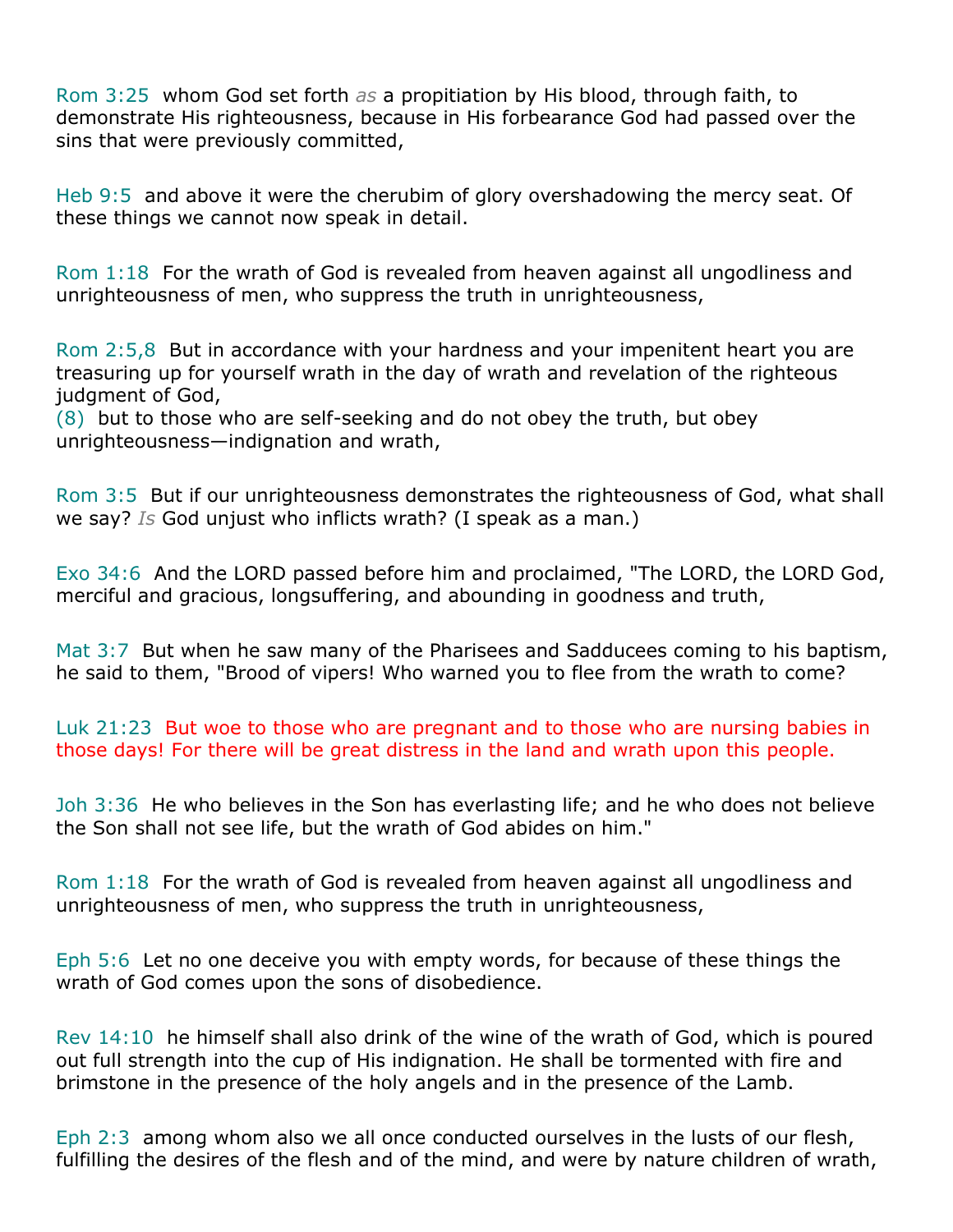just as the others.

1Th 1:10 and to wait for His Son from heaven, whom He raised from the dead, *even* Jesus who delivers us from the wrath to come.

Heb 10:31 It is a fearful thing to fall into the hands of the living God.

Heb 12:29 For our God *is* a consuming fire.

Rom 5:9-11 Much more then, having now been justified by His blood, we shall be saved from wrath through Him. (10) For if when we were enemies we were reconciled to God through the death of His Son, much more, having been reconciled, we shall be saved by His life. (11) And not only *that,* but we also rejoice in God through our Lord Jesus Christ, through whom we have now received the reconciliation.

Rom 8:1 T*here is* therefore now no condemnation to those who are in Christ Jesus, who do not walk according to the flesh, but according to the Spirit.

2Co 5:19 that is, that God was in Christ reconciling the world to Himself, not imputing their trespasses to them, and has committed to us the word of reconciliation. ===========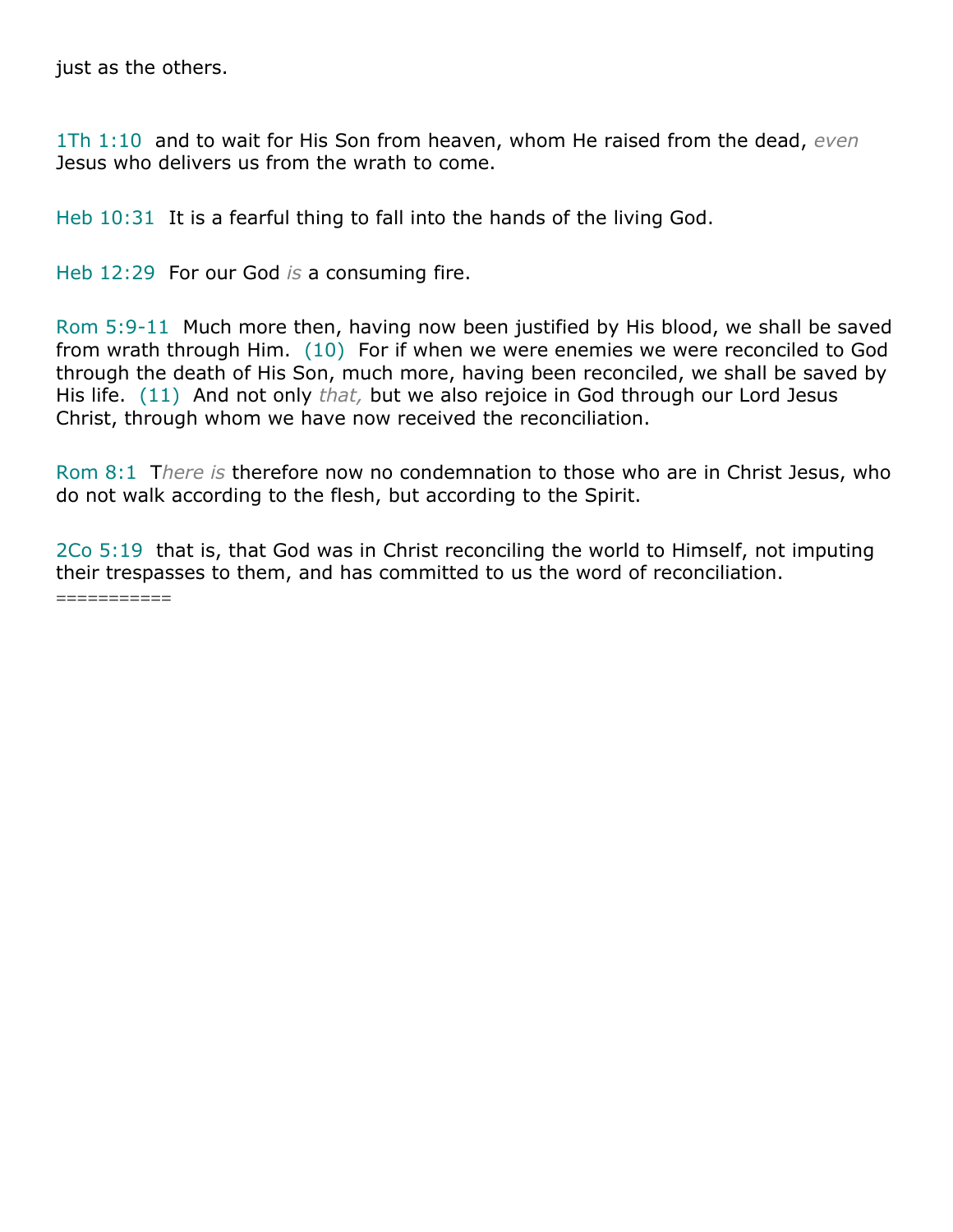# 14 **Understanding the Feast of Tabernacles**

### **Scriptures used**

Lev 23:34-40 "Speak to the children of Israel, saying: 'The fifteenth day of this seventh month *shall be* the Feast of Tabernacles *for* seven days to the LORD. (35) On the first day *there shall be* a holy convocation. You shall do no customary work *on it.* (40) And you shall take for yourselves on the first day the fruit of beautiful trees, branches of palm trees, the boughs of leafy trees, and willows of the brook; and you shall rejoice before the LORD your God for seven days.

Deu 16:13 "You shall observe the Feast of Tabernacles seven days, when you have gathered from your threshing floor and from your winepress.

Isa 12:2-3 Behold, God *is* my salvation, I will trust and not be afraid; 'For YAH, the LORD, *is* my strength and song; He also has become my salvation.' " (3) Therefore with joy you will draw water From the wells of salvation.

Deu 31:9-11 So Moses wrote this law and delivered it to the priests, the sons of Levi, who bore the ark of the covenant of the LORD, and to all the elders of Israel. (10) And Moses commanded them, saying: "At the end of *every* seven years, at the appointed time in the year of release, at the Feast of Tabernacles, (11) when all Israel comes to appear before the LORD your God in the place which He chooses, you shall read this law before all Israel in their hearing.

Neh 8:17 So the whole assembly of those who had returned from the captivity made booths and sat under the booths; for since the days of Joshua the son of Nun until that day the children of Israel had not done so. And there was very great gladness.

#### ===========

Deu 12:5,7,12 "But you shall seek the place where the LORD your God chooses, out of all your tribes, to put His name for His dwelling place; and there you shall go (7) And there you shall eat before the LORD your God, and you shall rejoice in all to which you have put your hand, you and your households, in which the LORD your God has blessed you.

(12) And you shall rejoice before the LORD your God, you and your sons and your daughters, your male and female servants, and the Levite who *is* within your gates, since he has no portion nor inheritance with you.

Deu 16:14,16 And you shall rejoice in your feast, you and your son and your daughter, your male servant and your female servant and the Levite, the stranger and the fatherless and the widow, who *are* within your gates.

(16) "Three times a year all your males shall appear before the LORD your God in the place which He chooses: at the Feast of Unleavened Bread, at the Feast of Weeks, and at the Feast of Tabernacles; and they shall not appear before the LORD empty-handed.

Deu 14:26 And you shall spend that money for whatever your heart desires: for oxen or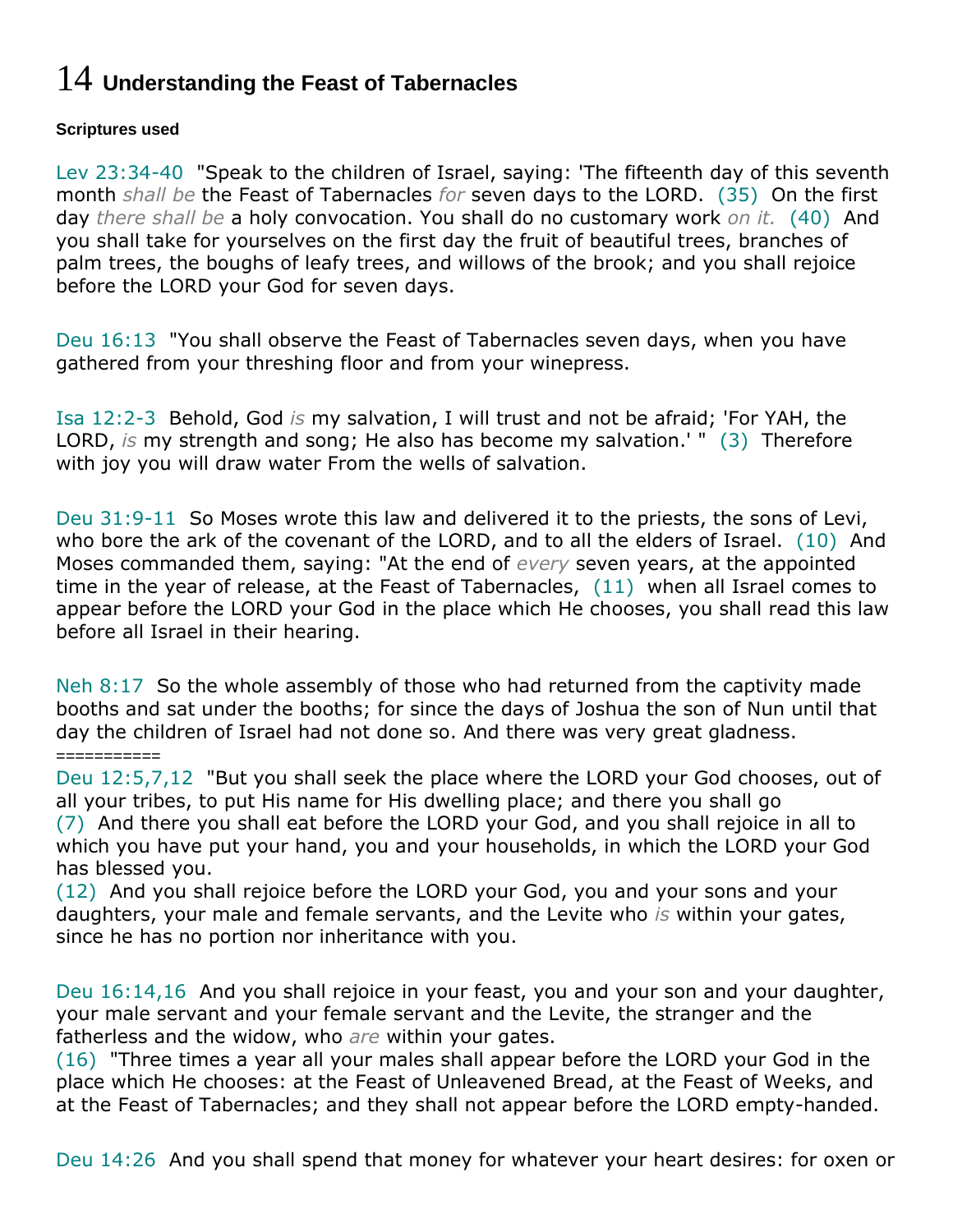sheep, for wine or similar drink, for whatever your heart desires; you shall eat there before the LORD your God, and you shall rejoice, you and your household.

Isa 11:1-9 There shall come forth a Rod from the stem of Jesse, And a Branch shall grow out of his roots. (2) The Spirit of the LORD shall rest upon Him, The Spirit of wisdom and understanding, The Spirit of counsel and might, The Spirit of knowledge and of the fear of the LORD. (3) His delight *is* in the fear of the LORD, And He shall not judge by the sight of His eyes, Nor decide by the hearing of His ears; (4) But with righteousness He shall judge the poor, And decide with equity for the meek of the earth; He shall strike the earth with the rod of His mouth, And with the breath of His lips He shall slay the wicked. (5) Righteousness shall be the belt of His loins, And faithfulness the belt of His waist. (6) "The wolf also shall dwell with the lamb, The leopard shall lie down with the young goat, The calf and the young lion and the fatling together; And a little child shall lead them. (7) The cow and the bear shall graze; Their young ones shall lie down together; And the lion shall eat straw like the ox. (8) The nursing child shall play by the cobra's hole, And the weaned child shall put his hand in the viper's den. (9) They shall not hurt nor destroy in all My holy mountain, For the earth shall be full of the knowledge of the LORD As the waters cover the sea.

Isa 65:25 The wolf and the lamb shall feed together, The lion shall eat straw like the ox, And dust *shall be* the serpent's food. They shall not hurt nor destroy in all My holy mountain," Says the LORD.

Mat 3:17 And suddenly a voice *came* from heaven, saying, "This is My beloved Son, in whom I am well pleased."

Isa 9:7 Of the increase of *His* government and peace *There will be* no end, Upon the throne of David and over His kingdom, To order it and establish it with judgment and justice From that time forward, even forever. The zeal of the Lord of hosts will perform this.

Mat 2:23 And he came and dwelt in a city called Nazareth, that it might be fulfilled which was spoken by the prophets, "He shall be called a Nazarene."

Zec 14:16-19 And it shall come to pass *that* everyone who is left of all the nations which came against Jerusalem shall go up from year to year to worship the King, the LORD of hosts, and to keep the Feast of Tabernacles. (17) And it shall be *that* whichever of the families of the earth do not come up to Jerusalem to worship the King, the LORD of hosts, on them there will be no rain. (18) If the family of Egypt will not come up and enter in, they *shall have* no *rain;* they shall receive the plague with which the LORD strikes the nations who do not come up to keep the Feast of Tabernacles. (19) This shall be the punishment of Egypt and the punishment of all the nations that do not come up to keep the Feast of Tabernacles.

Lev 23:41 You shall keep it as a feast to the LORD for seven days in the year. *It shall be* a statute forever in your generations. You shall celebrate it in the seventh month.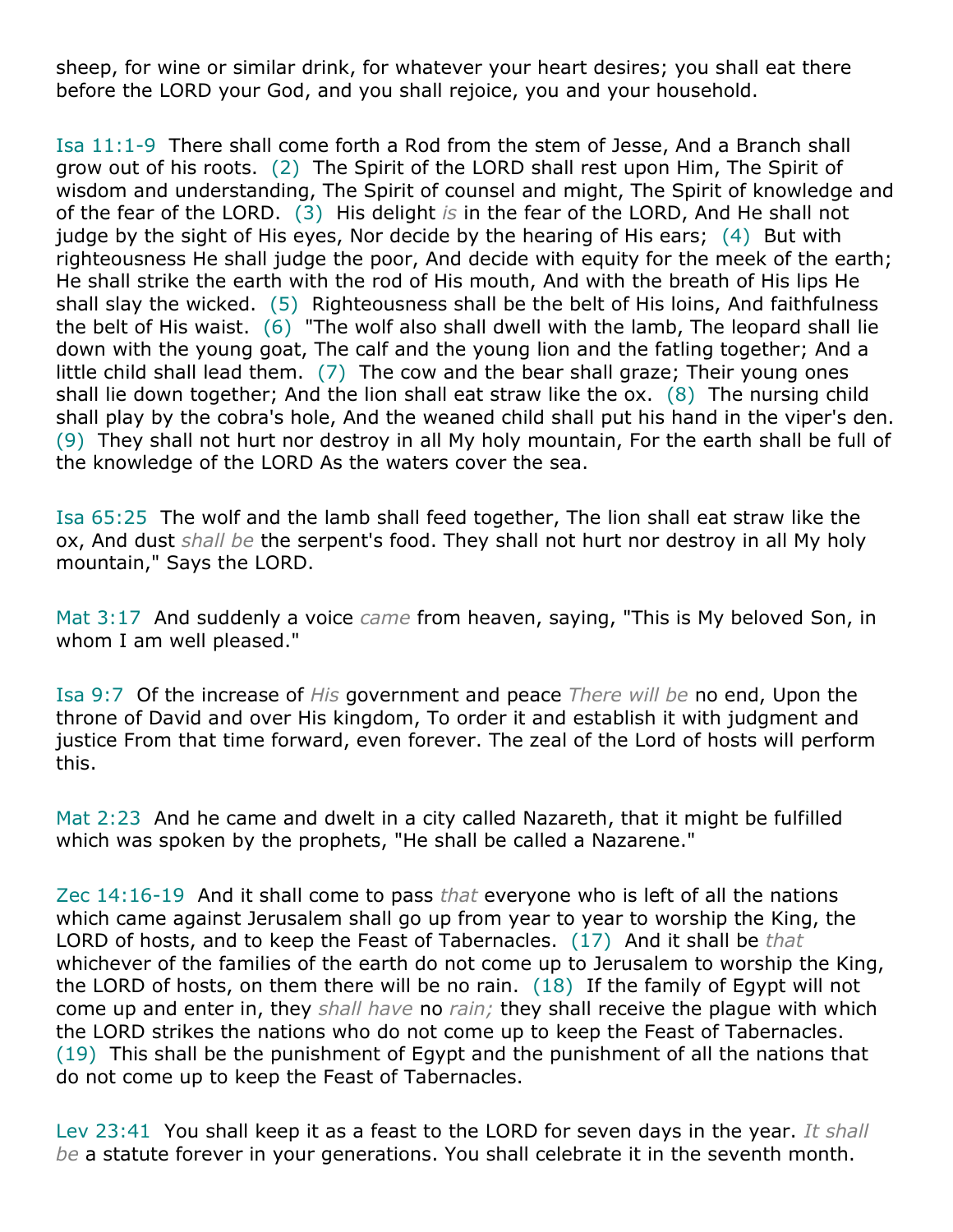Rev 12:5 She bore a male Child who was to rule all nations with a rod of iron. And her Child was caught up to God and His throne.

Rom 11:26 And so all Israel will be saved, as it is written: "THE DELIVERER WILL COME OUT OF ZION, AND HE WILL TURN AWAY UNGODLINESS FROM JACOB;

Isa 2:3 Many people shall come and say, "Come, and let us go up to the mountain of the LORD, To the house of the God of Jacob; He will teach us His ways, And we shall walk in His paths." For out of Zion shall go forth the law, And the word of the LORD from Jerusalem.

Luk 14:23-24 Then the master said to the servant, 'Go out into the highways and hedges, and compel *them* to come in, that my house may be filled. (24) For I say to you that none of those men who were invited shall taste my supper.' "

Joe 2:28 "And it shall come to pass afterward That I will pour out My Spirit on all flesh; Your sons and your daughters shall prophesy, Your old men shall dream dreams, Your young men shall see visions.

Joe 2:12-13,22-27 "Now, therefore," says the LORD, "Turn to Me with all your heart, With fasting, with weeping, and with mourning." (13) So rend your heart, and not your garments; Return to the LORD your God, For He *is* gracious and merciful, Slow to anger, and of great kindness; And He relents from doing harm.

(22) Do not be afraid, you beasts of the field; For the open pastures are springing up, And the tree bears its fruit; The fig tree and the vine yield their strength. (23) Be glad then, you children of Zion, And rejoice in the LORD your God; For He has given you the former rain faithfully, And He will cause the rain to come down for you— The former rain, And the latter rain in the first *month.* (24) The threshing floors shall be full of wheat, And the vats shall overflow with new wine and oil. (25) "So I will restore to you the years that the swarming locust has eaten, The crawling locust, The consuming locust, And the chewing locust, My great army which I sent among you. (26) You shall eat in plenty and be satisfied, And praise the name of the LORD your God, Who has dealt wondrously with you; And My people shall never be put to shame. (27) Then you shall know that I *am* in the midst of Israel: I *am* the LORD your God And there is no other. My people shall never be put to shame.

Act 2:16-17 But this is what was spoken by the prophet Joel: (17) 'AND IT SHALL COME TO PASS IN THE LAST DAYS, SAYS GOD, THAT I WILL POUR OUT OF MY SPIRIT ON ALL FLESH; YOUR SONS AND YOUR DAUGHTERS SHALL PROPHESY, YOUR YOUNG MEN SHALL SEE VISIONS, YOUR OLD MEN SHALL DREAM DREAMS.

Isa 44:3 For I will pour water on him who is thirsty, And floods on the dry ground; I will pour My Spirit on your descendants, And My blessing on your offspring;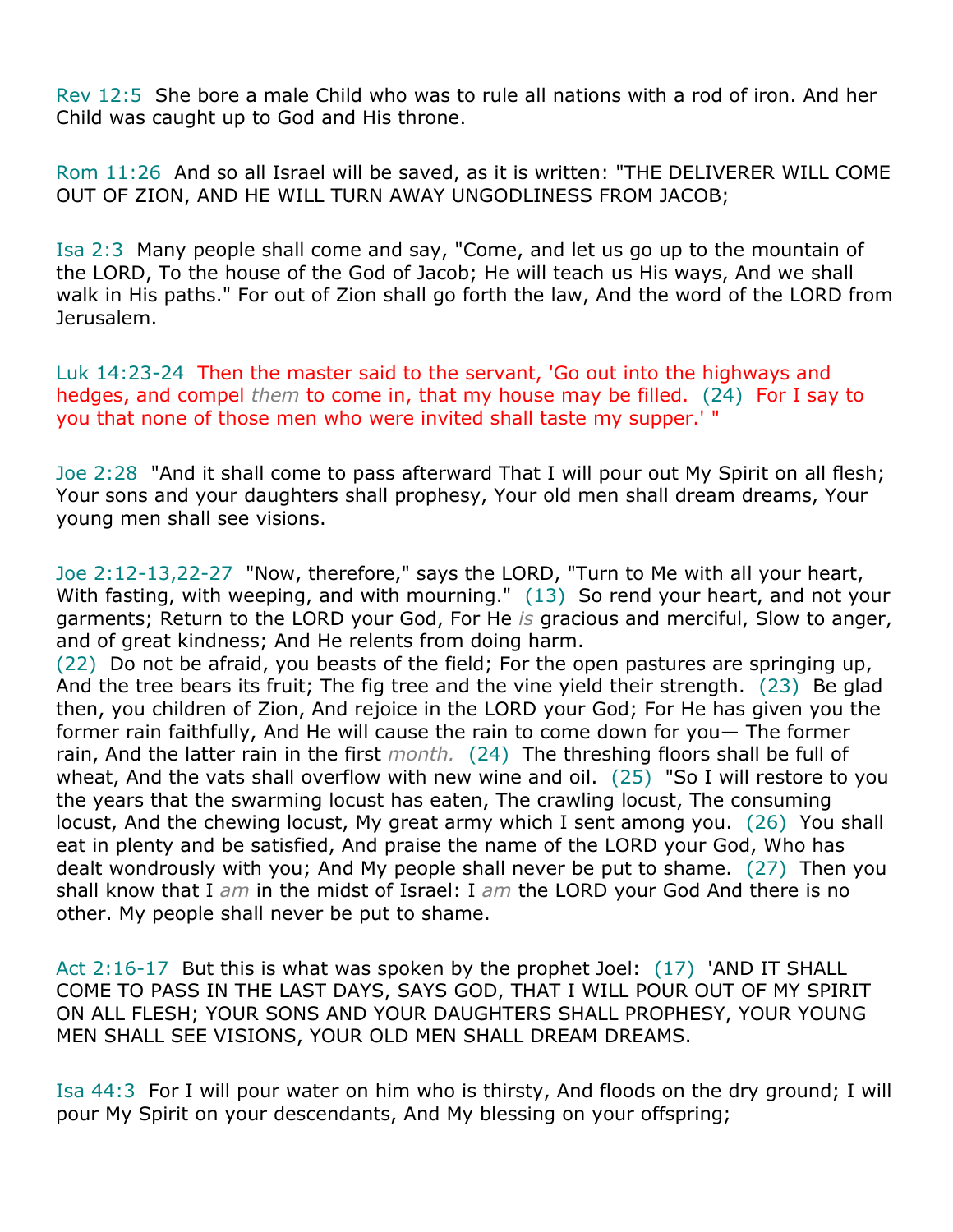Joh 7:37-39 On the last day, that great *day* of the feast, Jesus stood and cried out, saying, "If anyone thirsts, let him come to Me and drink. (38) He who believes in Me, as the Scripture has said, out of his heart will flow rivers of living water." (39) But this He spoke concerning the Spirit, whom those believing in Him would receive; for the Holy Spirit was not yet *given,* because Jesus was not yet glorified.

#### ===========

Exo 23:16-17 and the Feast of Harvest, the firstfruits of your labors which you have sown in the field; and the Feast of Ingathering at the end of the year, when you have gathered in *the fruit of* your labors from the field. (17) "Three times in the year all your males shall appear before the Lord GOD.

Lev 23:40-44 And you shall take for yourselves on the first day the fruit of beautiful trees, branches of palm trees, the boughs of leafy trees, and willows of the brook; and you shall rejoice before the LORD your God for seven days. (41) You shall keep it as a feast to the LORD for seven days in the year. *It shall be* a statute forever in your generations. You shall celebrate it in the seventh month. (42) You shall dwell in booths for seven days. All who are native Israelites shall dwell in booths, (43) that your generations may know that I made the children of Israel dwell in booths when I brought them out of the land of Egypt: I *am* the LORD your God.' " (44) So Moses declared to the children of Israel the feasts of the LORD.

Deu 16:13-16 "You shall observe the Feast of Tabernacles seven days, when you have gathered from your threshing floor and from your winepress. (14) And you shall rejoice in your feast, you and your son and your daughter, your male servant and your female servant and the Levite, the stranger and the fatherless and the widow, who *are* within your gates. (15) Seven days you shall keep a sacred feast to the LORD your God in the place which the LORD chooses, because the LORD your God will bless you in all your produce and in all the work of your hands, so that you surely rejoice. (16) "Three times a year all your males shall appear before the LORD your God in the place which He chooses: at the Feast of Unleavened Bread, at the Feast of Weeks, and at the Feast of Tabernacles; and they shall not appear before the LORD empty-handed.

Exo 34:22-23 "And you shall observe the Feast of Weeks, of the firstfruits of wheat harvest, and the Feast of Ingathering at the year's end. (23) "Three times in the year all your men shall appear before the Lord, the LORD God of Israel.

Exo 20:24 An altar of earth you shall make for Me, and you shall sacrifice on it your burnt offerings and your peace offerings, your sheep and your oxen. In every place where I record My name I will come to you, and I will bless you.

Lev 23:35,39,41 On the first day *there shall be* a holy convocation. You shall do no customary work *on it.*

(39) 'Also on the fifteenth day of the seventh month, when you have gathered in the fruit of the land, you shall keep the feast of the LORD *for* seven days; on the first day *there shall be* a sabbath-*rest,* and on the eighth day a sabbath-*rest.*

(41) You shall keep it as a feast to the LORD for seven days in the year. *It shall be* a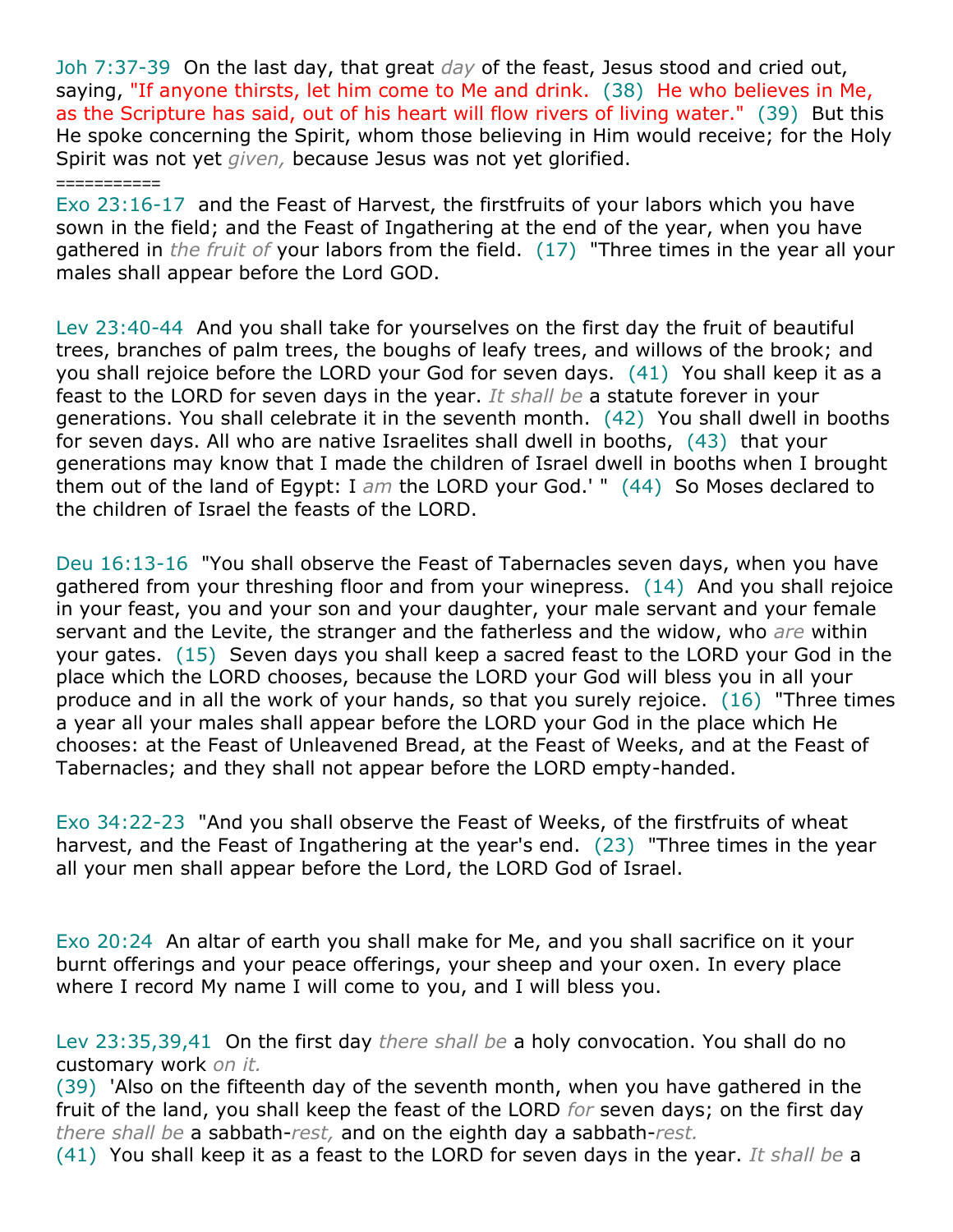statute forever in your generations. You shall celebrate it in the seventh month.

============

Joh 7:2-14 Now the Jews' Feast of Tabernacles was at hand. (3) His brothers therefore said to Him, "Depart from here and go into Judea, that Your disciples also may see the works that You are doing. (4) For no one does anything in secret while he himself seeks to be known openly. If You do these things, show Yourself to the world." (5) For even His brothers did not believe in Him. (6) Then Jesus said to them, "My time has not yet come, but your time is always ready. (7) The world cannot hate you, but it hates Me because I testify of it that its works are evil. (8) You go up to this feast. I am not yet going up to this feast, for My time has not yet fully come." (9) When He had said these things to them, He remained in Galilee. (10) But when His brothers had gone up, then He also went up to the feast, not openly, but as it were in secret.  $(11)$ Then the Jews sought Him at the feast, and said, "Where is He?" (12) And there was much complaining among the people concerning Him. Some said, "He is good"; others said, "No, on the contrary, He deceives the people." (13) However, no one spoke openly of Him for fear of the Jews. (14) Now about the middle of the feast Jesus went up into the temple and taught.

Mat 28:20 teaching them to observe all things that I have commanded you; and lo, I am with you always, *even* to the end of the age." Amen.

1Jn 2:4-6 He who says, "I know Him," and does not keep His commandments, is a liar, and the truth is not in him. (5) But whoever keeps His word, truly the love of God is perfected in him. By this we know that we are in Him. (6) He who says he abides in Him ought himself also to walk just as He walked.

1Pe 2:21 For to this you were called, because Christ also suffered for us, leaving us an example, that you should follow His steps:

Mat 15:2-3,6,9 "Why do Your disciples transgress the tradition of the elders? For they do not wash their hands when they eat bread." (3) He answered and said to them, "Why do you also transgress the commandment of God because of your tradition? (6) then he need not honor his father or mother.' Thus you have made the commandment of God of no effect by your tradition. (9) AND IN VAIN THEY WORSHIP ME, TEACHING AS DOCTRINES THE COMMANDMENTS OF MEN.' "

Mat 5:21-22 "You have heard that it was said to those of old, 'YOU SHALL NOT MURDER, and whoever murders will be in danger of the judgment.' (22) But I say to you that whoever is angry with his brother without a cause shall be in danger of the judgment. And whoever says to his brother, 'Raca!' shall be in danger of the council. But whoever says, 'You fool!' shall be in danger of hell fire.

Mar 9:2-10 Now after six days Jesus took Peter, James, and John, and led them up on a high mountain apart by themselves; and He was transfigured before them. (3) His clothes became shining, exceedingly white, like snow, such as no launderer on earth can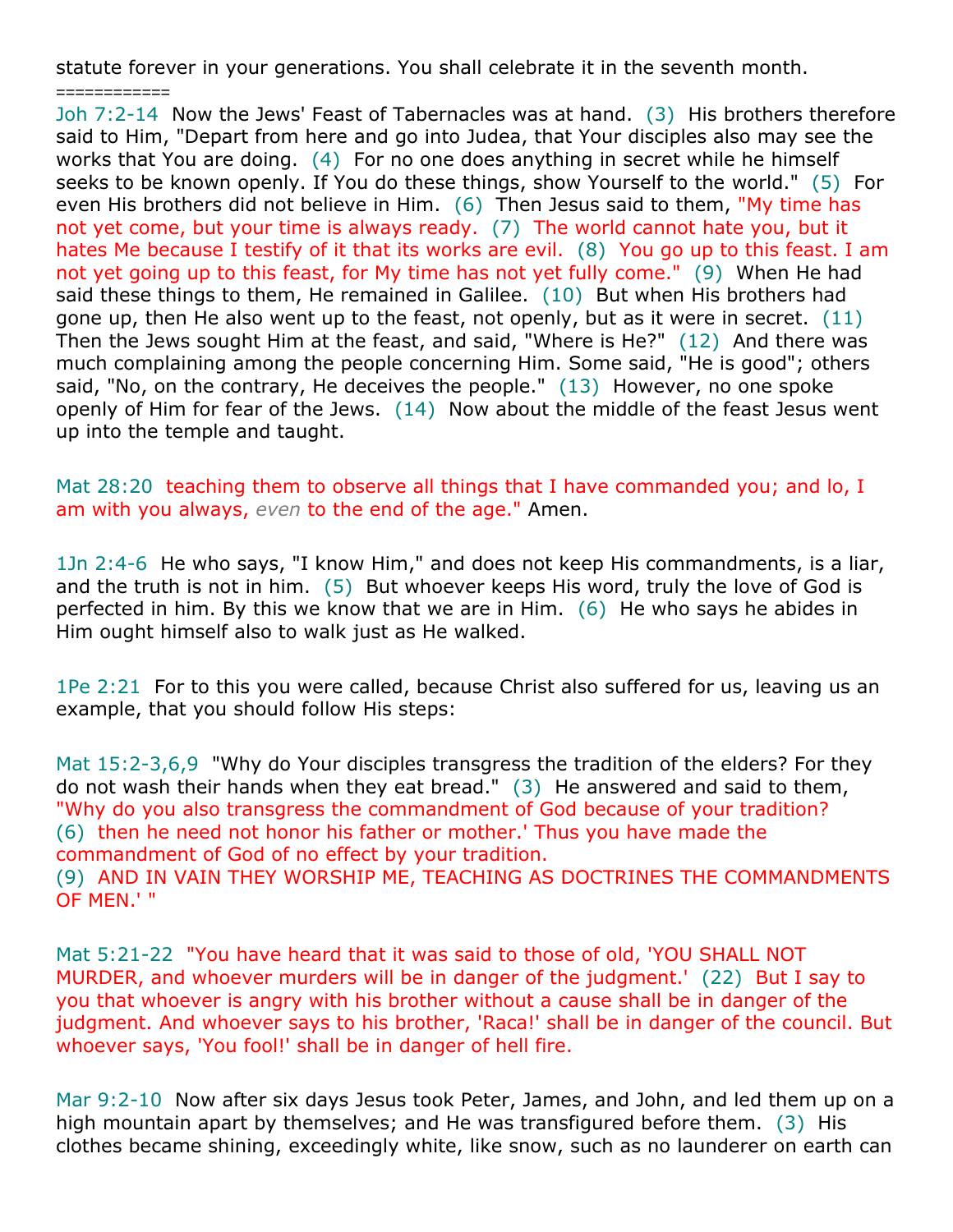whiten them. (4) And Elijah appeared to them with Moses, and they were talking with Jesus. (5) Then Peter answered and said to Jesus, "Rabbi, it is good for us to be here; and let us make three tabernacles: one for You, one for Moses, and one for Elijah"– (6) because he did not know what to say, for they were greatly afraid. (7) And a cloud came and overshadowed them; and a voice came out of the cloud, saying, "This is My beloved Son. Hear Him!" (8) Suddenly, when they had looked around, they saw no one anymore, but only Jesus with themselves. (9) Now as they came down from the mountain, He commanded them that they should tell no one the things they had seen, till the Son of Man had risen from the dead.  $(10)$  So they kept this word to themselves, questioning what the rising from the dead meant.

1Co 11:1 Imitate me, just as I also *imitate* Christ.

Act 18:21 but took leave of them, saying, "I must by all means keep this coming feast in Jerusalem; but I will return again to you, God willing." And he sailed from Ephesus.

Act 16:13 And on the Sabbath day we went out of the city to the riverside, where prayer was customarily made; and we sat down and spoke to the women who met *there.*

Deu 16:10 Then you shall keep the Feast of Weeks to the LORD your God with the tribute of a freewill offering from your hand, which you shall give as the LORD your God blesses you.

Act 17:1,10,16 Now when they had passed through Amphipolis and Apollonia, they came to Thessalonica, where there was a synagogue of the Jews.

(10) Then the brethren immediately sent Paul and Silas away by night to Berea. When they arrived, they went into the synagogue of the Jews.

(16) Now while Paul waited for them at Athens, his spirit was provoked within him when he saw that the city was given over to idols.

Act 18:4,7,11,20 And he reasoned in the synagogue every Sabbath, and persuaded both Jews and Greeks.

(7) And he departed from there and entered the house of a certain *man* named Justus, *one* who worshiped God, whose house was next door to the synagogue.

(11) And he continued *there* a year and six months, teaching the word of God among them.

(20) When they asked *him* to stay a longer time with them, he did not consent,

Act 18:21 but took leave of them, saying, "I must by all means keep this coming feast in Jerusalem; but I will return again to you, God willing." And he sailed from Ephesus. ============

Rom 12:2 And do not be conformed to this world, but be transformed by the renewing of your mind, that you may prove what *is* that good and acceptable and perfect will of God.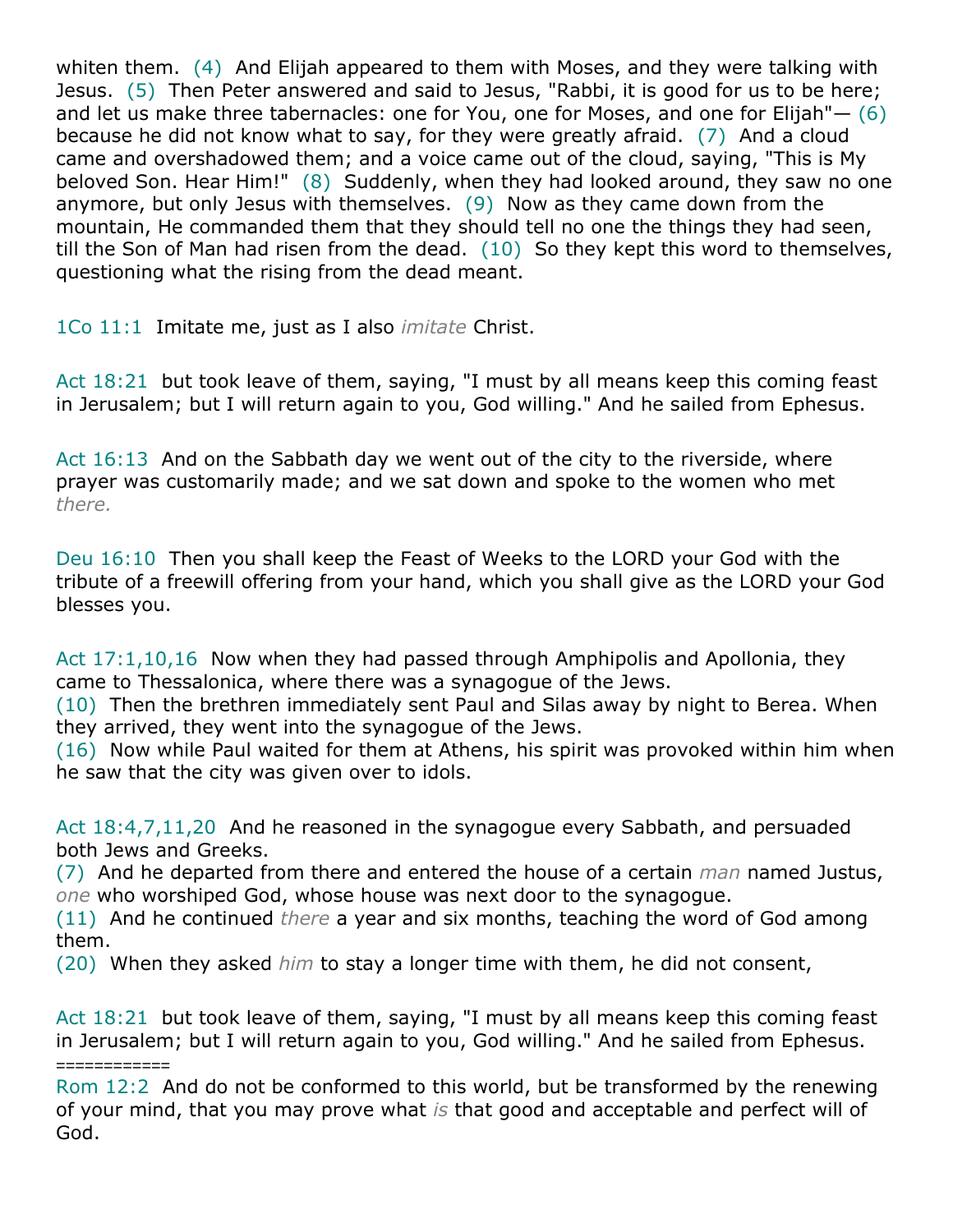Isa 2:4 He shall judge between the nations, And rebuke many people; They shall beat their swords into plowshares, And their spears into pruning hooks; Nation shall not lift up sword against nation, Neither shall they learn war anymore.

Psa 72:1-8,12-14 **A Psalm Of Solomon.** Give the king Your judgments, O God, And Your righteousness to the king's Son. (2) He will judge Your people with righteousness, And Your poor with justice. (3) The mountains will bring peace to the people, And the little hills, by righteousness. (4) He will bring justice to the poor of the people; He will save the children of the needy, And will break in pieces the oppressor. (5) They shall fear You As long as the sun and moon endure, Throughout all generations. (6) He shall come down like rain upon the grass before mowing, Like showers *that* water the earth. (7) In His days the righteous shall flourish, And abundance of peace, Until the moon is no more. (8) He shall have dominion also from sea to sea, And from the River to the ends of the earth.

(12) For He will deliver the needy when he cries, The poor also, and *him* who has no helper. (13) He will spare the poor and needy, And will save the souls of the needy. (14) He will redeem their life from oppression and violence; And precious shall be their blood in His sight.

Isa 11:1-5 There shall come forth a Rod from the stem of Jesse, And a Branch shall grow out of his roots. (2) The Spirit of the LORD shall rest upon Him, The Spirit of wisdom and understanding, The Spirit of counsel and might, The Spirit of knowledge and of the fear of the LORD. (3) His delight *is* in the fear of the LORD, And He shall not judge by the sight of His eyes, Nor decide by the hearing of His ears; (4) But with righteousness He shall judge the poor, And decide with equity for the meek of the earth; He shall strike the earth with the rod of His mouth, And with the breath of His lips He shall slay the wicked. (5) Righteousness shall be the belt of His loins, And faithfulness the belt of His waist.

Hos 2:18-22 In that day I will make a covenant for them With the beasts of the field, With the birds of the air, And *with* the creeping things of the ground. Bow and sword of battle I will shatter from the earth, To make them lie down safely. (19) "I will betroth you to Me forever; Yes, I will betroth you to Me In righteousness and justice, In lovingkindness and mercy; (20) I will betroth you to Me in faithfulness, And you shall know the LORD. (21) "It shall come to pass in that day *That* I will answer," says the LORD; "I will answer the heavens, And they shall answer the earth. (22) The earth shall answer With grain, With new wine, And with oil; They shall answer Jezreel.

Gen 9:2 And the fear of you and the dread of you shall be on every beast of the earth, on every bird of the air, on all that move *on* the earth, and on all the fish of the sea. They are given into your hand.

Isa 32:2 A man will be as a hiding place from the wind, And a cover from the tempest, As rivers of water in a dry place, As the shadow of a great rock in a weary land.

Jer 31:29-30,34 In those days they shall say no more: 'The fathers have eaten sour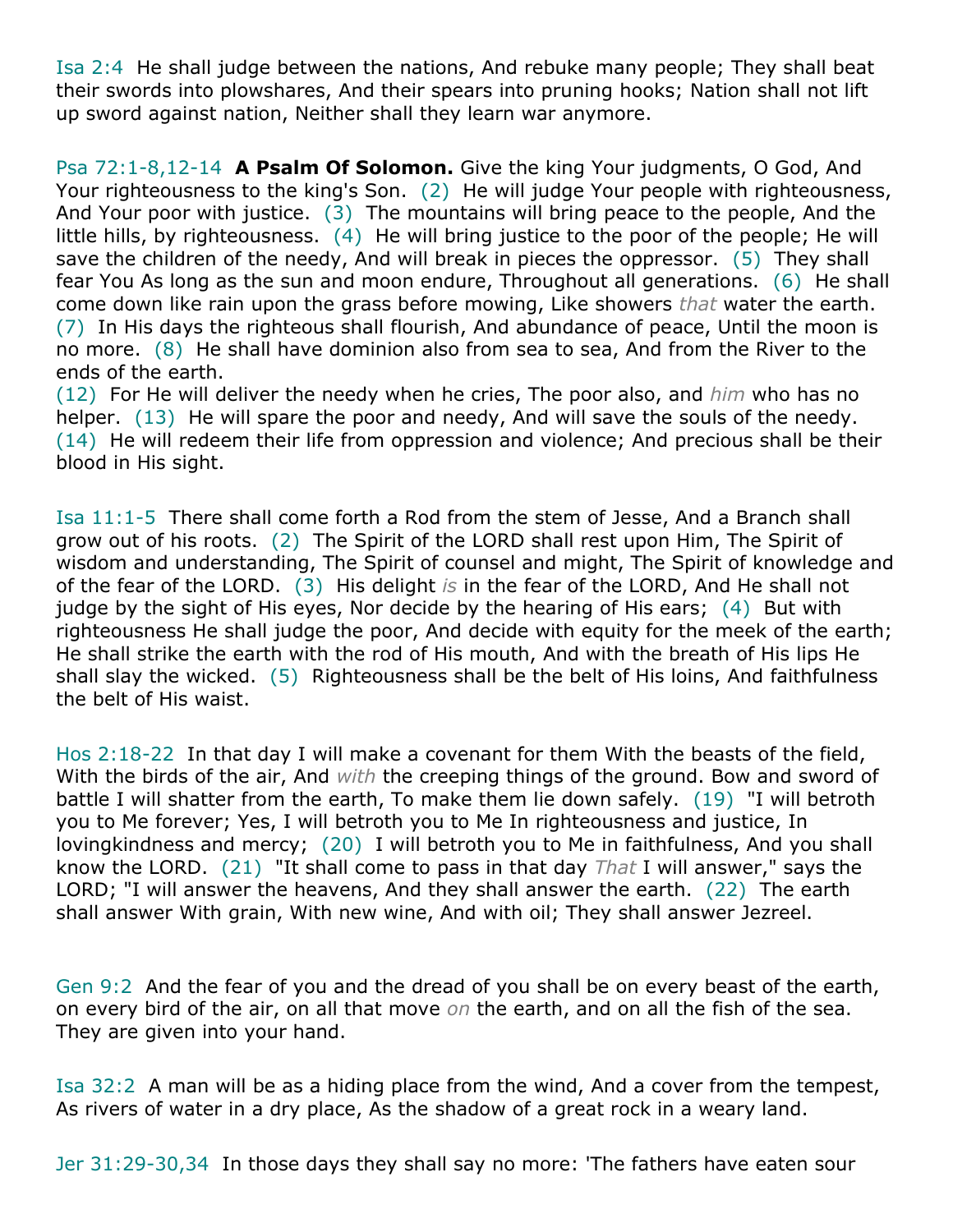grapes, And the children's teeth are set on edge.' (30) But every one shall die for his own iniquity; every man who eats the sour grapes, his teeth shall be set on edge. (34) No more shall every man teach his neighbor, and every man his brother, saying, 'Know the LORD,' for they all shall know Me, from the least of them to the greatest of them, says the LORD. For I will forgive their iniquity, and their sin I will remember no more."

Joh 9:2 And His disciples asked Him, saying, "Rabbi, who sinned, this man or his parents, that he was born blind?"

Lev 11:43 You shall not make yourselves abominable with any creeping thing that creeps; nor shall you make yourselves unclean with them, lest you be defiled by them.

Isa 35:5-6 Then the eyes of the blind shall be opened, And the ears of the deaf shall be unstopped. (6) Then the lame shall leap like a deer, And the tongue of the dumb sing. For waters shall burst forth in the wilderness, And streams in the desert.

Isa 33:24 And the inhabitant will not say, "I am sick"; The people who dwell in it *will be* forgiven *their* iniquity.

Exo 21:29,33 But if the ox tended to thrust with its horn in times past, and it has been made known to his owner, and he has not kept it confined, so that it has killed a man or a woman, the ox shall be stoned and its owner also shall be put to death (33) "And if a man opens a pit, or if a man digs a pit and does not cover it, and an ox or a donkey falls in it,

Exo 22:6 "If fire breaks out and catches in thorns, so that stacked grain, standing grain, or the field is consumed, he who kindled the fire shall surely make restitution.

Isa 2:3 Many people shall come and say, "Come, and let us go up to the mountain of the LORD, To the house of the God of Jacob; He will teach us His ways, And we shall walk in His paths." For out of Zion shall go forth the law, And the word of the LORD from Jerusalem.

Amo 9:13-14 "Behold, the days are coming," says the LORD, "When the plowman shall overtake the reaper, And the treader of grapes him who sows seed; The mountains shall drip with sweet wine, And all the hills shall flow *with it.* (14) I will bring back the captives of My people Israel; They shall build the waste cities and inhabit *them;* They shall plant vineyards and drink wine from them; They shall also make gardens and eat fruit from them.

Eze 28:26 And they will dwell safely there, build houses, and plant vineyards; yes, they will dwell securely, when I execute judgments on all those around them who despise them. Then they shall know that I *am* the LORD their God." ' "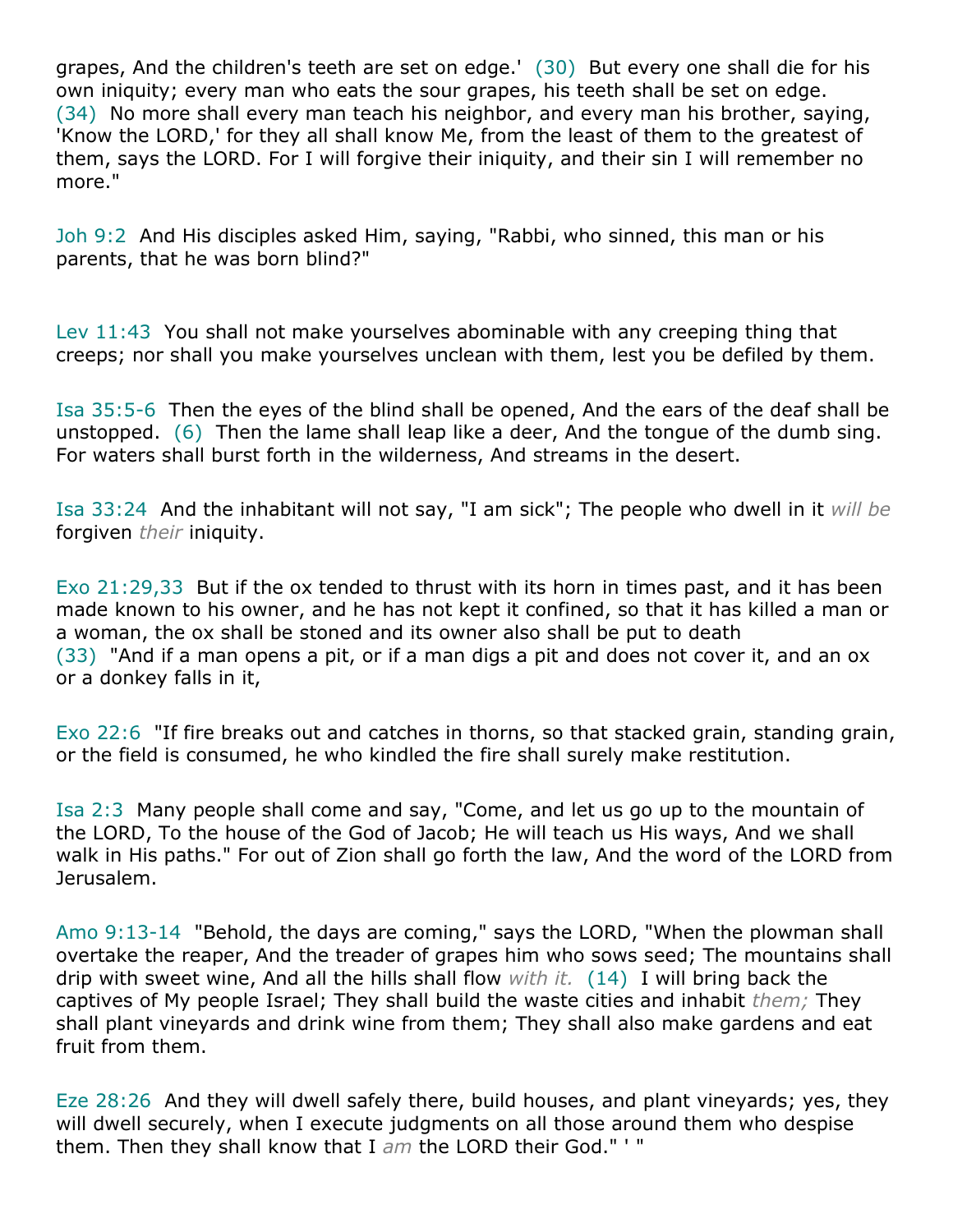Jer 32:39-40 then I will give them one heart and one way, that they may fear Me forever, for the good of them and their children after them. (40) And I will make an everlasting covenant with them, that I will not turn away from doing them good; but I will put My fear in their hearts so that they will not depart from Me.

Php 2:5 Let this mind be in you which was also in Christ Jesus,

2Ti 1:7 For God has not given us a spirit of fear, but of power and of love and of a sound mind.

Deu 14:23 And you shall eat before the LORD your God, in the place where He chooses to make His name abide, the tithe of your grain and your new wine and your oil, of the firstborn of your herds and your flocks, that you may learn to fear the LORD your God always.

===========

Rev 19:2,6 For true and righteous *are* His judgments, because He has judged the great harlot who corrupted the earth with her fornication; and He has avenged on her the blood of His servants *shed* by her."

(6) And I heard, as it were, the voice of a great multitude, as the sound of many waters and as the sound of mighty thunderings, saying, "Alleluia! For the Lord God Omnipotent reigns!

Jdg 14:2,10,12 So he went up and told his father and mother, saying, "I have seen a woman in Timnah of the daughters of the Philistines; now therefore, get her for me as a wife."

(10) So his father went down to the woman. And Samson gave a feast there, for young men used to do so.

(12) Then Samson said to them, "Let me pose a riddle to you. If you can correctly solve and explain it to me within the seven days of the feast, then I will give you thirty linen garments and thirty changes of clothing.

Lev 23:34-35 "Speak to the children of Israel, saying: 'The fifteenth day of this seventh month *shall be* the Feast of Tabernacles *for* seven days to the LORD. (35) On the first day *there shall be* a holy convocation. You shall do no customary work *on it.*

Gen 29:22-23,27 And Laban gathered together all the men of the place and made a feast. (23) Now it came to pass in the evening, that he took Leah his daughter and brought her to Jacob; and he went in to her.

(27) Fulfill her week, and we will give you this one also for the service which you will serve with me still another seven years."

1Co 7:39 A wife is bound by law as long as her husband lives; but if her husband dies, she is at liberty to be married to whom she wishes, only in the Lord.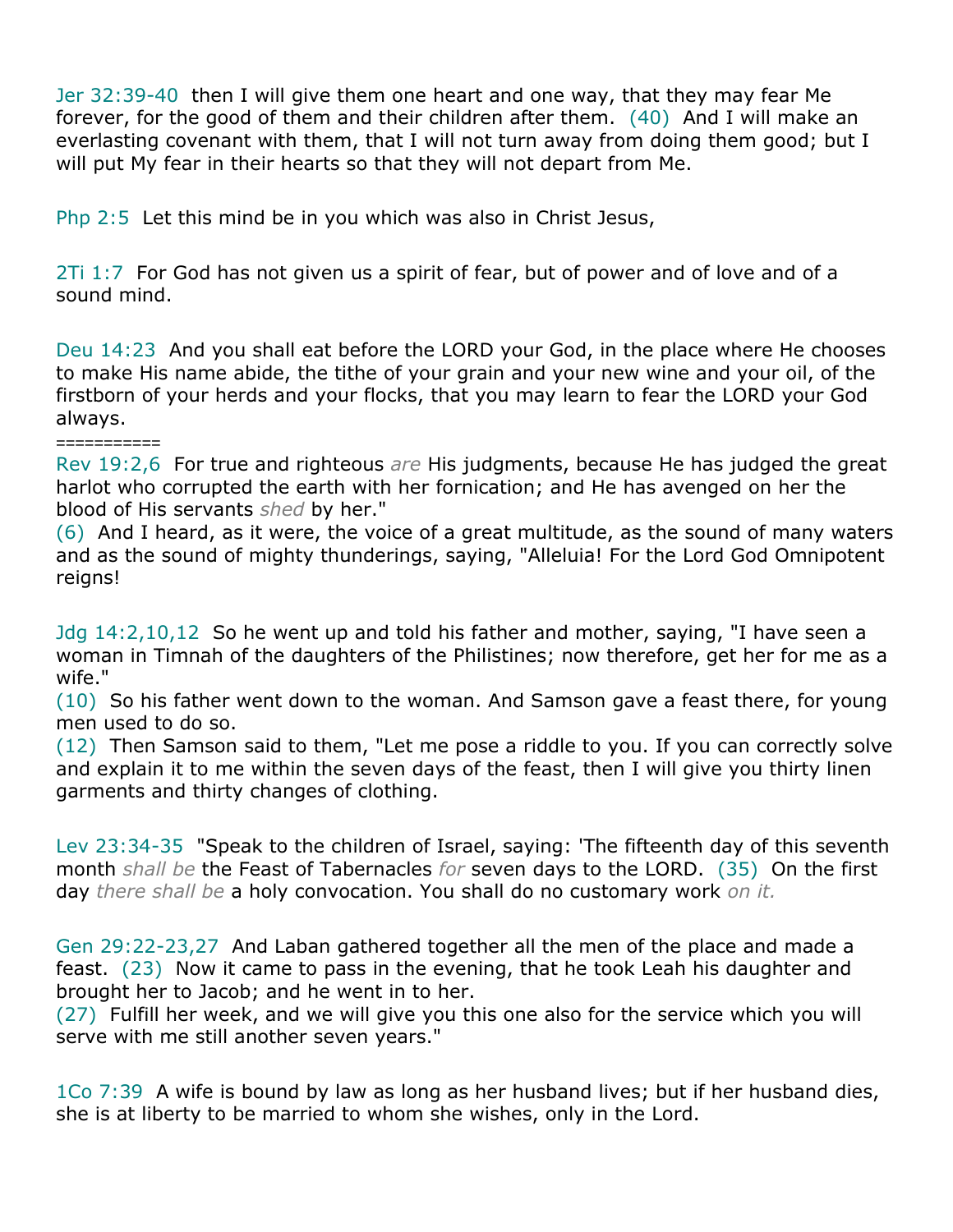Eph 5:22-27,32 Wives, submit to your own husbands, as to the Lord. (23) For the husband is head of the wife, as also Christ is head of the church; and He is the Savior of the body. (24) Therefore, just as the church is subject to Christ, so *let* the wives *be* to their own husbands in everything. (25) Husbands, love your wives, just as Christ also loved the church and gave Himself for her, (26) that He might sanctify and cleanse her with the washing of water by the word, (27) that He might present her to Himself a glorious church, not having spot or wrinkle or any such thing, but that she should be holy and without blemish.

(32) This is a great mystery, but I speak concerning Christ and the church.

Neh 8:18 Also day by day, from the first day until the last day, he read from the Book of the Law of God. And they kept the feast seven days; and on the eighth day *there was* a sacred assembly, according to the *prescribed* manner.

Deu 31:10-11 And Moses commanded them, saying: "At the end of *every* seven years, at the appointed time in the year of release, at the Feast of Tabernacles, (11) when all Israel comes to appear before the LORD your God in the place which He chooses, you shall read this law before all Israel in their hearing.

Mat 25:9-10 But the wise answered, saying, '*No,* lest there should not be enough for us and you; but go rather to those who sell, and buy for yourselves.' (10) And while they went to buy, the bridegroom came, and those who were ready went in with him to the wedding; and the door was shut.

Deu 5:29 Oh, that they had such a heart in them that they would fear Me and always keep all My commandments, that it might be well with them and with their children forever!

Deu 29:4 Yet the LORD has not given you a heart to perceive and eyes to see and ears to hear, to this *very* day.

Jos 24:19 But Joshua said to the people, "You cannot serve the LORD, for He *is* a holy God. He *is* a jealous God; He will not forgive your transgressions nor your sins.

2Co 5:17 Therefore, if anyone *is* in Christ, *he is* a new creation; old things have passed away; behold, all things have become new.

Isa 59:2 But your iniquities have separated you from your God; And your sins have hidden *His* face from you, So that He will not hear.

Jer 3:8,14 Then I saw that for all the causes for which backsliding Israel had committed adultery, I had put her away and given her a certificate of divorce; yet her treacherous sister Judah did not fear, but went and played the harlot also.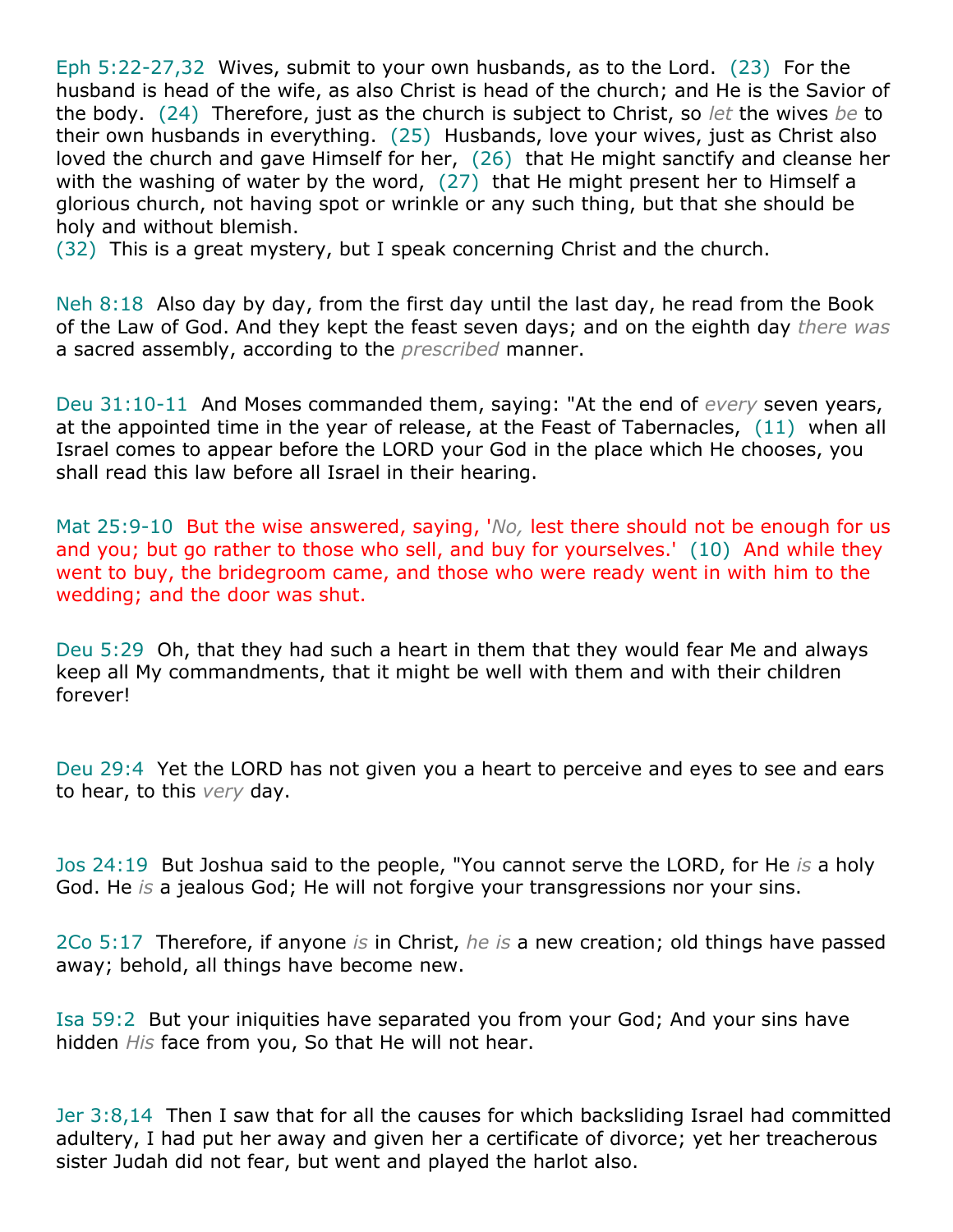(14) "Return, O backsliding children," says the LORD; "for I am married to you. I will take you, one from a city and two from a family, and I will bring you to Zion.

Jer 31:32 not according to the covenant that I made with their fathers in the day *that* I took them by the hand to lead them out of the land of Egypt, My covenant which they broke, though I was a husband to them, says the LORD.

Jer 3:8 Then I saw that for all the causes for which backsliding Israel had committed adultery, I had put her away and given her a certificate of divorce; yet her treacherous sister Judah did not fear, but went and played the harlot also.

Eph 2:11-12 Therefore remember that you, once Gentiles in the flesh—who are called Uncircumcision by what is called the Circumcision made in the flesh by hands— (12) that at that time you were without Christ, being aliens from the commonwealth of Israel and strangers from the covenants of promise, having no hope and without God in the world.

Rom 9:4-5 who are Israelites, to whom *pertain* the adoption, the glory, the covenants, the giving of the law, the service *of God,* and the promises; (5) of whom *are* the fathers and from whom, according to the flesh, Christ *came,* who is over all, *the* eternally blessed God. Amen.

Joh 4:22 You worship what you do not know; we know what we worship, for salvation is of the Jews.

2Co 11:2 For I am jealous for you with godly jealousy. For I have betrothed you to one husband, that I may present *you as* a chaste virgin to Christ.

Rev 2:26-27 And he who overcomes, and keeps My works until the end, to him I will give power over the nations— (27) 'HE SHALL RULE THEM WITH A ROD OF IRON; THEY SHALL BE DASHED TO PIECES LIKE THE POTTER'S VESSELS'— as I also have received from My Father;

Rev 3:21 To him who overcomes I will grant to sit with Me on My throne, as I also overcame and sat down with My Father on His throne.

===========

Psa 16:11 You will show me the path of life; In Your presence *is* fullness of joy; At Your right hand *are* pleasures forevermore.

Jer 50:4-5 "In those days and in that time," says the LORD, "The children of Israel shall come, They and the children of Judah together; With continual weeping they shall come, And seek the LORD their God. (5) They shall ask the way to Zion, With their faces toward it, *saying,* 'Come and let us join ourselves to the LORD *In* a perpetual covenant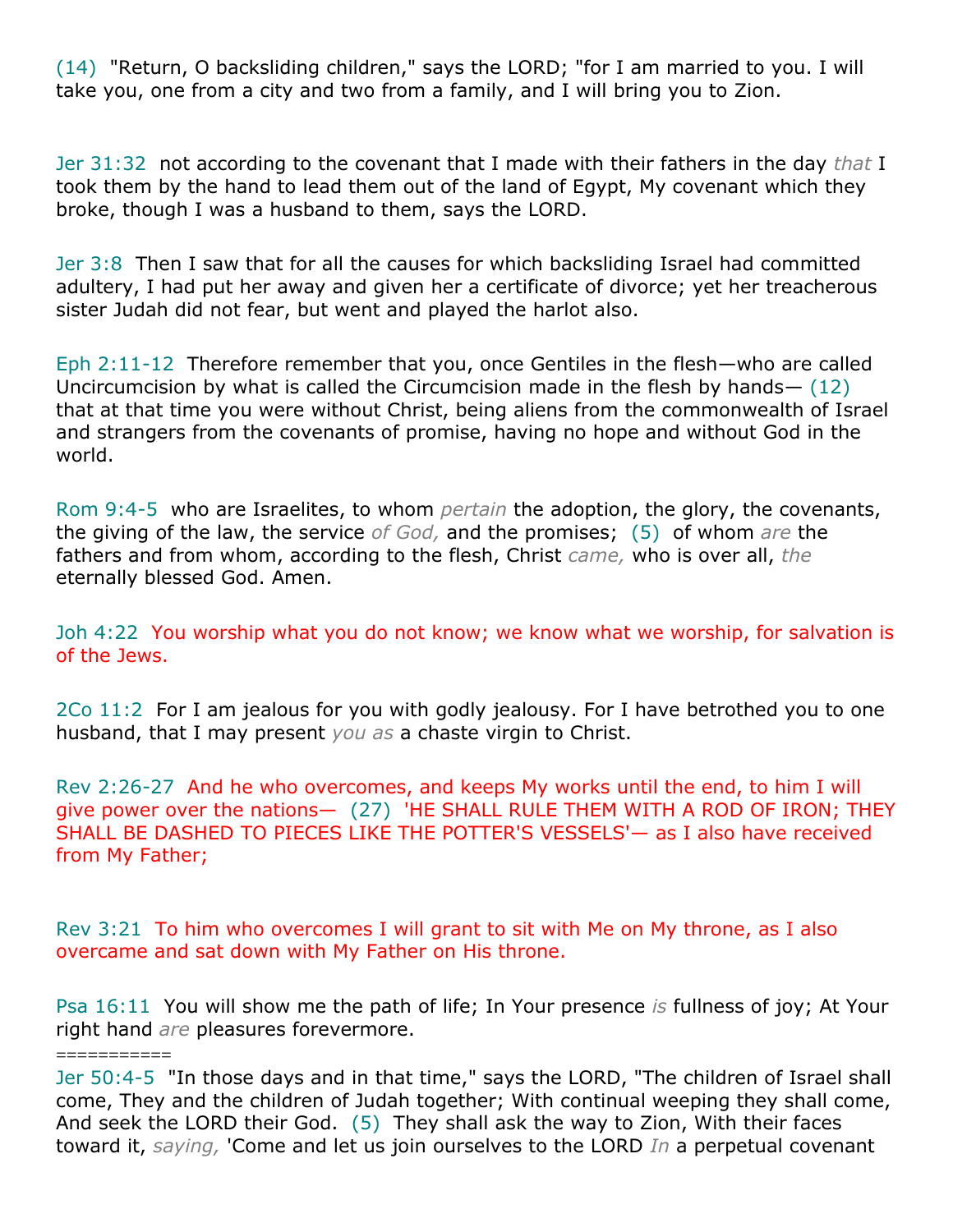*That* will not be forgotten.'

Jer 33:7-9 And I will cause the captives of Judah and the captives of Israel to return, and will rebuild those places as at the first.  $(8)$  I will cleanse them from all their iniquity by which they have sinned against Me, and I will pardon all their iniquities by which they have sinned and by which they have transgressed against Me. (9) Then it shall be to Me a name of joy, a praise, and an honor before all nations of the earth, who shall hear all the good that I do to them; they shall fear and tremble for all the goodness and all the prosperity that I provide for it.'

Rom 11:26 And so all Israel will be saved, as it is written: "THE DELIVERER WILL COME OUT OF ZION, AND HE WILL TURN AWAY UNGODLINESS FROM JACOB;

Isa 62:4-5 You shall no longer be termed Forsaken, Nor shall your land any more be termed Desolate; But you shall be called Hephzibah, and your land Beulah; For the LORD delights in you, And your land shall be married. (5) For *as* a young man marries a virgin, *So* shall your sons marry you; And *as* the bridegroom rejoices over the bride, *So* shall your God rejoice over you.

Psa 147:2 The LORD builds up Jerusalem; He gathers together the outcasts of Israel.

Deu 4:5-6 "Surely I have taught you statutes and judgments, just as the LORD my God commanded me, that you should act according *to them* in the land which you go to possess. (6) Therefore be careful to observe *them;* for this *is* your wisdom and your understanding in the sight of the peoples who will hear all these statutes, and say, 'Surely this great nation *is* a wise and understanding people.'

Isa 2:3 Many people shall come and say, "Come, and let us go up to the mountain of the LORD, To the house of the God of Jacob; He will teach us His ways, And we shall walk in His paths." For out of Zion shall go forth the law, And the word of the LORD from Jerusalem.

Mic 4:2 Many nations shall come and say, "Come, and let us go up to the mountain of the LORD, To the house of the God of Jacob; He will teach us His ways, And we shall walk in His paths." For out of Zion the law shall go forth, And the word of the LORD from Jerusalem.

Isa 27:6 Those who come He shall cause to take root in Jacob; Israel shall blossom and bud, And fill the face of the world with fruit.

Gen 13:16 And I will make your descendants as the dust of the earth; so that if a man could number the dust of the earth, *then* your descendants also could be numbered.

Isa 60:22 A little one shall become a thousand, And a small one a strong nation. I, the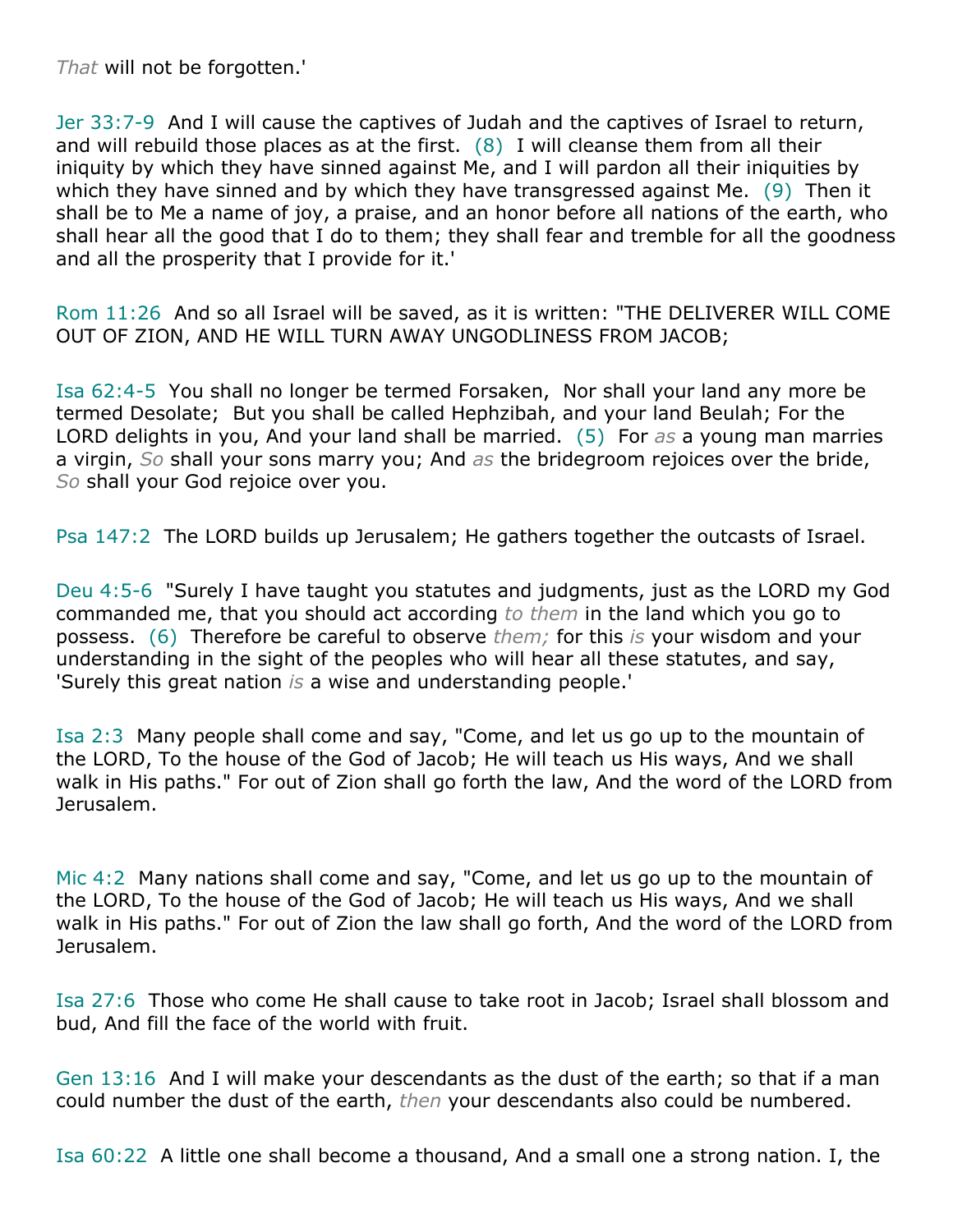LORD, will hasten it in its time."

Eze 36:11 I will multiply upon you man and beast; and they shall increase and bear young; I will make you inhabited as in former times, and do better *for you* than at your beginnings. Then you shall know that I *am* the LORD.

Deu 32:8 When the Most High divided their inheritance to the nations, When He separated the sons of Adam, He set the boundaries of the peoples According to the number of the children of Israel.

Gen 13:16 And I will make your descendants as the dust of the earth; so that if a man could number the dust of the earth, *then* your descendants also could be numbered.

Gen 28:14 Also your descendants shall be as the dust of the earth; you shall spread abroad to the west and the east, to the north and the south; and in you and in your seed all the families of the earth shall be blessed.

Isa 54:2-3 "Enlarge the place of your tent, And let them stretch out the curtains of your dwellings; Do not spare; Lengthen your cords, And strengthen your stakes. (3) For you shall expand to the right and to the left, And your descendants will inherit the nations, And make the desolate cities inhabited.

Isa 60:5,11-12 Then you shall see and become radiant, And your heart shall swell with joy; Because the abundance of the sea shall be turned to you, The wealth of the Gentiles shall come to you.

(11) Therefore your gates shall be open continually; They shall not be shut day or night, That *men* may bring to you the wealth of the Gentiles, And their kings in procession. (12) For the nation and kingdom which will not serve you shall perish, And *those* nations shall be utterly ruined.

Isa 61:5-7 Strangers shall stand and feed your flocks, And the sons of the foreigner *Shall be* your plowmen and your vinedressers. (6) But you shall be named the priests of the LORD, They shall call you the servants of our God. You shall eat the riches of the Gentiles, And in their glory you shall boast. (7) Instead of your shame *you shall have* double *honor,* And *instead of* confusion they shall rejoice in their portion. Therefore in their land they shall possess double; Everlasting joy shall be theirs.

Isa 49:22-23 Thus says the Lord GOD: "Behold, I will lift My hand in an oath to the nations, And set up My standard for the peoples; They shall bring your sons in *their* arms, And your daughters shall be carried on *their* shoulders; (23) Kings shall be your foster fathers, And their queens your nursing mothers; They shall bow down to you with *their* faces to the earth, And lick up the dust of your feet. Then you will know that I *am* the LORD, For they shall not be ashamed who wait for Me."

## ===========

Lev 23:40-43 And you shall take for yourselves on the first day the fruit of beautiful trees, branches of palm trees, the boughs of leafy trees, and willows of the brook; and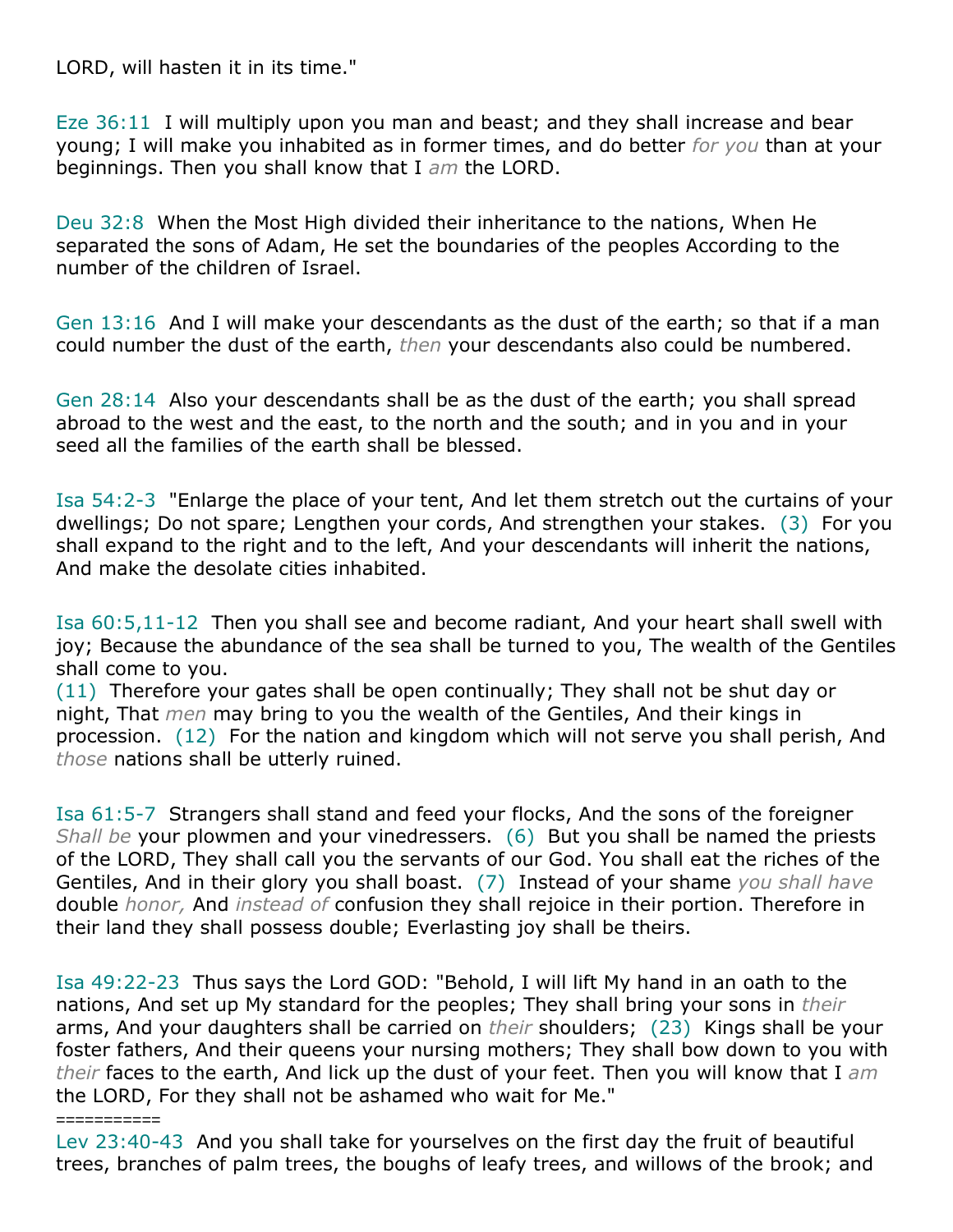you shall rejoice before the LORD your God for seven days. (41) You shall keep it as a feast to the LORD for seven days in the year. *It shall be* a statute forever in your generations. You shall celebrate it in the seventh month. (42) You shall dwell in booths for seven days. All who are native Israelites shall dwell in booths, (43) that your generations may know that I made the children of Israel dwell in booths when I brought them out of the land of Egypt: I *am* the LORD your God.' "

1Ch 29:15 For we *are* aliens and pilgrims before You, As *were* all our fathers; Our days on earth *are* as a shadow, And without hope.

Heb 11:9-10 By faith he dwelt in the land of promise as *in* a foreign country, dwelling in tents with Isaac and Jacob, the heirs with him of the same promise; (10) for he waited for the city which has foundations, whose builder and maker *is* God.

Deu 8:2 And you shall remember that the LORD your God led you all the way these forty years in the wilderness, to humble you *and* test you, to know what *was* in your heart, whether you would keep His commandments or not.

Num 14:29,33-34 The carcasses of you who have complained against Me shall fall in this wilderness, all of you who were numbered, according to your entire number, from twenty years old and above.

(33) And your sons shall be shepherds in the wilderness forty years, and bear the brunt of your infidelity, until your carcasses are consumed in the wilderness. (34) According to the number of the days in which you spied out the land, forty days, for each day you shall bear your guilt one year, *namely* forty years, and you shall know My rejection.

Heb 3:16-19 For who, having heard, rebelled? Indeed, *was it* not all who came out of Egypt, *led* by Moses? (17) Now with whom was He angry forty years? *Was it* not with those who sinned, whose corpses fell in the wilderness? (18) And to whom did He swear that they would not enter His rest, but to those who did not obey? (19) So we see that they could not enter in because of unbelief.

1Co 10:6 Now these things became our examples, to the intent that we should not lust after evil things as they also lusted.

1Pe 2:11 Beloved, I beg *you* as sojourners and pilgrims, abstain from fleshly lusts which war against the soul,

Php 3:20 For our citizenship is in heaven, from which we also eagerly wait for the Savior, the Lord Jesus Christ,

Heb 4:11 Let us therefore be diligent to enter that rest, lest anyone fall according to the same example of disobedience.

Heb 4:11 Let us therefore be diligent to enter that rest, lest anyone fall according to the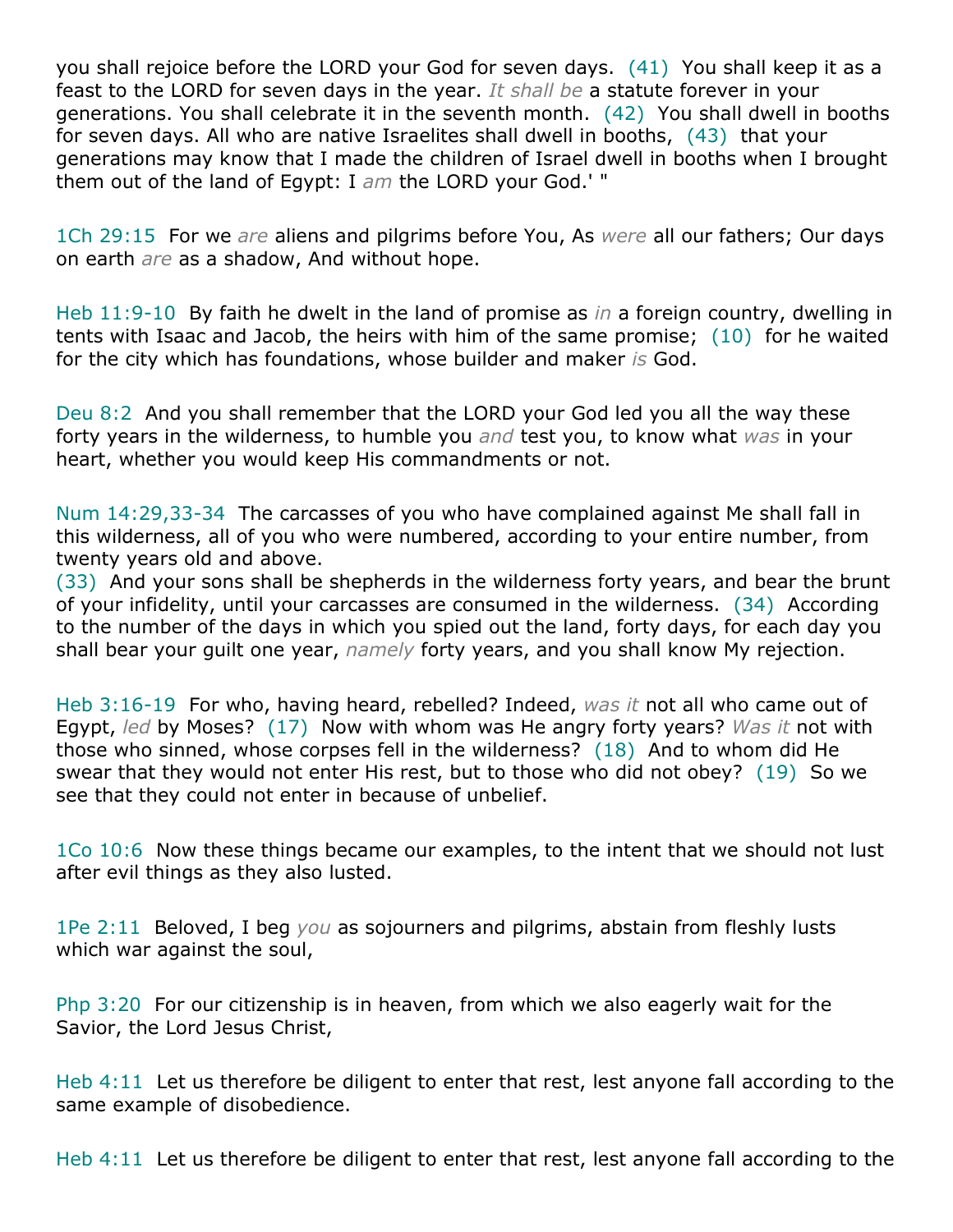same example of disobedience.

==============

Isa 9:7 Of the increase of *His* government and peace *There will be* no end, Upon the throne of David and over His kingdom, To order it and establish it with judgment and justice From that time forward, even forever. The zeal of the Lord of hosts will perform this.

Mat 13:31-32 Another parable He put forth to them, saying: "The kingdom of heaven is like a mustard seed, which a man took and sowed in his field, (32) which indeed is the least of all the seeds; but when it is grown it is greater than the herbs and becomes a tree, so that the birds of the air come and nest in its branches."

Rev 21:4 And God will wipe away every tear from their eyes; there shall be no more death, nor sorrow, nor crying. There shall be no more pain, for the former things have passed away."

2Pe 1:13 Yes, I think it is right, as long as I am in this tent, to stir you up by reminding *you,*

Jas 4:13-14 Come now, you who say, "Today or tomorrow we will go to such and such a city, spend a year there, buy and sell, and make a profit"; (14) whereas you do not know what *will happen* tomorrow. For what *is* your life? It is even a vapor that appears for a little time and then vanishes away.

Eph 5:16 redeeming the time, because the days are evil.

Ecc 9:10 Whatever your hand finds to do, do *it* with your might; for *there is* no work or device or knowledge or wisdom in the grave where you are going.

Joh 6:27 Do not labor for the food which perishes, but for the food which endures to everlasting life, which the Son of Man will give you, because God the Father has set His seal on Him."

2Co 5:1-2,10 For we know that if our earthly house, *this* tent, is destroyed, we have a building from God, a house not made with hands, eternal in the heavens. (2) For in this we groan, earnestly desiring to be clothed with our habitation which is from heaven, (10) For we must all appear before the judgment seat of Christ, that each one may receive the things *done* in the body, according to what he has done, whether good or bad.

1Pe 2:11 Beloved, I beg *you* as sojourners and pilgrims, abstain from fleshly lusts which war against the soul,

Rom 8:23 Not only *that,* but we also who have the firstfruits of the Spirit, even we ourselves groan within ourselves, eagerly waiting for the adoption, the redemption of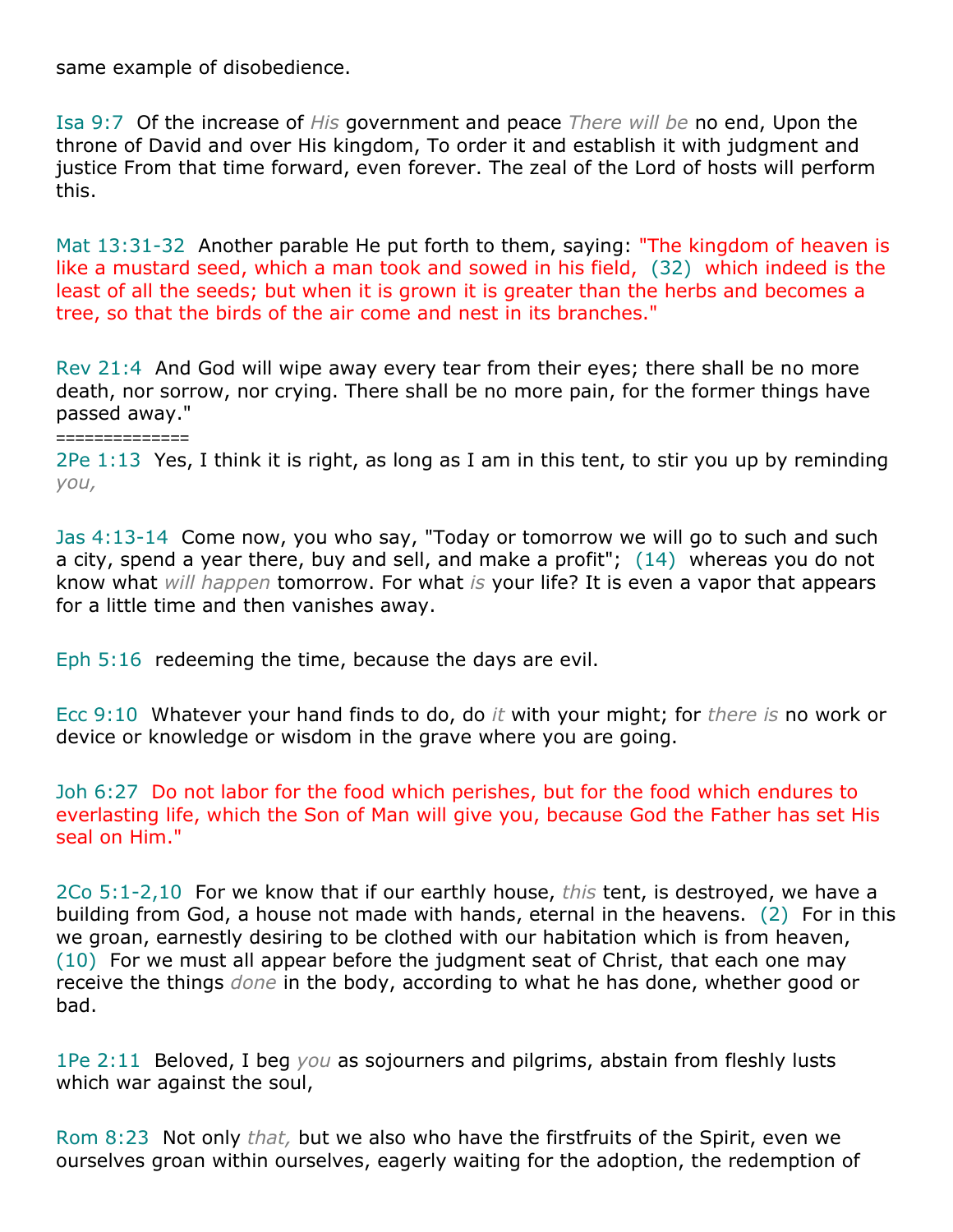our body.

2Co 5:10 For we must all appear before the judgment seat of Christ, that each one may receive the things *done* in the body, according to what he has done, whether good or bad.

Heb 11:9-10 By faith he dwelt in the land of promise as *in* a foreign country, dwelling in tents with Isaac and Jacob, the heirs with him of the same promise; (10) for he waited for the city which has foundations, whose builder and maker *is* God.

Heb 13:14 For here we have no continuing city, but we seek the one to come. =========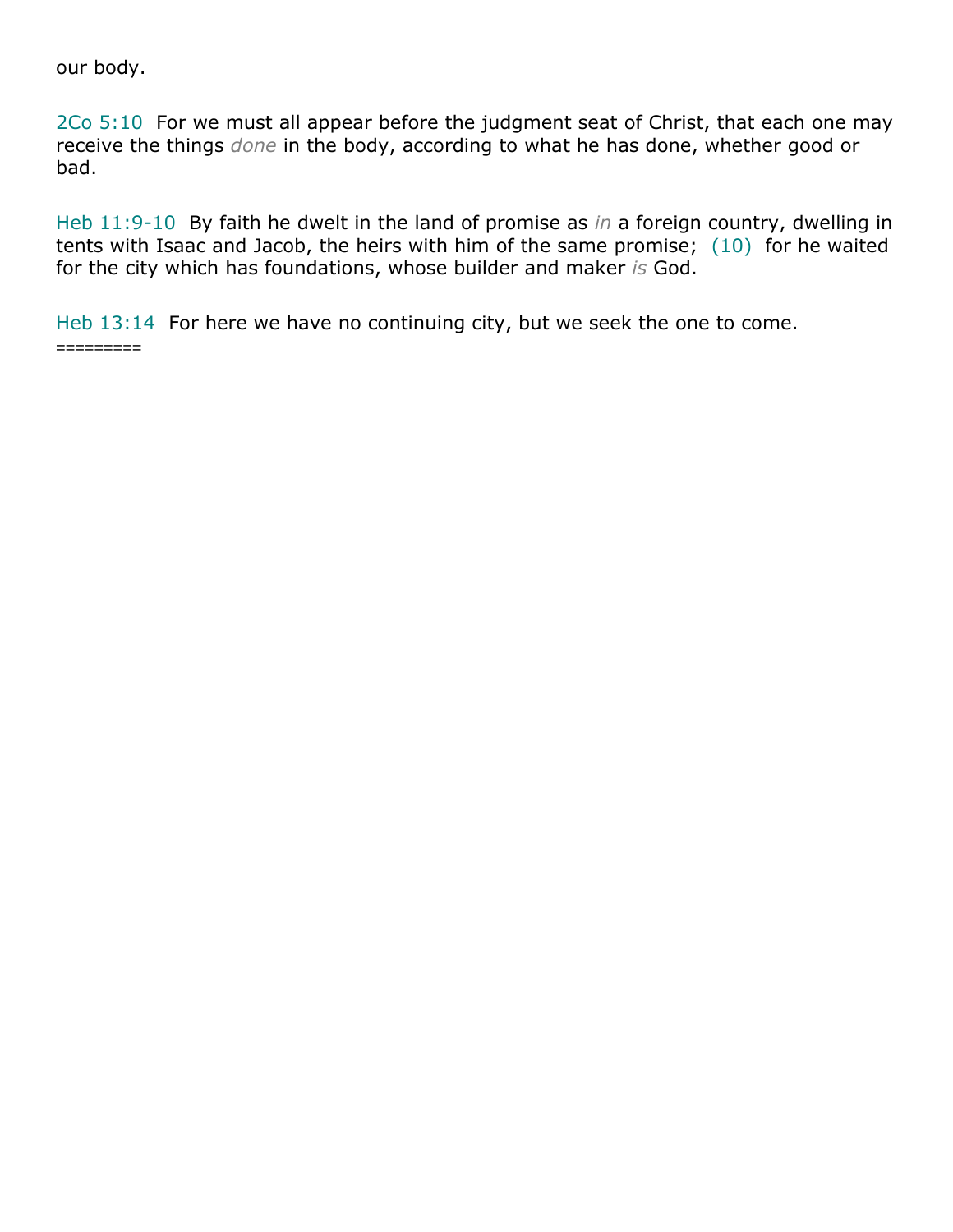# 15 **Understanding the Last Great Day**

## **Scriptures used**

Act 4:12 Nor is there salvation in any other, for there is no other name under heaven given among men by which we must be saved."

Joh 14:6 Jesus said to him, "I am the way, the truth, and the life. No one comes to the Father except through Me.

2Pe 3:9 The Lord is not slack concerning *His* promise, as some count slackness, but is longsuffering toward us, not willing that any should perish but that all should come to repentance.

1Ti 2:4 who desires all men to be saved and to come to the knowledge of the truth.

Mat 13:36-43 Then Jesus sent the multitude away and went into the house. And His disciples came to Him, saying, "Explain to us the parable of the tares of the field." (37) He answered and said to them: "He who sows the good seed is the Son of Man. (38) The field is the world, the good seeds are the sons of the kingdom, but the tares are the sons of the wicked *one.* (39) The enemy who sowed them is the devil, the harvest is the end of the age, and the reapers are the angels. (40) Therefore as the tares are gathered and burned in the fire, so it will be at the end of this age. (41) The Son of Man will send out His angels, and they will gather out of His kingdom all things that offend, and those who practice lawlessness, (42) and will cast them into the furnace of fire. There will be wailing and gnashing of teeth. (43) Then the righteous will shine forth as the sun in the kingdom of their Father. He who has ears to hear, let him hear!

Luk 19:12-27 Therefore He said: "A certain nobleman went into a far country to receive for himself a kingdom and to return. (13) So he called ten of his servants, delivered to them ten minas, and said to them, 'Do business till I come.' (14) But his citizens hated him, and sent a delegation after him, saying, 'We will not have this *man* to reign over us.' (15) "And so it was that when he returned, having received the kingdom, he then commanded these servants, to whom he had given the money, to be called to him, that he might know how much every man had gained by trading. (16) Then came the first, saying, 'Master, your mina has earned ten minas.' (17) And he said to him, 'Well *done,* good servant; because you were faithful in a very little, have authority over ten cities.' (18) And the second came, saying, 'Master, your mina has earned five minas.' (19) Likewise he said to him, 'You also be over five cities.' (20) "Then another came, saying, 'Master, here is your mina, which I have kept put away in a handkerchief. (21) For I feared you, because you are an austere man. You collect what you did not deposit, and reap what you did not sow.' (22) And he said to him, 'Out of your own mouth I will judge you, *you* wicked servant. You knew that I was an austere man, collecting what I did not deposit and reaping what I did not sow. (23) Why then did you not put my money in the bank, that at my coming I might have collected it with interest?' (24) "And he said to those who stood by, 'Take the mina from him, and give *it* to him who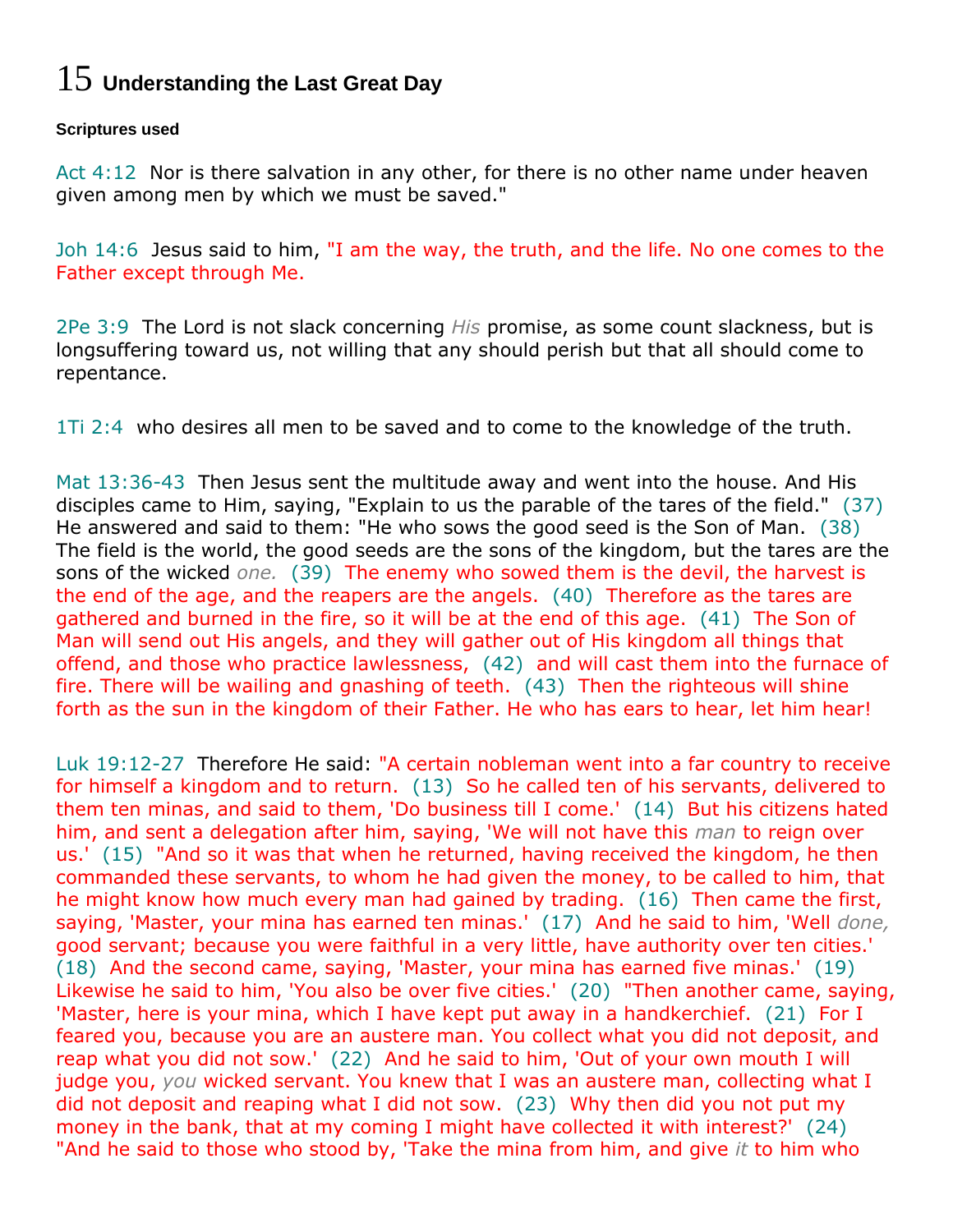has ten minas.' (25) (But they said to him, 'Master, he has ten minas.') (26) 'For I say to you, that to everyone who has will be given; and from him who does not have, even what he has will be taken away from him. (27) But bring here those enemies of mine, who did not want me to reign over them, and slay *them* before me.' "

Mat 25:14-30 "For *the kingdom of heaven is* like a man traveling to a far country, *who* called his own servants and delivered his goods to them. (15) And to one he gave five talents, to another two, and to another one, to each according to his own ability; and immediately he went on a journey. (16) Then he who had received the five talents went and traded with them, and made another five talents. (17) And likewise he who *had received* two gained two more also. (18) But he who had received one went and dug in the ground, and hid his lord's money. (19) After a long time the lord of those servants came and settled accounts with them. (20) "So he who had received five talents came and brought five other talents, saying, 'Lord, you delivered to me five talents; look, I have gained five more talents besides them.' (21) His lord said to him, 'Well *done,* good and faithful servant; you were faithful over a few things, I will make you ruler over many things. Enter into the joy of your lord.' (22) He also who had received two talents came and said, 'Lord, you delivered to me two talents; look, I have gained two more talents besides them.' (23) His lord said to him, 'Well *done,* good and faithful servant; you have been faithful over a few things, I will make you ruler over many things. Enter into the joy of your lord.' (24) "Then he who had received the one talent came and said, 'Lord, I knew you to be a hard man, reaping where you have not sown, and gathering where you have not scattered seed. (25) And I was afraid, and went and hid your talent in the ground. Look, *there* you have *what is* yours.' (26) "But his lord answered and said to him, 'You wicked and lazy servant, you knew that I reap where I have not sown, and gather where I have not scattered seed. (27) So you ought to have deposited my money with the bankers, and at my coming I would have received back my own with interest. (28) So take the talent from him, and give *it* to him who has ten talents. (29) 'For to everyone who has, more will be given, and he will have abundance; but from him who does not have, even what he has will be taken away. (30) And cast the unprofitable servant into the outer darkness. There will be weeping and gnashing of teeth.'

Joh 13:17 If you know these things, blessed are you if you do them.

Joh 7:2,8-10 Now the Jews' Feast of Tabernacles was at hand.

(8) You go up to this feast. I am not yet going up to this feast, for My time has not yet fully come." (9) When He had said these things to them, He remained in Galilee. (10) But when His brothers had gone up, then He also went up to the feast, not openly, but as it were in secret.

Lev 23:34-36,39 "Speak to the children of Israel, saying: 'The fifteenth day of this seventh month *shall be* the Feast of Tabernacles *for* seven days to the LORD. (35) On the first day *there shall be* a holy convocation. You shall do no customary work *on it.* (36) For seven days you shall offer an offering made by fire to the LORD. On the eighth day you shall have a holy convocation, and you shall offer an offering made by fire to the LORD. It *is* a sacred assembly, *and* you shall do no customary work *on it.* (39)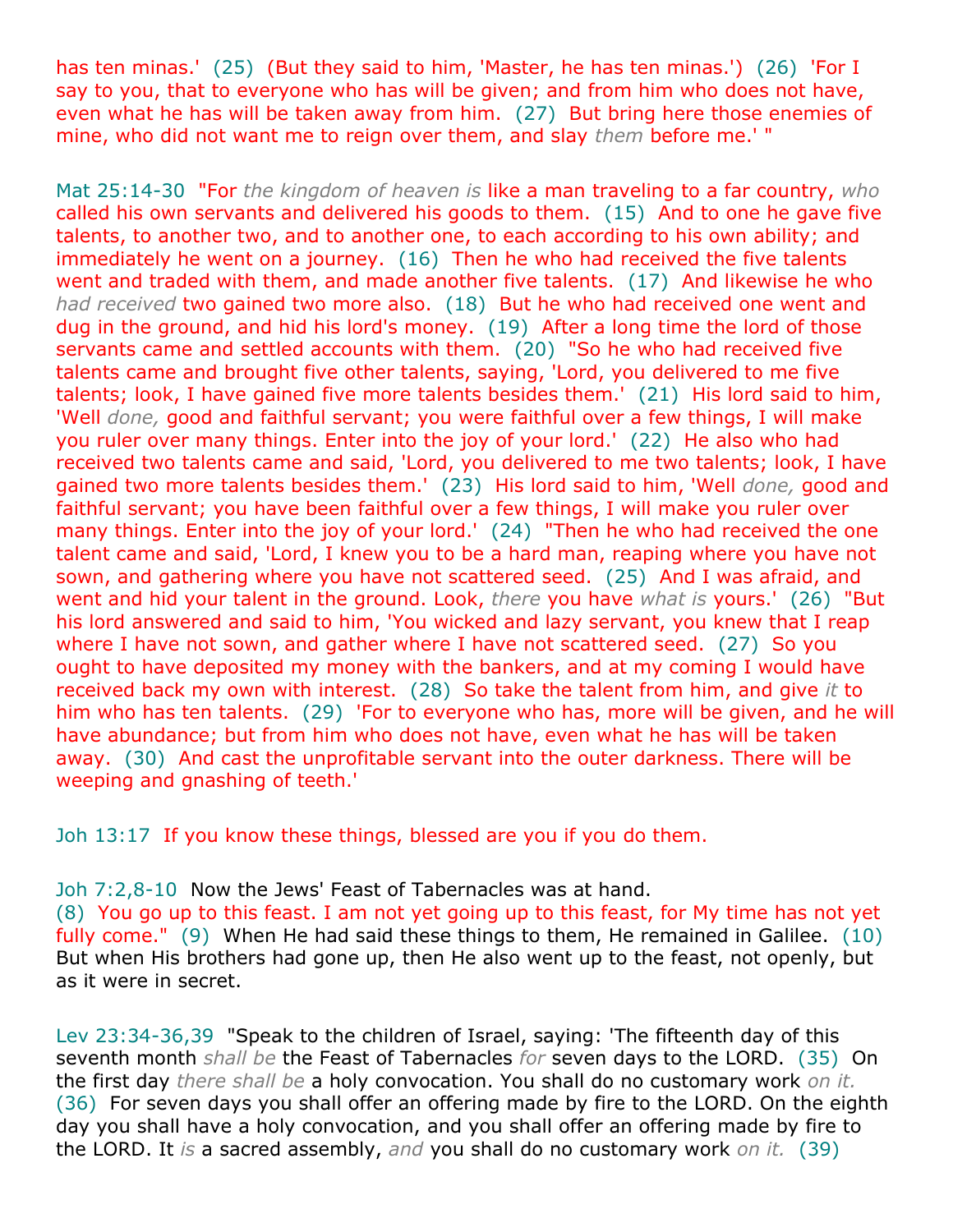'Also on the fifteenth day of the seventh month, when you have gathered in the fruit of the land, you shall keep the feast of the LORD *for* seven days; on the first day *there shall be* a sabbath-*rest,* and on the eighth day a sabbath-*rest.*

Joh 7:37 On the last day, that great *day* of the feast, Jesus stood and cried out, saying, "If anyone thirsts, let him come to Me and drink.

Joh 4:10-14 Jesus answered and said to her, "If you knew the gift of God, and who it is who says to you, 'Give Me a drink,' you would have asked Him, and He would have given you living water."

(14) but whoever drinks of the water that I shall give him will never thirst. But the water that I shall give him will become in him a fountain of water springing up into everlasting life."

Mat 5:6 Blessed *are* those who hunger and thirst for righteousness, For they shall be filled.

Joh 11:23-26 Jesus said to her, "Your brother will rise again." (24) Martha said to Him, "I know that he will rise again in the resurrection at the last day." (25) Jesus said to her, "I am the resurrection and the life. He who believes in Me, though he may die, he shall live. (26) And whoever lives and believes in Me shall never die. Do you believe this?"

Joh 6:39-40,44 This is the will of the Father who sent Me, that of all He has given Me I should lose nothing, but should raise it up at the last day. (40) And this is the will of Him who sent Me, that everyone who sees the Son and believes in Him may have everlasting life; and I will raise him up at the last day."

(44) No one can come to Me unless the Father who sent Me draws him; and I will raise him up at the last day.

Isa 12:2-3 Behold, God *is* my salvation, I will trust and not be afraid; 'For YAH, the LORD, *is* my strength and song; He also has become my salvation.' " (3) Therefore with joy you will draw water From the wells of salvation.

Isa 44:3-4 For I will pour water on him who is thirsty, And floods on the dry ground; I will pour My Spirit on your descendants, And My blessing on your offspring; (4) They will spring up among the grass Like willows by the watercourses.'

Isa 58:11 The LORD will guide you continually, And satisfy your soul in drought, And strengthen your bones; You shall be like a watered garden, And like a spring of water, whose waters do not fail.

Exo 23:14-17 "Three times you shall keep a feast to Me in the year: (15) You shall keep the Feast of Unleavened Bread (you shall eat unleavened bread seven days, as I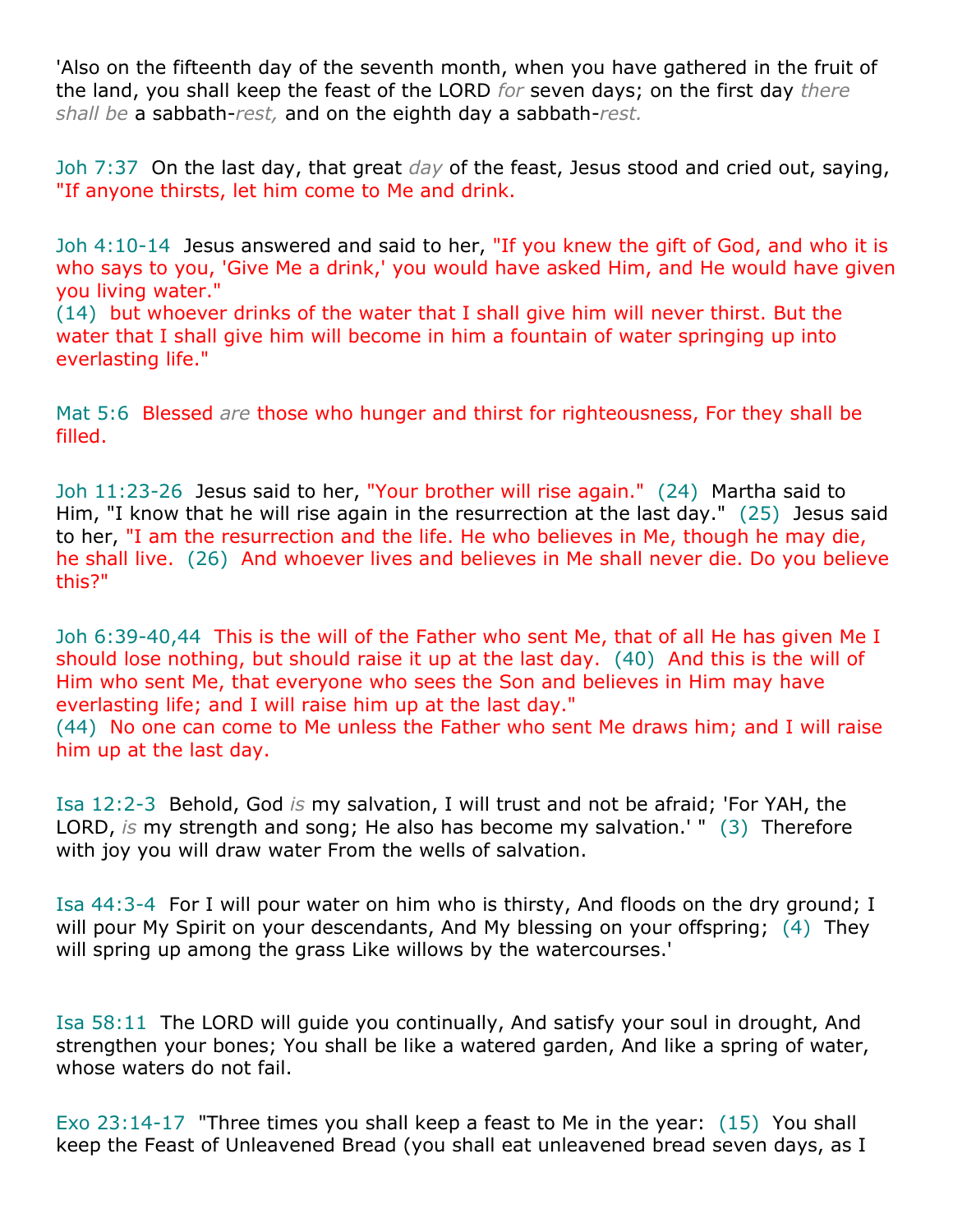commanded you, at the time appointed in the month of Abib, for in it you came out of Egypt; none shall appear before Me empty); (16) and the Feast of Harvest, the firstfruits of your labors which you have sown in the field; and the Feast of Ingathering at the end of the year, when you have gathered in *the fruit of* your labors from the field. (17) "Three times in the year all your males shall appear before the Lord GOD.

Deu 16:16 "Three times a year all your males shall appear before the LORD your God in the place which He chooses: at the Feast of Unleavened Bread, at the Feast of Weeks, and at the Feast of Tabernacles; and they shall not appear before the LORD emptyhanded.

1Ki 8:65-66 At that time Solomon held a feast, and all Israel with him, a great assembly from the entrance of Hamath to the Brook of Egypt, before the LORD our God, seven days and seven *more* days—fourteen days. (66) On the eighth day he sent the people away; and they blessed the king, and went to their tents joyful and glad of heart for all the good that the LORD had done for His servant David, and for Israel His people.

2Ch 7:8-10 At that time Solomon kept the feast seven days, and all Israel with him, a very great assembly from the entrance of Hamath to the Brook of Egypt. (9) And on the eighth day they held a sacred assembly, for they observed the dedication of the altar seven days, and the feast seven days.  $(10)$  On the twenty-third day of the seventh month he sent the people away to their tents, joyful and glad of heart for the good that the LORD had done for David, for Solomon, and for His people Israel.

Neh 8:14-18 And they found written in the Law, which the LORD had commanded by Moses, that the children of Israel should dwell in booths during the feast of the seventh month, (15) and that they should announce and proclaim in all their cities and in Jerusalem, saying, "Go out to the mountain, and bring olive branches, branches of oil trees, myrtle branches, palm branches, and branches of leafy trees, to make booths, as *it is* written." (16) Then the people went out and brought *them* and made themselves booths, each one on the roof of his house, or in their courtyards or the courts of the house of God, and in the open square of the Water Gate and in the open square of the Gate of Ephraim. (17) So the whole assembly of those who had returned from the captivity made booths and sat under the booths; for since the days of Joshua the son of Nun until that day the children of Israel had not done so. And there was very great gladness.  $(18)$  Also day by day, from the first day until the last day, he read from the Book of the Law of God. And they kept the feast seven days; and on the eighth day *there was* a sacred assembly, according to the *prescribed* manner.

Rev 19:11-16 Now I saw heaven opened, and behold, a white horse. And He who sat on him *was* called Faithful and True, and in righteousness He judges and makes war. (12) His eyes *were* like a flame of fire, and on His head *were* many crowns. He had a name written that no one knew except Himself. (13) He *was* clothed with a robe dipped in blood, and His name is called The Word of God. (14) And the armies in heaven, clothed in fine linen, white and clean, followed Him on white horses. (15) Now out of His mouth goes a sharp sword, that with it He should strike the nations. And He Himself will rule them with a rod of iron. He Himself treads the winepress of the fierceness and wrath of

=========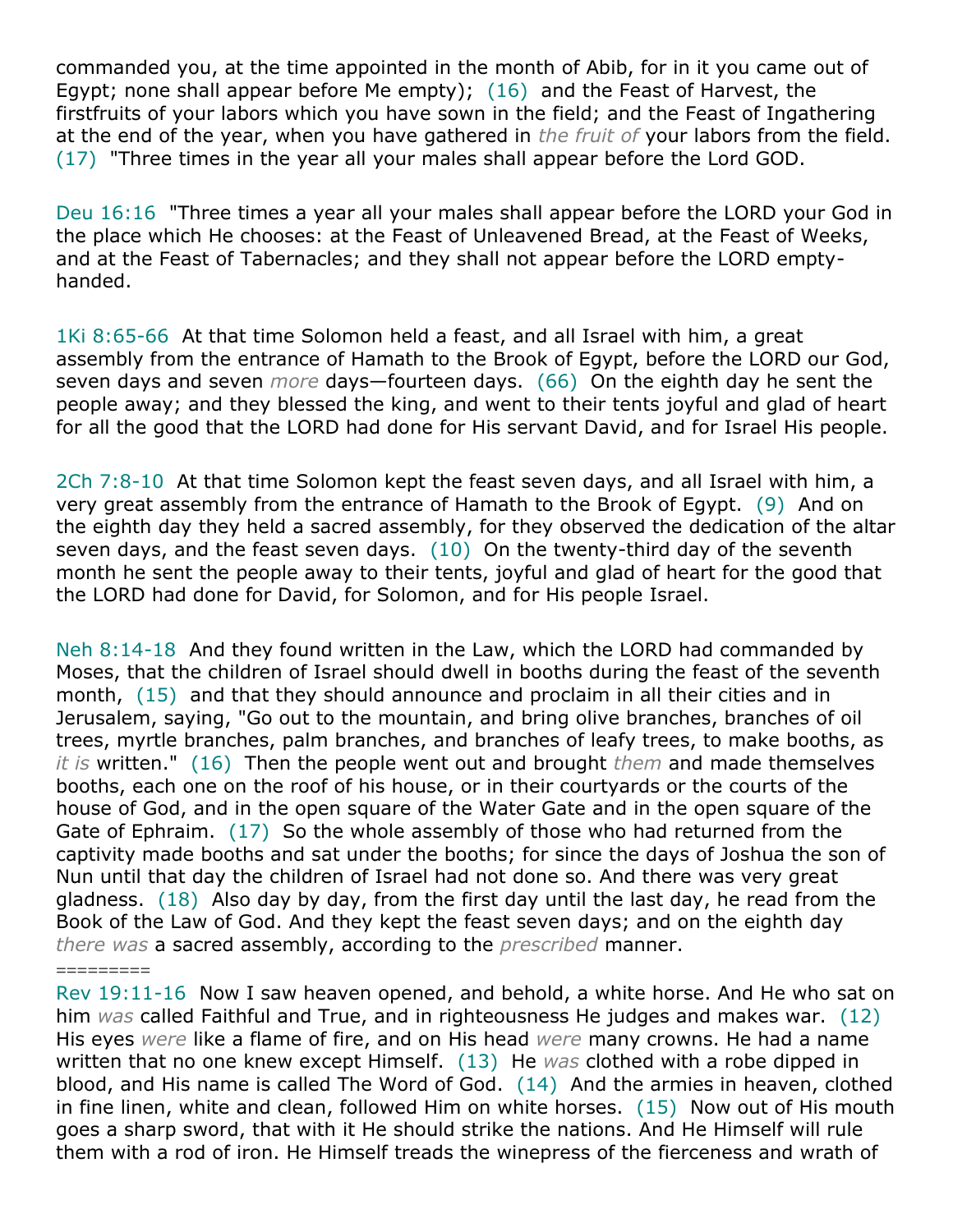Almighty God. (16) And He has on *His* robe and on His thigh a name written: KING OF KINGS AND LORD OF LORDS.

Rev 20:1-15 Then I saw an angel coming down from heaven, having the key to the bottomless pit and a great chain in his hand. (2) He laid hold of the dragon, that serpent of old, who is *the* Devil and Satan, and bound him for a thousand years; (3) and he cast him into the bottomless pit, and shut him up, and set a seal on him, so that he should deceive the nations no more till the thousand years were finished. But after these things he must be released for a little while. (4) And I saw thrones, and they sat on them, and judgment was committed to them. Then *I saw* the souls of those who had been beheaded for their witness to Jesus and for the word of God, who had not worshiped the beast or his image, and had not received *his* mark on their foreheads or on their hands. And they lived and reigned with Christ for a thousand years. (5) But the rest of the dead did not live again until the thousand years were finished. This *is* the first resurrection. (6) Blessed and holy *is* he who has part in the first resurrection. Over such the second death has no power, but they shall be priests of God and of Christ, and shall reign with Him a thousand years. (7) Now when the thousand years have expired, Satan will be released from his prison  $(8)$  and will go out to deceive the nations which are in the four corners of the earth, Gog and Magog, to gather them together to battle, whose number *is* as the sand of the sea. (9) They went up on the breadth of the earth and surrounded the camp of the saints and the beloved city. And fire came down from God out of heaven and devoured them. (10) The devil, who deceived them, was cast into the lake of fire and brimstone where the beast and the false prophet *are.* And they will be tormented day and night forever and ever.  $(11)$  Then I saw a great white throne and Him who sat on it, from whose face the earth and the heaven fled away. And there was found no place for them. (12) And I saw the dead, small and great, standing before God, and books were opened. And another book was opened, which is *the Book* of Life. And the dead were judged according to their works, by the things which were written in the books. (13) The sea gave up the dead who were in it, and Death and Hades delivered up the dead who were in them. And they were judged, each one according to his works. (14) Then Death and Hades were cast into the lake of fire. This is the second death. (15) And anyone not found written in the Book of Life was cast into the lake of fire.

1Th 4:13-17 But I do not want you to be ignorant, brethren, concerning those who have fallen asleep, lest you sorrow as others who have no hope. (14) For if we believe that Jesus died and rose again, even so God will bring with Him those who sleep in Jesus. (15) For this we say to you by the word of the Lord, that we who are alive *and* remain until the coming of the Lord will by no means precede those who are asleep. (16) For the Lord Himself will descend from heaven with a shout, with the voice of an archangel, and with the trumpet of God. And the dead in Christ will rise first. (17) Then we who are alive *and* remain shall be caught up together with them in the clouds to meet the Lord in the air. And thus we shall always be with the Lord.

1Co 15:52-54 in a moment, in the twinkling of an eye, at the last trumpet. For the trumpet will sound, and the dead will be raised incorruptible, and we shall be changed. (53) For this corruptible must put on incorruption, and this mortal *must* put on immortality. (54) So when this corruptible has put on incorruption, and this mortal has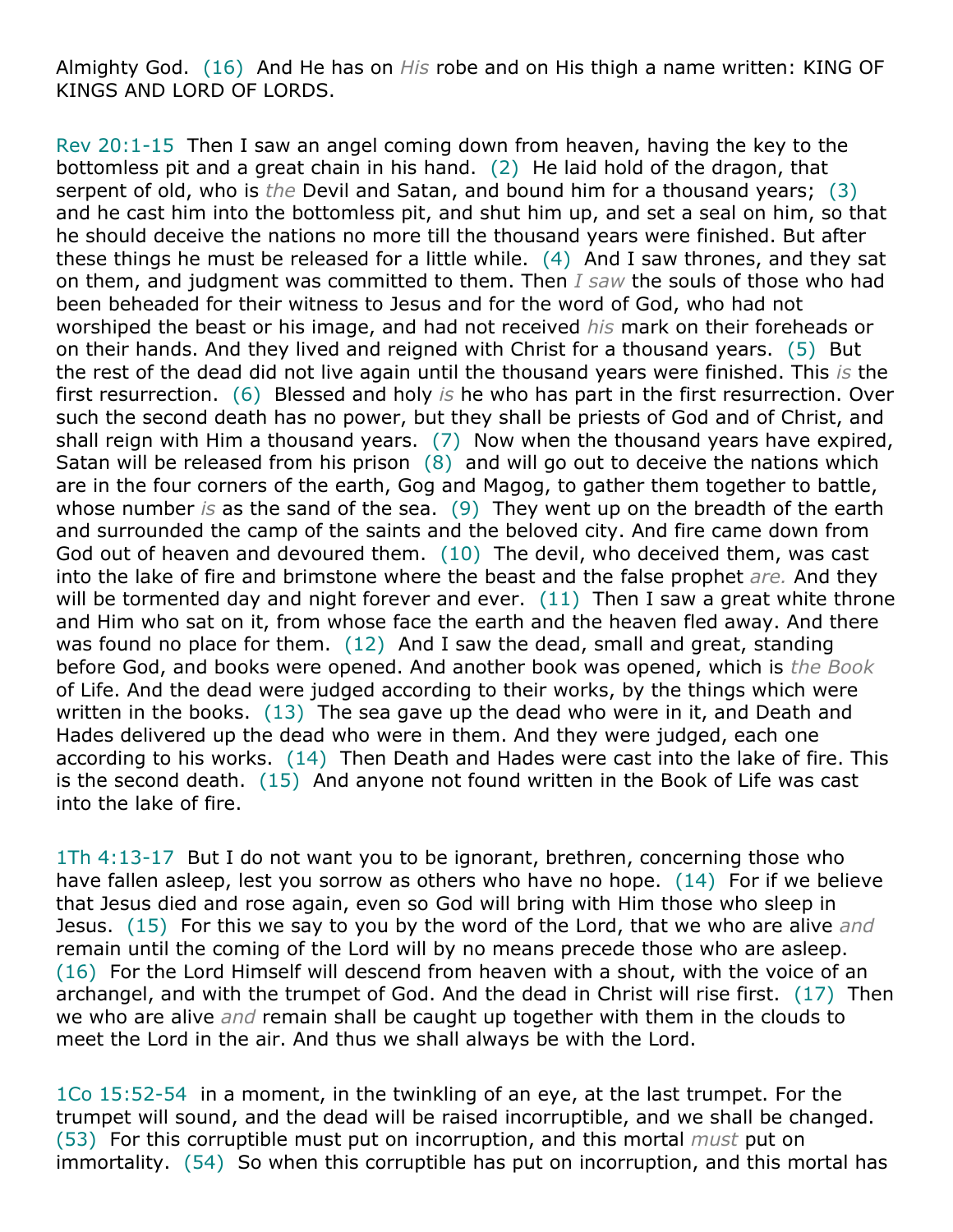put on immortality, then shall be brought to pass the saying that is written: "DEATH IS SWALLOWED UP IN VICTORY."

Dan 12:2 And many of those who sleep in the dust of the earth shall awake, Some to everlasting life, Some to shame *and* everlasting contempt.

Joh 5:29 and come forth— those who have done good, to the resurrection of life, and those who have done evil, to the resurrection of condemnation.

1Jn 1:7,10 But if we walk in the light as He is in the light, we have fellowship with one another, and the blood of Jesus Christ His Son cleanses us from all sin. (10) If we say that we have not sinned, we make Him a liar, and His word is not in us.

1Jn 2:1 My little children, these things I write to you, so that you may not sin. And if anyone sins, we have an Advocate with the Father, Jesus Christ the righteous.

Luk 8:17 For nothing is secret that will not be revealed, nor *anything* hidden that will not be known and come to light.

Mar 8:35-36 For whoever desires to save his life will lose it, but whoever loses his life for My sake and the gospel's will save it. (36) For what will it profit a man if he gains the whole world, and loses his own soul?

1Th 2:4 But as we have been approved by God to be entrusted with the gospel, even so we speak, not as pleasing men, but God who tests our hearts.

2Ti 2:12-13 If we endure, We shall also reign with *Him.* If we deny *Him,* He also will deny us. (13) If we are faithless, He remains faithful; He cannot deny Himself.

Gal 5:19-21 Now the works of the flesh are evident, which are: adultery, fornication, uncleanness, lewdness, (20) idolatry, sorcery, hatred, contentions, jealousies, outbursts of wrath, selfish ambitions, dissensions, heresies, (21) envy, murders, drunkenness, revelries, and the like; of which I tell you beforehand, just as I also told *you* in time past, that those who practice such things will not inherit the kingdom of God.

2Pe 2:1 But there were also false prophets among the people, even as there will be false teachers among you, who will secretly bring in destructive heresies, even denying the Lord who bought them, *and* bring on themselves swift destruction.

Rev 21:8 But the cowardly, unbelieving, abominable, murderers, sexually immoral, sorcerers, idolaters, and all liars shall have their part in the lake which burns with fire and brimstone, which is the second death."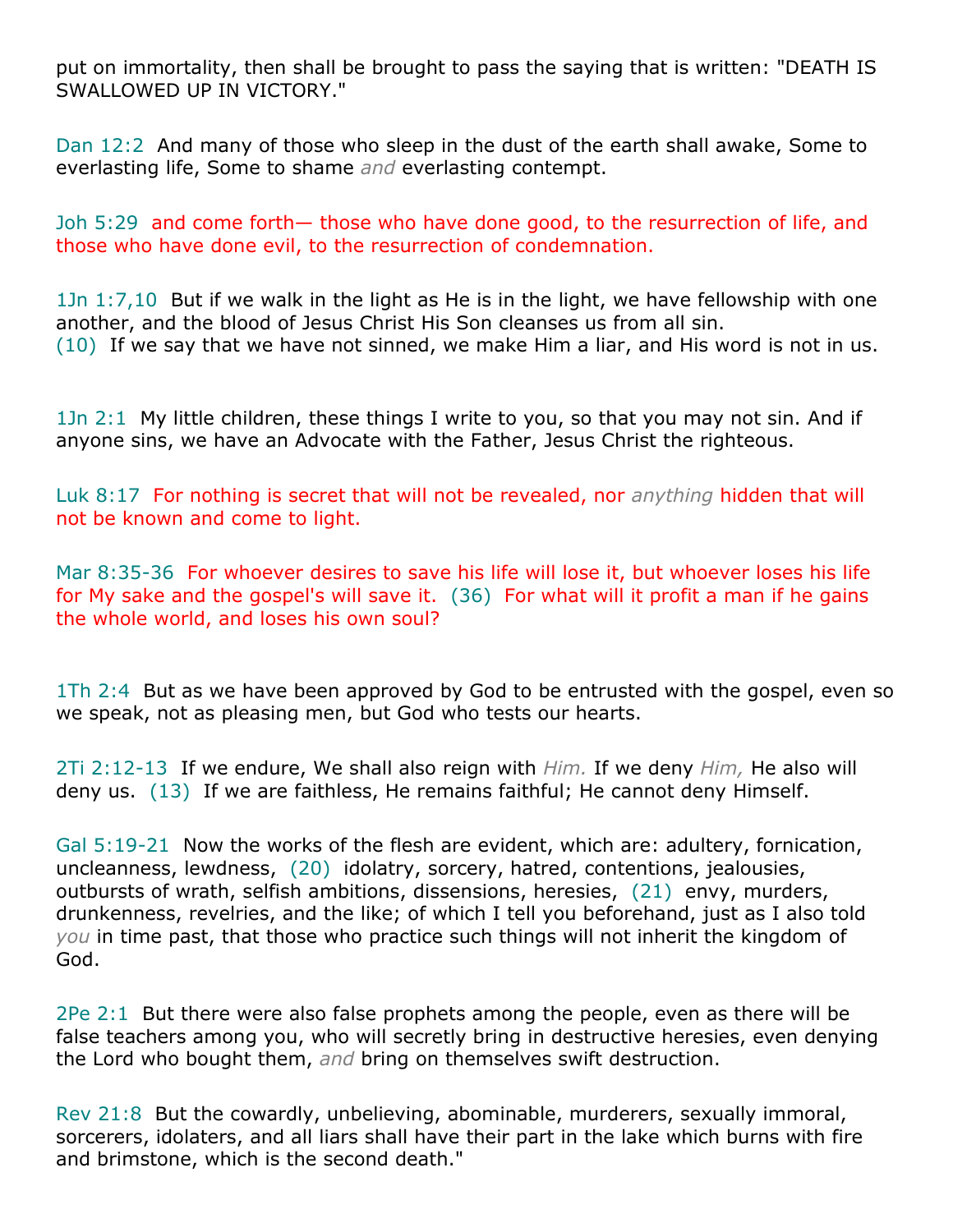1Co 6:9-10 Do you not know that the unrighteous will not inherit the kingdom of God? Do not be deceived. Neither fornicators, nor idolaters, nor adulterers, nor homosexuals, nor sodomites, (10) nor thieves, nor covetous, nor drunkards, nor revilers, nor extortioners will inherit the kingdom of God.

Gal 5:19-21 Now the works of the flesh are evident, which are: adultery, fornication, uncleanness, lewdness, (20) idolatry, sorcery, hatred, contentions, jealousies, outbursts of wrath, selfish ambitions, dissensions, heresies, (21) envy, murders, drunkenness, revelries, and the like; of which I tell you beforehand, just as I also told *you* in time past, that those who practice such things will not inherit the kingdom of God.

Eph 5:5-7 For this you know, that no fornicator, unclean person, nor covetous man, who is an idolater, has any inheritance in the kingdom of Christ and God. (6) Let no one deceive you with empty words, for because of these things the wrath of God comes upon the sons of disobedience. (7) Therefore do not be partakers with them.

===========

Joh 3:16 For God so loved the world that He gave His only begotten Son, that whoever believes in Him should not perish but have everlasting life.

Mat 25:31-32 "When the Son of Man comes in His glory, and all the holy angels with Him, then He will sit on the throne of His glory. (32) All the nations will be gathered before Him, and He will separate them one from another, as a shepherd divides *his* sheep from the goats.

Mat 11:21-27 "Woe to you, Chorazin! Woe to you, Bethsaida! For if the mighty works which were done in you had been done in Tyre and Sidon, they would have repented long ago in sackcloth and ashes. (22) But I say to you, it will be more tolerable for Tyre and Sidon in the day of judgment than for you. (23) And you, Capernaum, who are exalted to heaven, will be brought down to Hades; for if the mighty works which were done in you had been done in Sodom, it would have remained until this day. (24) But I say to you that it shall be more tolerable for the land of Sodom in the day of judgment than for you." (25) At that time Jesus answered and said, "I thank You, Father, Lord of heaven and earth, that You have hidden these things from *the* wise and prudent and have revealed them to babes. (26) Even so, Father, for so it seemed good in Your sight. (27) All things have been delivered to Me by My Father, and no one knows the Son except the Father. Nor does anyone know the Father except the Son, and *the one* to whom the Son wills to reveal *Him.*

Mat 12:41-42 The men of Nineveh will rise up in the judgment with this generation and condemn it, because they repented at the preaching of Jonah; and indeed a greater than Jonah *is* here. (42) The queen of the South will rise up in the judgment with this generation and condemn it, for she came from the ends of the earth to hear the wisdom of Solomon; and indeed a greater than Solomon *is* here.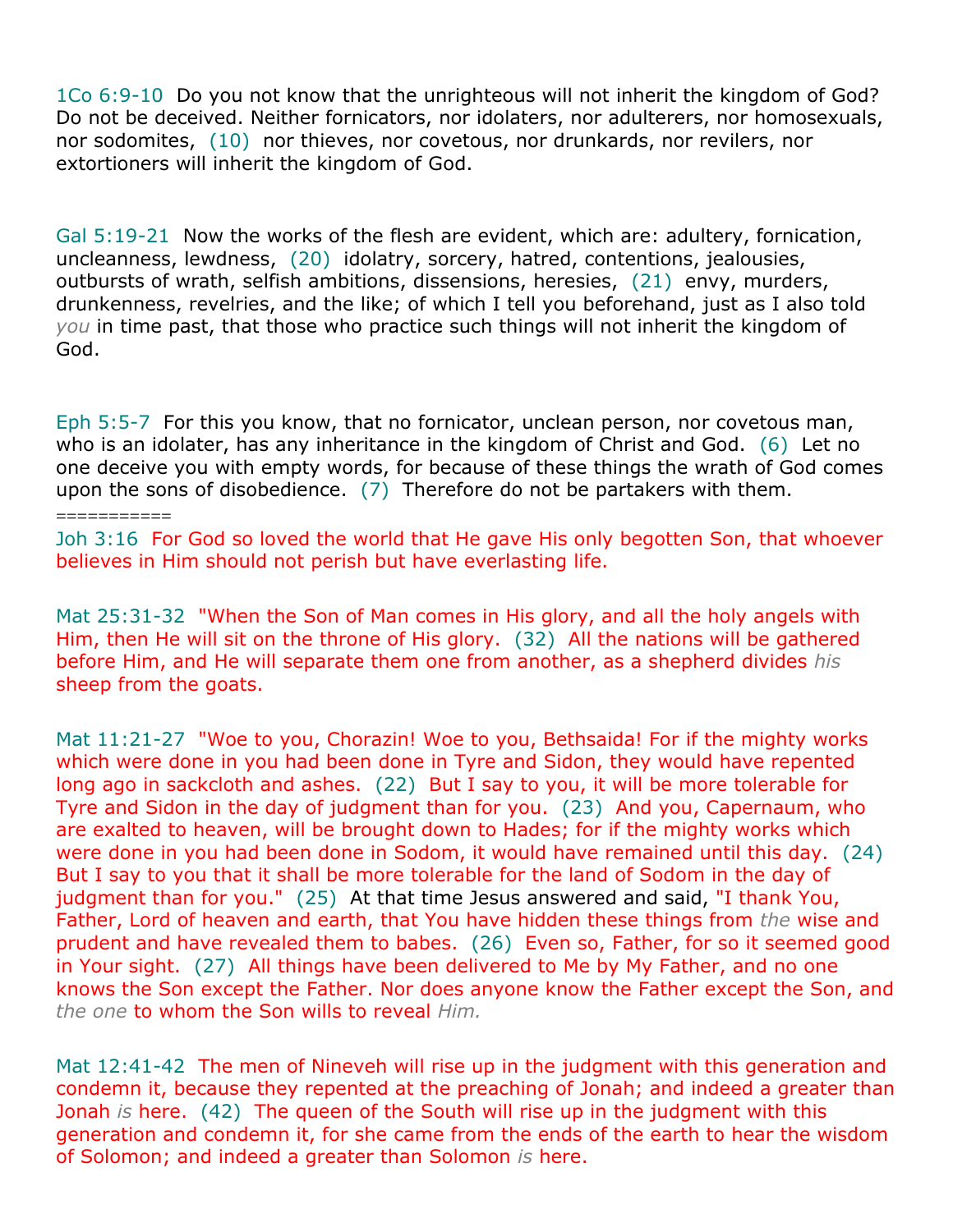Eze 37:1-14 The hand of the LORD came upon me and brought me out in the Spirit of the LORD, and set me down in the midst of the valley; and it *was* full of bones. (2) Then He caused me to pass by them all around, and behold, *there were* very many in the open valley; and indeed *they were* very dry. (3) And He said to me, "Son of man, can these bones live?" So I answered, "O Lord GOD, You know." (4) Again He said to me, "Prophesy to these bones, and say to them, 'O dry bones, hear the word of the LORD! (5) Thus says the Lord GOD to these bones: "Surely I will cause breath to enter into you, and you shall live. (6) I will put sinews on you and bring flesh upon you, cover you with skin and put breath in you; and you shall live. Then you shall know that I *am* the LORD." ' " (7) So I prophesied as I was commanded; and as I prophesied, there was a noise, and suddenly a rattling; and the bones came together, bone to bone. (8) Indeed, as I looked, the sinews and the flesh came upon them, and the skin covered them over; but *there was* no breath in them. (9) Also He said to me, "Prophesy to the breath, prophesy, son of man, and say to the breath, 'Thus says the Lord GOD: "Come from the four winds, O breath, and breathe on these slain, that they may live." ' " (10) So I prophesied as He commanded me, and breath came into them, and they lived, and stood upon their feet, an exceedingly great army. (11) Then He said to me, "Son of man, these bones are the whole house of Israel. They indeed say, 'Our bones are dry, our hope is lost, and we ourselves are cut off!' (12) Therefore prophesy and say to them, 'Thus says the Lord GOD: "Behold, O My people, I will open your graves and cause you to come up from your graves, and bring you into the land of Israel. (13) Then you shall know that I *am* the LORD, when I have opened your graves, O My people, and brought you up from your graves. (14) I will put My Spirit in you, and you shall live, and I will place you in your own land. Then you shall know that I, the LORD, have spoken *it* and performed *it,*" says the LORD.' "

Joh 7:37-39 On the last day, that great *day* of the feast, Jesus stood and cried out, saying, "If anyone thirsts, let him come to Me and drink. (38) He who believes in Me, as the Scripture has said, out of his heart will flow rivers of living water." (39) But this He spoke concerning the Spirit, whom those believing in Him would receive; for the Holy Spirit was not yet *given,* because Jesus was not yet glorified.

Eph 2:11-12 Therefore remember that you, once Gentiles in the flesh—who are called Uncircumcision by what is called the Circumcision made in the flesh by hands— (12) that at that time you were without Christ, being aliens from the commonwealth of Israel and strangers from the covenants of promise, having no hope and without God in the world.

Eph 3:4-6 by which, when you read, you may understand my knowledge in the mystery of Christ), (5) which in other ages was not made known to the sons of men, as it has now been revealed by the Spirit to His holy apostles and prophets: (6) that the Gentiles should be fellow heirs, of the same body, and partakers of His promise in Christ through the gospel,

Act 17:30 Truly, these times of ignorance God overlooked, but now commands all men everywhere to repent,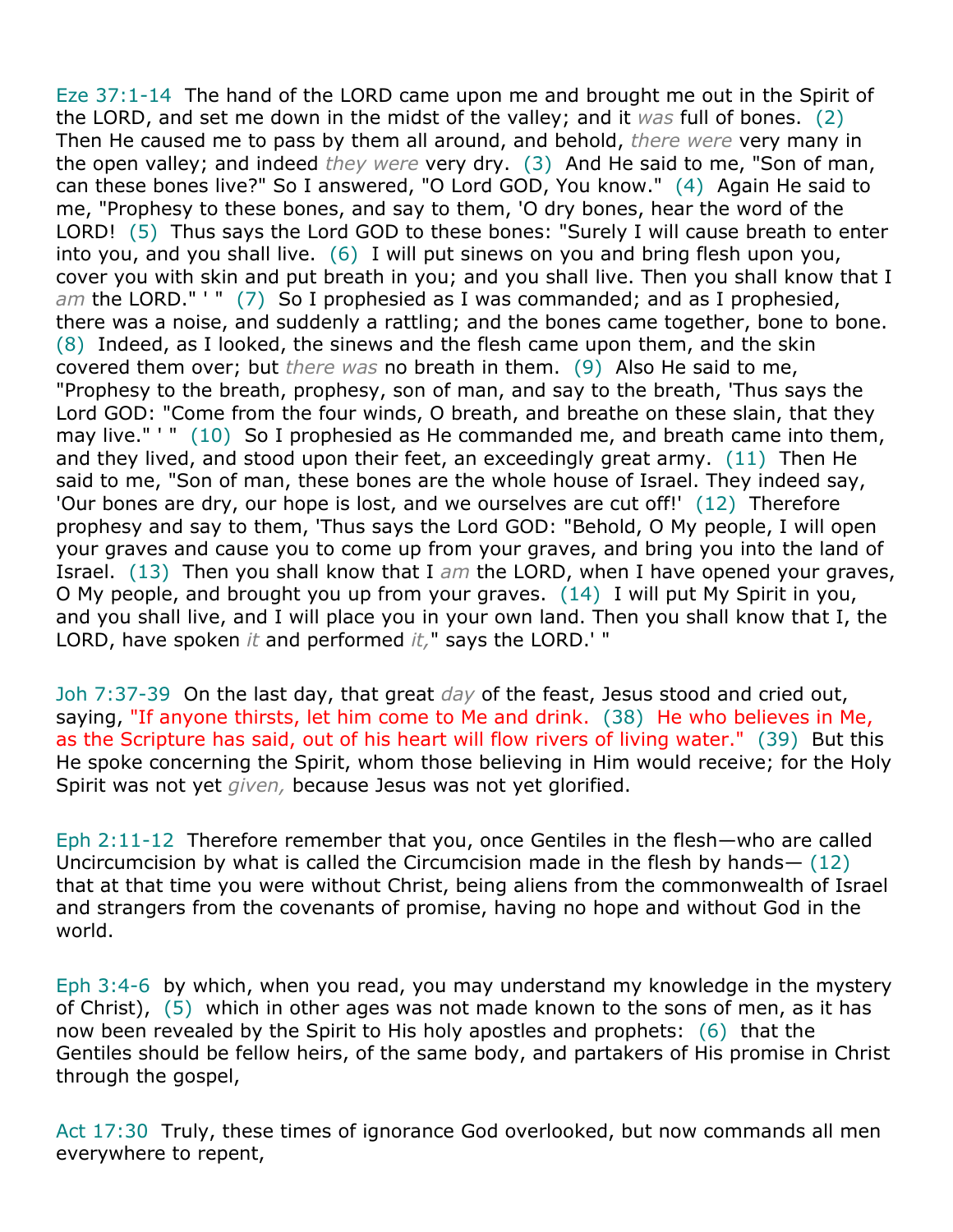Dan 7:9-10 "I watched till thrones were put in place, And the Ancient of Days was seated; His garment *was* white as snow, And the hair of His head *was* like pure wool. His throne *was* a fiery flame, Its wheels a burning fire; (10) A fiery stream issued And came forth from before Him. A thousand thousands ministered to Him; Ten thousand times ten thousand stood before Him. The court was seated, And the books were opened.

1Ti 2:4 who desires all men to be saved and to come to the knowledge of the truth.

2Pe 3:9-10 The Lord is not slack concerning *His* promise, as some count slackness, but is longsuffering toward us, not willing that any should perish but that all should come to repentance. (10) But the day of the Lord will come as a thief in the night, in which the heavens will pass away with a great noise, and the elements will melt with fervent heat; both the earth and the works that are in it will be burned up.

Mat 20:16 So the last will be first, and the first last. For many are called, but few chosen."

Jas 1:18 Of His own will He brought us forth by the word of truth, that we might be a kind of firstfruits of His creatures.

==========

Psa 9:7 But the LORD shall endure forever; He has prepared His throne for judgment.

1Co 6:2 Do you not know that the saints will judge the world? And if the world will be judged by you, are you unworthy to judge the smallest matters?

Act 10:40-42 Him God raised up on the third day, and showed Him openly, (41) not to all the people, but to witnesses chosen before by God, *even* to us who ate and drank with Him after He arose from the dead. (42) And He commanded us to preach to the people, and to testify that it is He who was ordained by God *to be* Judge of the living and the dead.

Joh 5:22 For the Father judges no one, but has committed all judgment to the Son,

Luk 18:19 So Jesus said to him, "Why do you call Me good? No one *is* good but One, *that is,* God.

Rom 2:6-11 who "WILL RENDER TO EACH ONE ACCORDING TO HIS DEEDS": (7) eternal life to those who by patient continuance in doing good seek for glory, honor, and immortality; (8) but to those who are self-seeking and do not obey the truth, but obey unrighteousness—indignation and wrath, (9) tribulation and anguish, on every soul of man who does evil, of the Jew first and also of the Greek; (10) but glory, honor, and peace to everyone who works what is good, to the Jew first and also to the Greek. (11)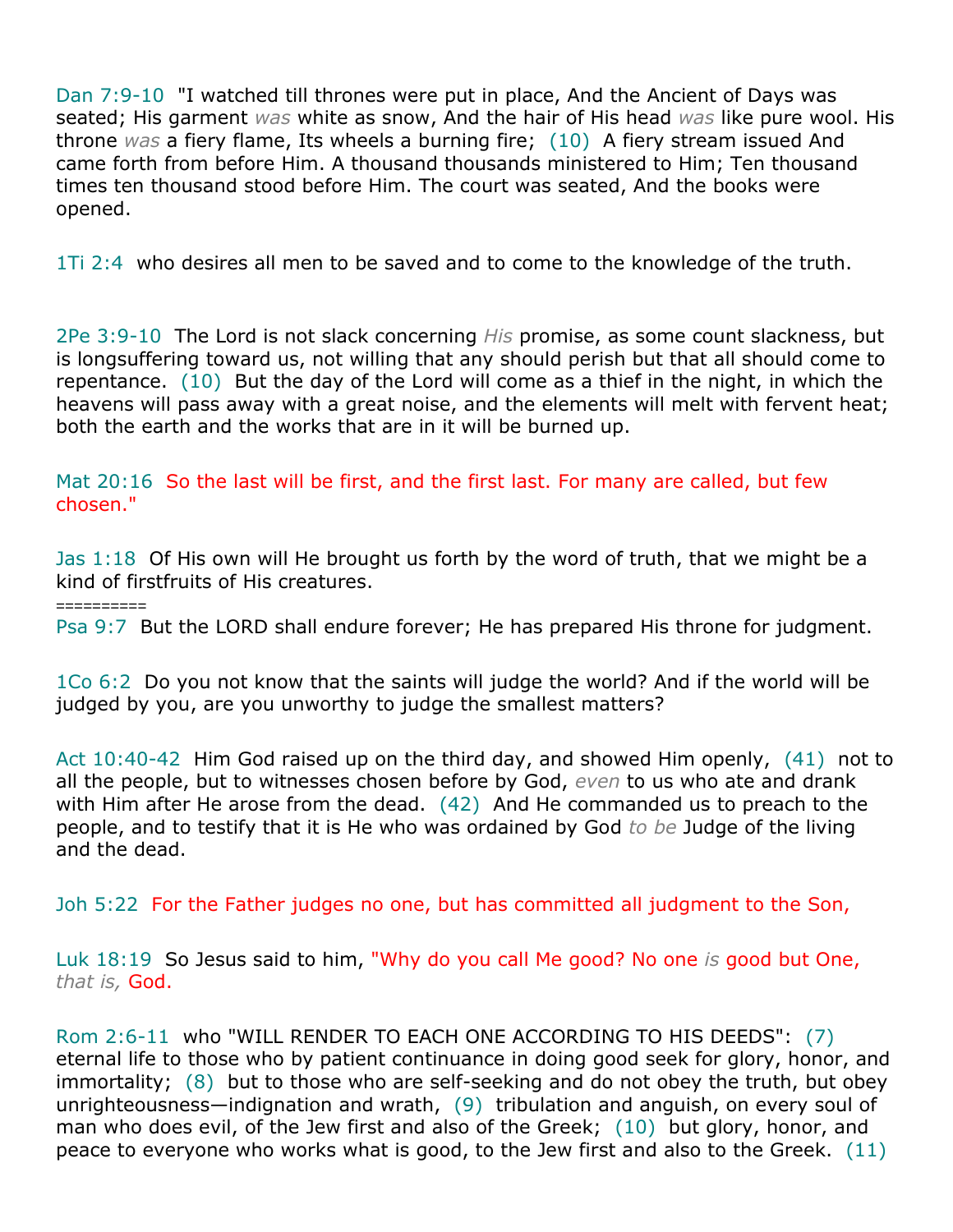For there is no partiality with God.

Ecc 12:13-14 Let us hear the conclusion of the whole matter: Fear God and keep His commandments, For this is man's all. (14) For God will bring every work into judgment, Including every secret thing, Whether good or evil.

2Co 5:10 For we must all appear before the judgment seat of Christ, that each one may receive the things *done* in the body, according to what he has done, whether good or bad.

1Pe 4:17-18 For the time *has come* for judgment to begin at the house of God; and if *it begins* with us first, what will *be* the end of those who do not obey the gospel of God? (18) Now "IF THE RIGHTEOUS ONE IS SCARCELY SAVED, WHERE WILL THE UNGODLY AND THE SINNER APPEAR?"

Rom 8:14 For as many as are led by the Spirit of God, these are sons of God.

Eze 18:31-32 Cast away from you all the transgressions which you have committed, and get yourselves a new heart and a new spirit. For why should you die, O house of Israel? (32) For I have no pleasure in the death of one who dies," says the Lord GOD. "Therefore turn and live!"

## ===========

Isa 65:17-25 "For behold, I create new heavens and a new earth; And the former shall not be remembered or come to mind.  $(18)$  But be glad and rejoice forever in what I create; For behold, I create Jerusalem *as* a rejoicing, And her people a joy. (19) I will rejoice in Jerusalem, And joy in My people; The voice of weeping shall no longer be heard in her, Nor the voice of crying. (20) "No more shall an infant from there *live but a few* days, Nor an old man who has not fulfilled his days; For the child shall die one hundred years old, But the sinner *being* one hundred years old shall be accursed. (21) They shall build houses and inhabit *them;* They shall plant vineyards and eat their fruit. (22) They shall not build and another inhabit; They shall not plant and another eat; For as the days of a tree, *so shall be* the days of My people, And My elect shall long enjoy the work of their hands. (23) They shall not labor in vain, Nor bring forth children for trouble; For they *shall be* the descendants of the blessed of the LORD, And their offspring with them. (24) "It shall come to pass That before they call, I will answer; And while they are still speaking, I will hear. (25) The wolf and the lamb shall feed together, The lion shall eat straw like the ox, And dust *shall be* the serpent's food. They shall not hurt nor destroy in all My holy mountain," Says the LORD.

Mal 4:3 You shall trample the wicked, For they shall be ashes under the soles of your feet On the day that I do *this,*" Says the LORD of hosts.

Luk 18:17 Assuredly, I say to you, whoever does not receive the kingdom of God as a little child will by no means enter it."

1Co 15:51-52 Behold, I tell you a mystery: We shall not all sleep, but we shall all be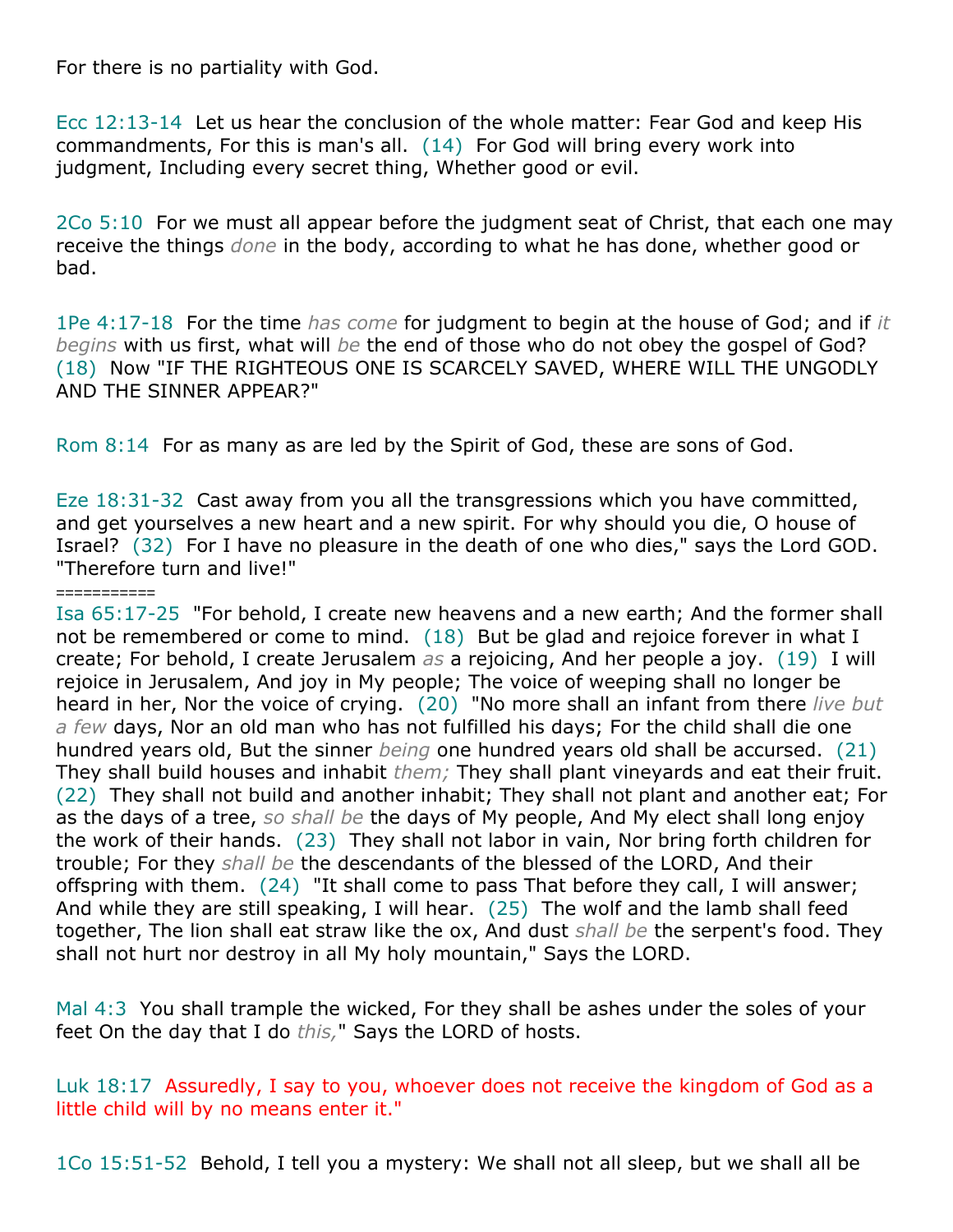changed—  $(52)$  in a moment, in the twinkling of an eye, at the last trumpet. For the trumpet will sound, and the dead will be raised incorruptible, and we shall be changed.

Heb 9:27 And as it is appointed for men to die once, but after this the judgment,

Psa 37:22 For *those* blessed by Him shall inherit the earth, But *those* cursed by Him shall be cut off.

2Pe 3:1-13 Beloved, I now write to you this second epistle (in *both of* which I stir up your pure minds by way of reminder), (2) that you may be mindful of the words which were spoken before by the holy prophets, and of the commandment of us, the apostles of the Lord and Savior, (3) knowing this first: that scoffers will come in the last days, walking according to their own lusts, (4) and saying, "Where is the promise of His coming? For since the fathers fell asleep, all things continue as *they were* from the beginning of creation." (5) For this they willfully forget: that by the word of God the heavens were of old, and the earth standing out of water and in the water, (6) by which the world *that* then existed perished, being flooded with water. (7) But the heavens and the earth *which* are now preserved by the same word, are reserved for fire until the day of judgment and perdition of ungodly men. (8) But, beloved, do not forget this one thing, that with the Lord one day *is* as a thousand years, and a thousand years as one day. (9) The Lord is not slack concerning *His* promise, as some count slackness, but is longsuffering toward us, not willing that any should perish but that all should come to repentance. (10) But the day of the Lord will come as a thief in the night, in which the heavens will pass away with a great noise, and the elements will melt with fervent heat; both the earth and the works that are in it will be burned up. (11) Therefore, since all these things will be dissolved, what manner *of persons* ought you to be in holy conduct and godliness, (12) looking for and hastening the coming of the day of God, because of which the heavens will be dissolved, being on fire, and the elements will melt with fervent heat? (13) Nevertheless we, according to His promise, look for new heavens and a new earth in which righteousness dwells.

Gen 6:12-13,17-18 So God looked upon the earth, and indeed it was corrupt; for all flesh had corrupted their way on the earth. (13) And God said to Noah, "The end of all flesh has come before Me, for the earth is filled with violence through them; and behold, I will destroy them with the earth.

(17) And behold, I Myself am bringing floodwaters on the earth, to destroy from under heaven all flesh in which *is* the breath of life; everything that *is* on the earth shall die. (18) But I will establish My covenant with you; and you shall go into the ark—you, your sons, your wife, and your sons' wives with you.

<sup>============</sup> Mal 4:1-3 "For behold, the day is coming, Burning like an oven, And all the proud, yes, all who do wickedly will be stubble. And the day which is coming shall burn them up," Says the LORD of hosts, "That will leave them neither root nor branch. (2) But to you who fear My name The Sun of Righteousness shall arise With healing in His wings; And you shall go out And grow fat like stall-fed calves. (3) You shall trample the wicked, For they shall be ashes under the soles of your feet On the day that I do *this,*" Says the LORD of hosts.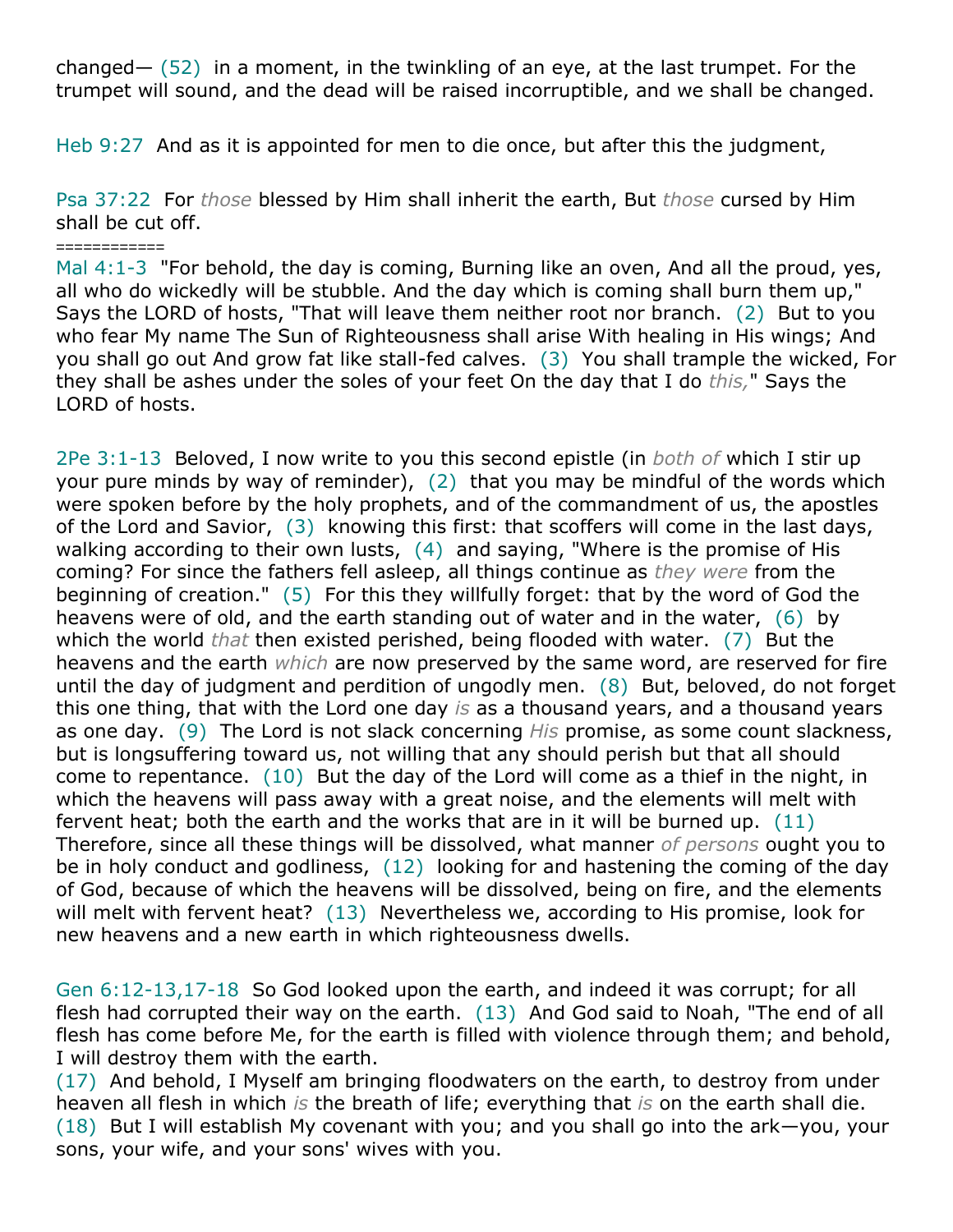Psa 90:4 For a thousand years in Your sight *Are* like yesterday when it is past, And *like* a watch in the night.

Mat  $3:11-12$  I indeed baptize you with water unto repentance, but He who is coming after me is mightier than I, whose sandals I am not worthy to carry. He will baptize you with the Holy Spirit and fire. (12) His winnowing fan *is* in His hand, and He will thoroughly clean out His threshing floor, and gather His wheat into the barn; but He will burn up the chaff with unquenchable fire."

Psa 102:25-28 Of old You laid the foundation of the earth, And the heavens *are* the work of Your hands. (26) They will perish, but You will endure; Yes, they will all grow old like a garment; Like a cloak You will change them, And they will be changed. (27) But You *are* the same, And Your years will have no end. (28) The children of Your servants will continue, And their descendants will be established before You."

Isa 51:6 Lift up your eyes to the heavens, And look on the earth beneath. For the heavens will vanish away like smoke, The earth will grow old like a garment, And those who dwell in it will die in like manner; But My salvation will be forever, And My righteousness will not be abolished.

Heb 1:10-12 And: "YOU, LORD, IN THE BEGINNING LAID THE FOUNDATION OF THE EARTH, AND THE HEAVENS ARE THE WORK OF YOUR HANDS. (11) THEY WILL PERISH, BUT YOU REMAIN; AND THEY WILL ALL GROW OLD LIKE A GARMENT; (12) LIKE A CLOAK YOU WILL FOLD THEM UP, AND THEY WILL BE CHANGED. BUT YOU ARE THE SAME, AND YOUR YEARS WILL NOT FAIL."

## ===========

Isa 65:17-19 "For behold, I create new heavens and a new earth; And the former shall not be remembered or come to mind.  $(18)$  But be glad and rejoice forever in what I create; For behold, I create Jerusalem *as* a rejoicing, And her people a joy. (19) I will rejoice in Jerusalem, And joy in My people; The voice of weeping shall no longer be heard in her, Nor the voice of crying.

Rev 21:1,5 Now I saw a new heaven and a new earth, for the first heaven and the first earth had passed away. Also there was no more sea.

(5) Then He who sat on the throne said, "Behold, I make all things new." And He said to me, "Write, for these words are true and faithful."

Mar 13:31 Heaven and earth will pass away, but My words will by no means pass away.

Gal 4:26 but the Jerusalem above is free, which is the mother of us all.

Php 3:20 For our citizenship is in heaven, from which we also eagerly wait for the Savior, the Lord Jesus Christ,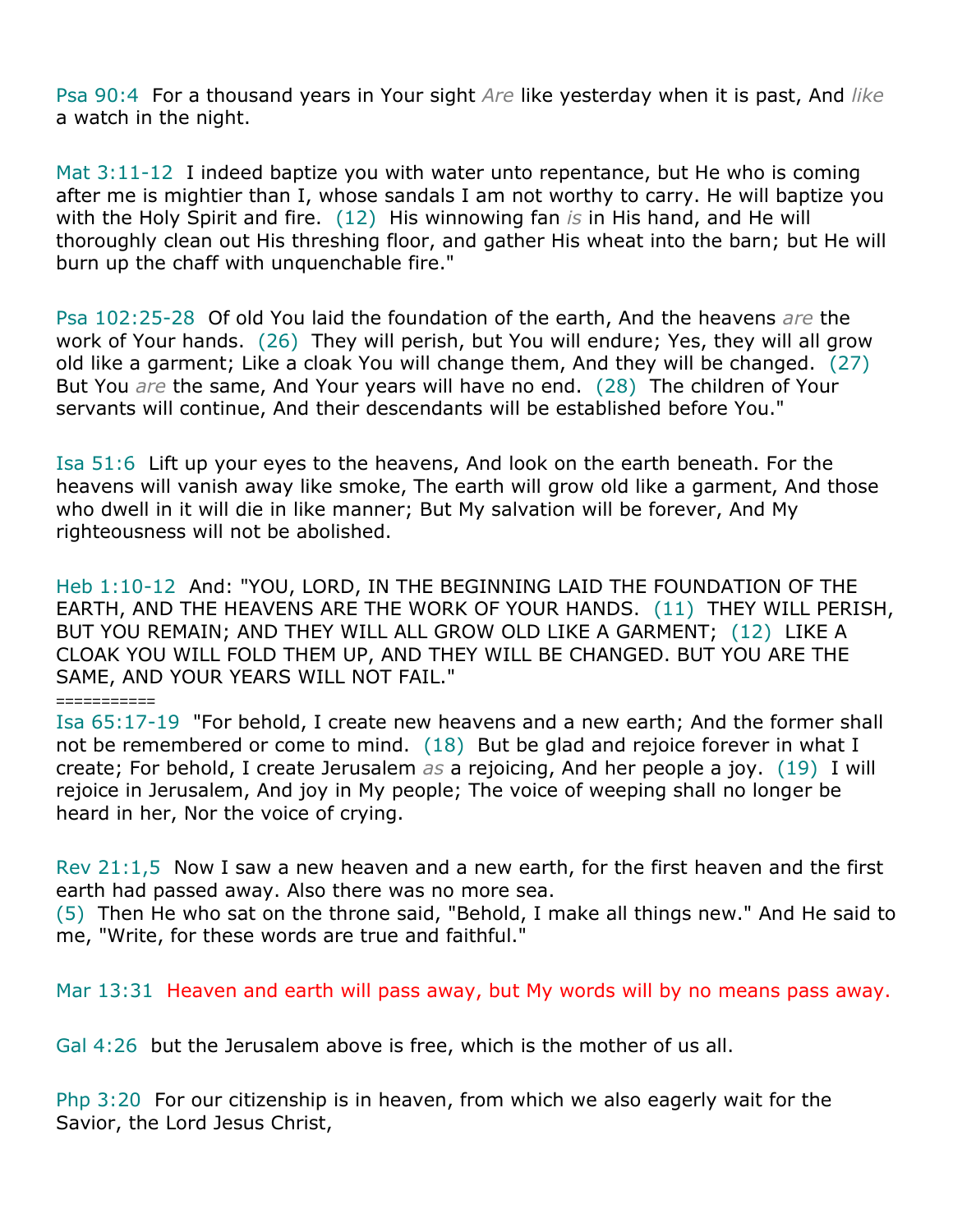Heb 11:10,13,16 for he waited for the city which has foundations, whose builder and maker *is* God.

(13) These all died in faith, not having received the promises, but having seen them afar off were assured of them, embraced *them* and confessed that they were strangers and pilgrims on the earth.

(16) But now they desire a better, that is, a heavenly *country.* Therefore God is not ashamed to be called their God, for He has prepared a city for them.

Rev 21:2-3 Then I, John, saw the holy city, New Jerusalem, coming down out of heaven from God, prepared as a bride adorned for her husband. (3) And I heard a loud voice from heaven saying, "Behold, the tabernacle of God *is* with men, and He will dwell with them, and they shall be His people. God Himself will be with them *and be* their God.

Isa 52:1 Awake, awake! Put on your strength, O Zion; Put on your beautiful garments, O Jerusalem, the holy city! For the uncircumcised and the unclean Shall no longer come to you.

Lev 26:11-12 I will set My tabernacle among you, and My soul shall not abhor you. (12) I will walk among you and be your God, and you shall be My people.

Jer 31:33 But this *is* the covenant that I will make with the house of Israel after those days, says the LORD: I will put My law in their minds, and write it on their hearts; and I will be their God, and they shall be My people.

Eze 37:27 My tabernacle also shall be with them; indeed I will be their God, and they shall be My people.

Zec 14:9 And the LORD shall be King over all the earth. In that day it shall be "The LORD *is* one," And His name one.

Heb 8:2 a Minister of the sanctuary and of the true tabernacle which the Lord erected, and not man.

Heb 9:11 But Christ came *as* High Priest of the good things to come, with the greater and more perfect tabernacle not made with hands, that is, not of this creation.

Rev 22:14 Blessed *are* those who do His commandments, that they may have the right to the tree of life, and may enter through the gates into the city.

Joh 14:15,21 "If you love Me, keep My commandments.

(21) He who has My commandments and keeps them, it is he who loves Me. And he who loves Me will be loved by My Father, and I will love him and manifest Myself to him."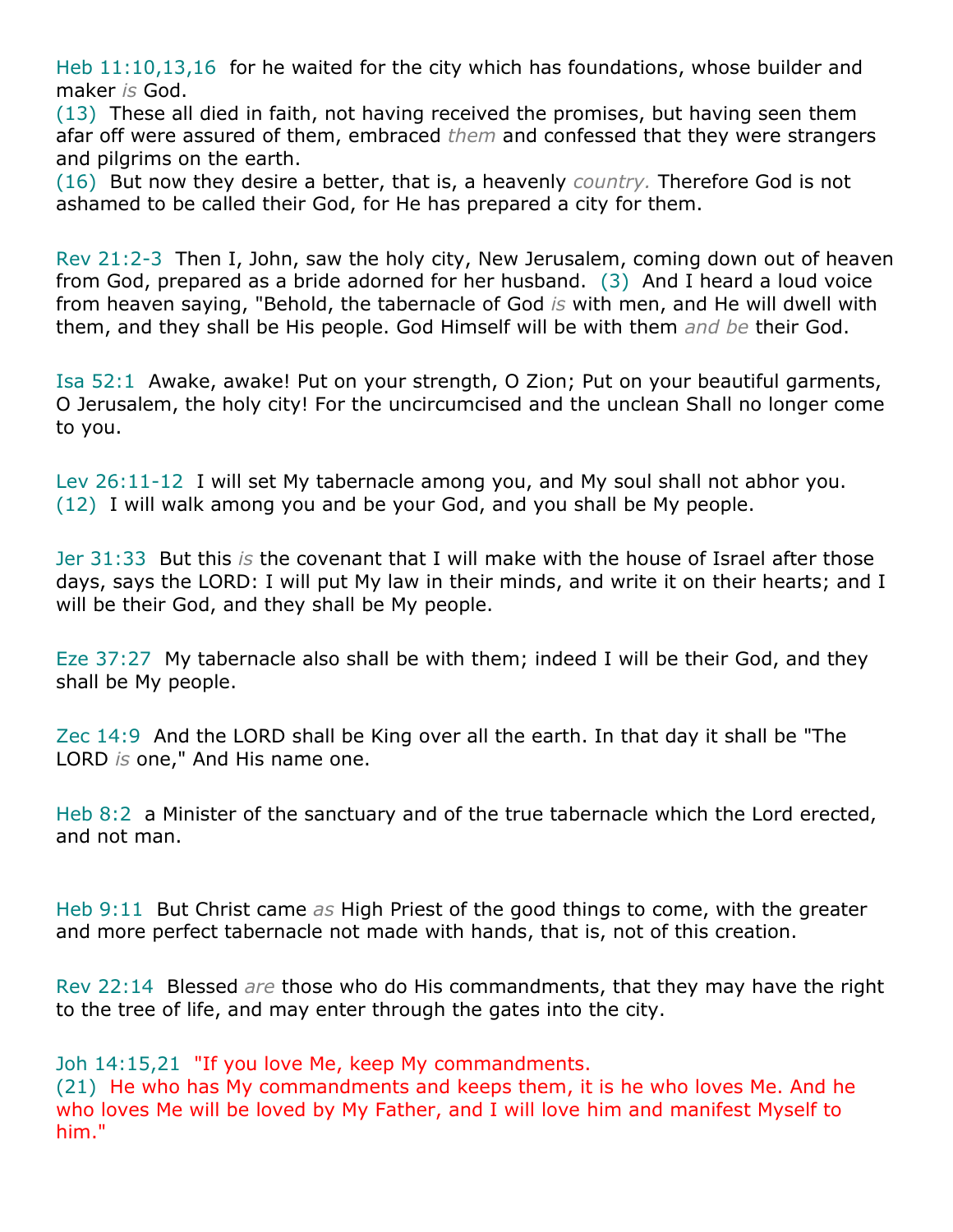Joh 15:9-14 "As the Father loved Me, I also have loved you; abide in My love. (10) If you keep My commandments, you will abide in My love, just as I have kept My Father's commandments and abide in His love. (11) "These things I have spoken to you, that My joy may remain in you, and *that* your joy may be full. (12) This is My commandment, that you love one another as I have loved you. (13) Greater love has no one than this, than to lay down one's life for his friends. (14) You are My friends if you do whatever I command you.

1Jn 2:3-4 Now by this we know that we know Him, if we keep His commandments. (4) He who says, "I know Him," and does not keep His commandments, is a liar, and the truth is not in him.

1Jn 3:22-24 And whatever we ask we receive from Him, because we keep His commandments and do those things that are pleasing in His sight. (23) And this is His commandment: that we should believe on the name of His Son Jesus Christ and love one another, as He gave us commandment. (24) Now he who keeps His commandments abides in Him, and He in him. And by this we know that He abides in us, by the Spirit whom He has given us.

1Jn 5:2-3 By this we know that we love the children of God, when we love God and keep His commandments. (3) For this is the love of God, that we keep His commandments. And His commandments are not burdensome.

Rev 22:1-2 And he showed me a pure river of water of life, clear as crystal, proceeding from the throne of God and of the Lamb. (2) In the middle of its street, and on either side of the river, *was* the tree of life, which bore twelve fruits, each *tree* yielding its fruit every month. The leaves of the tree *were* for the healing of the nations.

Act 3:19-21 Repent therefore and be converted, that your sins may be blotted out, so that times of refreshing may come from the presence of the Lord, (20) and that He may send Jesus Christ, who was preached to you before, (21) whom heaven must receive until the times of restoration of all things, which God has spoken by the mouth of all His holy prophets since the world began.

## ==============

Rom 8:28 And we know that all things work together for good to those who love God, to those who are the called according to *His* purpose.

1Pe 4:17 For the time *has come* for judgment to begin at the house of God; and if *it begins* with us first, what will *be* the end of those who do not obey the gospel of God?

Rom 9:15-16 For He says to Moses, "I WILL HAVE MERCY ON WHOMEVER I WILL HAVE MERCY, AND I WILL HAVE COMPASSION ON WHOMEVER I WILL HAVE COMPASSION." (16) So then *it is* not of him who wills, nor of him who runs, but of God who shows mercy.